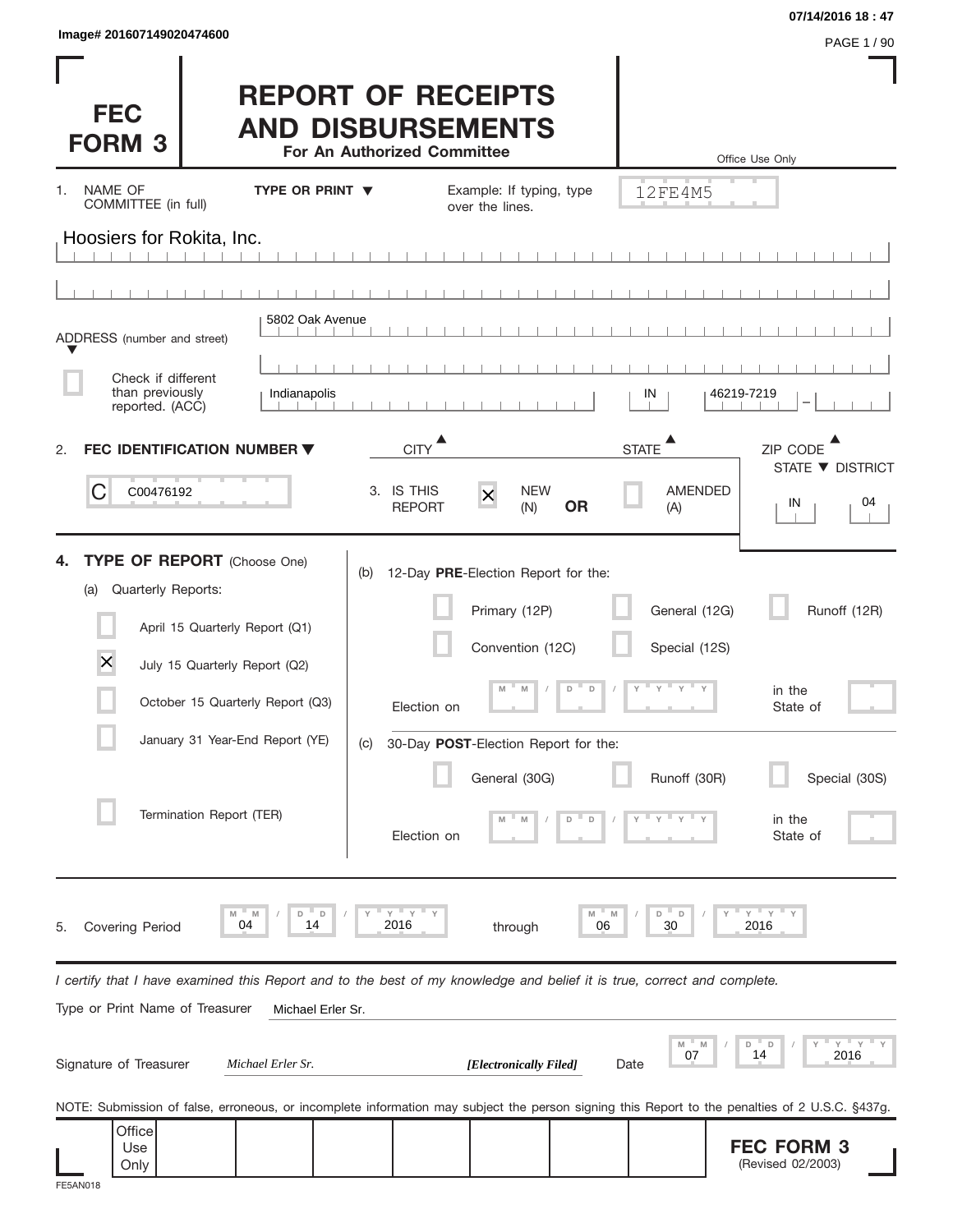|    | Image# 201607149020474601                                                                           |                                                           |                                                            |
|----|-----------------------------------------------------------------------------------------------------|-----------------------------------------------------------|------------------------------------------------------------|
|    | FEC Form 3 (Revised 02/2003)                                                                        | <b>SUMMARY PAGE</b><br>of Receipts and Disbursements      | PAGE 2 / 90                                                |
|    | Write or Type Committee Name<br>Hoosiers for Rokita, Inc.                                           |                                                           |                                                            |
|    | Report Covering the Period:<br>From:                                                                | $\mathsf{Y}$<br>Y<br>D<br>D<br>Υ<br>M<br>04<br>14<br>2016 | $Y = Y + Y$<br>M<br>D<br>D<br>M<br>30<br>06<br>2016<br>To: |
|    |                                                                                                     | <b>COLUMN A</b><br><b>This Period</b>                     | <b>COLUMN B</b><br><b>Election Cycle-to-Date</b>           |
| 6. | Net Contributions (other than loans)                                                                |                                                           |                                                            |
|    | <b>Total Contributions</b><br>(a)<br>(other than loans) (from Line 11(e))                           | 191396.00                                                 | 1027480.57                                                 |
|    | <b>Total Contribution Refunds</b><br>(b)                                                            | 0.00                                                      | 4925.00                                                    |
|    | Net Contributions (other than loans)<br>(C)<br>(subtract Line 6(b) from Line 6(a))                  | 191396.00                                                 | 1022555.57                                                 |
| 7. | Net Operating Expenditures                                                                          |                                                           |                                                            |
|    | <b>Total Operating Expenditures</b><br>(a)                                                          | 81676.61                                                  | 582816.06                                                  |
|    | Total Offsets to Operating<br>(b)<br>Expenditures (from Line 14)                                    | 0.00                                                      | 6495.50                                                    |
|    | Net Operating Expenditures<br>(C)<br>(subtract Line 7(b) from Line 7(a))                            | 81676.61                                                  | 576320.56                                                  |
| 8. | Cash on Hand at Close of<br>Reporting Period (from Line 27)                                         | 1415072.66                                                |                                                            |
| 9. | Debts and Obligations Owed TO<br>the Committee (Itemize all on<br>Schedule C and/or Schedule D)     | 0.00                                                      |                                                            |
|    | 10. Debts and Obligations Owed BY<br>the Committee (Itemize all on<br>Schedule C and/or Schedule D) | 0.00                                                      |                                                            |

## **For further information contact:**

Federal Election Commission 999 E Street, NW Washington, DC 20463

Toll Free 800-424-9530 Local 202-694-1100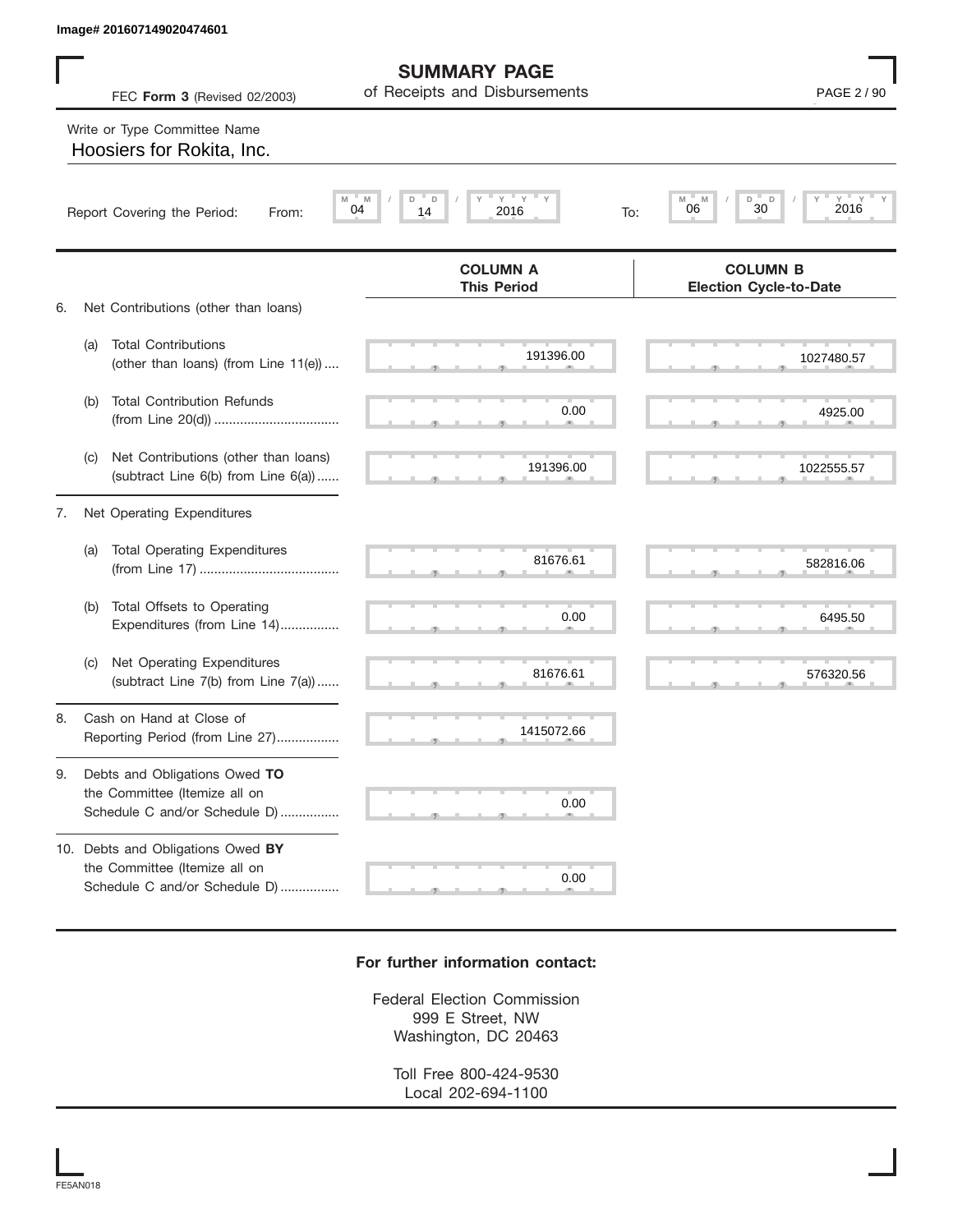|                   | Image# 201607149020474602                                       |                                             |                                                  |
|-------------------|-----------------------------------------------------------------|---------------------------------------------|--------------------------------------------------|
|                   |                                                                 | <b>DETAILED SUMMARY PAGE</b>                |                                                  |
|                   | FEC Form 3 (Revised 12/2003)                                    | of Receipts                                 | PAGE 3/90                                        |
|                   | Write or Type Committee Name                                    |                                             |                                                  |
|                   | Hoosiers for Rokita, Inc.                                       |                                             |                                                  |
|                   | M<br>M<br>04<br>Report Covering the Period:<br>From:            | $Y$ $Y$ $Y$<br>D<br>D<br>14<br>2016         | $Y = Y$<br>M<br>D<br>06<br>30<br>2016<br>To:     |
|                   | <b>I. RECEIPTS</b>                                              | <b>COLUMN A</b><br><b>Total This Period</b> | <b>COLUMN B</b><br><b>Election Cycle-to-Date</b> |
|                   | 11. CONTRIBUTIONS (other than loans) FROM:                      |                                             |                                                  |
| (a)               | Individuals/Persons Other Than<br><b>Political Committees</b>   |                                             |                                                  |
|                   | Itemized (use Schedule A)<br>(i)                                | 105000.00                                   | 621885.88                                        |
|                   | (ii)                                                            | 4396.00                                     | 20123.00                                         |
|                   | (iii) TOTAL of contributions<br>from individuals                | 109396.00                                   | 642008.88                                        |
| (b)               | Political Party Committees                                      | 0.00                                        | 0.00                                             |
| (C)               | <b>Other Political Committees</b>                               | 82000.00                                    | 385471.69                                        |
| (d)               |                                                                 | 0.00                                        | 0.00                                             |
| (e)               | TOTAL CONTRIBUTIONS                                             |                                             |                                                  |
|                   | (other than loans)<br>(add Lines 11(a)(iii), (b), (c), and (d)) | 191396.00                                   | 1027480.57                                       |
|                   | 12. TRANSFERS FROM OTHER                                        |                                             |                                                  |
|                   | AUTHORIZED COMMITTEES                                           | 0.00                                        | 0.00                                             |
| 13. LOANS:<br>(a) | Made or Guaranteed by the                                       |                                             |                                                  |
|                   |                                                                 | 0.00                                        | 0.00                                             |
| (b)               |                                                                 | 0.00                                        | 0.00                                             |
| (C)               | TOTAL LOANS<br>(add Lines 13(a) and (b))                        | 0.00                                        | 0.00                                             |
|                   | 14. OFFSETS TO OPERATING                                        |                                             |                                                  |
|                   | <b>EXPENDITURES</b>                                             |                                             |                                                  |
|                   | (Refunds, Rebates, etc.)                                        | 0.00                                        | 6495.50                                          |
|                   | 15. OTHER RECEIPTS                                              | 0.00                                        | 105.43                                           |
|                   |                                                                 |                                             |                                                  |
|                   | 16. TOTAL RECEIPTS (add Lines<br>11(e), 12, 13(c), 14, and 15)  |                                             |                                                  |
|                   | (Carry Total to Line 24, page 4)                                | 191396.00                                   | 1034081.50                                       |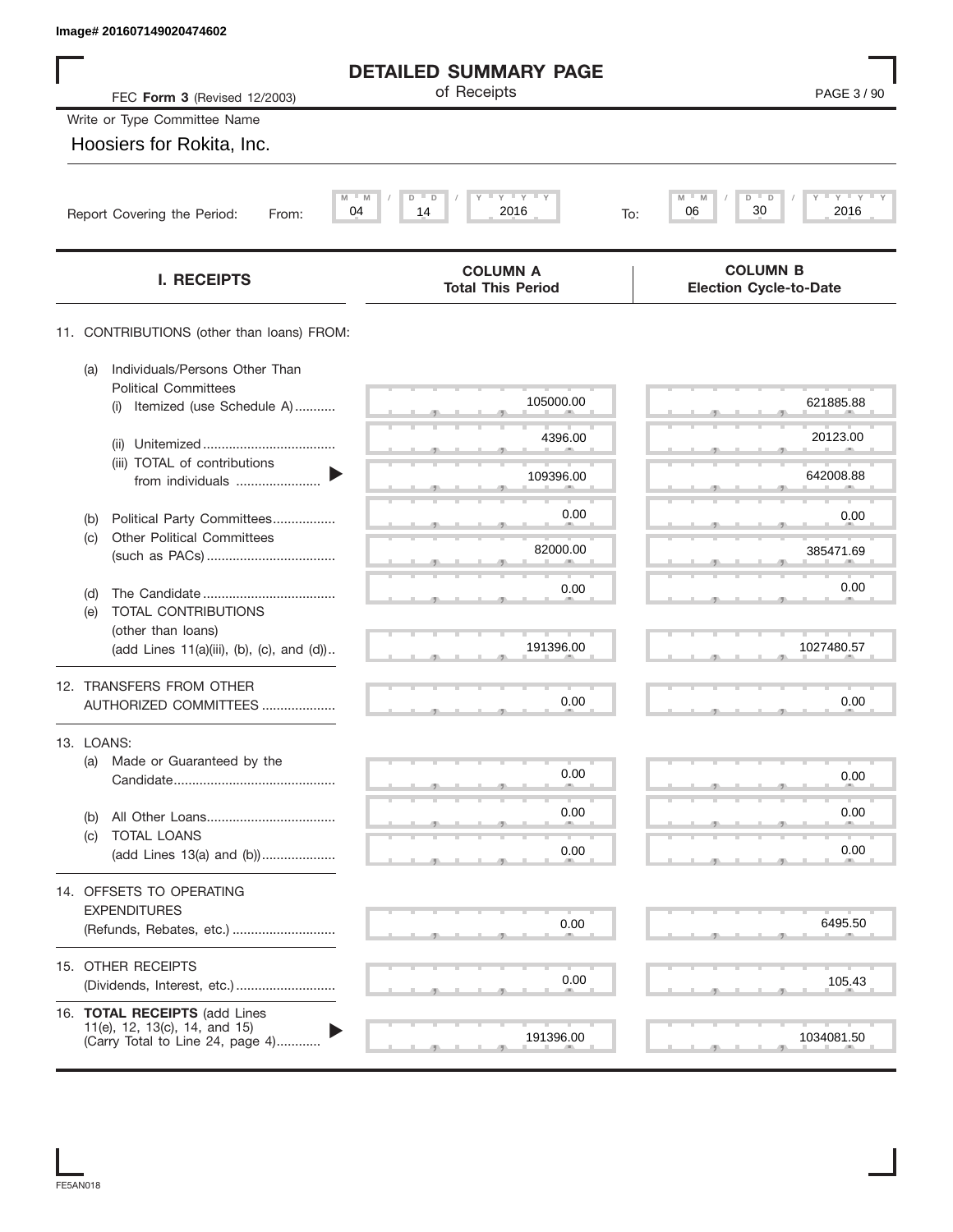| FEC Form 3 (Revised 02/2003)                                         | <b>DETAILED SUMMARY PAGE</b><br>of Disbursements | PAGE 4 / 90                                      |
|----------------------------------------------------------------------|--------------------------------------------------|--------------------------------------------------|
| <b>II. DISBURSEMENTS</b>                                             | <b>COLUMN A</b><br><b>Total This Period</b>      | <b>COLUMN B</b><br><b>Election Cycle-to-Date</b> |
| 17. OPERATING EXPENDITURES                                           | 81676.61                                         | 582816.06                                        |
| 18. TRANSFERS TO OTHER<br>AUTHORIZED COMMITTEES                      | 0.00                                             | 0.00                                             |
| 19. LOAN REPAYMENTS:<br>(a) Of Loans Made or Guaranteed              | 0.00                                             | 0.00                                             |
| Of All Other Loans<br>(b)                                            | 0.00                                             | 0.00                                             |
| TOTAL LOAN REPAYMENTS<br>(c)<br>(add Lines 19(a) and (b))            | 0.00                                             | 0.00                                             |
| 20. REFUNDS OF CONTRIBUTIONS TO:<br>Individuals/Persons Other<br>(a) |                                                  |                                                  |
| Than Political Committees                                            | 0.00                                             | 3925.00                                          |
| Political Party Committees<br>(b)                                    | 0.00                                             | 0.00                                             |
| <b>Other Political Committees</b><br>(c)                             | 0.00                                             | 1000.00                                          |
| TOTAL CONTRIBUTION REFUNDS<br>(d)<br>(add Lines 20(a), (b), and (c)) | 0.00                                             | 4925.00                                          |
| 21. OTHER DISBURSEMENTS                                              | 15600.00                                         | 172207.00                                        |
| 22. TOTAL DISBURSEMENTS<br>(add Lines 17, 18, 19(c), 20(d), and 21)  | 97276.61                                         | 759948.06                                        |
| <b>III. CASH SUMMARY</b>                                             |                                                  |                                                  |
|                                                                      |                                                  | 1320953.27                                       |
| 24                                                                   |                                                  | 191396.00                                        |
|                                                                      |                                                  | 1512349.27                                       |
|                                                                      |                                                  | 97276.61                                         |
| 27. CASH ON HAND AT CLOSE OF REPORTING PERIOD                        |                                                  | 1415072.66                                       |

## **III. CASH SUMMARY**

|                                               | 1320953.27 |
|-----------------------------------------------|------------|
|                                               | 191396.00  |
|                                               | 1512349.27 |
|                                               | 97276.61   |
| 27. CASH ON HAND AT CLOSE OF REPORTING PERIOD | 1415072.66 |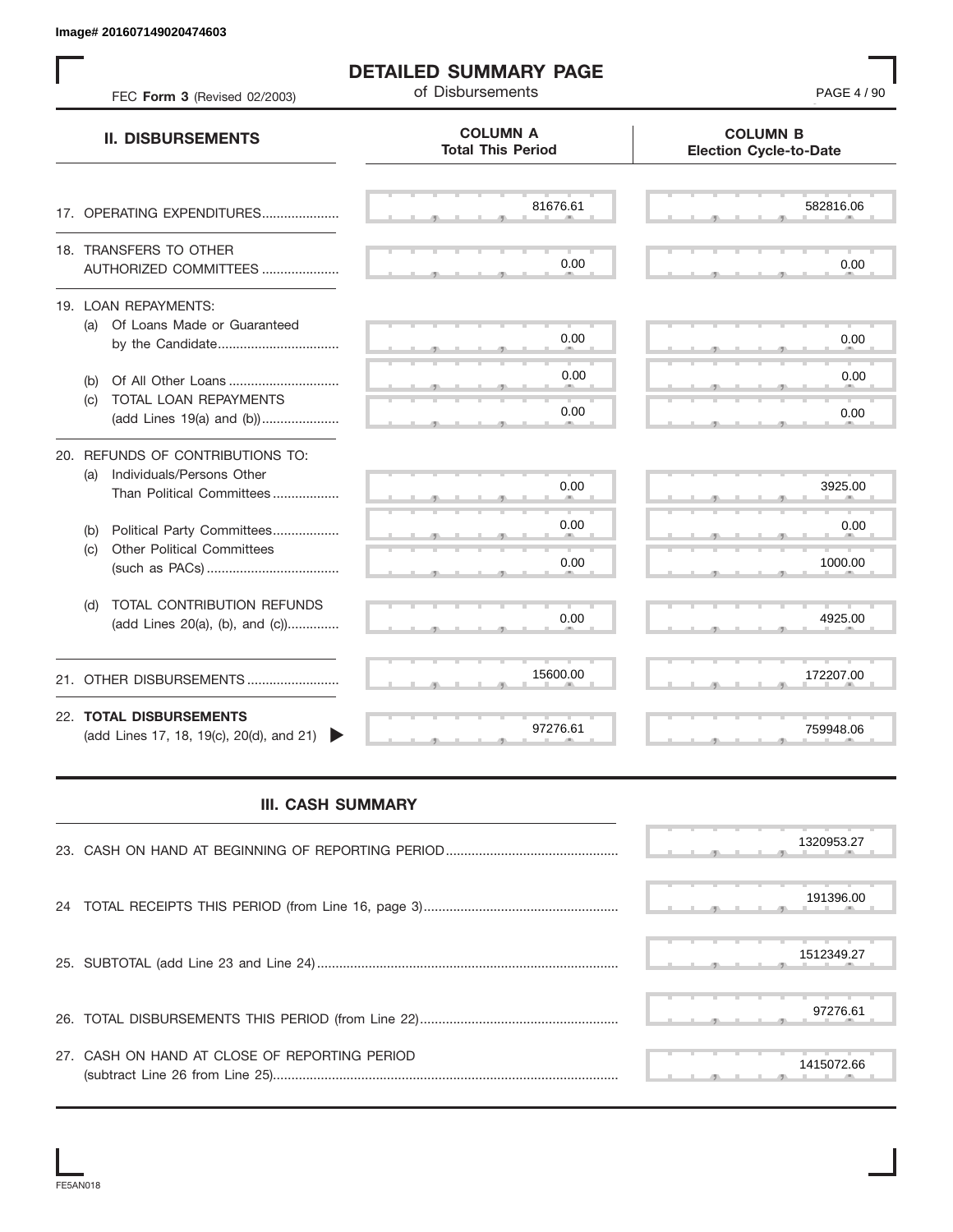|    | Image# 201607149020474604                                                                       |                    |                                                   |                                                                                                                                                                                                                                                                                                                                     |
|----|-------------------------------------------------------------------------------------------------|--------------------|---------------------------------------------------|-------------------------------------------------------------------------------------------------------------------------------------------------------------------------------------------------------------------------------------------------------------------------------------------------------------------------------------|
|    | <b>SCHEDULE A (FEC Form 3)</b>                                                                  |                    | Use separate schedule(s)                          | PAGE<br>OF<br>5<br>90<br>FOR LINE NUMBER:<br>(check only one)                                                                                                                                                                                                                                                                       |
|    | <b>ITEMIZED RECEIPTS</b>                                                                        |                    | for each category of the<br>Detailed Summary Page | $\times$<br>11a<br>11 <sub>b</sub><br>11c<br>11d                                                                                                                                                                                                                                                                                    |
|    |                                                                                                 |                    |                                                   | 12<br>13a<br>14<br>13 <sub>b</sub><br>15<br>Any information copied from such Reports and Statements may not be sold or used by any person for the purpose of soliciting contributions<br>or for commercial purposes, other than using the name and address of any political committee to solicit contributions from such committee. |
|    | NAME OF COMMITTEE (In Full)                                                                     |                    |                                                   |                                                                                                                                                                                                                                                                                                                                     |
|    | Hoosiers for Rokita, Inc.                                                                       |                    |                                                   |                                                                                                                                                                                                                                                                                                                                     |
| А. | Full Name (Last, First, Middle Initial)<br>Mashantucket Pequot Tribal Nation                    |                    |                                                   | Date of Receipt                                                                                                                                                                                                                                                                                                                     |
|    | Mailing Address PO Box 3008                                                                     |                    |                                                   | $M$ $M$<br><b>TEYTEY LIY</b><br>$D$ $D$<br>06<br>30<br>2016                                                                                                                                                                                                                                                                         |
|    | City<br>Mashantucket                                                                            | State<br><b>CT</b> | Zip Code<br>06338-3008                            | Transaction ID: A0757390F56304DA7ACB                                                                                                                                                                                                                                                                                                |
|    | FEC ID number of contributing<br>federal political committee.                                   | C                  |                                                   | Amount of Each Receipt this Period                                                                                                                                                                                                                                                                                                  |
|    | Name of Employer                                                                                | Occupation         |                                                   | 2700.00<br>Memo Item                                                                                                                                                                                                                                                                                                                |
|    | Receipt For: 2016<br>IХ.<br>Primary<br>General<br>Other (specify)                               |                    | Election Cycle-to-Date<br>5400.00                 |                                                                                                                                                                                                                                                                                                                                     |
| В. | Full Name (Last, First, Middle Initial)<br>Match-E-Be-Nash-She-Wish Band of Pottawatomi Indians |                    |                                                   | Date of Receipt                                                                                                                                                                                                                                                                                                                     |
|    | Mailing Address 2872 Mission Drive                                                              |                    |                                                   | $M - M$<br><b>LYLYLY</b><br>$D$ $D$<br>06<br>30<br>2016                                                                                                                                                                                                                                                                             |
|    | City<br>Shelbyville                                                                             | <b>State</b><br>MI | Zip Code<br>49344-9580                            | Transaction ID: A79E472BD694149E0940                                                                                                                                                                                                                                                                                                |
|    | FEC ID number of contributing<br>federal political committee.                                   | C                  |                                                   | Amount of Each Receipt this Period                                                                                                                                                                                                                                                                                                  |
|    | Name of Employer                                                                                | Occupation         |                                                   | 2700.00<br>Memo Item                                                                                                                                                                                                                                                                                                                |
|    | Receipt For: 2016<br>Primary<br>General<br>Other (specify)                                      |                    | Election Cycle-to-Date<br>5400.00                 |                                                                                                                                                                                                                                                                                                                                     |
| C. | Full Name (Last, First, Middle Initial)<br>Pokagon Band of Potawatomi Indians                   |                    |                                                   | Date of Receipt                                                                                                                                                                                                                                                                                                                     |
|    | Mailing Address 58620 Sink Road                                                                 |                    |                                                   | $I - Y - I - Y - I - Y$<br>$M - M$<br>$D$ $D$<br>06<br>30<br>2016                                                                                                                                                                                                                                                                   |
|    | City<br>Dowagiac                                                                                | <b>State</b><br>MI | Zip Code<br>49047-9329                            | Transaction ID: AF4CAB1FEA1A54ADDB59                                                                                                                                                                                                                                                                                                |
|    | FEC ID number of contributing<br>federal political committee.                                   | C                  |                                                   | Amount of Each Receipt this Period                                                                                                                                                                                                                                                                                                  |
|    | Name of Employer                                                                                | Occupation         |                                                   | 2700.00<br>Memo Item                                                                                                                                                                                                                                                                                                                |
|    | Receipt For: 2016<br>Primary<br>General<br>Other (specify)                                      |                    | Election Cycle-to-Date<br>5400.00                 |                                                                                                                                                                                                                                                                                                                                     |
|    |                                                                                                 |                    |                                                   | 8100.00                                                                                                                                                                                                                                                                                                                             |
|    |                                                                                                 |                    |                                                   | __                                                                                                                                                                                                                                                                                                                                  |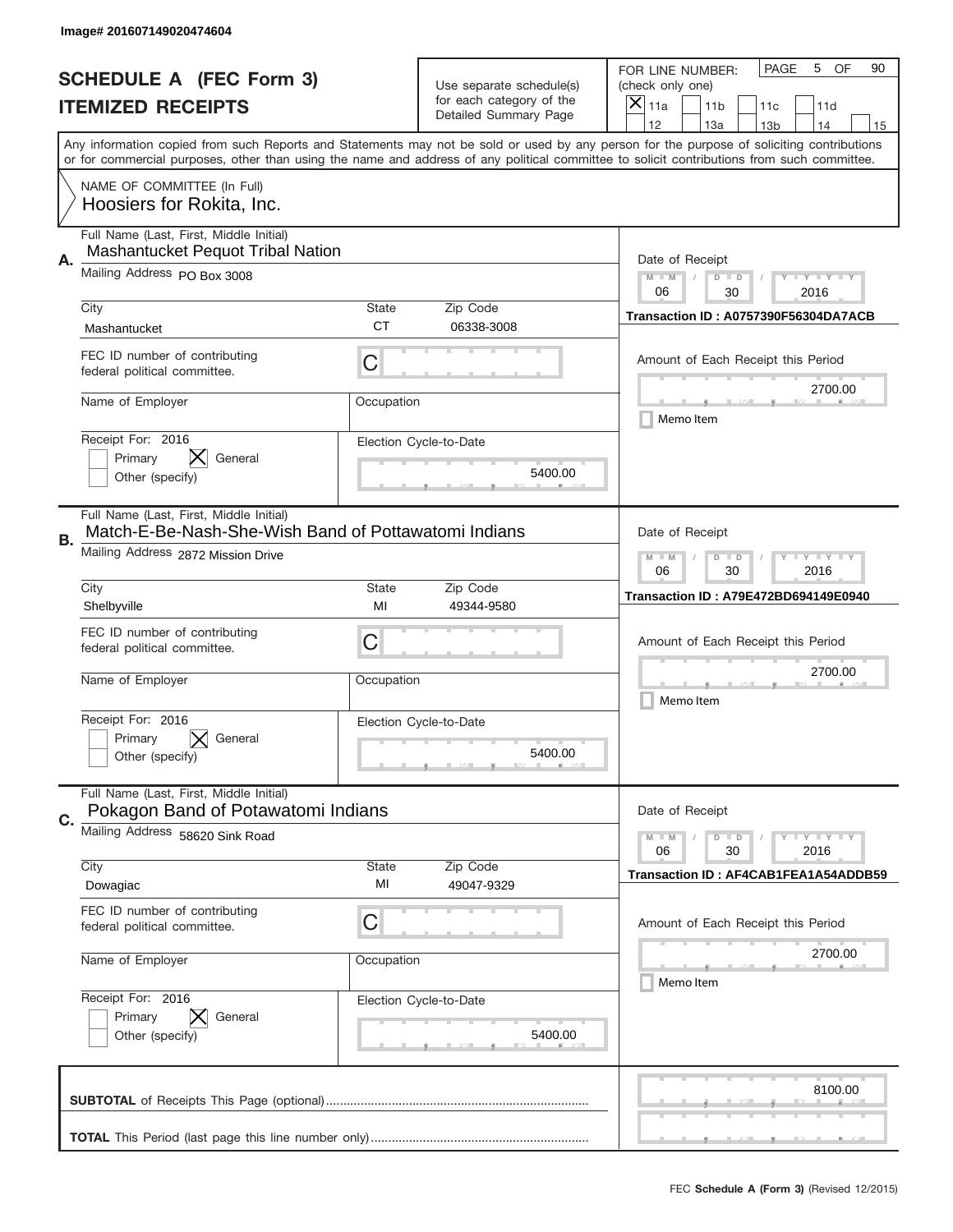|    | Image# 201607149020474605                                           |             |                                                   |                                                                                                                                                                                                                                                                                                                                     |
|----|---------------------------------------------------------------------|-------------|---------------------------------------------------|-------------------------------------------------------------------------------------------------------------------------------------------------------------------------------------------------------------------------------------------------------------------------------------------------------------------------------------|
|    | <b>SCHEDULE A (FEC Form 3)</b>                                      |             | Use separate schedule(s)                          | PAGE<br>OF<br>6<br>90<br>FOR LINE NUMBER:<br>(check only one)                                                                                                                                                                                                                                                                       |
|    | <b>ITEMIZED RECEIPTS</b>                                            |             | for each category of the<br>Detailed Summary Page | ×<br>11a<br>11 <sub>b</sub><br>11c<br>11d                                                                                                                                                                                                                                                                                           |
|    |                                                                     |             |                                                   | 12<br>13a<br>14<br>13 <sub>b</sub><br>15<br>Any information copied from such Reports and Statements may not be sold or used by any person for the purpose of soliciting contributions<br>or for commercial purposes, other than using the name and address of any political committee to solicit contributions from such committee. |
|    | NAME OF COMMITTEE (In Full)<br>Hoosiers for Rokita, Inc.            |             |                                                   |                                                                                                                                                                                                                                                                                                                                     |
| Α. | Full Name (Last, First, Middle Initial)<br><b>Tribal Operations</b> |             |                                                   | Date of Receipt                                                                                                                                                                                                                                                                                                                     |
|    | Mailing Address 7070 East Broadway                                  |             |                                                   | $M - M$<br><b>LYLYLY</b><br>$D$ $D$<br>06<br>30<br>2016                                                                                                                                                                                                                                                                             |
|    | City<br>Mt Pleasant                                                 | State<br>MI | Zip Code<br>48858-8970                            | Transaction ID: A88575135B5134C61913                                                                                                                                                                                                                                                                                                |
|    | FEC ID number of contributing<br>federal political committee.       | C           |                                                   | Amount of Each Receipt this Period<br>2700.00                                                                                                                                                                                                                                                                                       |
|    | Name of Employer                                                    | Occupation  |                                                   | Memo Item                                                                                                                                                                                                                                                                                                                           |
|    | Receipt For: 2016<br>X.<br>Primary<br>General<br>Other (specify)    |             | Election Cycle-to-Date<br>5400.00                 |                                                                                                                                                                                                                                                                                                                                     |
| В. | Full Name (Last, First, Middle Initial)<br>Yocha Dehe Wintun Nation |             |                                                   | Date of Receipt                                                                                                                                                                                                                                                                                                                     |
|    | Mailing Address PO Box 18                                           |             |                                                   | $M - M$<br><b>LYLYLY</b><br>$D$ $D$<br>06<br>15<br>2016                                                                                                                                                                                                                                                                             |
|    | City<br><b>Brooks</b>                                               | State<br>CA | Zip Code<br>95606-0018                            | Transaction ID: AFDDB1463CD8F49DA9A1                                                                                                                                                                                                                                                                                                |
|    | FEC ID number of contributing<br>federal political committee.       | C           |                                                   | Amount of Each Receipt this Period                                                                                                                                                                                                                                                                                                  |
|    | Name of Employer                                                    | Occupation  |                                                   | 2700.00<br>Memo Item                                                                                                                                                                                                                                                                                                                |
|    | Receipt For: 2016<br>Primary<br>General<br>Other (specify)          |             | Election Cycle-to-Date<br>5400.00                 |                                                                                                                                                                                                                                                                                                                                     |
| C. | Full Name (Last, First, Middle Initial)<br>Mr. Michael J Alley      |             |                                                   | Date of Receipt                                                                                                                                                                                                                                                                                                                     |
|    | Mailing Address 10327 Windemere                                     |             |                                                   | <b>LYLYLY</b><br>$M - M$<br>$D$ $D$<br>06<br>2016<br>30                                                                                                                                                                                                                                                                             |
|    | City<br>Carmel                                                      | State<br>IN | Zip Code<br>46032-8594                            | Transaction ID: A39F2C384729D4874ADF                                                                                                                                                                                                                                                                                                |
|    | FEC ID number of contributing<br>federal political committee.       | C           |                                                   | Amount of Each Receipt this Period                                                                                                                                                                                                                                                                                                  |
|    | Name of Employer                                                    | Occupation  |                                                   | 1000.00                                                                                                                                                                                                                                                                                                                             |
|    | Patriot Investments, LLC<br>Receipt For: 2016                       | Chairman    | Election Cycle-to-Date                            | Memo Item                                                                                                                                                                                                                                                                                                                           |
|    | Primary<br>General<br>Other (specify)                               |             | 2000.00                                           |                                                                                                                                                                                                                                                                                                                                     |
|    |                                                                     |             |                                                   | 6400.00                                                                                                                                                                                                                                                                                                                             |
|    |                                                                     |             |                                                   |                                                                                                                                                                                                                                                                                                                                     |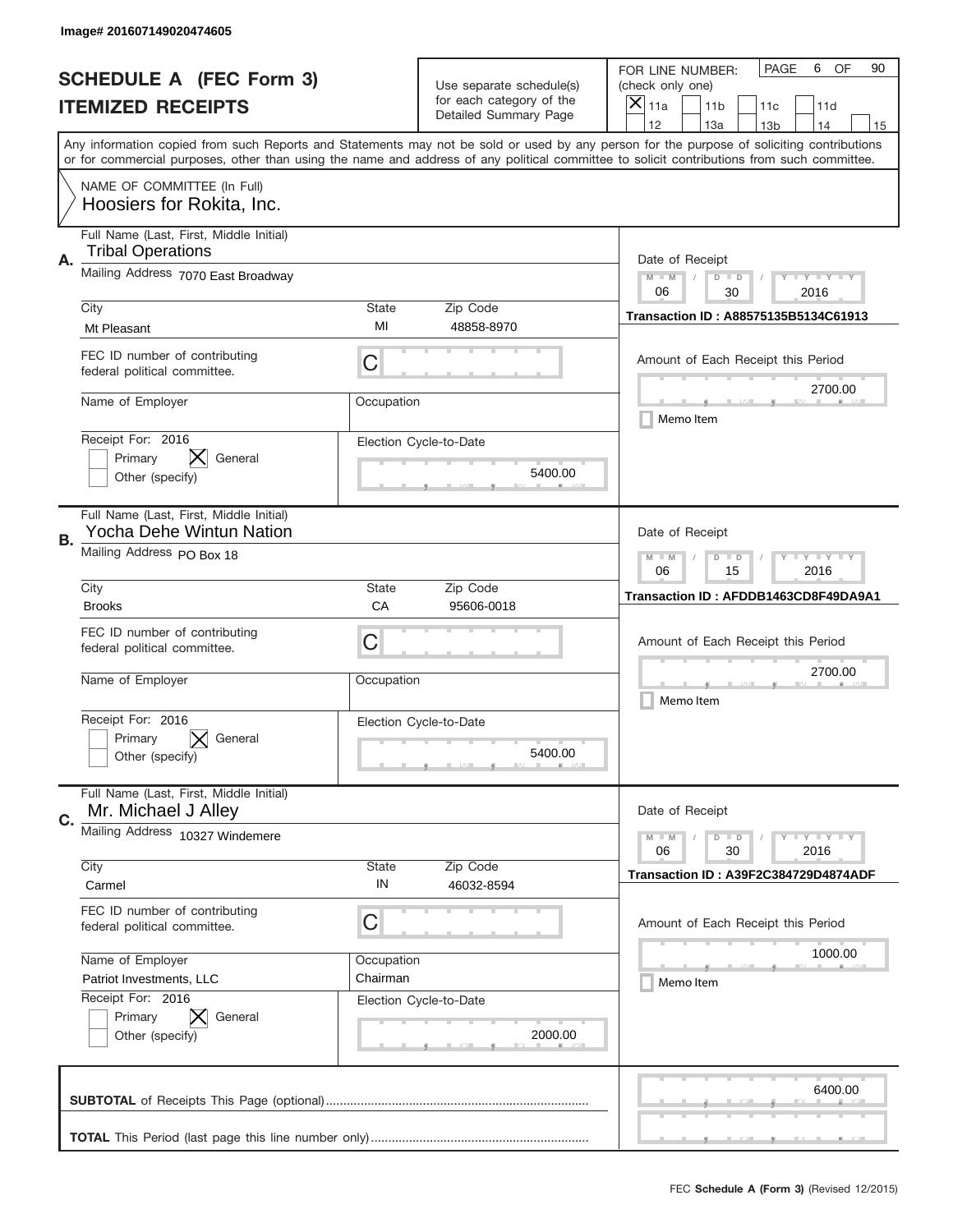|    | Image# 201607149020474606                                       |                       |                                                      |                                                                                                                                                                                                                                                                                         |
|----|-----------------------------------------------------------------|-----------------------|------------------------------------------------------|-----------------------------------------------------------------------------------------------------------------------------------------------------------------------------------------------------------------------------------------------------------------------------------------|
|    | <b>SCHEDULE A (FEC Form 3)</b>                                  |                       |                                                      | OF<br><b>PAGE</b><br>$7^{\circ}$<br>90<br>FOR LINE NUMBER:                                                                                                                                                                                                                              |
|    |                                                                 |                       | Use separate schedule(s)<br>for each category of the | (check only one)                                                                                                                                                                                                                                                                        |
|    | <b>ITEMIZED RECEIPTS</b>                                        |                       | Detailed Summary Page                                | $\times$<br>11a<br>11 <sub>b</sub><br>11c<br>11d                                                                                                                                                                                                                                        |
|    |                                                                 |                       |                                                      | 12<br>13a<br>14<br>13 <sub>b</sub><br>15                                                                                                                                                                                                                                                |
|    |                                                                 |                       |                                                      | Any information copied from such Reports and Statements may not be sold or used by any person for the purpose of soliciting contributions<br>or for commercial purposes, other than using the name and address of any political committee to solicit contributions from such committee. |
|    | NAME OF COMMITTEE (In Full)<br>Hoosiers for Rokita, Inc.        |                       |                                                      |                                                                                                                                                                                                                                                                                         |
|    | Full Name (Last, First, Middle Initial)<br>Mr E M Bakwin        |                       |                                                      |                                                                                                                                                                                                                                                                                         |
| Α. | Mailing Address 433 W US Highway 20                             |                       |                                                      | Date of Receipt<br>$M$ $M$<br><b>LY LY LY</b><br>$D$ $D$<br>06<br>30<br>2016                                                                                                                                                                                                            |
|    | City                                                            | State                 | Zip Code                                             | Transaction ID: A2BC25F09067A4BAFB34                                                                                                                                                                                                                                                    |
|    | La Porte                                                        | IN                    | 46350-8609                                           |                                                                                                                                                                                                                                                                                         |
|    | FEC ID number of contributing<br>federal political committee.   | C                     |                                                      | Amount of Each Receipt this Period                                                                                                                                                                                                                                                      |
|    | Name of Employer<br>Retired                                     | Occupation<br>Retired |                                                      | 1500.00<br>Memo Item                                                                                                                                                                                                                                                                    |
|    | Receipt For: 2016<br>Primary<br>General<br>Other (specify)      |                       | Election Cycle-to-Date<br>2750.00                    |                                                                                                                                                                                                                                                                                         |
| В. | Full Name (Last, First, Middle Initial)<br>Mr. Nelson J Becker  |                       |                                                      | Date of Receipt                                                                                                                                                                                                                                                                         |
|    | Mailing Address 208 4th Street                                  |                       |                                                      | <b>LY LY LY</b><br>$M - M$<br>$D$ $D$<br>04<br>21<br>2016                                                                                                                                                                                                                               |
|    | City                                                            | <b>State</b>          | Zip Code                                             | Transaction ID: A75AA316F93D1406FB6E                                                                                                                                                                                                                                                    |
|    | Logansport                                                      | IN                    | 46947-3104                                           |                                                                                                                                                                                                                                                                                         |
|    | FEC ID number of contributing<br>federal political committee.   | C                     |                                                      | Amount of Each Receipt this Period                                                                                                                                                                                                                                                      |
|    | Name of Employer                                                | Occupation            |                                                      | 250.00                                                                                                                                                                                                                                                                                  |
|    | Hanna, Small, Sabatini, Becker, Murray                          | Attornev              |                                                      | Memo Item                                                                                                                                                                                                                                                                               |
|    | Receipt For: 2016<br>General<br>Primary<br>Other (specify)      |                       | Election Cycle-to-Date<br>250.00                     |                                                                                                                                                                                                                                                                                         |
| C. | Full Name (Last, First, Middle Initial)<br>Mr. Philip D Beer II |                       |                                                      | Date of Receipt                                                                                                                                                                                                                                                                         |
|    | Mailing Address 501 Athens PI                                   |                       |                                                      | <b>LYLYLY</b><br>$M - M$<br>$D$ $D$<br>06<br>30<br>2016                                                                                                                                                                                                                                 |
|    | City<br>Westfield                                               | <b>State</b><br>IN    | Zip Code<br>46074-8839                               | Transaction ID: A4E3E4589B6DD414DA92                                                                                                                                                                                                                                                    |
|    | FEC ID number of contributing<br>federal political committee.   | C                     |                                                      | Amount of Each Receipt this Period                                                                                                                                                                                                                                                      |
|    | Name of Employer                                                | Occupation            |                                                      | 500.00                                                                                                                                                                                                                                                                                  |
|    | <b>USI Consultants</b>                                          |                       | Vice President Business Development                  | Memo Item                                                                                                                                                                                                                                                                               |
|    | Receipt For: 2016<br>Primary<br>General<br>Other (specify)      |                       | Election Cycle-to-Date<br>500.00                     |                                                                                                                                                                                                                                                                                         |
|    |                                                                 |                       |                                                      | 2250.00                                                                                                                                                                                                                                                                                 |
|    |                                                                 |                       |                                                      |                                                                                                                                                                                                                                                                                         |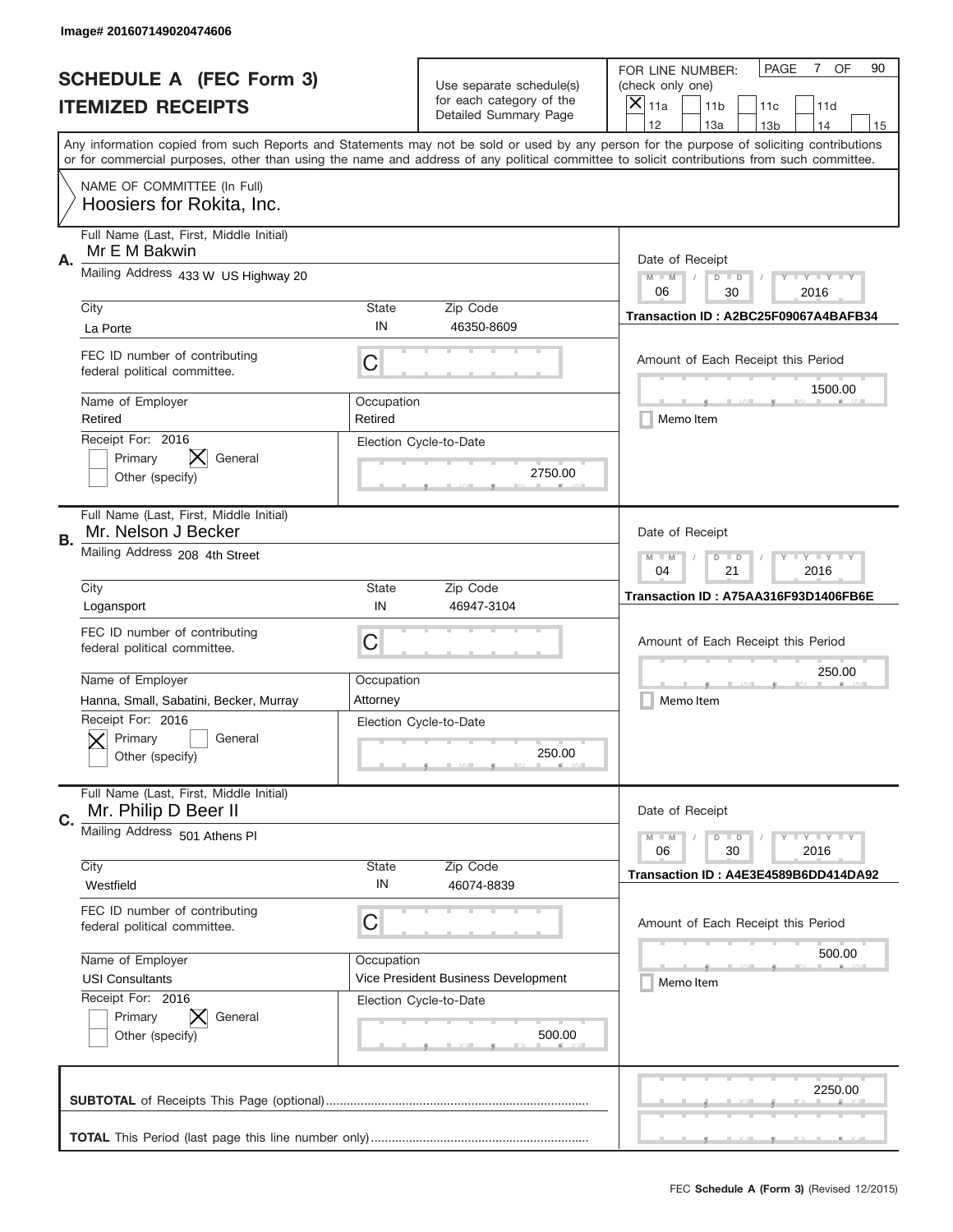|    | Image# 201607149020474607                                         |                          |                                                      |                                                                                                                                                                                       |
|----|-------------------------------------------------------------------|--------------------------|------------------------------------------------------|---------------------------------------------------------------------------------------------------------------------------------------------------------------------------------------|
|    | <b>SCHEDULE A (FEC Form 3)</b>                                    |                          |                                                      | PAGE<br>OF<br>8<br>90<br>FOR LINE NUMBER:                                                                                                                                             |
|    |                                                                   |                          | Use separate schedule(s)<br>for each category of the | (check only one)                                                                                                                                                                      |
|    | <b>ITEMIZED RECEIPTS</b>                                          |                          | Detailed Summary Page                                | $\times$<br>11a<br>11 <sub>b</sub><br>11c<br>11d                                                                                                                                      |
|    |                                                                   |                          |                                                      | 12<br>13a<br>14<br>13 <sub>b</sub><br>15<br>Any information copied from such Reports and Statements may not be sold or used by any person for the purpose of soliciting contributions |
|    |                                                                   |                          |                                                      | or for commercial purposes, other than using the name and address of any political committee to solicit contributions from such committee.                                            |
|    | NAME OF COMMITTEE (In Full)<br>Hoosiers for Rokita, Inc.          |                          |                                                      |                                                                                                                                                                                       |
|    | Full Name (Last, First, Middle Initial)<br><b>Sumeet Bhatia</b>   |                          |                                                      |                                                                                                                                                                                       |
| Α. | Mailing Address 1839 Hourglass Dr                                 |                          |                                                      | Date of Receipt<br>$M$ $M$<br><b>LY LY LY</b><br>$D$ $D$                                                                                                                              |
|    |                                                                   |                          |                                                      | 06<br>28<br>2016                                                                                                                                                                      |
|    | City                                                              | State                    | Zip Code                                             | Transaction ID: ACF3D0889813049CEB03                                                                                                                                                  |
|    | Carmel                                                            | IN                       | 46032-7204                                           |                                                                                                                                                                                       |
|    | FEC ID number of contributing<br>federal political committee.     | C                        |                                                      | Amount of Each Receipt this Period                                                                                                                                                    |
|    | Name of Employer<br><b>Community Hospital Oncology Physicians</b> | Occupation<br>Oncologist |                                                      | 2700.00<br>Memo Item                                                                                                                                                                  |
|    | Receipt For: 2016<br>Primary<br>General<br>Other (specify)        |                          | Election Cycle-to-Date<br>5400.00                    |                                                                                                                                                                                       |
| В. | Full Name (Last, First, Middle Initial)<br>Sumeeta Bhatia         |                          |                                                      | Date of Receipt                                                                                                                                                                       |
|    | Mailing Address 1839 Hourglass Drive                              |                          |                                                      | <b>LY LY LY</b><br>$M - M$<br>$D$ $D$<br>06<br>28<br>2016                                                                                                                             |
|    | City<br>Carmel                                                    | <b>State</b><br>IN       | Zip Code<br>46032-7204                               | Transaction ID: A815C5B7640734563AF2                                                                                                                                                  |
|    | FEC ID number of contributing<br>federal political committee.     | C                        |                                                      | Amount of Each Receipt this Period                                                                                                                                                    |
|    |                                                                   |                          |                                                      | 2700.00                                                                                                                                                                               |
|    | Name of Employer                                                  | Occupation<br>Homemaker  |                                                      | Memo Item                                                                                                                                                                             |
|    | Homemaker<br>Receipt For: 2016                                    |                          |                                                      |                                                                                                                                                                                       |
|    | Primary<br>General<br>Other (specify)                             |                          | Election Cycle-to-Date<br>5400.00                    |                                                                                                                                                                                       |
| C. | Full Name (Last, First, Middle Initial)<br>Joan M Bonnet          |                          |                                                      | Date of Receipt                                                                                                                                                                       |
|    | Mailing Address 1019 Kenwood Dr                                   |                          |                                                      | $D$ $D$<br><b>LYLYLY</b><br>$M - M$<br>06<br>30<br>2016                                                                                                                               |
|    | City                                                              | <b>State</b>             | Zip Code                                             | Transaction ID: A1CD9D6432FE64C6499A                                                                                                                                                  |
|    | Lafayette                                                         | IN                       | 47905-4167                                           |                                                                                                                                                                                       |
|    | FEC ID number of contributing<br>federal political committee.     | C                        |                                                      | Amount of Each Receipt this Period                                                                                                                                                    |
|    | Name of Employer                                                  | Occupation               |                                                      | 500.00                                                                                                                                                                                |
|    | Self-Employed                                                     | Consultant               |                                                      | Memo Item                                                                                                                                                                             |
|    | Receipt For: 2016<br>Primary<br>General<br>Other (specify)        |                          | Election Cycle-to-Date<br>910.00                     |                                                                                                                                                                                       |
|    |                                                                   |                          |                                                      | 5900.00                                                                                                                                                                               |
|    |                                                                   |                          |                                                      |                                                                                                                                                                                       |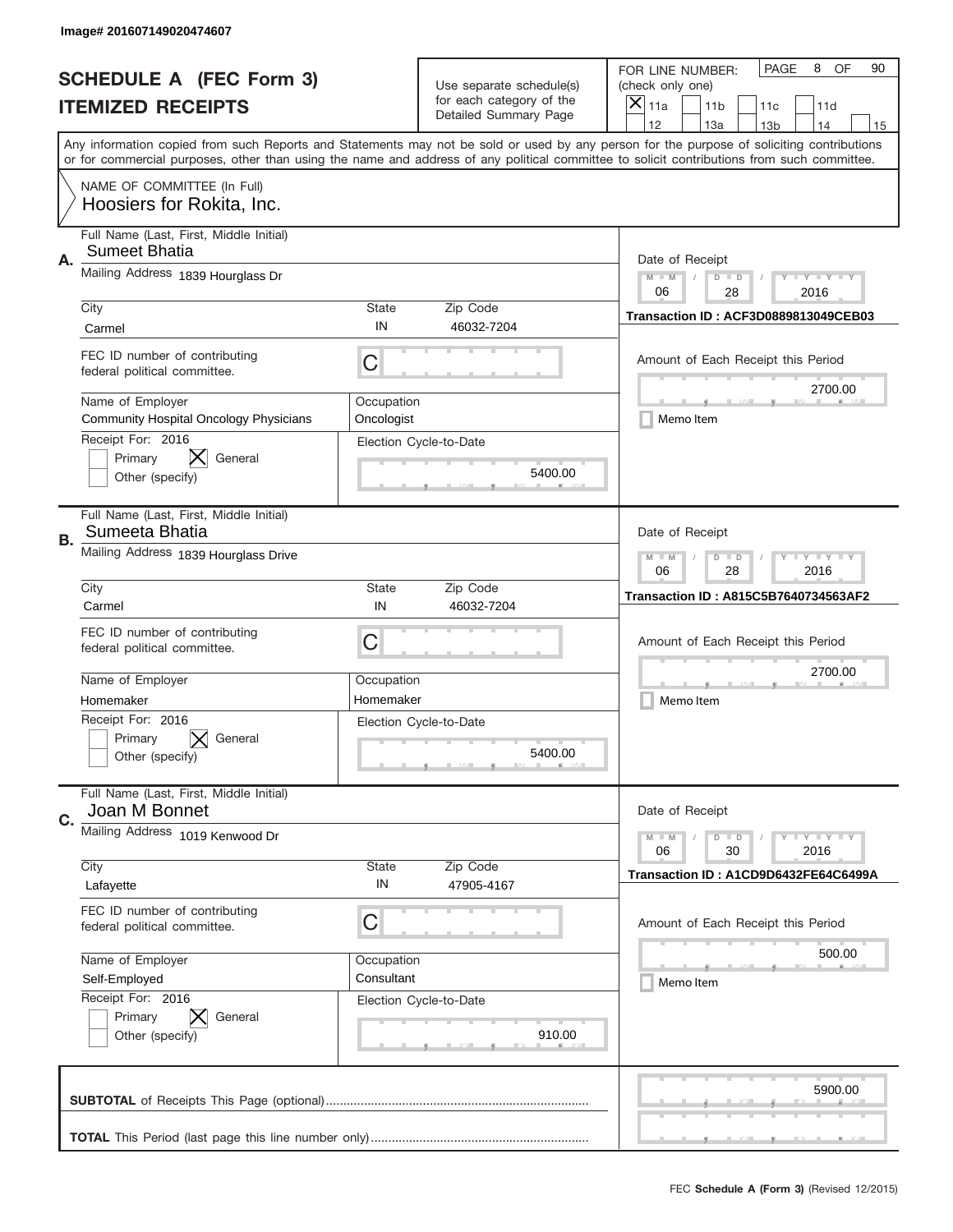|    | Image# 201607149020474608                                            |                               |                                                   |                                                                                                                                                                                                                                                                                                                                     |
|----|----------------------------------------------------------------------|-------------------------------|---------------------------------------------------|-------------------------------------------------------------------------------------------------------------------------------------------------------------------------------------------------------------------------------------------------------------------------------------------------------------------------------------|
|    | <b>SCHEDULE A (FEC Form 3)</b>                                       |                               | Use separate schedule(s)                          | PAGE<br>OF<br>9<br>90<br>FOR LINE NUMBER:<br>(check only one)                                                                                                                                                                                                                                                                       |
|    | <b>ITEMIZED RECEIPTS</b>                                             |                               | for each category of the<br>Detailed Summary Page | ×<br>11a<br>11 <sub>b</sub><br>11d<br>11c                                                                                                                                                                                                                                                                                           |
|    |                                                                      |                               |                                                   | 12<br>13a<br>14<br>13 <sub>b</sub><br>15<br>Any information copied from such Reports and Statements may not be sold or used by any person for the purpose of soliciting contributions<br>or for commercial purposes, other than using the name and address of any political committee to solicit contributions from such committee. |
|    | NAME OF COMMITTEE (In Full)<br>Hoosiers for Rokita, Inc.             |                               |                                                   |                                                                                                                                                                                                                                                                                                                                     |
| Α. | Full Name (Last, First, Middle Initial)<br>Mr. John W Brand P.E.     |                               |                                                   | Date of Receipt                                                                                                                                                                                                                                                                                                                     |
|    | Mailing Address 129 Ulen Boulevard                                   |                               |                                                   | $M - M$<br><b>LY LY LY</b><br>$D$ $D$<br>06<br>30<br>2016                                                                                                                                                                                                                                                                           |
|    | City<br>Lebanon                                                      | State<br>IN                   | Zip Code<br>46052-1258                            | Transaction ID: ABBE77B7DAD154F18972                                                                                                                                                                                                                                                                                                |
|    | FEC ID number of contributing<br>federal political committee.        | C                             |                                                   | Amount of Each Receipt this Period<br>1000.00                                                                                                                                                                                                                                                                                       |
|    | Name of Employer<br>Butler, Fairman & Seufert, Inc.                  | Occupation<br>President       |                                                   | Memo Item                                                                                                                                                                                                                                                                                                                           |
|    | Receipt For: 2016<br>Primary<br>General<br>Other (specify)           |                               | Election Cycle-to-Date<br>2700.00                 |                                                                                                                                                                                                                                                                                                                                     |
| В. | Full Name (Last, First, Middle Initial)<br>Dr. Harry Dwight Brickley |                               |                                                   | Date of Receipt                                                                                                                                                                                                                                                                                                                     |
|    | Mailing Address 1037 Tuckahoe St                                     |                               |                                                   | <b>LYLYLY</b><br>$M - M$<br>$D$ $D$<br>05<br>25<br>2016                                                                                                                                                                                                                                                                             |
|    | City<br>Indianapolis                                                 | <b>State</b><br>IN            | Zip Code<br>46260-2214                            | Transaction ID: A4C29A6C0685F4A47912                                                                                                                                                                                                                                                                                                |
|    | FEC ID number of contributing<br>federal political committee.        | C                             |                                                   | Amount of Each Receipt this Period                                                                                                                                                                                                                                                                                                  |
|    | Name of Employer<br>Retired                                          | Occupation<br>Retired-Surgeon |                                                   | 1000.00<br>Memo Item                                                                                                                                                                                                                                                                                                                |
|    | Receipt For: 2016<br>Primary<br>General<br>Other (specify)           |                               | Election Cycle-to-Date<br>2000.00                 |                                                                                                                                                                                                                                                                                                                                     |
| C. | Full Name (Last, First, Middle Initial)<br>Kristin Romans Bullard    |                               |                                                   | Date of Receipt                                                                                                                                                                                                                                                                                                                     |
|    | Mailing Address 472 Ashlawn Drive                                    |                               |                                                   | $D$ $D$<br><b>LY LY LY</b><br>$M - M$<br>06<br>2016<br>03                                                                                                                                                                                                                                                                           |
|    | City<br>New Orleans                                                  | <b>State</b><br>LA            | Zip Code<br>70123-3820                            | Transaction ID: AC13A2E55813549A3A1C                                                                                                                                                                                                                                                                                                |
|    | FEC ID number of contributing<br>federal political committee.        | C                             |                                                   | Amount of Each Receipt this Period                                                                                                                                                                                                                                                                                                  |
|    | Name of Employer<br>Nature's Escape Spa                              | Occupation<br>Owner           |                                                   | 800.00<br>× Memo Item                                                                                                                                                                                                                                                                                                               |
|    | Receipt For: 2016<br>Primary<br>General<br>Other (specify)           |                               | Election Cycle-to-Date<br>800.00                  | Reattribution from Memo                                                                                                                                                                                                                                                                                                             |
|    |                                                                      |                               |                                                   | 2000.00                                                                                                                                                                                                                                                                                                                             |
|    |                                                                      |                               |                                                   |                                                                                                                                                                                                                                                                                                                                     |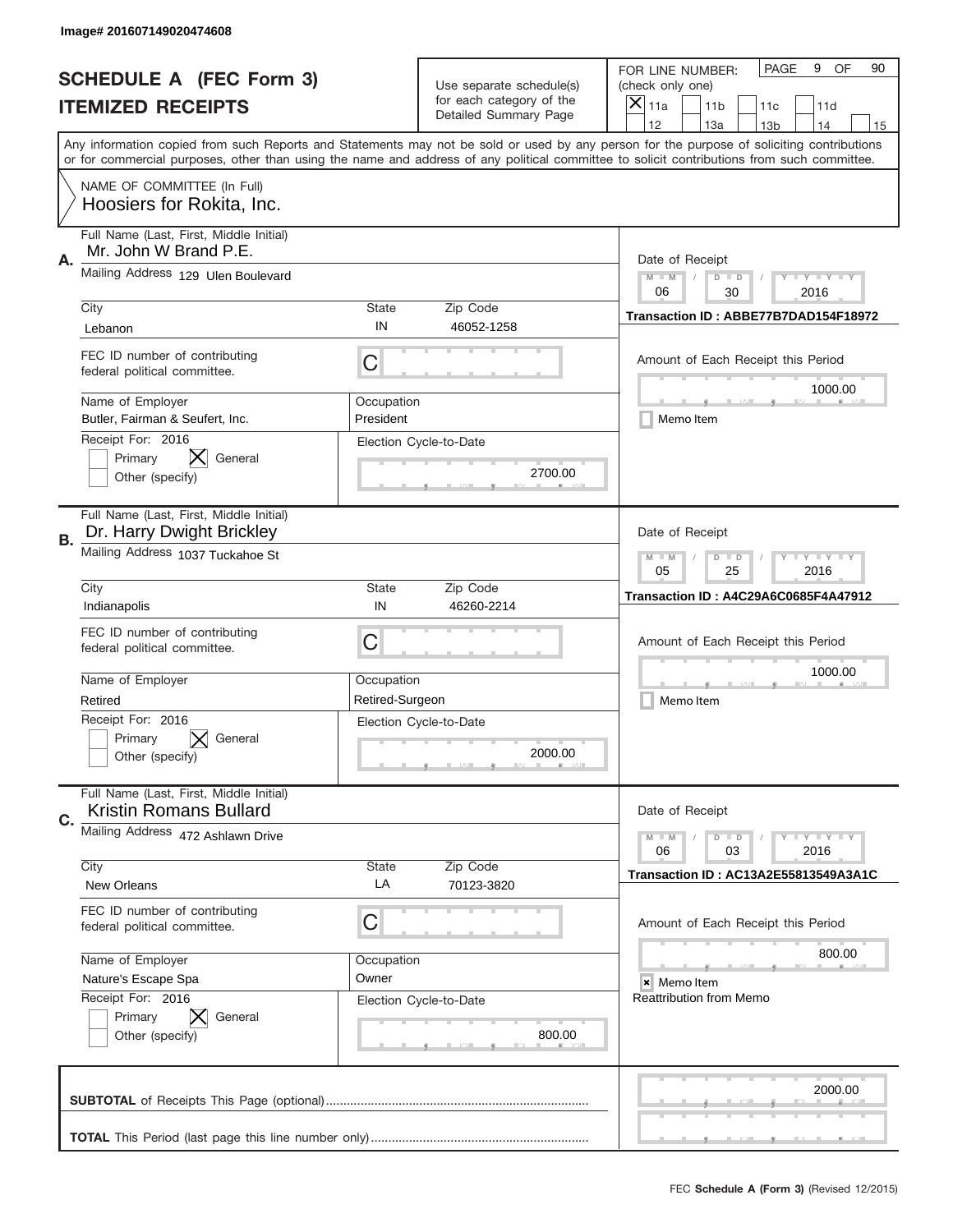|    | Image# 201607149020474609                                                    |                         |                                                   |                                                                                                                                                                                                                                                                                                                                     |
|----|------------------------------------------------------------------------------|-------------------------|---------------------------------------------------|-------------------------------------------------------------------------------------------------------------------------------------------------------------------------------------------------------------------------------------------------------------------------------------------------------------------------------------|
|    | <b>SCHEDULE A (FEC Form 3)</b>                                               |                         | Use separate schedule(s)                          | PAGE<br>10 OF<br>90<br>FOR LINE NUMBER:<br>(check only one)                                                                                                                                                                                                                                                                         |
|    | <b>ITEMIZED RECEIPTS</b>                                                     |                         | for each category of the<br>Detailed Summary Page | ×<br>11a<br>11 <sub>b</sub><br>11c<br>11d                                                                                                                                                                                                                                                                                           |
|    |                                                                              |                         |                                                   | 12<br>13a<br>14<br>13 <sub>b</sub><br>15<br>Any information copied from such Reports and Statements may not be sold or used by any person for the purpose of soliciting contributions<br>or for commercial purposes, other than using the name and address of any political committee to solicit contributions from such committee. |
|    | NAME OF COMMITTEE (In Full)<br>Hoosiers for Rokita, Inc.                     |                         |                                                   |                                                                                                                                                                                                                                                                                                                                     |
| Α. | Full Name (Last, First, Middle Initial)<br><b>Randall Chester Bullard JR</b> |                         |                                                   | Date of Receipt                                                                                                                                                                                                                                                                                                                     |
|    | Mailing Address 921 Distributors Row                                         |                         |                                                   | $M - M$<br><b>LY LY LY</b><br>$D$ $D$<br>06<br>03<br>2016                                                                                                                                                                                                                                                                           |
|    | City<br><b>New Orleans</b>                                                   | State<br>LA             | Zip Code<br>70123-3211                            | Transaction ID: A5BEE2C577B8D4AB6971                                                                                                                                                                                                                                                                                                |
|    | FEC ID number of contributing<br>federal political committee.                | C                       |                                                   | Amount of Each Receipt this Period<br>3500.00                                                                                                                                                                                                                                                                                       |
|    | Name of Employer<br><b>River Services Company</b>                            | Occupation<br>Executive |                                                   | Memo Item                                                                                                                                                                                                                                                                                                                           |
|    | Receipt For: 2016<br>Primary<br>General<br>Other (specify)                   |                         | Election Cycle-to-Date<br>4200.00                 |                                                                                                                                                                                                                                                                                                                                     |
| В. | Full Name (Last, First, Middle Initial)<br><b>Randall Chester Bullard JR</b> |                         |                                                   | Date of Receipt                                                                                                                                                                                                                                                                                                                     |
|    | Mailing Address 921 Distributors Row                                         |                         |                                                   | $M - M$<br>$\mathbf{I}$ $\mathbf{Y}$ $\mathbf{I}$ $\mathbf{Y}$ $\mathbf{I}$ $\mathbf{Y}$<br>$D$ $D$<br>06<br>03<br>2016                                                                                                                                                                                                             |
|    | City<br><b>New Orleans</b>                                                   | State<br>LA             | Zip Code<br>70123-3211                            | Transaction ID: AE99C1179F9F14EF58C3                                                                                                                                                                                                                                                                                                |
|    | FEC ID number of contributing<br>federal political committee.                | C                       |                                                   | Amount of Each Receipt this Period                                                                                                                                                                                                                                                                                                  |
|    | Name of Employer                                                             | Occupation              |                                                   | $-800.00$                                                                                                                                                                                                                                                                                                                           |
|    | <b>River Services Company</b>                                                | Executive               |                                                   | × Memo Item                                                                                                                                                                                                                                                                                                                         |
|    | Receipt For: 2016<br>Primary<br>General                                      |                         | Election Cycle-to-Date                            | <b>Reattribution to Memo</b>                                                                                                                                                                                                                                                                                                        |
|    | Other (specify)                                                              |                         | 4200.00                                           |                                                                                                                                                                                                                                                                                                                                     |
| C. | Full Name (Last, First, Middle Initial)<br>Mr. Thomas J Collins              |                         |                                                   | Date of Receipt                                                                                                                                                                                                                                                                                                                     |
|    | Mailing Address 333 S Madison Ave                                            |                         |                                                   | <b>LYLYLY</b><br>$M - M$<br>$D$ $D$<br>06<br>2016<br>29                                                                                                                                                                                                                                                                             |
|    | City<br>La Grange                                                            | State<br>IL             | Zip Code<br>60525-6303                            | <b>Transaction ID: A54090068FC784C22907</b>                                                                                                                                                                                                                                                                                         |
|    | FEC ID number of contributing<br>federal political committee.                | C                       |                                                   | Amount of Each Receipt this Period                                                                                                                                                                                                                                                                                                  |
|    | Name of Employer                                                             | Occupation              |                                                   | 1000.00                                                                                                                                                                                                                                                                                                                             |
|    | Collins Engineers, Inc.                                                      | President               |                                                   | Memo Item                                                                                                                                                                                                                                                                                                                           |
|    | Receipt For: 2016<br>Primary<br>General<br>Other (specify)                   |                         | Election Cycle-to-Date<br>3300.00                 |                                                                                                                                                                                                                                                                                                                                     |
|    |                                                                              |                         |                                                   | 4500.00                                                                                                                                                                                                                                                                                                                             |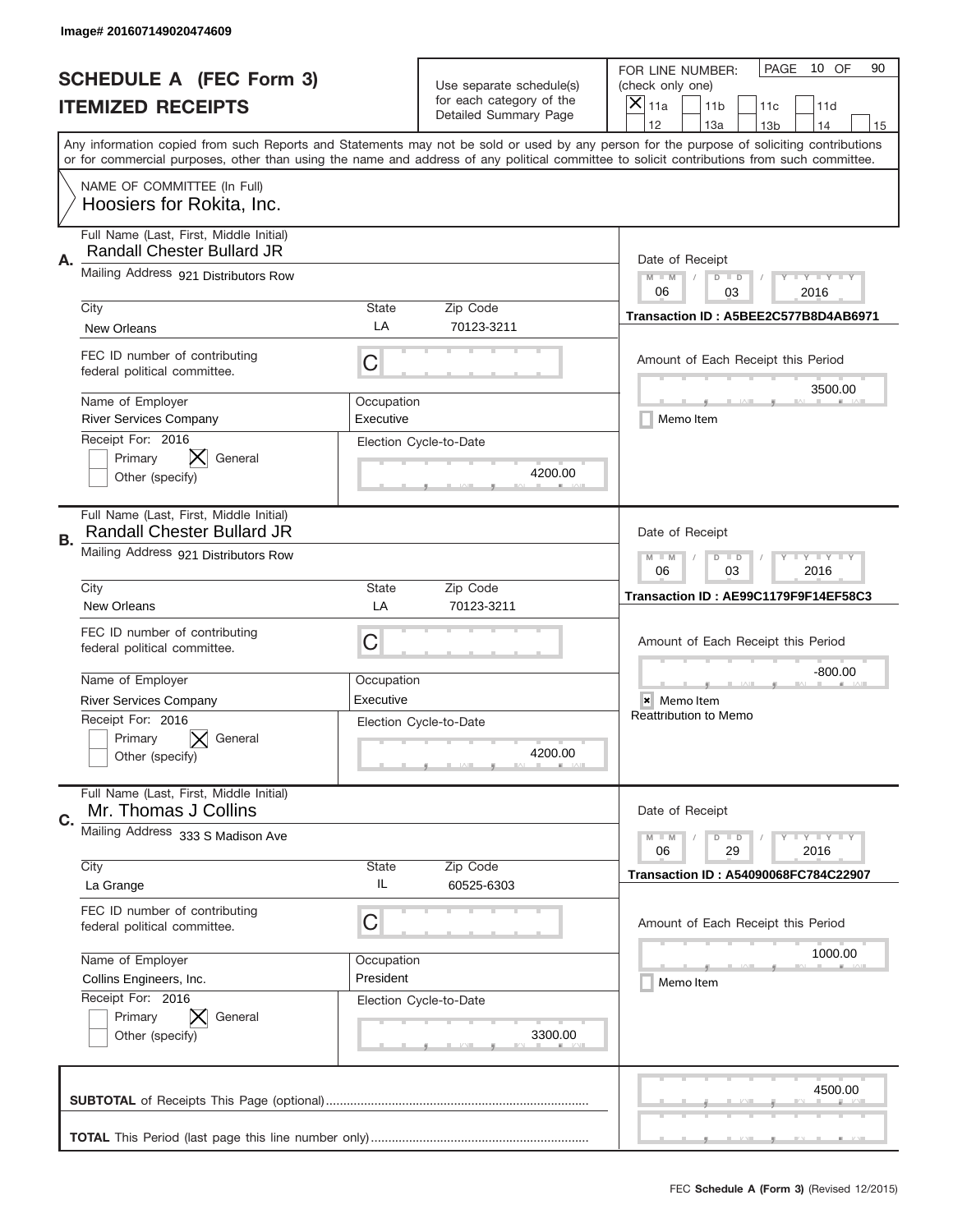|    | Image# 201607149020474610                                                            |                                                           |                                                                  |                                                                                                                                                                                                                                                                                                                                     |
|----|--------------------------------------------------------------------------------------|-----------------------------------------------------------|------------------------------------------------------------------|-------------------------------------------------------------------------------------------------------------------------------------------------------------------------------------------------------------------------------------------------------------------------------------------------------------------------------------|
|    | <b>SCHEDULE A (FEC Form 3)</b>                                                       |                                                           | Use separate schedule(s)                                         | PAGE<br>11 OF<br>90<br>FOR LINE NUMBER:<br>(check only one)                                                                                                                                                                                                                                                                         |
|    | <b>ITEMIZED RECEIPTS</b>                                                             |                                                           | for each category of the<br>Detailed Summary Page                | $\times$<br>11a<br>11 <sub>b</sub><br>11c<br>11d                                                                                                                                                                                                                                                                                    |
|    |                                                                                      |                                                           |                                                                  | 12<br>13a<br>14<br>13 <sub>b</sub><br>15<br>Any information copied from such Reports and Statements may not be sold or used by any person for the purpose of soliciting contributions<br>or for commercial purposes, other than using the name and address of any political committee to solicit contributions from such committee. |
|    | NAME OF COMMITTEE (In Full)<br>Hoosiers for Rokita, Inc.                             |                                                           |                                                                  |                                                                                                                                                                                                                                                                                                                                     |
| Α. | Full Name (Last, First, Middle Initial)<br>Cesar Conda                               |                                                           |                                                                  | Date of Receipt                                                                                                                                                                                                                                                                                                                     |
|    | Mailing Address Navigators Global<br>901 7th Street, NW                              | $M$ $M$<br><b>LY LY LY</b><br>$D$ $D$<br>05<br>25<br>2016 |                                                                  |                                                                                                                                                                                                                                                                                                                                     |
|    | City<br>Washington                                                                   | State<br>DC                                               | Zip Code<br>20001-3881                                           | Transaction ID: A02C66300ADAC44F3932                                                                                                                                                                                                                                                                                                |
|    | FEC ID number of contributing<br>federal political committee.                        | C                                                         |                                                                  | Amount of Each Receipt this Period<br>500.00                                                                                                                                                                                                                                                                                        |
|    | Name of Employer<br>Navigators Global                                                | Occupation                                                | Founding Principal and Policy Advisor                            | Memo Item                                                                                                                                                                                                                                                                                                                           |
|    | Receipt For: 2016<br>Primary<br>General<br>Other (specify)                           |                                                           | Election Cycle-to-Date<br>500.00                                 |                                                                                                                                                                                                                                                                                                                                     |
| В. | Full Name (Last, First, Middle Initial)<br>Mr Mark Berton Dreyfus                    |                                                           |                                                                  | Date of Receipt                                                                                                                                                                                                                                                                                                                     |
|    | Mailing Address 5104 Oceanfront ave                                                  | <b>LYLYLY</b><br>$M - M$<br>$D$ $D$<br>06<br>02<br>2016   |                                                                  |                                                                                                                                                                                                                                                                                                                                     |
|    | City<br>Virginia Beach                                                               | <b>State</b><br>VA                                        | Zip Code<br>23451-2339                                           | Transaction ID: A6880477D1F7A4288B7B                                                                                                                                                                                                                                                                                                |
|    | FEC ID number of contributing<br>federal political committee.                        | C                                                         |                                                                  | Amount of Each Receipt this Period                                                                                                                                                                                                                                                                                                  |
|    | Name of Employer                                                                     | Occupation                                                |                                                                  | 1000.00                                                                                                                                                                                                                                                                                                                             |
|    | <b>ECPI University</b><br>Receipt For: 2016<br>Primary<br>General<br>Other (specify) |                                                           | <b>Education Management</b><br>Election Cycle-to-Date<br>5300.00 | Memo Item                                                                                                                                                                                                                                                                                                                           |
| C. | Full Name (Last, First, Middle Initial)<br>Mr Mark Berton Dreyfus                    |                                                           |                                                                  | Date of Receipt                                                                                                                                                                                                                                                                                                                     |
|    | Mailing Address 5104 Oceanfront ave                                                  |                                                           |                                                                  | $D$ $D$<br><b>LYLYLY</b><br>$M - M$<br>06<br>02<br>2016                                                                                                                                                                                                                                                                             |
|    | City<br>Virginia Beach                                                               | <b>State</b><br>VA                                        | Zip Code<br>23451-2339                                           | Transaction ID: A4B3CB84AB59B4F91A02                                                                                                                                                                                                                                                                                                |
|    | FEC ID number of contributing<br>federal political committee.                        | C                                                         |                                                                  | Amount of Each Receipt this Period                                                                                                                                                                                                                                                                                                  |
|    | Name of Employer                                                                     | Occupation                                                |                                                                  | 1000.00                                                                                                                                                                                                                                                                                                                             |
|    | <b>ECPI University</b><br>Receipt For: 2016                                          |                                                           | <b>Education Management</b><br>Election Cycle-to-Date            | Memo Item                                                                                                                                                                                                                                                                                                                           |
|    | Primary<br>General<br>Other (specify)                                                |                                                           | 5300.00                                                          |                                                                                                                                                                                                                                                                                                                                     |
|    |                                                                                      |                                                           |                                                                  | 2500.00                                                                                                                                                                                                                                                                                                                             |
|    |                                                                                      |                                                           |                                                                  |                                                                                                                                                                                                                                                                                                                                     |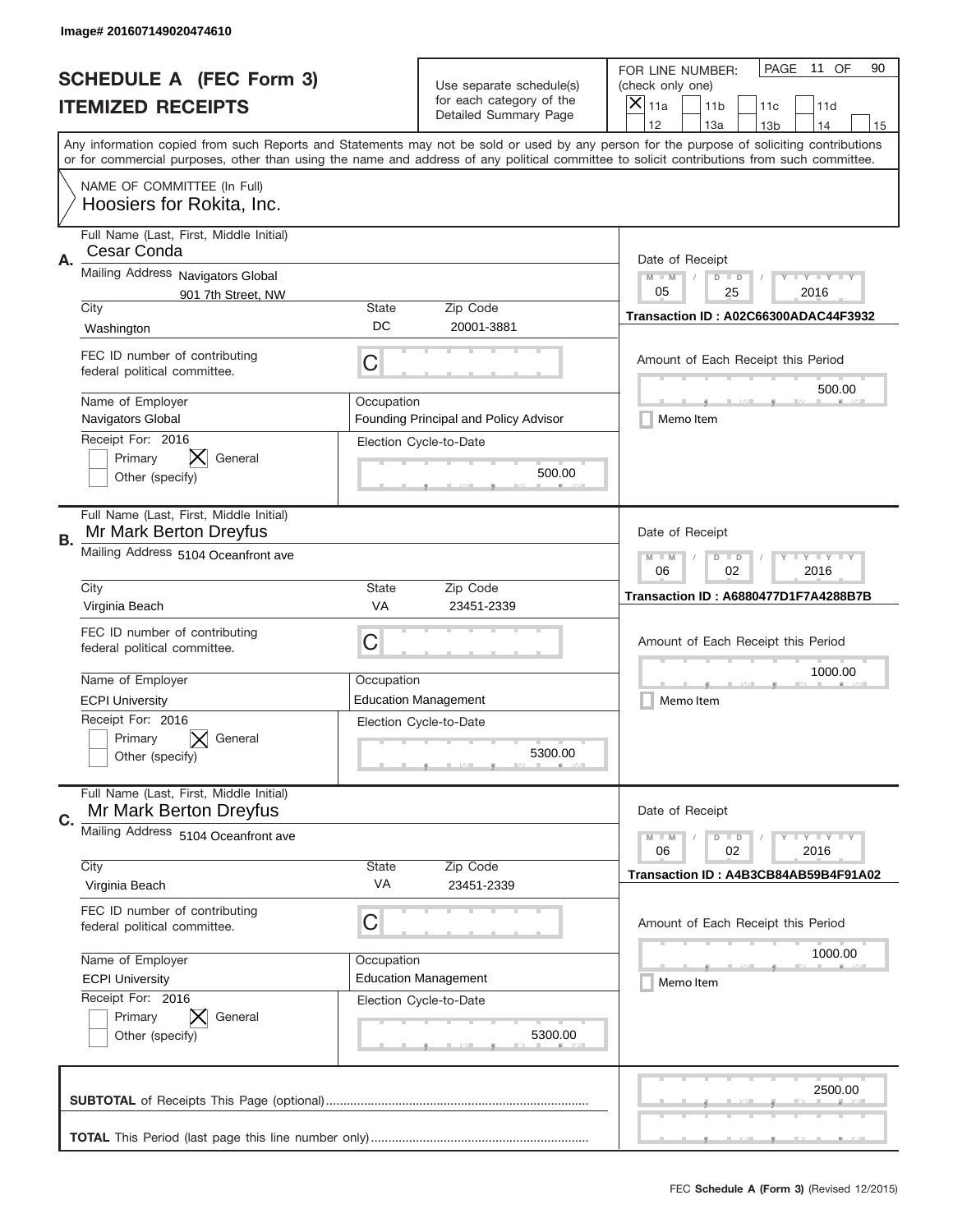|    | Image# 201607149020474611                                               |                                                                                                                         |                                                   |                                                                                                                                                                                                                                                                                         |
|----|-------------------------------------------------------------------------|-------------------------------------------------------------------------------------------------------------------------|---------------------------------------------------|-----------------------------------------------------------------------------------------------------------------------------------------------------------------------------------------------------------------------------------------------------------------------------------------|
|    | <b>SCHEDULE A (FEC Form 3)</b>                                          |                                                                                                                         | Use separate schedule(s)                          | 12 OF<br>PAGE<br>90<br>FOR LINE NUMBER:<br>(check only one)                                                                                                                                                                                                                             |
|    | <b>ITEMIZED RECEIPTS</b>                                                |                                                                                                                         | for each category of the<br>Detailed Summary Page | X<br>11a<br>11 <sub>b</sub><br>11c<br>11d                                                                                                                                                                                                                                               |
|    |                                                                         |                                                                                                                         |                                                   | 12<br>13a<br>14<br>13 <sub>b</sub><br>15                                                                                                                                                                                                                                                |
|    |                                                                         |                                                                                                                         |                                                   | Any information copied from such Reports and Statements may not be sold or used by any person for the purpose of soliciting contributions<br>or for commercial purposes, other than using the name and address of any political committee to solicit contributions from such committee. |
|    | NAME OF COMMITTEE (In Full)<br>Hoosiers for Rokita, Inc.                |                                                                                                                         |                                                   |                                                                                                                                                                                                                                                                                         |
| Α. | Full Name (Last, First, Middle Initial)<br>Mr Mark Berton Dreyfus       |                                                                                                                         |                                                   | Date of Receipt                                                                                                                                                                                                                                                                         |
|    | Mailing Address 5104 Oceanfront ave                                     |                                                                                                                         |                                                   | $M - M$<br><b>LY LY LY</b><br>$D$ $D$<br>06<br>02<br>2016                                                                                                                                                                                                                               |
|    | City                                                                    | <b>State</b>                                                                                                            | Zip Code                                          | Transaction ID: A5CBE6E321E0A4804853                                                                                                                                                                                                                                                    |
|    | Virginia Beach                                                          | VA                                                                                                                      | 23451-2339                                        |                                                                                                                                                                                                                                                                                         |
|    | FEC ID number of contributing<br>federal political committee.           | С                                                                                                                       |                                                   | Amount of Each Receipt this Period<br>$-300.00$                                                                                                                                                                                                                                         |
|    | Name of Employer<br><b>ECPI University</b>                              | Occupation                                                                                                              | <b>Education Management</b>                       | × Memo Item                                                                                                                                                                                                                                                                             |
|    | Receipt For: 2016<br>Primary<br>General<br>Other (specify)              |                                                                                                                         | Election Cycle-to-Date<br>5300.00                 | <b>Reattribution from Memo</b>                                                                                                                                                                                                                                                          |
| В. | Full Name (Last, First, Middle Initial)<br>Mrs. Rebecca Bostain Dreyfus |                                                                                                                         |                                                   | Date of Receipt                                                                                                                                                                                                                                                                         |
|    | Mailing Address 5104 Ocean Front Ave                                    | $\mathbf{I}$ $\mathbf{Y}$ $\mathbf{I}$ $\mathbf{Y}$ $\mathbf{I}$ $\mathbf{Y}$<br>$M - M$<br>$D$ $D$<br>06<br>02<br>2016 |                                                   |                                                                                                                                                                                                                                                                                         |
|    | City<br>Virginia Beach                                                  | <b>State</b><br>VA                                                                                                      | Zip Code<br>23451-2339                            | Transaction ID: A521D69C2D05C4813949                                                                                                                                                                                                                                                    |
|    | FEC ID number of contributing<br>federal political committee.           | C                                                                                                                       |                                                   | Amount of Each Receipt this Period                                                                                                                                                                                                                                                      |
|    | Name of Employer                                                        | Occupation                                                                                                              |                                                   | 300.00                                                                                                                                                                                                                                                                                  |
|    | <b>ECPI University</b>                                                  | Administrator                                                                                                           |                                                   | × Memo Item                                                                                                                                                                                                                                                                             |
|    | Receipt For: 2016<br>Primary<br>General<br>Other (specify)              |                                                                                                                         | Election Cycle-to-Date<br>300.00                  | <b>Reattribution to Memo</b>                                                                                                                                                                                                                                                            |
| C. | Full Name (Last, First, Middle Initial)<br>Dr. Marc E Duerden           |                                                                                                                         |                                                   | Date of Receipt                                                                                                                                                                                                                                                                         |
|    | Mailing Address 8005 Oaklandon Rd                                       |                                                                                                                         |                                                   | $I - Y - I - Y - I - Y$<br>$M - M$<br>$D$ $D$<br>2016<br>04<br>27                                                                                                                                                                                                                       |
|    | City<br>Indianapolis                                                    | <b>State</b><br>IN                                                                                                      | Zip Code<br>46236-7931                            | <b>Transaction ID: AF6F0675226C44644985</b>                                                                                                                                                                                                                                             |
|    | FEC ID number of contributing<br>federal political committee.           | C                                                                                                                       |                                                   | Amount of Each Receipt this Period                                                                                                                                                                                                                                                      |
|    | Name of Employer                                                        | Occupation                                                                                                              |                                                   | 500.00                                                                                                                                                                                                                                                                                  |
|    | National Government Services, Inc.                                      | Director                                                                                                                |                                                   | Memo Item                                                                                                                                                                                                                                                                               |
|    | Receipt For: 2016<br>Primary<br>General<br>Other (specify)              |                                                                                                                         | Election Cycle-to-Date<br>500.00                  |                                                                                                                                                                                                                                                                                         |
|    |                                                                         |                                                                                                                         |                                                   | 500.00                                                                                                                                                                                                                                                                                  |
|    |                                                                         |                                                                                                                         |                                                   | _                                                                                                                                                                                                                                                                                       |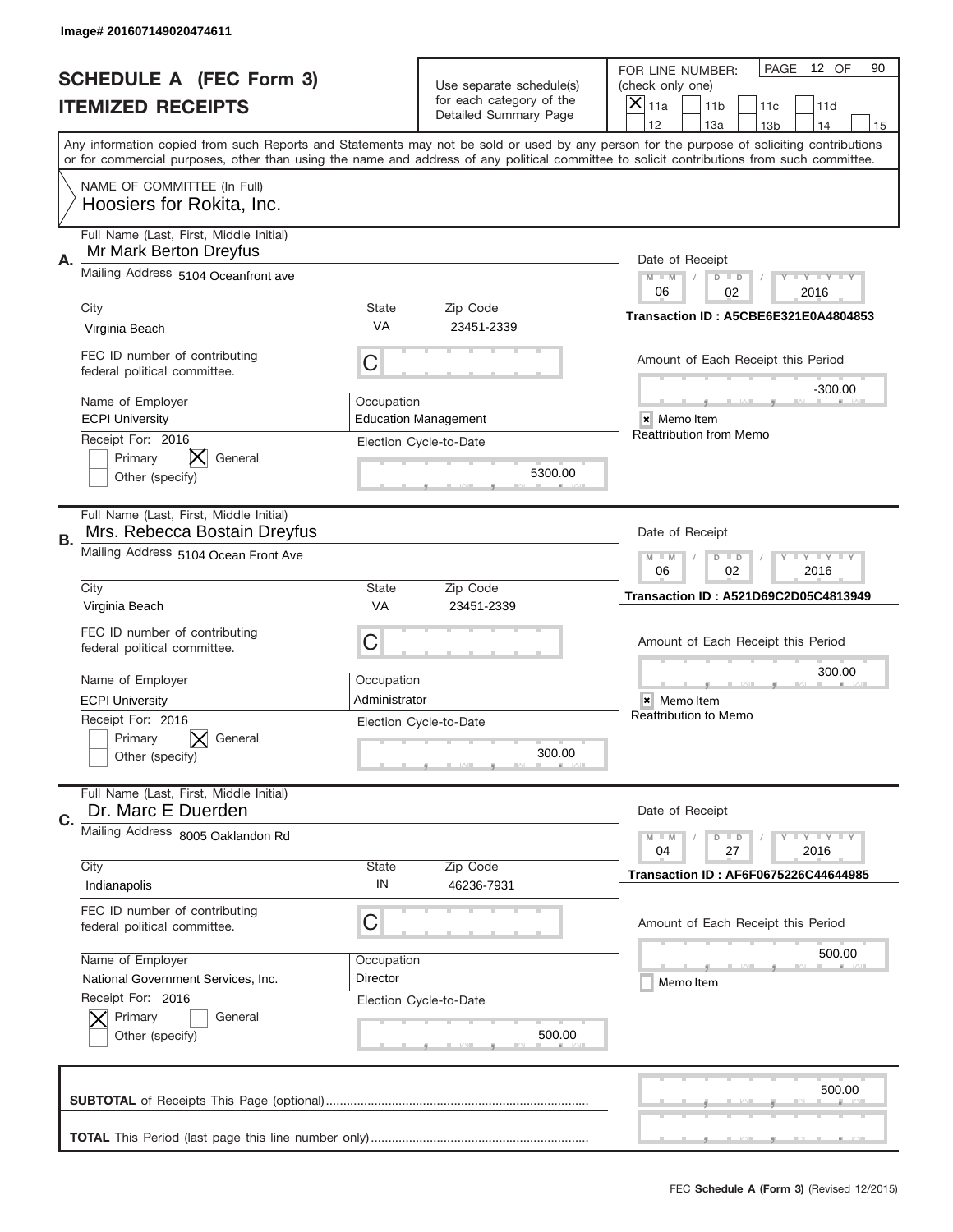|    | Image# 201607149020474612                                       |                                                         |                                                   |                                                                                                                                                                                                                                                                                                                                     |
|----|-----------------------------------------------------------------|---------------------------------------------------------|---------------------------------------------------|-------------------------------------------------------------------------------------------------------------------------------------------------------------------------------------------------------------------------------------------------------------------------------------------------------------------------------------|
|    | <b>SCHEDULE A (FEC Form 3)</b>                                  |                                                         | Use separate schedule(s)                          | PAGE<br>13 OF<br>90<br>FOR LINE NUMBER:<br>(check only one)                                                                                                                                                                                                                                                                         |
|    | <b>ITEMIZED RECEIPTS</b>                                        |                                                         | for each category of the<br>Detailed Summary Page | $\times$<br>11a<br>11 <sub>b</sub><br>11c<br>11d                                                                                                                                                                                                                                                                                    |
|    |                                                                 |                                                         |                                                   | 12<br>13a<br>14<br>13 <sub>b</sub><br>15<br>Any information copied from such Reports and Statements may not be sold or used by any person for the purpose of soliciting contributions<br>or for commercial purposes, other than using the name and address of any political committee to solicit contributions from such committee. |
|    | NAME OF COMMITTEE (In Full)<br>Hoosiers for Rokita, Inc.        |                                                         |                                                   |                                                                                                                                                                                                                                                                                                                                     |
| Α. | Full Name (Last, First, Middle Initial)<br>Mrs. Dana G Dumezich |                                                         |                                                   | Date of Receipt                                                                                                                                                                                                                                                                                                                     |
|    | Mailing Address 1107 Turnberry Drive                            |                                                         |                                                   | $M$ $M$<br><b>LY LY LY</b><br>$D$ $D$<br>06<br>29<br>2016                                                                                                                                                                                                                                                                           |
|    | City<br>Schererville                                            | State<br>IN                                             | Zip Code<br>46375-2935                            | Transaction ID: A5B22FE02709B4381BAC                                                                                                                                                                                                                                                                                                |
|    | FEC ID number of contributing<br>federal political committee.   | C                                                       |                                                   | Amount of Each Receipt this Period<br>2700.00                                                                                                                                                                                                                                                                                       |
|    | Name of Employer<br>Lake County Government                      | Occupation                                              | <b>Election Board Member</b>                      | Memo Item                                                                                                                                                                                                                                                                                                                           |
|    | Receipt For: 2016<br>Primary<br>General<br>Other (specify)      |                                                         | Election Cycle-to-Date<br>2700.00                 |                                                                                                                                                                                                                                                                                                                                     |
| В. | Full Name (Last, First, Middle Initial)<br>Daniel A Dumezich    |                                                         |                                                   | Date of Receipt                                                                                                                                                                                                                                                                                                                     |
|    | Mailing Address 1107 Turnberry Drive                            | $M - M$<br><b>LYLYLY</b><br>$D$ $D$<br>06<br>29<br>2016 |                                                   |                                                                                                                                                                                                                                                                                                                                     |
|    | City<br>Schererville                                            | <b>State</b><br>IN                                      | Zip Code<br>46375-2935                            | Transaction ID: AD936D9EA9C35416A857                                                                                                                                                                                                                                                                                                |
|    | FEC ID number of contributing<br>federal political committee.   | C                                                       |                                                   | Amount of Each Receipt this Period                                                                                                                                                                                                                                                                                                  |
|    | Name of Employer<br>Deloitte                                    | Occupation<br>Attorney                                  |                                                   | 2700.00<br>Memo Item                                                                                                                                                                                                                                                                                                                |
|    | Receipt For: 2016<br>Primary<br>General<br>Other (specify)      |                                                         | Election Cycle-to-Date<br>2700.00                 |                                                                                                                                                                                                                                                                                                                                     |
| C. | Full Name (Last, First, Middle Initial)<br>Eric G Elmore        |                                                         |                                                   | Date of Receipt                                                                                                                                                                                                                                                                                                                     |
|    | Mailing Address 468 Southpoint Cir Ste 700                      |                                                         |                                                   | <b>LYLYLY</b><br>$M - M$<br>$D$ $D$<br>05<br>29<br>2016                                                                                                                                                                                                                                                                             |
|    | City<br>Brownsburg                                              | State<br>IN                                             | Zip Code<br>46112-2216                            | Transaction ID: A0BB02EDD39844FC1BC9                                                                                                                                                                                                                                                                                                |
|    | FEC ID number of contributing<br>federal political committee.   | C                                                       |                                                   | Amount of Each Receipt this Period                                                                                                                                                                                                                                                                                                  |
|    | Name of Employer                                                | Occupation                                              |                                                   | 2200.00                                                                                                                                                                                                                                                                                                                             |
|    | Fatheadz Eyewear<br>Receipt For: 2016                           | President                                               |                                                   | Memo Item<br>In-kind:Donated tickets for Indy 500                                                                                                                                                                                                                                                                                   |
|    | Primary<br>General<br>Other (specify)                           |                                                         | Election Cycle-to-Date<br>2200.00                 |                                                                                                                                                                                                                                                                                                                                     |
|    |                                                                 |                                                         |                                                   | 7600.00                                                                                                                                                                                                                                                                                                                             |
|    |                                                                 |                                                         |                                                   |                                                                                                                                                                                                                                                                                                                                     |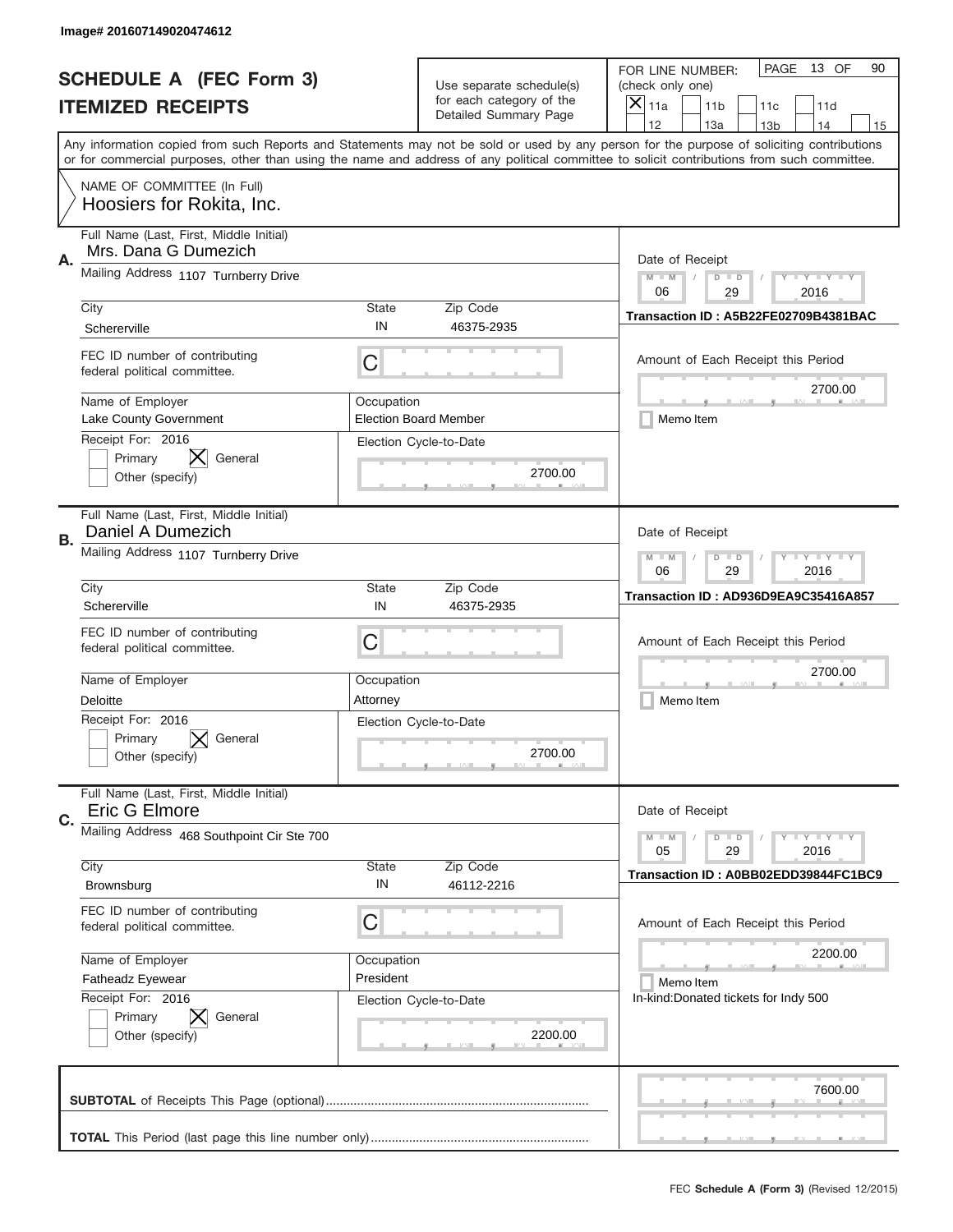|    | Image# 201607149020474613                                     |                                                                                                                         |                                                   |                                                                                                                                                                                       |
|----|---------------------------------------------------------------|-------------------------------------------------------------------------------------------------------------------------|---------------------------------------------------|---------------------------------------------------------------------------------------------------------------------------------------------------------------------------------------|
|    | <b>SCHEDULE A (FEC Form 3)</b>                                |                                                                                                                         | Use separate schedule(s)                          | PAGE<br>14 OF<br>90<br>FOR LINE NUMBER:<br>(check only one)                                                                                                                           |
|    | <b>ITEMIZED RECEIPTS</b>                                      |                                                                                                                         | for each category of the<br>Detailed Summary Page | ×<br>11a<br>11 <sub>b</sub><br>11c<br>11d                                                                                                                                             |
|    |                                                               |                                                                                                                         |                                                   | 12<br>13a<br>14<br>13 <sub>b</sub><br>15<br>Any information copied from such Reports and Statements may not be sold or used by any person for the purpose of soliciting contributions |
|    |                                                               |                                                                                                                         |                                                   | or for commercial purposes, other than using the name and address of any political committee to solicit contributions from such committee.                                            |
|    | NAME OF COMMITTEE (In Full)<br>Hoosiers for Rokita, Inc.      |                                                                                                                         |                                                   |                                                                                                                                                                                       |
| Α. | Full Name (Last, First, Middle Initial)<br>Mr. Robert A Falk  |                                                                                                                         |                                                   | Date of Receipt                                                                                                                                                                       |
|    | Mailing Address 3820 Sunnycroft Pl                            | $M - M$<br>$\mathbf{I}$ $\mathbf{Y}$ $\mathbf{I}$ $\mathbf{Y}$ $\mathbf{I}$ $\mathbf{Y}$<br>$D$ $D$<br>04<br>26<br>2016 |                                                   |                                                                                                                                                                                       |
|    | City                                                          | State                                                                                                                   | Zip Code                                          | Transaction ID: ABC605A6396D9423DBE2                                                                                                                                                  |
|    | West Lafayette                                                | IN                                                                                                                      | 47906-8815                                        |                                                                                                                                                                                       |
|    | FEC ID number of contributing<br>federal political committee. | C                                                                                                                       |                                                   | Amount of Each Receipt this Period<br>250.00                                                                                                                                          |
|    | Name of Employer<br><b>Purdue Federal Credit Union</b>        | Occupation<br>CEO                                                                                                       |                                                   | Memo Item                                                                                                                                                                             |
|    | Receipt For: 2016<br>Primary<br>General<br>Other (specify)    |                                                                                                                         | Election Cycle-to-Date<br>250.00                  |                                                                                                                                                                                       |
| В. | Full Name (Last, First, Middle Initial)<br>James C Fehsenfeld |                                                                                                                         |                                                   | Date of Receipt                                                                                                                                                                       |
|    | Mailing Address 8001 Spring Mill Rd                           | $M - M$<br>$\mathbf{I}$ $\mathbf{Y}$ $\mathbf{I}$ $\mathbf{Y}$ $\mathbf{I}$ $\mathbf{Y}$<br>$D$ $D$<br>04<br>28<br>2016 |                                                   |                                                                                                                                                                                       |
|    | City                                                          | State                                                                                                                   | Zip Code                                          | Transaction ID: A3B3A8119AAF84AE4B4C                                                                                                                                                  |
|    | Indianapolis                                                  | IN                                                                                                                      | 46260-2901                                        |                                                                                                                                                                                       |
|    | FEC ID number of contributing<br>federal political committee. | C                                                                                                                       |                                                   | Amount of Each Receipt this Period                                                                                                                                                    |
|    | Name of Employer                                              | Occupation                                                                                                              |                                                   | 2700.00                                                                                                                                                                               |
|    | The Heritage Group                                            | Executive                                                                                                               |                                                   | Memo Item                                                                                                                                                                             |
|    | Receipt For: 2016<br>General<br>Primary<br>Other (specify)    |                                                                                                                         | Election Cycle-to-Date<br>2700.00                 |                                                                                                                                                                                       |
| C. | Full Name (Last, First, Middle Initial)<br>Mr. Chad Folkening |                                                                                                                         |                                                   | Date of Receipt                                                                                                                                                                       |
|    | Mailing Address 4923 Kessler Boulevard East Drive             |                                                                                                                         |                                                   | $I - Y - I - Y - I - Y$<br>$M - M$<br>$D$ $D$<br>2016<br>04<br>28                                                                                                                     |
|    | City                                                          | State                                                                                                                   | Zip Code                                          | Transaction ID: A83EC241AB31A4D91AB2                                                                                                                                                  |
|    | Indianapolis                                                  | IN                                                                                                                      | 46220-5350                                        |                                                                                                                                                                                       |
|    | FEC ID number of contributing<br>federal political committee. | С                                                                                                                       |                                                   | Amount of Each Receipt this Period                                                                                                                                                    |
|    | Name of Employer                                              | Occupation                                                                                                              |                                                   | 1000.00                                                                                                                                                                               |
|    | Global Ventures, LLC                                          | Communications                                                                                                          |                                                   | Memo Item                                                                                                                                                                             |
|    | Receipt For: 2016<br>Primary<br>General<br>Other (specify)    |                                                                                                                         | Election Cycle-to-Date<br>1000.00                 |                                                                                                                                                                                       |
|    |                                                               |                                                                                                                         |                                                   | 3950.00                                                                                                                                                                               |
|    |                                                               |                                                                                                                         |                                                   |                                                                                                                                                                                       |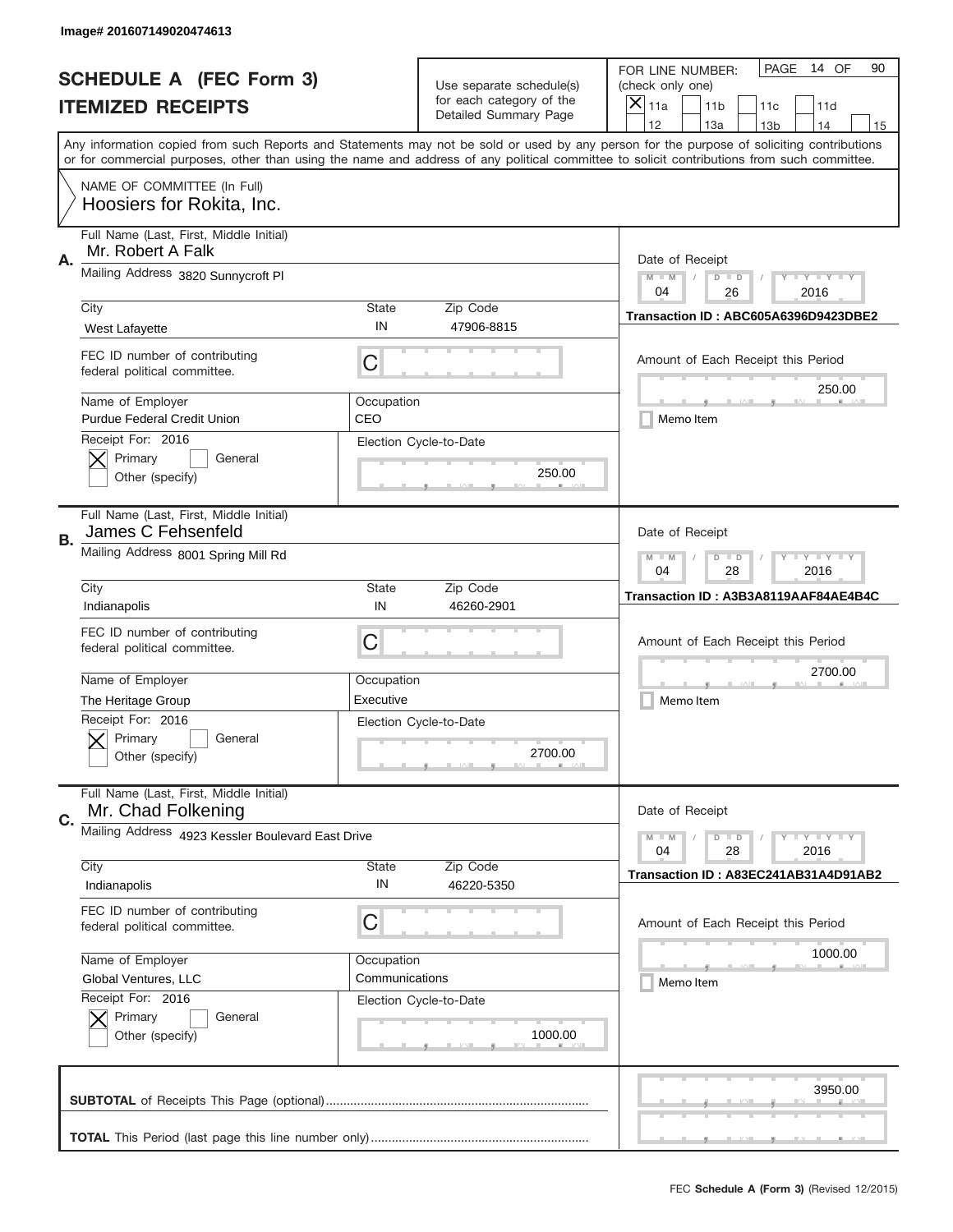|    | Image# 201607149020474614                                        |                                                                                                                         |                                                   |                                                                                                                                                                                                                                                                                                                                     |
|----|------------------------------------------------------------------|-------------------------------------------------------------------------------------------------------------------------|---------------------------------------------------|-------------------------------------------------------------------------------------------------------------------------------------------------------------------------------------------------------------------------------------------------------------------------------------------------------------------------------------|
|    | <b>SCHEDULE A (FEC Form 3)</b>                                   |                                                                                                                         | Use separate schedule(s)                          | PAGE<br>15 OF<br>90<br>FOR LINE NUMBER:<br>(check only one)                                                                                                                                                                                                                                                                         |
|    | <b>ITEMIZED RECEIPTS</b>                                         |                                                                                                                         | for each category of the<br>Detailed Summary Page | ×<br>11a<br>11 <sub>b</sub><br>11c<br>11d                                                                                                                                                                                                                                                                                           |
|    |                                                                  |                                                                                                                         |                                                   | 12<br>13a<br>14<br>13 <sub>b</sub><br>15<br>Any information copied from such Reports and Statements may not be sold or used by any person for the purpose of soliciting contributions<br>or for commercial purposes, other than using the name and address of any political committee to solicit contributions from such committee. |
|    | NAME OF COMMITTEE (In Full)<br>Hoosiers for Rokita, Inc.         |                                                                                                                         |                                                   |                                                                                                                                                                                                                                                                                                                                     |
| Α. | Full Name (Last, First, Middle Initial)<br>Mr. John R Gaylor     |                                                                                                                         |                                                   | Date of Receipt                                                                                                                                                                                                                                                                                                                     |
|    | Mailing Address 16270 Quartz Drive                               |                                                                                                                         |                                                   | $M - M$<br><b>LYLYLY</b><br>$D$ $D$<br>04<br>19<br>2016                                                                                                                                                                                                                                                                             |
|    | City<br>Noblesville                                              | State<br>IN                                                                                                             | Zip Code<br>46060-8738                            | Transaction ID: AC61B67BC341A4396B52                                                                                                                                                                                                                                                                                                |
|    | FEC ID number of contributing<br>federal political committee.    | C                                                                                                                       |                                                   | Amount of Each Receipt this Period<br>1000.00                                                                                                                                                                                                                                                                                       |
|    | Name of Employer<br>ABC PAC                                      | Occupation<br>President / CEO                                                                                           |                                                   | Memo Item                                                                                                                                                                                                                                                                                                                           |
|    | Receipt For: 2016<br>Primary<br>General<br>Other (specify)       |                                                                                                                         | Election Cycle-to-Date<br>1000.00                 |                                                                                                                                                                                                                                                                                                                                     |
| В. | Full Name (Last, First, Middle Initial)<br>Mr. Lawrence L Grambo |                                                                                                                         |                                                   | Date of Receipt                                                                                                                                                                                                                                                                                                                     |
|    | Mailing Address 7527 Wren Ct                                     | $M - M$<br>$\mathbf{I}$ $\mathbf{Y}$ $\mathbf{I}$ $\mathbf{Y}$ $\mathbf{I}$ $\mathbf{Y}$<br>$D$ $D$<br>06<br>30<br>2016 |                                                   |                                                                                                                                                                                                                                                                                                                                     |
|    | City<br>Schererville                                             | State<br>IN                                                                                                             | Zip Code<br>46375-3395                            | Transaction ID: A4E177BBC5B5F4E2C984                                                                                                                                                                                                                                                                                                |
|    | FEC ID number of contributing<br>federal political committee.    | C                                                                                                                       |                                                   | Amount of Each Receipt this Period                                                                                                                                                                                                                                                                                                  |
|    | Name of Employer<br>Retired                                      | Occupation<br>Retired                                                                                                   |                                                   | 150.00<br>Memo Item                                                                                                                                                                                                                                                                                                                 |
|    | Receipt For: 2016<br>Primary<br>General<br>Other (specify)       |                                                                                                                         | Election Cycle-to-Date<br>325.00                  |                                                                                                                                                                                                                                                                                                                                     |
| C. | Full Name (Last, First, Middle Initial)<br>Mr. Timothy H Grant   |                                                                                                                         |                                                   | Date of Receipt                                                                                                                                                                                                                                                                                                                     |
|    | Mailing Address 156 S Sunnyside Avenue                           |                                                                                                                         |                                                   | <b>LYLYLY</b><br>$M - M$<br>$D$ $D$<br>06<br>2016<br>30                                                                                                                                                                                                                                                                             |
|    | City<br>Elmhurst                                                 | State<br>IL                                                                                                             | Zip Code<br>60126-3212                            | Transaction ID: A9EB2EC829D1B47A29C1                                                                                                                                                                                                                                                                                                |
|    | FEC ID number of contributing<br>federal political committee.    | С                                                                                                                       |                                                   | Amount of Each Receipt this Period                                                                                                                                                                                                                                                                                                  |
|    | Name of Employer<br>Self-Employed                                | Occupation<br>Real Estate Investor                                                                                      |                                                   | 2700.00<br>Memo Item                                                                                                                                                                                                                                                                                                                |
|    | Receipt For: 2016<br>Primary<br>General<br>Other (specify)       |                                                                                                                         | Election Cycle-to-Date<br>2700.00                 |                                                                                                                                                                                                                                                                                                                                     |
|    |                                                                  |                                                                                                                         |                                                   | 3850.00                                                                                                                                                                                                                                                                                                                             |
|    |                                                                  |                                                                                                                         |                                                   | __                                                                                                                                                                                                                                                                                                                                  |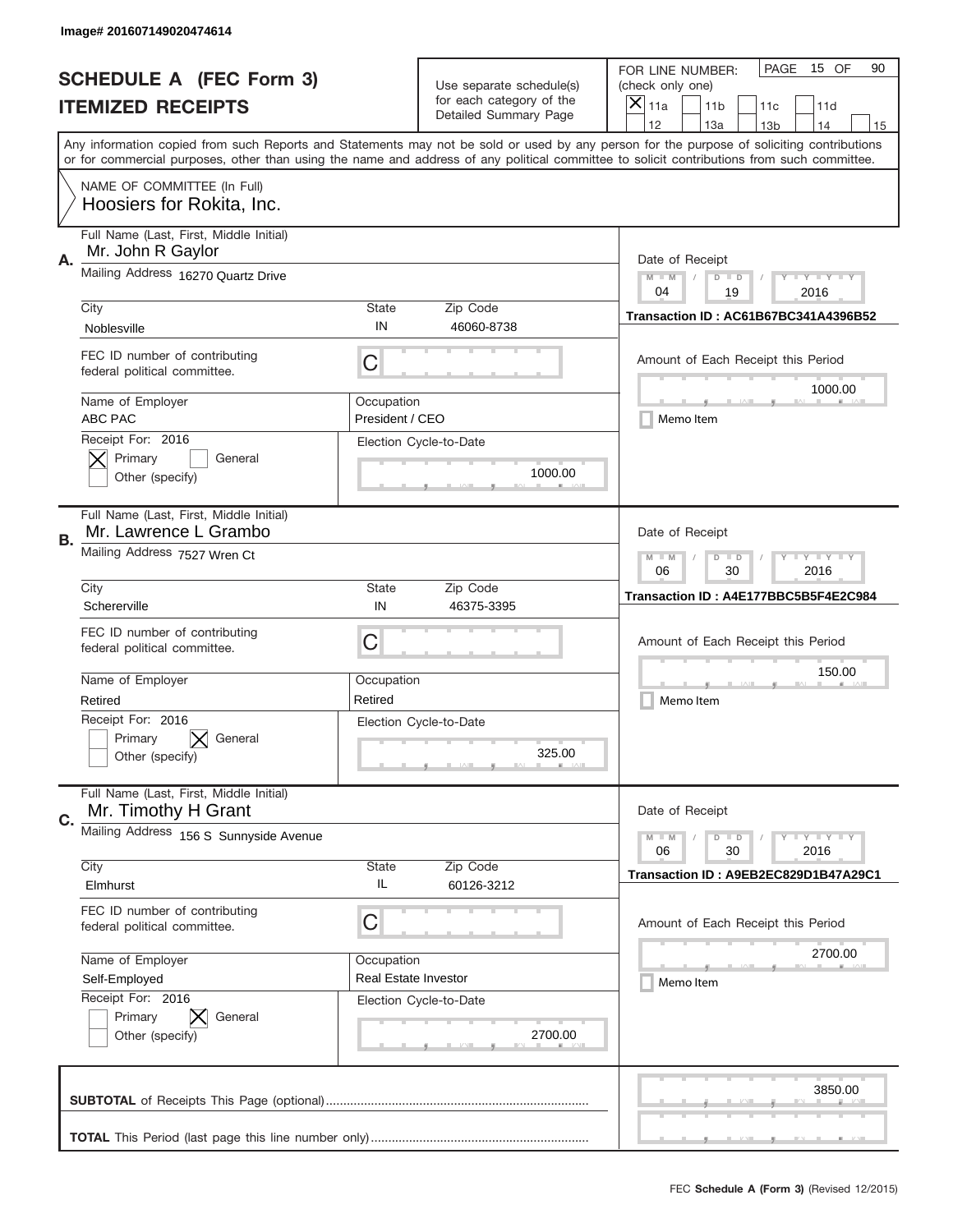|    | Image# 201607149020474615                                                                           |                                                                                                                         |                                                   |                                                                                                                                                                                                                                                                                                                                     |
|----|-----------------------------------------------------------------------------------------------------|-------------------------------------------------------------------------------------------------------------------------|---------------------------------------------------|-------------------------------------------------------------------------------------------------------------------------------------------------------------------------------------------------------------------------------------------------------------------------------------------------------------------------------------|
|    | <b>SCHEDULE A (FEC Form 3)</b>                                                                      |                                                                                                                         | Use separate schedule(s)                          | PAGE<br>16 OF<br>90<br>FOR LINE NUMBER:<br>(check only one)                                                                                                                                                                                                                                                                         |
|    | <b>ITEMIZED RECEIPTS</b>                                                                            |                                                                                                                         | for each category of the<br>Detailed Summary Page | ×<br>11a<br>11 <sub>b</sub><br>11c<br>11d                                                                                                                                                                                                                                                                                           |
|    |                                                                                                     |                                                                                                                         |                                                   | 12<br>13a<br>14<br>13 <sub>b</sub><br>15<br>Any information copied from such Reports and Statements may not be sold or used by any person for the purpose of soliciting contributions<br>or for commercial purposes, other than using the name and address of any political committee to solicit contributions from such committee. |
|    | NAME OF COMMITTEE (In Full)<br>Hoosiers for Rokita, Inc.                                            |                                                                                                                         |                                                   |                                                                                                                                                                                                                                                                                                                                     |
| А. | Full Name (Last, First, Middle Initial)<br>Mrs. Holley Rivet Guidry                                 |                                                                                                                         |                                                   | Date of Receipt                                                                                                                                                                                                                                                                                                                     |
|    | Mailing Address 201 Northline St                                                                    |                                                                                                                         |                                                   | $M - M$<br>$\mathbf{I}$ $\mathbf{Y}$ $\mathbf{I}$ $\mathbf{Y}$ $\mathbf{I}$ $\mathbf{Y}$<br>$D$ $D$<br>05<br>02<br>2016                                                                                                                                                                                                             |
|    | City<br>Metairie                                                                                    | State<br>LA                                                                                                             | Zip Code<br>70005-4447                            | Transaction ID: AB18146504BB54958A2D                                                                                                                                                                                                                                                                                                |
|    | FEC ID number of contributing<br>federal political committee.                                       | C                                                                                                                       |                                                   | Amount of Each Receipt this Period<br>2700.00                                                                                                                                                                                                                                                                                       |
|    | Name of Employer<br>Homemaker                                                                       | Occupation<br>Homemaker                                                                                                 |                                                   | Memo Item                                                                                                                                                                                                                                                                                                                           |
|    | Receipt For: 2016<br>Primary<br>General<br>Other (specify)                                          |                                                                                                                         | Election Cycle-to-Date<br>2700.00                 |                                                                                                                                                                                                                                                                                                                                     |
| В. | Full Name (Last, First, Middle Initial)<br>Mr. Shane J Guidry                                       |                                                                                                                         |                                                   | Date of Receipt                                                                                                                                                                                                                                                                                                                     |
|    | Mailing Address 701 Poydras Street, Suite 3700                                                      | $\mathbf{I}$ $\mathbf{Y}$ $\mathbf{I}$ $\mathbf{Y}$ $\mathbf{I}$ $\mathbf{Y}$<br>$M - M$<br>$D$ $D$<br>05<br>02<br>2016 |                                                   |                                                                                                                                                                                                                                                                                                                                     |
|    | City<br><b>New Orleans</b>                                                                          | State<br>LA                                                                                                             | Zip Code<br>70139-7704                            | Transaction ID: AAB17ECB52A22461EBD1                                                                                                                                                                                                                                                                                                |
|    | FEC ID number of contributing<br>federal political committee.                                       | C                                                                                                                       |                                                   | Amount of Each Receipt this Period                                                                                                                                                                                                                                                                                                  |
|    |                                                                                                     |                                                                                                                         |                                                   | 2700.00                                                                                                                                                                                                                                                                                                                             |
|    | Name of Employer                                                                                    | Occupation<br>CEO                                                                                                       |                                                   |                                                                                                                                                                                                                                                                                                                                     |
|    | Harvey Gulf International Marine, LLC<br>Receipt For: 2016<br>General<br>Primary<br>Other (specify) |                                                                                                                         | Election Cycle-to-Date<br>2700.00                 | Memo Item                                                                                                                                                                                                                                                                                                                           |
| C. | Full Name (Last, First, Middle Initial)<br>Ms. Judith Eileen Hoban                                  |                                                                                                                         |                                                   | Date of Receipt                                                                                                                                                                                                                                                                                                                     |
|    | Mailing Address 5375 Chancery Blvd                                                                  |                                                                                                                         |                                                   | $I - Y - I - Y - I - Y$<br>$M - M$<br>$D$ $D$<br>2016<br>04<br>28                                                                                                                                                                                                                                                                   |
|    | City<br>Greenwood                                                                                   | State<br>IN                                                                                                             | Zip Code<br>46143-7173                            | Transaction ID: A9C33EF90EDAD41B4844                                                                                                                                                                                                                                                                                                |
|    | FEC ID number of contributing<br>federal political committee.                                       | С                                                                                                                       |                                                   | Amount of Each Receipt this Period                                                                                                                                                                                                                                                                                                  |
|    | Name of Employer<br>Retired                                                                         | Occupation<br>Retired                                                                                                   |                                                   | 200.00<br>Memo Item                                                                                                                                                                                                                                                                                                                 |
|    | Receipt For: 2016<br>Primary<br>General<br>Other (specify)                                          |                                                                                                                         | Election Cycle-to-Date<br>400.00                  |                                                                                                                                                                                                                                                                                                                                     |
|    |                                                                                                     |                                                                                                                         |                                                   | 5600.00                                                                                                                                                                                                                                                                                                                             |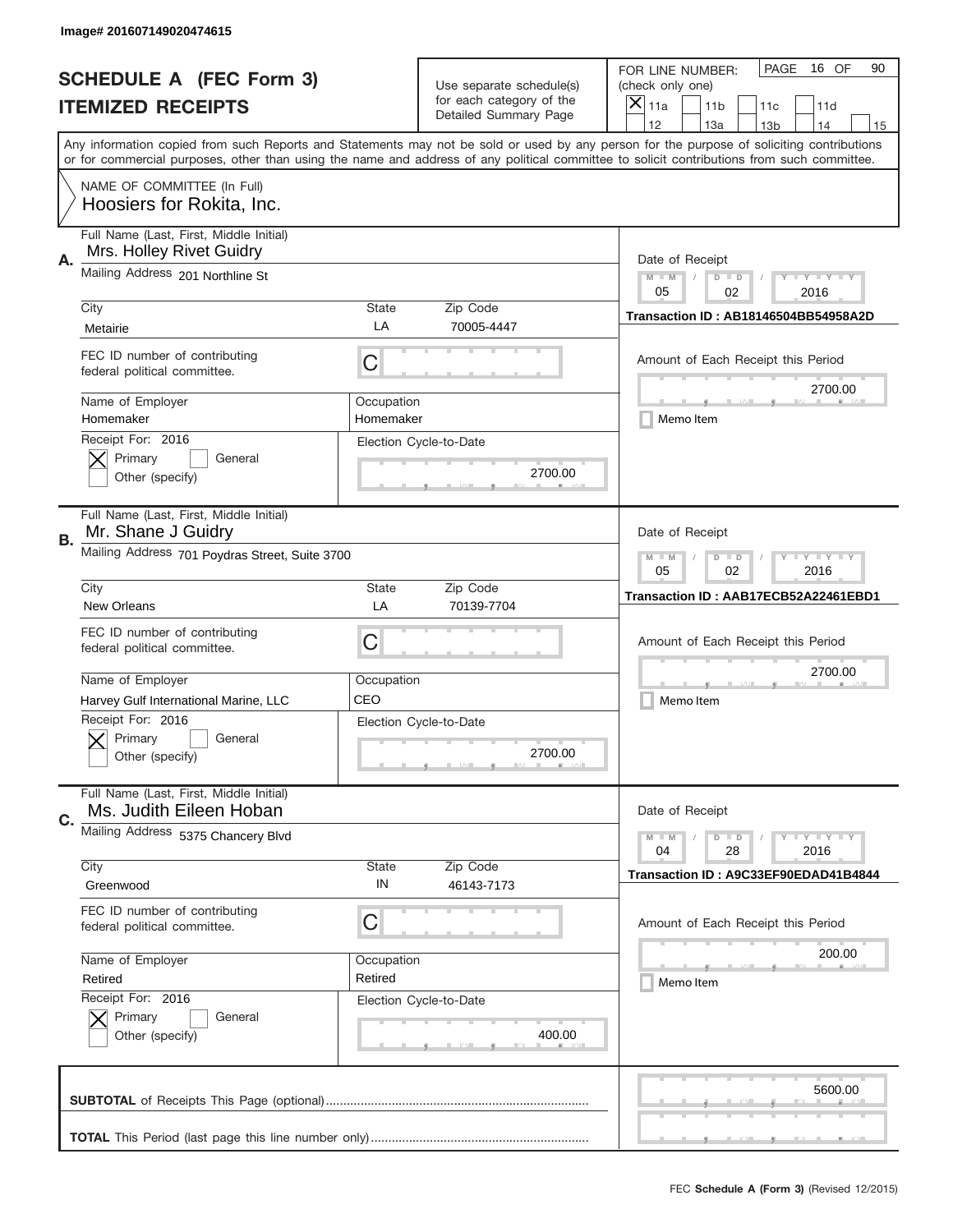|    | Image# 201607149020474616                                      |                                                                                                                         |                                                   |                                                                                                                                                                                                                                                                                                                                     |
|----|----------------------------------------------------------------|-------------------------------------------------------------------------------------------------------------------------|---------------------------------------------------|-------------------------------------------------------------------------------------------------------------------------------------------------------------------------------------------------------------------------------------------------------------------------------------------------------------------------------------|
|    | <b>SCHEDULE A (FEC Form 3)</b>                                 |                                                                                                                         | Use separate schedule(s)                          | PAGE<br>17 OF<br>90<br>FOR LINE NUMBER:<br>(check only one)                                                                                                                                                                                                                                                                         |
|    | <b>ITEMIZED RECEIPTS</b>                                       |                                                                                                                         | for each category of the<br>Detailed Summary Page | ×<br>11a<br>11 <sub>b</sub><br>11c<br>11d                                                                                                                                                                                                                                                                                           |
|    |                                                                |                                                                                                                         |                                                   | 12<br>13a<br>14<br>13 <sub>b</sub><br>15<br>Any information copied from such Reports and Statements may not be sold or used by any person for the purpose of soliciting contributions<br>or for commercial purposes, other than using the name and address of any political committee to solicit contributions from such committee. |
|    | NAME OF COMMITTEE (In Full)<br>Hoosiers for Rokita, Inc.       |                                                                                                                         |                                                   |                                                                                                                                                                                                                                                                                                                                     |
| А. | Full Name (Last, First, Middle Initial)<br>Mr. Stephen M Huse  |                                                                                                                         |                                                   | Date of Receipt                                                                                                                                                                                                                                                                                                                     |
|    | Mailing Address 101 N Warbler Ln                               |                                                                                                                         |                                                   | $M - M$<br>$-1$ $-1$ $-1$ $-1$ $-1$<br>$D$ $D$<br>06<br>30<br>2016                                                                                                                                                                                                                                                                  |
|    | City<br>Sarasota                                               | State<br>FL                                                                                                             | Zip Code<br>34236-1609                            | Transaction ID: A599E1A02E00C402DB71                                                                                                                                                                                                                                                                                                |
|    | FEC ID number of contributing<br>federal political committee.  | C                                                                                                                       |                                                   | Amount of Each Receipt this Period<br>1000.00                                                                                                                                                                                                                                                                                       |
|    | Name of Employer<br>Huse Incorporated                          | Occupation<br>CEO                                                                                                       |                                                   | Memo Item                                                                                                                                                                                                                                                                                                                           |
|    | Receipt For: 2016<br>Primary<br>General<br>Other (specify)     |                                                                                                                         | Election Cycle-to-Date<br>1000.00                 |                                                                                                                                                                                                                                                                                                                                     |
| В. | Full Name (Last, First, Middle Initial)<br>Mr. Marty W Irwin   |                                                                                                                         |                                                   | Date of Receipt                                                                                                                                                                                                                                                                                                                     |
|    | Mailing Address 4738 Arabian Run                               | $M - M$<br>$\mathbf{I}$ $\mathbf{Y}$ $\mathbf{I}$ $\mathbf{Y}$ $\mathbf{I}$ $\mathbf{Y}$<br>$D$ $D$<br>06<br>30<br>2016 |                                                   |                                                                                                                                                                                                                                                                                                                                     |
|    | City<br>Indianapolis                                           | State<br>IN                                                                                                             | Zip Code<br>46228-7005                            | Transaction ID: AEB31EEB3DE364648AB2                                                                                                                                                                                                                                                                                                |
|    | FEC ID number of contributing<br>federal political committee.  | C                                                                                                                       |                                                   | Amount of Each Receipt this Period                                                                                                                                                                                                                                                                                                  |
|    | Name of Employer                                               | Occupation                                                                                                              |                                                   | 250.00                                                                                                                                                                                                                                                                                                                              |
|    | Self-Employed                                                  |                                                                                                                         | <b>Technology Consultant</b>                      | Memo Item                                                                                                                                                                                                                                                                                                                           |
|    | Receipt For: 2016<br>Primary<br>General<br>Other (specify)     |                                                                                                                         | Election Cycle-to-Date<br>500.00                  |                                                                                                                                                                                                                                                                                                                                     |
|    |                                                                |                                                                                                                         |                                                   |                                                                                                                                                                                                                                                                                                                                     |
| C. | Full Name (Last, First, Middle Initial)<br>Mr. Tony Lee Jordan |                                                                                                                         |                                                   | Date of Receipt                                                                                                                                                                                                                                                                                                                     |
|    | Mailing Address 1835 Lanarkshire Dr                            |                                                                                                                         |                                                   | <b>LYLYLY</b><br>$M - M$<br>$D$ $D$<br>06<br>2016<br>30                                                                                                                                                                                                                                                                             |
|    | City<br>Greenwood                                              | State<br>IN                                                                                                             | Zip Code<br>46143-8261                            | Transaction ID: A643EADE9636B495393B                                                                                                                                                                                                                                                                                                |
|    | FEC ID number of contributing<br>federal political committee.  | C                                                                                                                       |                                                   | Amount of Each Receipt this Period                                                                                                                                                                                                                                                                                                  |
|    | Name of Employer                                               | Occupation                                                                                                              |                                                   | 2700.00                                                                                                                                                                                                                                                                                                                             |
|    | Midwest Jewelry                                                | Owner                                                                                                                   |                                                   | Memo Item                                                                                                                                                                                                                                                                                                                           |
|    | Receipt For: 2016<br>Primary<br>General<br>Other (specify)     |                                                                                                                         | Election Cycle-to-Date<br>2700.00                 |                                                                                                                                                                                                                                                                                                                                     |
|    |                                                                |                                                                                                                         |                                                   | 3950.00                                                                                                                                                                                                                                                                                                                             |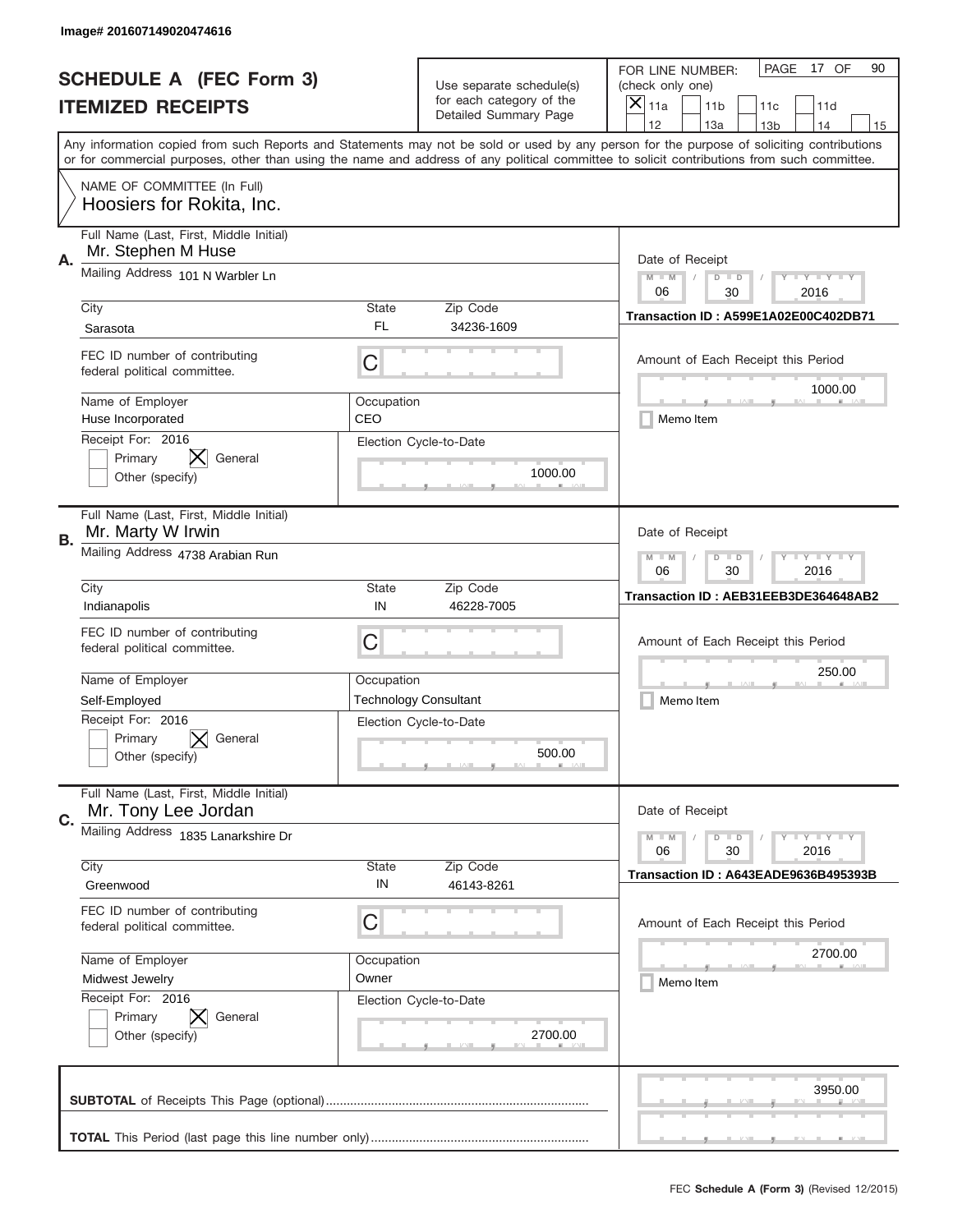|    | Image# 201607149020474617                                             |                                                                                                                         |                                                   |                                                                                                                                                                                       |
|----|-----------------------------------------------------------------------|-------------------------------------------------------------------------------------------------------------------------|---------------------------------------------------|---------------------------------------------------------------------------------------------------------------------------------------------------------------------------------------|
|    | <b>SCHEDULE A (FEC Form 3)</b>                                        |                                                                                                                         | Use separate schedule(s)                          | PAGE<br>18 OF<br>90<br>FOR LINE NUMBER:<br>(check only one)                                                                                                                           |
|    | <b>ITEMIZED RECEIPTS</b>                                              |                                                                                                                         | for each category of the<br>Detailed Summary Page | ×<br>11a<br>11 <sub>b</sub><br>11c<br>11d                                                                                                                                             |
|    |                                                                       |                                                                                                                         |                                                   | 12<br>13a<br>14<br>13 <sub>b</sub><br>15<br>Any information copied from such Reports and Statements may not be sold or used by any person for the purpose of soliciting contributions |
|    |                                                                       |                                                                                                                         |                                                   | or for commercial purposes, other than using the name and address of any political committee to solicit contributions from such committee.                                            |
|    | NAME OF COMMITTEE (In Full)<br>Hoosiers for Rokita, Inc.              |                                                                                                                         |                                                   |                                                                                                                                                                                       |
| Α. | Full Name (Last, First, Middle Initial)<br>Kevin J Kelly              |                                                                                                                         |                                                   | Date of Receipt                                                                                                                                                                       |
|    | Mailing Address 51320 Pebble Beach Ct                                 |                                                                                                                         |                                                   | $M - M$<br>$-1$ $-1$ $-1$ $-1$ $-1$<br>$D$ $D$<br>06<br>30<br>2016                                                                                                                    |
|    | City                                                                  | State                                                                                                                   | Zip Code                                          | Transaction ID: AB51DB62D9900494BA4C                                                                                                                                                  |
|    | Granger                                                               | IN                                                                                                                      | 46530-9689                                        |                                                                                                                                                                                       |
|    | FEC ID number of contributing<br>federal political committee.         | C                                                                                                                       |                                                   | Amount of Each Receipt this Period<br>2700.00                                                                                                                                         |
|    | Name of Employer<br>Walsh & Kelly                                     | Occupation<br>Owner                                                                                                     |                                                   | Memo Item                                                                                                                                                                             |
|    | Receipt For: 2016<br>Primary<br>General<br>Other (specify)            |                                                                                                                         | Election Cycle-to-Date<br>5400.00                 |                                                                                                                                                                                       |
| В. | Full Name (Last, First, Middle Initial)<br>Mr. Robert Evans Kersey    |                                                                                                                         |                                                   | Date of Receipt                                                                                                                                                                       |
|    | Mailing Address 911 N Briar Rd                                        | $M - M$<br>$\mathbf{I}$ $\mathbf{Y}$ $\mathbf{I}$ $\mathbf{Y}$ $\mathbf{I}$ $\mathbf{Y}$<br>$D$ $D$<br>06<br>30<br>2016 |                                                   |                                                                                                                                                                                       |
|    | City<br>Muncie                                                        | State<br>IN                                                                                                             | Zip Code<br>47304-5103                            | Transaction ID: AF8AAC1BCDDED4F5B891                                                                                                                                                  |
|    | FEC ID number of contributing<br>federal political committee.         | C                                                                                                                       |                                                   | Amount of Each Receipt this Period                                                                                                                                                    |
|    | Name of Employer                                                      | Occupation                                                                                                              |                                                   | 2700.00                                                                                                                                                                               |
|    | American Lawn Mower Co.                                               | President                                                                                                               |                                                   | Memo Item                                                                                                                                                                             |
|    | Receipt For: 2016<br>General<br>Primary<br>Other (specify)            |                                                                                                                         | Election Cycle-to-Date<br>2700.00                 |                                                                                                                                                                                       |
| C. | Full Name (Last, First, Middle Initial)<br>Mr Richard Charles Kraemer |                                                                                                                         |                                                   | Date of Receipt                                                                                                                                                                       |
|    | Mailing Address 5843 E Foothill Dr N                                  |                                                                                                                         |                                                   | $\mathbf{I}$ $\mathbf{Y}$ $\mathbf{I}$ $\mathbf{Y}$ $\mathbf{I}$ $\mathbf{Y}$<br>$M - M$<br>$D$ $D$<br>2016<br>04<br>28                                                               |
|    | City<br>Paradise Valley                                               | State<br>AZ                                                                                                             | Zip Code<br>85253-3029                            | Transaction ID: ACD318EF78C944F45A2B                                                                                                                                                  |
|    | FEC ID number of contributing<br>federal political committee.         | C                                                                                                                       |                                                   | Amount of Each Receipt this Period                                                                                                                                                    |
|    | Name of Employer                                                      | Occupation                                                                                                              |                                                   | 1000.00                                                                                                                                                                               |
|    | Retired                                                               | Retired                                                                                                                 |                                                   | Memo Item                                                                                                                                                                             |
|    | Receipt For: 2016<br>Primary<br>General<br>Other (specify)            |                                                                                                                         | Election Cycle-to-Date<br>1000.00                 |                                                                                                                                                                                       |
|    |                                                                       |                                                                                                                         |                                                   | 6400.00                                                                                                                                                                               |
|    |                                                                       |                                                                                                                         |                                                   | _                                                                                                                                                                                     |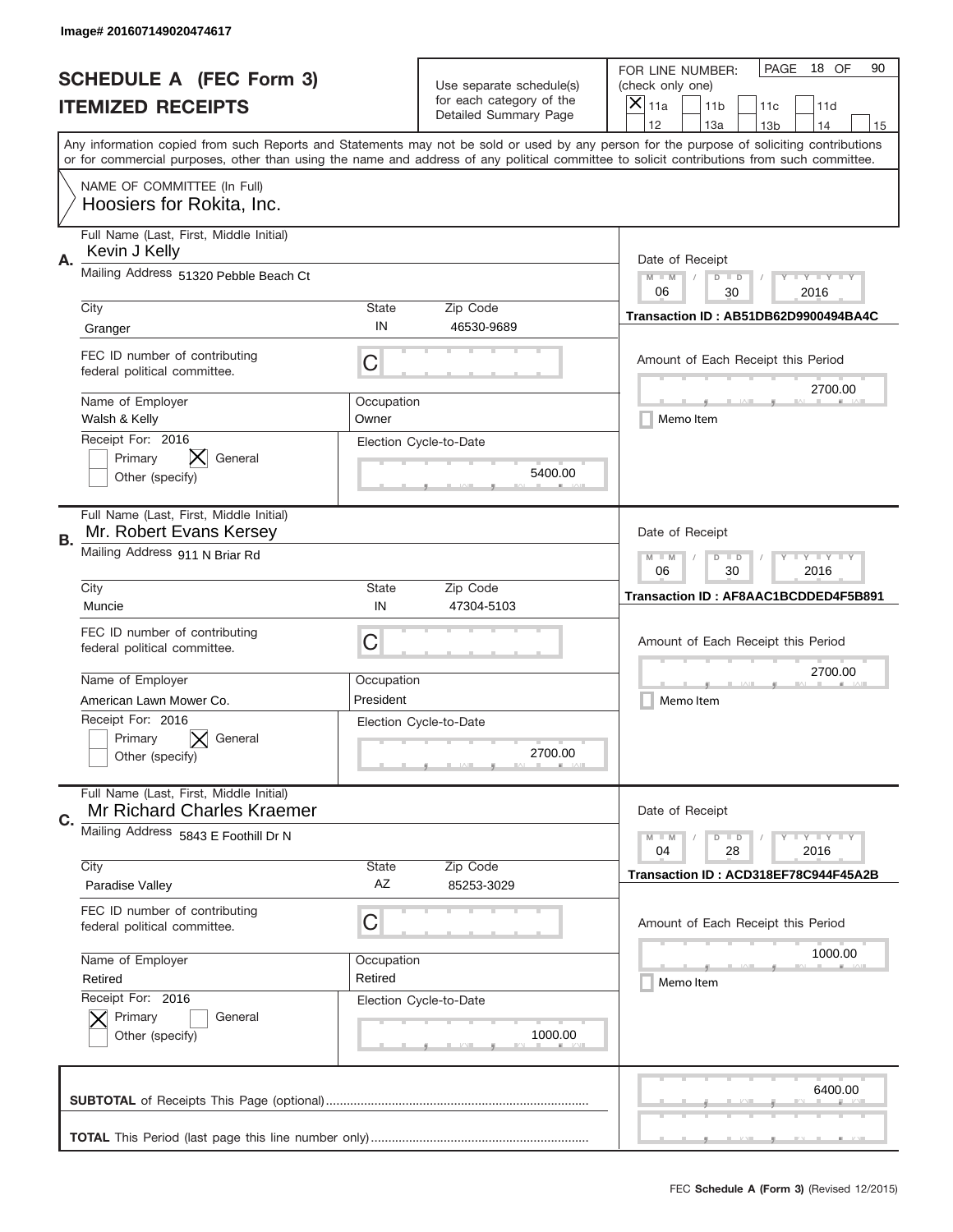|    | Image# 201607149020474618                                                 |                                                                                                                         |                                                      |                                                                                                                                                                                       |
|----|---------------------------------------------------------------------------|-------------------------------------------------------------------------------------------------------------------------|------------------------------------------------------|---------------------------------------------------------------------------------------------------------------------------------------------------------------------------------------|
|    | <b>SCHEDULE A (FEC Form 3)</b>                                            |                                                                                                                         | Use separate schedule(s)<br>for each category of the | PAGE<br>19 OF<br>90<br>FOR LINE NUMBER:<br>(check only one)                                                                                                                           |
|    | <b>ITEMIZED RECEIPTS</b>                                                  |                                                                                                                         | Detailed Summary Page                                | ×<br>11a<br>11 <sub>b</sub><br>11c<br>11d                                                                                                                                             |
|    |                                                                           |                                                                                                                         |                                                      | 12<br>13a<br>14<br>13 <sub>b</sub><br>15<br>Any information copied from such Reports and Statements may not be sold or used by any person for the purpose of soliciting contributions |
|    |                                                                           |                                                                                                                         |                                                      | or for commercial purposes, other than using the name and address of any political committee to solicit contributions from such committee.                                            |
|    | NAME OF COMMITTEE (In Full)<br>Hoosiers for Rokita, Inc.                  |                                                                                                                         |                                                      |                                                                                                                                                                                       |
| Α. | Full Name (Last, First, Middle Initial)<br>Patricia Camino Kuredjian      |                                                                                                                         |                                                      | Date of Receipt                                                                                                                                                                       |
|    | Mailing Address 422 Dubuar St                                             |                                                                                                                         |                                                      | $M - M$<br>$\mathbf{I}$ $\mathbf{Y}$ $\mathbf{I}$ $\mathbf{Y}$ $\mathbf{I}$ $\mathbf{Y}$<br>$D$ $D$<br>06<br>18<br>2016                                                               |
|    | City                                                                      | State                                                                                                                   | Zip Code                                             | Transaction ID: A8AF2178E17BB4FA898A                                                                                                                                                  |
|    | Northville                                                                | MI                                                                                                                      | 48167-1418                                           |                                                                                                                                                                                       |
|    | FEC ID number of contributing<br>federal political committee.             | C                                                                                                                       |                                                      | Amount of Each Receipt this Period<br>500.00                                                                                                                                          |
|    | Name of Employer<br>Homemaker                                             | Occupation<br>Homemaker                                                                                                 |                                                      | Memo Item                                                                                                                                                                             |
|    | Receipt For: 2016<br>General<br>Primary<br>Other (specify)                |                                                                                                                         | Election Cycle-to-Date<br>500.00                     |                                                                                                                                                                                       |
| В. | Full Name (Last, First, Middle Initial)<br>Mr. James Elvin Link           |                                                                                                                         |                                                      | Date of Receipt                                                                                                                                                                       |
|    | Mailing Address 7430 Arrowood Rd                                          | $M$ M<br>$\mathbf{I}$ $\mathbf{Y}$ $\mathbf{I}$ $\mathbf{Y}$ $\mathbf{I}$ $\mathbf{Y}$<br>$D$ $D$<br>05<br>02<br>2016   |                                                      |                                                                                                                                                                                       |
|    | City                                                                      | State                                                                                                                   | Zip Code                                             | Transaction ID: A359C33E1CFDF4E3B8F0                                                                                                                                                  |
|    | Bethesda                                                                  | MD                                                                                                                      | 20817-2823                                           |                                                                                                                                                                                       |
|    | FEC ID number of contributing<br>federal political committee.             | C                                                                                                                       |                                                      | Amount of Each Receipt this Period                                                                                                                                                    |
|    | Name of Employer                                                          | Occupation                                                                                                              |                                                      | 500.00                                                                                                                                                                                |
|    | The Cormac Group                                                          | Partner                                                                                                                 |                                                      | Memo Item                                                                                                                                                                             |
|    | Receipt For: 2016<br>General<br>Primary<br>Other (specify)                |                                                                                                                         | Election Cycle-to-Date<br>500.00                     |                                                                                                                                                                                       |
| C. | Full Name (Last, First, Middle Initial)<br>Mr. Pershing Edwin MacAllister |                                                                                                                         |                                                      | Date of Receipt                                                                                                                                                                       |
|    | Mailing Address 4702 Briar Patch Ct                                       | $\mathbf{I}$ $\mathbf{Y}$ $\mathbf{I}$ $\mathbf{Y}$ $\mathbf{I}$ $\mathbf{Y}$<br>$M - M$<br>$D$ $D$<br>06<br>2016<br>15 |                                                      |                                                                                                                                                                                       |
|    | City                                                                      | State<br>IN                                                                                                             | Zip Code                                             | Transaction ID: A76C832727A6E460EBC2                                                                                                                                                  |
|    | Indianapolis                                                              |                                                                                                                         | 46250-2408                                           |                                                                                                                                                                                       |
|    | FEC ID number of contributing<br>federal political committee.             | C                                                                                                                       |                                                      | Amount of Each Receipt this Period                                                                                                                                                    |
|    | Name of Employer                                                          | Occupation                                                                                                              |                                                      | 2700.00                                                                                                                                                                               |
|    | MacAllister Machinery Co.                                                 | Executive                                                                                                               |                                                      | Memo Item                                                                                                                                                                             |
|    | Receipt For: 2016<br>Primary<br>General<br>Other (specify)                |                                                                                                                         | Election Cycle-to-Date<br>2700.00                    |                                                                                                                                                                                       |
|    |                                                                           |                                                                                                                         |                                                      | 3700.00                                                                                                                                                                               |
|    |                                                                           |                                                                                                                         |                                                      |                                                                                                                                                                                       |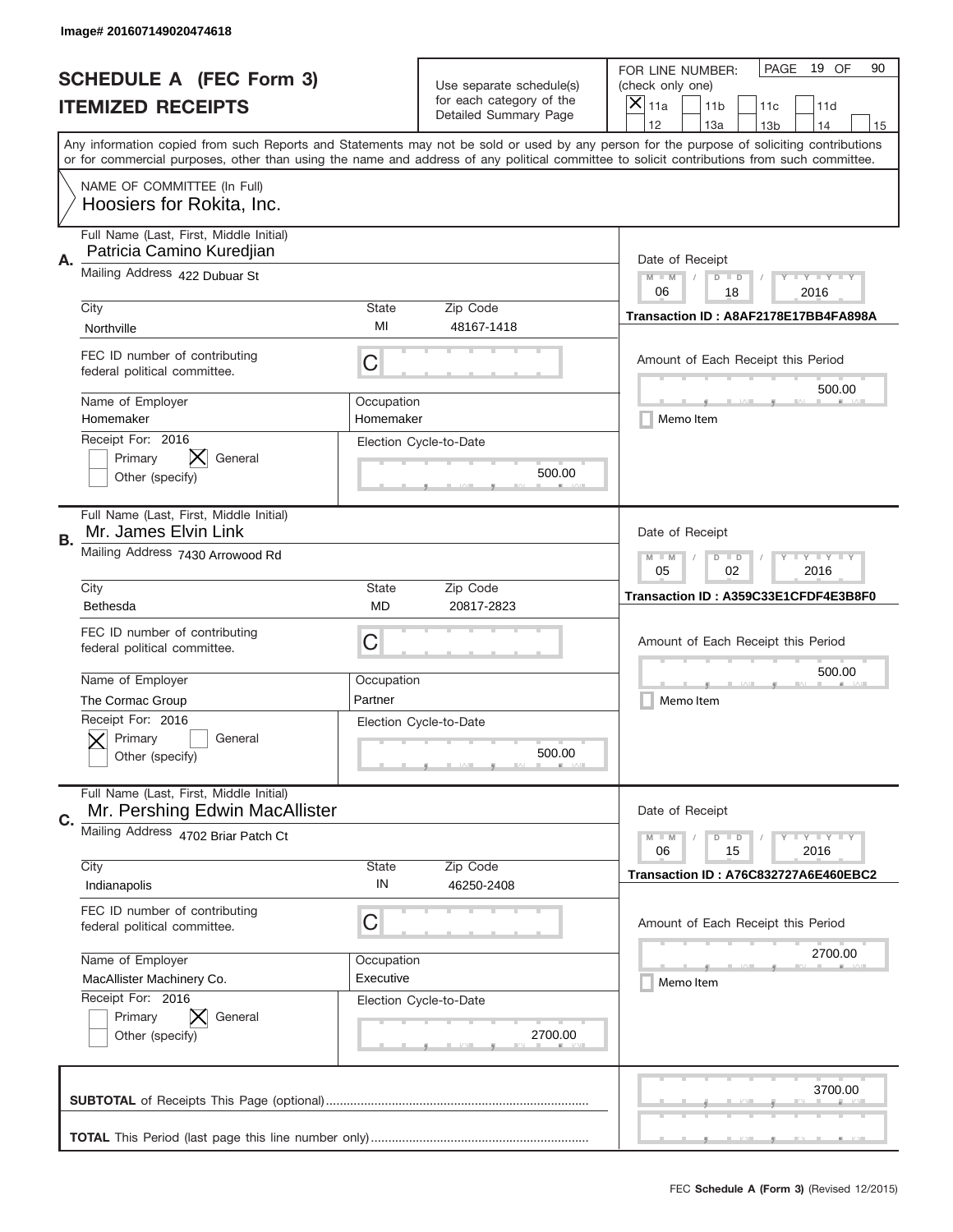|           | Image# 201607149020474619                                         |                                                                                                                         |                                                   |                                                                                                                                                                                                                                                                                                                                     |
|-----------|-------------------------------------------------------------------|-------------------------------------------------------------------------------------------------------------------------|---------------------------------------------------|-------------------------------------------------------------------------------------------------------------------------------------------------------------------------------------------------------------------------------------------------------------------------------------------------------------------------------------|
|           | <b>SCHEDULE A (FEC Form 3)</b>                                    |                                                                                                                         | Use separate schedule(s)                          | PAGE<br>20 OF<br>90<br>FOR LINE NUMBER:<br>(check only one)                                                                                                                                                                                                                                                                         |
|           | <b>ITEMIZED RECEIPTS</b>                                          |                                                                                                                         | for each category of the<br>Detailed Summary Page | ×<br>11a<br>11 <sub>b</sub><br>11c<br>11d                                                                                                                                                                                                                                                                                           |
|           |                                                                   |                                                                                                                         |                                                   | 12<br>13a<br>14<br>13 <sub>b</sub><br>15<br>Any information copied from such Reports and Statements may not be sold or used by any person for the purpose of soliciting contributions<br>or for commercial purposes, other than using the name and address of any political committee to solicit contributions from such committee. |
|           | NAME OF COMMITTEE (In Full)<br>Hoosiers for Rokita, Inc.          |                                                                                                                         |                                                   |                                                                                                                                                                                                                                                                                                                                     |
| А.        | Full Name (Last, First, Middle Initial)<br>Ms. Darby Anne Mccarty |                                                                                                                         |                                                   | Date of Receipt                                                                                                                                                                                                                                                                                                                     |
|           | Mailing Address PO Box 261                                        |                                                                                                                         |                                                   | $M - M$<br>$\mathbf{I}$ $\mathbf{Y}$ $\mathbf{I}$ $\mathbf{Y}$ $\mathbf{I}$ $\mathbf{Y}$<br>$D$ $D$<br>04<br>22<br>2016                                                                                                                                                                                                             |
|           | City<br>Ellettsville                                              | State<br>IN                                                                                                             | Zip Code<br>47429-0261                            | Transaction ID: A7F0D488F893F460ABE6                                                                                                                                                                                                                                                                                                |
|           | FEC ID number of contributing<br>federal political committee.     | C                                                                                                                       |                                                   | Amount of Each Receipt this Period<br>2000.00                                                                                                                                                                                                                                                                                       |
|           | Name of Employer<br>Smithville Communication                      | Occupation<br>Executive                                                                                                 |                                                   | Memo Item                                                                                                                                                                                                                                                                                                                           |
|           | Receipt For: 2016<br>Primary<br>General<br>Other (specify)        |                                                                                                                         | Election Cycle-to-Date<br>3000.00                 |                                                                                                                                                                                                                                                                                                                                     |
| <b>B.</b> | Full Name (Last, First, Middle Initial)<br>Thomas Edward Menighan |                                                                                                                         |                                                   | Date of Receipt                                                                                                                                                                                                                                                                                                                     |
|           | Mailing Address 7011 Clinton Ct                                   | $M - M$<br>$\mathbf{I}$ $\mathbf{Y}$ $\mathbf{I}$ $\mathbf{Y}$ $\mathbf{I}$ $\mathbf{Y}$<br>$D$ $D$<br>06<br>03<br>2016 |                                                   |                                                                                                                                                                                                                                                                                                                                     |
|           | City<br>Annapolis                                                 | State<br>MD                                                                                                             | Zip Code<br>21403-7602                            | <b>Transaction ID: A514B392058E44E4C9F0</b>                                                                                                                                                                                                                                                                                         |
|           | FEC ID number of contributing<br>federal political committee.     | C                                                                                                                       |                                                   | Amount of Each Receipt this Period                                                                                                                                                                                                                                                                                                  |
|           | Name of Employer                                                  | Occupation                                                                                                              | Executive Vice President & CEO                    | 500.00                                                                                                                                                                                                                                                                                                                              |
|           | American Pharmacists Association                                  |                                                                                                                         |                                                   | Memo Item                                                                                                                                                                                                                                                                                                                           |
|           | Receipt For: 2016<br>Primary<br>General<br>Other (specify)        |                                                                                                                         | Election Cycle-to-Date<br>1000.00                 |                                                                                                                                                                                                                                                                                                                                     |
| C.        | Full Name (Last, First, Middle Initial)<br>Diana L Mercer         |                                                                                                                         |                                                   | Date of Receipt                                                                                                                                                                                                                                                                                                                     |
|           | Mailing Address 149 Harbor Rd                                     |                                                                                                                         |                                                   | $\mathbf{I}$ $\mathbf{Y}$ $\mathbf{I}$ $\mathbf{Y}$ $\mathbf{I}$ $\mathbf{Y}$<br>$M - M$<br>$D$ $D$<br>2016<br>04<br>30                                                                                                                                                                                                             |
|           | City<br>Saint James                                               | State<br>ΝY                                                                                                             | Zip Code<br>11780-1113                            | Transaction ID: A9F54C227F272455D9AA                                                                                                                                                                                                                                                                                                |
|           | FEC ID number of contributing<br>federal political committee.     | С                                                                                                                       |                                                   | Amount of Each Receipt this Period                                                                                                                                                                                                                                                                                                  |
|           | Name of Employer                                                  | Occupation                                                                                                              |                                                   | 2700.00                                                                                                                                                                                                                                                                                                                             |
|           | Homemaker                                                         | Homemaker                                                                                                               |                                                   | Memo Item                                                                                                                                                                                                                                                                                                                           |
|           | Receipt For: 2016<br>Primary<br>General<br>Other (specify)        |                                                                                                                         | Election Cycle-to-Date<br>5400.00                 |                                                                                                                                                                                                                                                                                                                                     |
|           |                                                                   |                                                                                                                         |                                                   | 5200.00                                                                                                                                                                                                                                                                                                                             |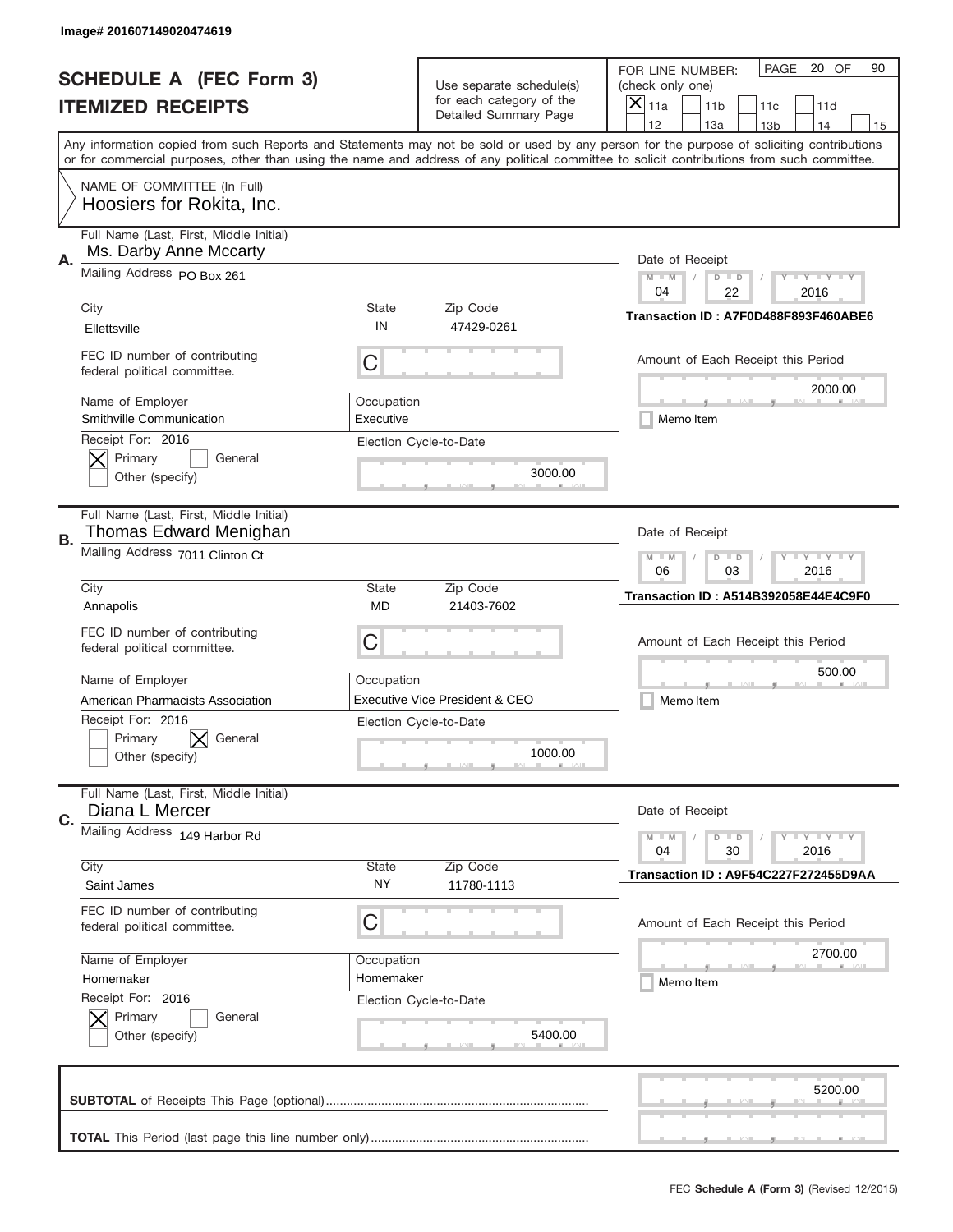|    | Image# 201607149020474620                                      |                                                                                                                       |                                                   |                                                                                                                                                                                                                                                                                                                                     |
|----|----------------------------------------------------------------|-----------------------------------------------------------------------------------------------------------------------|---------------------------------------------------|-------------------------------------------------------------------------------------------------------------------------------------------------------------------------------------------------------------------------------------------------------------------------------------------------------------------------------------|
|    | <b>SCHEDULE A (FEC Form 3)</b>                                 |                                                                                                                       | Use separate schedule(s)                          | PAGE 21 OF<br>90<br>FOR LINE NUMBER:<br>(check only one)                                                                                                                                                                                                                                                                            |
|    | <b>ITEMIZED RECEIPTS</b>                                       |                                                                                                                       | for each category of the<br>Detailed Summary Page | $\times$<br>11a<br>11 <sub>b</sub><br>11c<br>11d                                                                                                                                                                                                                                                                                    |
|    |                                                                |                                                                                                                       |                                                   | 12<br>13a<br>14<br>13 <sub>b</sub><br>15<br>Any information copied from such Reports and Statements may not be sold or used by any person for the purpose of soliciting contributions<br>or for commercial purposes, other than using the name and address of any political committee to solicit contributions from such committee. |
|    | NAME OF COMMITTEE (In Full)<br>Hoosiers for Rokita, Inc.       |                                                                                                                       |                                                   |                                                                                                                                                                                                                                                                                                                                     |
| Α. | Full Name (Last, First, Middle Initial)<br>Diana L Mercer      |                                                                                                                       |                                                   | Date of Receipt                                                                                                                                                                                                                                                                                                                     |
|    | Mailing Address 149 Harbor Rd                                  |                                                                                                                       |                                                   | <b>LY LY LY</b><br>$M - M$<br>$D$ $D$<br>04<br>30<br>2016                                                                                                                                                                                                                                                                           |
|    | City<br>Saint James                                            | State<br><b>NY</b>                                                                                                    | Zip Code<br>11780-1113                            | Transaction ID: AC250B89396BB4B9B91D                                                                                                                                                                                                                                                                                                |
|    | FEC ID number of contributing<br>federal political committee.  | C                                                                                                                     |                                                   | Amount of Each Receipt this Period<br>2700.00                                                                                                                                                                                                                                                                                       |
|    | Name of Employer<br>Homemaker                                  | Occupation<br>Homemaker                                                                                               |                                                   | Memo Item                                                                                                                                                                                                                                                                                                                           |
|    | Receipt For: 2016<br>General<br>Primary<br>Other (specify)     |                                                                                                                       | Election Cycle-to-Date<br>5400.00                 |                                                                                                                                                                                                                                                                                                                                     |
| В. | Full Name (Last, First, Middle Initial)<br>Mr. Robert L Mercer |                                                                                                                       |                                                   | Date of Receipt                                                                                                                                                                                                                                                                                                                     |
|    | Mailing Address 149 Harbor Rd                                  | $\mathbf{I}$ $\mathbf{Y}$ $\mathbf{I}$ $\mathbf{Y}$ $\mathbf{I}$ $\mathbf{Y}$<br>$M$ M<br>$D$ $D$<br>04<br>30<br>2016 |                                                   |                                                                                                                                                                                                                                                                                                                                     |
|    | City<br>Saint James                                            | State<br><b>NY</b>                                                                                                    | Zip Code<br>11780-1113                            | Transaction ID: A06026E9FDCD6476090D                                                                                                                                                                                                                                                                                                |
|    | FEC ID number of contributing<br>federal political committee.  | C                                                                                                                     |                                                   | Amount of Each Receipt this Period                                                                                                                                                                                                                                                                                                  |
|    | Name of Employer<br>Renaissance Technologies, LLC              | Occupation<br>CEO                                                                                                     |                                                   | 2700.00<br>Memo Item                                                                                                                                                                                                                                                                                                                |
|    | Receipt For: 2016<br>General<br>Primary<br>Other (specify)     |                                                                                                                       | Election Cycle-to-Date<br>5400.00                 |                                                                                                                                                                                                                                                                                                                                     |
| C. | Full Name (Last, First, Middle Initial)<br>Mr. Robert L Mercer |                                                                                                                       |                                                   | Date of Receipt                                                                                                                                                                                                                                                                                                                     |
|    | Mailing Address 149 Harbor Rd<br>City                          |                                                                                                                       |                                                   | $\mathbf{I}$ $\mathbf{Y}$ $\mathbf{I}$ $\mathbf{Y}$ $\mathbf{I}$ $\mathbf{Y}$<br>$M - M$<br>$D$ $D$<br>2016<br>04<br>30                                                                                                                                                                                                             |
|    |                                                                | State                                                                                                                 | Zip Code                                          | Transaction ID: AC4E4D698E494475780E                                                                                                                                                                                                                                                                                                |
|    | Saint James                                                    | NY.                                                                                                                   | 11780-1113                                        |                                                                                                                                                                                                                                                                                                                                     |
|    | FEC ID number of contributing<br>federal political committee.  | C                                                                                                                     |                                                   | Amount of Each Receipt this Period                                                                                                                                                                                                                                                                                                  |
|    | Name of Employer<br>Renaissance Technologies, LLC              | Occupation<br>CEO                                                                                                     |                                                   | 2700.00<br>Memo Item                                                                                                                                                                                                                                                                                                                |
|    | Receipt For: 2016<br>Primary<br>General<br>Other (specify)     |                                                                                                                       | Election Cycle-to-Date<br>5400.00                 |                                                                                                                                                                                                                                                                                                                                     |
|    |                                                                |                                                                                                                       |                                                   | 8100.00                                                                                                                                                                                                                                                                                                                             |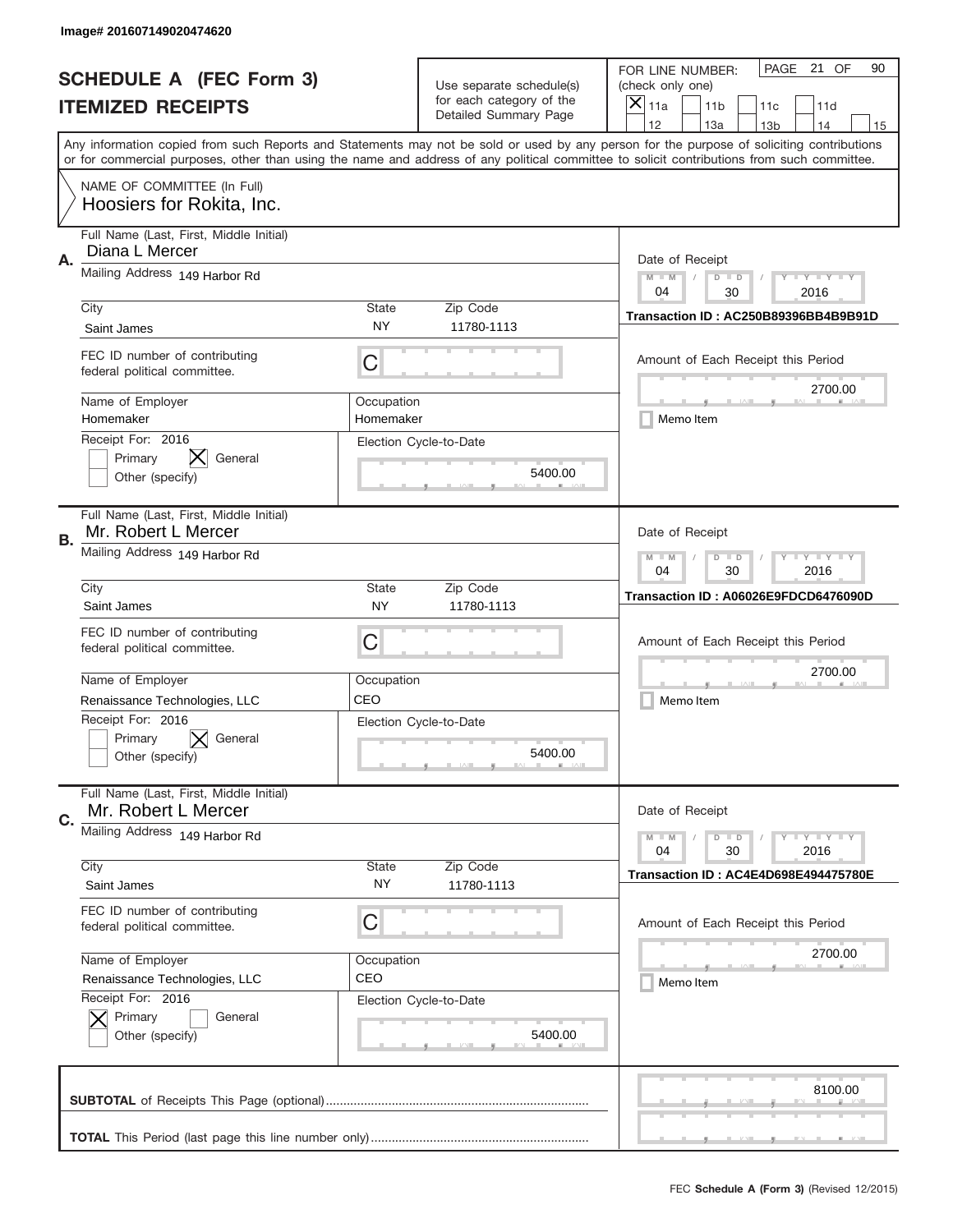|    | Image# 201607149020474621                                          |                                                         |                                                   |                                                                                                                                                                                                                                                                                                                                     |
|----|--------------------------------------------------------------------|---------------------------------------------------------|---------------------------------------------------|-------------------------------------------------------------------------------------------------------------------------------------------------------------------------------------------------------------------------------------------------------------------------------------------------------------------------------------|
|    | <b>SCHEDULE A (FEC Form 3)</b>                                     |                                                         | Use separate schedule(s)                          | PAGE 22 OF<br>90<br>FOR LINE NUMBER:<br>(check only one)                                                                                                                                                                                                                                                                            |
|    | <b>ITEMIZED RECEIPTS</b>                                           |                                                         | for each category of the<br>Detailed Summary Page | $\times$<br>11a<br>11 <sub>b</sub><br>11c<br>11d                                                                                                                                                                                                                                                                                    |
|    |                                                                    |                                                         |                                                   | 12<br>13a<br>14<br>13 <sub>b</sub><br>15<br>Any information copied from such Reports and Statements may not be sold or used by any person for the purpose of soliciting contributions<br>or for commercial purposes, other than using the name and address of any political committee to solicit contributions from such committee. |
|    | NAME OF COMMITTEE (In Full)<br>Hoosiers for Rokita, Inc.           |                                                         |                                                   |                                                                                                                                                                                                                                                                                                                                     |
| Α. | Full Name (Last, First, Middle Initial)<br>Mr. Greg Stanton Mosing |                                                         |                                                   | Date of Receipt                                                                                                                                                                                                                                                                                                                     |
|    | Mailing Address 308 Sawgrass Lane                                  |                                                         |                                                   | $M$ $M$<br><b>TEYTEY LIY</b><br>$D$ $D$<br>06<br>30<br>2016                                                                                                                                                                                                                                                                         |
|    | City<br><b>Broussard</b>                                           | State<br>LA                                             | Zip Code<br>70518-6149                            | <b>Transaction ID: A0658FF9C360C4C60993</b>                                                                                                                                                                                                                                                                                         |
|    | FEC ID number of contributing<br>federal political committee.      | C                                                       |                                                   | Amount of Each Receipt this Period<br>2700.00                                                                                                                                                                                                                                                                                       |
|    | Name of Employer<br>Retired                                        | Occupation<br>Retired                                   |                                                   | Memo Item                                                                                                                                                                                                                                                                                                                           |
|    | Receipt For: 2016<br>Primary<br>General<br>Other (specify)         |                                                         | Election Cycle-to-Date<br>2700.00                 |                                                                                                                                                                                                                                                                                                                                     |
| В. | Full Name (Last, First, Middle Initial)<br>Javier A. Ortiz         |                                                         |                                                   | Date of Receipt                                                                                                                                                                                                                                                                                                                     |
|    | Mailing Address 2870 Peachtree Road NW, #135                       | <b>LYLYLY</b><br>$M - M$<br>$D$ $D$<br>06<br>28<br>2016 |                                                   |                                                                                                                                                                                                                                                                                                                                     |
|    | City<br>Atlanta                                                    | <b>State</b><br>GA                                      | Zip Code<br>30305-2918                            | Transaction ID: A08894DC58C394DE4B6F                                                                                                                                                                                                                                                                                                |
|    | FEC ID number of contributing<br>federal political committee.      | C                                                       |                                                   | Amount of Each Receipt this Period                                                                                                                                                                                                                                                                                                  |
|    | Name of Employer                                                   | Occupation                                              |                                                   | 2700.00                                                                                                                                                                                                                                                                                                                             |
|    | <b>Falcon Cyber Investments</b>                                    | private equity                                          |                                                   | Memo Item                                                                                                                                                                                                                                                                                                                           |
|    | Receipt For: 2016<br>Primary<br>General<br>Other (specify)         |                                                         | Election Cycle-to-Date<br>2700.00                 |                                                                                                                                                                                                                                                                                                                                     |
| C. | Full Name (Last, First, Middle Initial)<br>Mr. Alvin Lewis Parsons |                                                         |                                                   | Date of Receipt                                                                                                                                                                                                                                                                                                                     |
|    | Mailing Address 2218 N County Road 580 W                           | <b>LYLYLY</b><br>$M - M$<br>$D$ $D$<br>04<br>2016<br>21 |                                                   |                                                                                                                                                                                                                                                                                                                                     |
|    | City<br>Mulberry                                                   | State<br>IN                                             | Zip Code<br>46058-3053                            | Transaction ID: A79DF59BE26BF448EBB0                                                                                                                                                                                                                                                                                                |
|    | FEC ID number of contributing<br>federal political committee.      | C                                                       |                                                   | Amount of Each Receipt this Period                                                                                                                                                                                                                                                                                                  |
|    | Name of Employer                                                   | Occupation                                              |                                                   | 150.00                                                                                                                                                                                                                                                                                                                              |
|    | Retired                                                            | Retired                                                 |                                                   | Memo Item                                                                                                                                                                                                                                                                                                                           |
|    | Receipt For: 2016<br>Primary<br>General<br>Other (specify)         |                                                         | Election Cycle-to-Date<br>250.00                  |                                                                                                                                                                                                                                                                                                                                     |
|    |                                                                    |                                                         |                                                   | 5550.00                                                                                                                                                                                                                                                                                                                             |
|    |                                                                    |                                                         |                                                   | __                                                                                                                                                                                                                                                                                                                                  |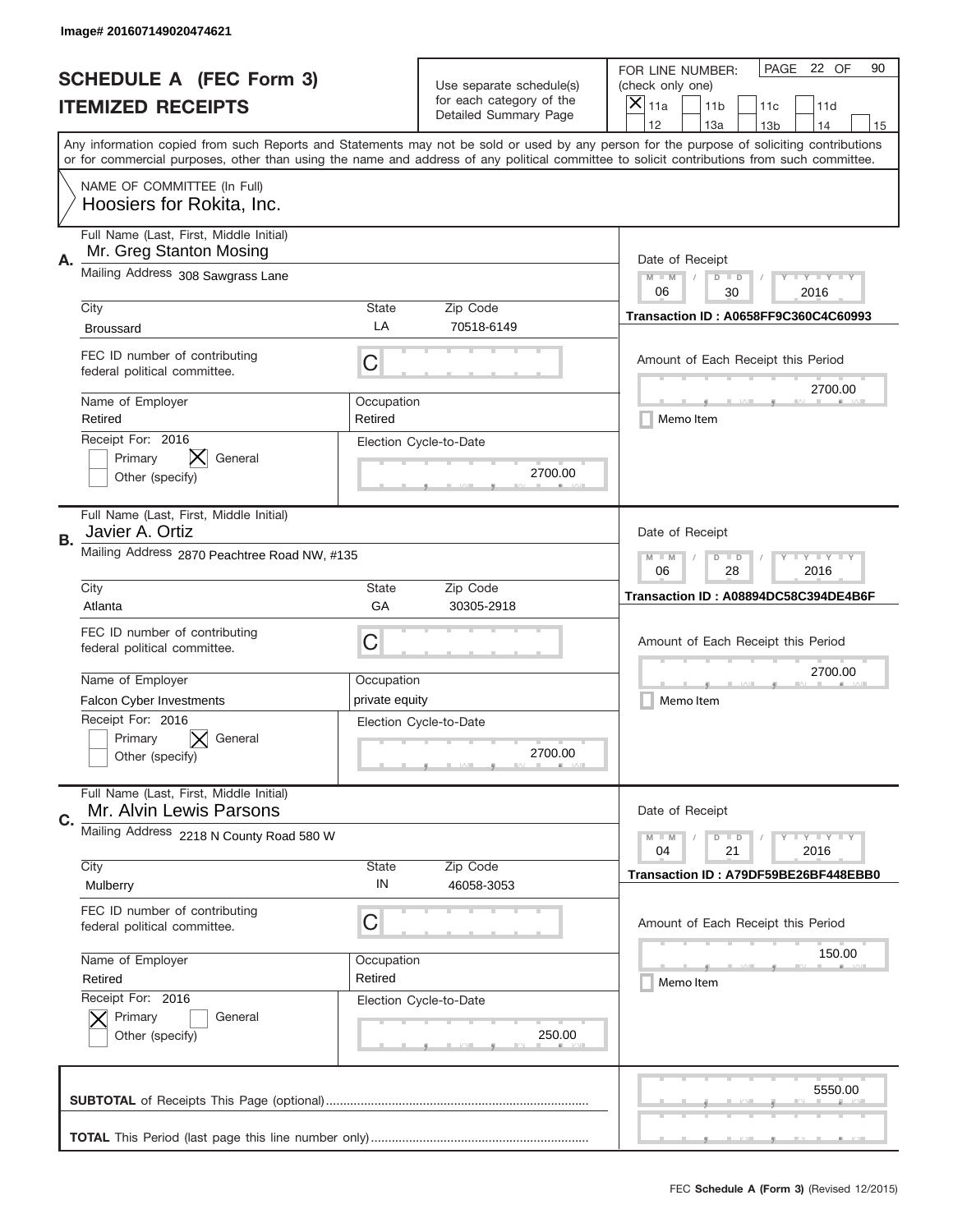|           | Image# 201607149020474622                                              |                                                           |                                                   |                                                                                                                                                                                                                                                                                         |
|-----------|------------------------------------------------------------------------|-----------------------------------------------------------|---------------------------------------------------|-----------------------------------------------------------------------------------------------------------------------------------------------------------------------------------------------------------------------------------------------------------------------------------------|
|           | <b>SCHEDULE A (FEC Form 3)</b>                                         |                                                           | Use separate schedule(s)                          | PAGE 23 OF<br>90<br>FOR LINE NUMBER:<br>(check only one)                                                                                                                                                                                                                                |
|           | <b>ITEMIZED RECEIPTS</b>                                               |                                                           | for each category of the<br>Detailed Summary Page | $\times$<br>11a<br>11 <sub>b</sub><br>11c<br>11d                                                                                                                                                                                                                                        |
|           |                                                                        |                                                           |                                                   | 12<br>13a<br>14<br>13 <sub>b</sub><br>15                                                                                                                                                                                                                                                |
|           |                                                                        |                                                           |                                                   | Any information copied from such Reports and Statements may not be sold or used by any person for the purpose of soliciting contributions<br>or for commercial purposes, other than using the name and address of any political committee to solicit contributions from such committee. |
|           | NAME OF COMMITTEE (In Full)<br>Hoosiers for Rokita, Inc.               |                                                           |                                                   |                                                                                                                                                                                                                                                                                         |
| Α.        | Full Name (Last, First, Middle Initial)<br>John M Peterman             |                                                           |                                                   | Date of Receipt                                                                                                                                                                                                                                                                         |
|           | Mailing Address 615 E Brookside Dr                                     | $M$ $M$<br><b>LY LY LY</b><br>$D$ $D$<br>06<br>30<br>2016 |                                                   |                                                                                                                                                                                                                                                                                         |
|           | City<br>Crown Point                                                    | State<br>IN                                               | Zip Code<br>46307-4369                            | Transaction ID: A252715E1ED0A4DBCBB1                                                                                                                                                                                                                                                    |
|           | FEC ID number of contributing<br>federal political committee.          | C                                                         |                                                   | Amount of Each Receipt this Period<br>2700.00                                                                                                                                                                                                                                           |
|           | Name of Employer<br><b>White/Peterman Properties</b>                   | Occupation<br>President/CEO                               |                                                   | Memo Item                                                                                                                                                                                                                                                                               |
|           | Receipt For: 2016<br>Primary<br>General<br>Other (specify)             |                                                           | Election Cycle-to-Date<br>2700.00                 |                                                                                                                                                                                                                                                                                         |
| <b>B.</b> | Full Name (Last, First, Middle Initial)<br>Mr. Thomas R Schilli        |                                                           |                                                   | Date of Receipt                                                                                                                                                                                                                                                                         |
|           | Mailing Address 27524 Hickory Blvd                                     | $M - M$<br><b>LYLYLY</b><br>$D$ $D$<br>06<br>30<br>2016   |                                                   |                                                                                                                                                                                                                                                                                         |
|           | City<br><b>Bonita Springs</b>                                          | State<br><b>FL</b>                                        | Zip Code<br>34134-8411                            | Transaction ID: AD3DD4C8864204B0ABC4                                                                                                                                                                                                                                                    |
|           | FEC ID number of contributing<br>federal political committee.          | C                                                         |                                                   | Amount of Each Receipt this Period                                                                                                                                                                                                                                                      |
|           | Name of Employer                                                       | Occupation                                                |                                                   | 250.00                                                                                                                                                                                                                                                                                  |
|           | Schilli Transportation                                                 | Owner                                                     |                                                   | Memo Item                                                                                                                                                                                                                                                                               |
|           | Receipt For: 2016<br>Primary<br>General<br>Other (specify)             |                                                           | Election Cycle-to-Date<br>250.00                  |                                                                                                                                                                                                                                                                                         |
| C.        | Full Name (Last, First, Middle Initial)<br><b>Herbert Sidney Shear</b> |                                                           |                                                   | Date of Receipt                                                                                                                                                                                                                                                                         |
|           | Mailing Address 2660 S Ocean Blvd Apt W503                             |                                                           |                                                   | <b>LYLYLY</b><br>$M - M$<br>$D$ $D$<br>06<br>30<br>2016                                                                                                                                                                                                                                 |
|           | City<br>Palm Beach                                                     | <b>State</b><br>FL                                        | Zip Code<br>33480-6811                            | Transaction ID: A6D04AFBE0DCB4C99B8D                                                                                                                                                                                                                                                    |
|           | FEC ID number of contributing<br>federal political committee.          | C                                                         |                                                   | Amount of Each Receipt this Period                                                                                                                                                                                                                                                      |
|           | Name of Employer                                                       | Occupation                                                |                                                   | 2700.00                                                                                                                                                                                                                                                                                 |
|           | Retired                                                                | Retired                                                   |                                                   | Memo Item                                                                                                                                                                                                                                                                               |
|           | Receipt For: 2016<br>Primary<br>General<br>Other (specify)             |                                                           | Election Cycle-to-Date<br>3700.00                 |                                                                                                                                                                                                                                                                                         |
|           |                                                                        |                                                           |                                                   | 5650.00                                                                                                                                                                                                                                                                                 |
|           |                                                                        |                                                           |                                                   |                                                                                                                                                                                                                                                                                         |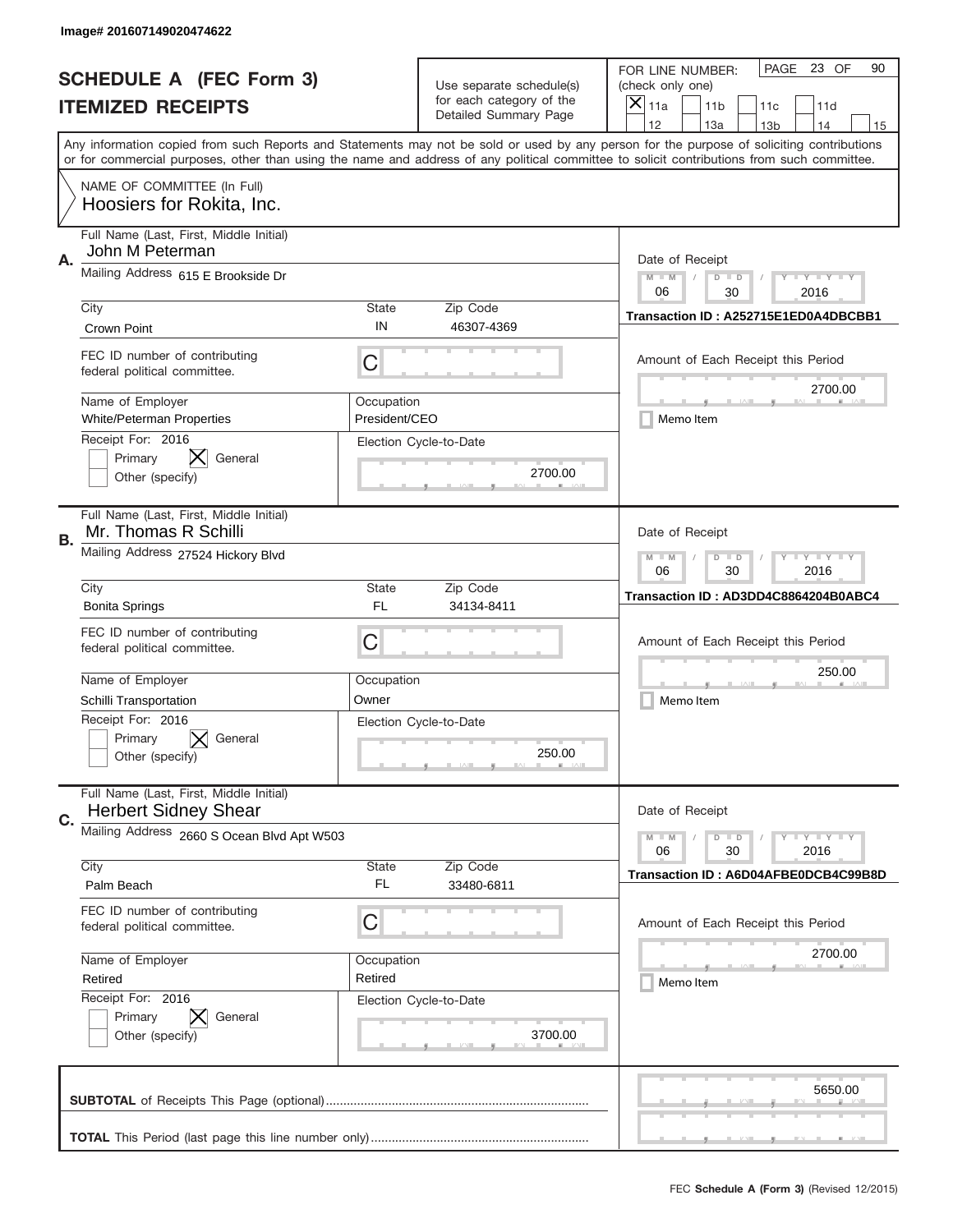|                          | Image# 201607149020474623                                        |                                                                                                                         |                                                   |                                                                                                                                                                                                                                                                                                                                     |
|--------------------------|------------------------------------------------------------------|-------------------------------------------------------------------------------------------------------------------------|---------------------------------------------------|-------------------------------------------------------------------------------------------------------------------------------------------------------------------------------------------------------------------------------------------------------------------------------------------------------------------------------------|
|                          | <b>SCHEDULE A (FEC Form 3)</b>                                   |                                                                                                                         | Use separate schedule(s)                          | PAGE 24 OF<br>90<br>FOR LINE NUMBER:<br>(check only one)                                                                                                                                                                                                                                                                            |
| <b>ITEMIZED RECEIPTS</b> |                                                                  |                                                                                                                         | for each category of the<br>Detailed Summary Page | ×<br>11a<br>11 <sub>b</sub><br>11c<br>11d                                                                                                                                                                                                                                                                                           |
|                          |                                                                  |                                                                                                                         |                                                   | 12<br>13a<br>14<br>13 <sub>b</sub><br>15<br>Any information copied from such Reports and Statements may not be sold or used by any person for the purpose of soliciting contributions<br>or for commercial purposes, other than using the name and address of any political committee to solicit contributions from such committee. |
|                          | NAME OF COMMITTEE (In Full)<br>Hoosiers for Rokita, Inc.         |                                                                                                                         |                                                   |                                                                                                                                                                                                                                                                                                                                     |
| Α.                       | Full Name (Last, First, Middle Initial)<br><b>Neal Simon</b>     |                                                                                                                         |                                                   | Date of Receipt                                                                                                                                                                                                                                                                                                                     |
|                          | Mailing Address 20 Pine St Ph 11                                 | $M - M$<br>$\mathbf{I}$ $\mathbf{Y}$ $\mathbf{I}$ $\mathbf{Y}$ $\mathbf{I}$ $\mathbf{Y}$<br>$D$ $D$<br>05<br>03<br>2016 |                                                   |                                                                                                                                                                                                                                                                                                                                     |
|                          | City<br>New York                                                 | State<br>NY                                                                                                             | Zip Code<br>10005-1436                            | Transaction ID: ABAE6A5043F4643FCA0F                                                                                                                                                                                                                                                                                                |
|                          | FEC ID number of contributing<br>federal political committee.    | C                                                                                                                       |                                                   | Amount of Each Receipt this Period<br>1500.00                                                                                                                                                                                                                                                                                       |
|                          | Name of Employer<br>American University of Antigua               | Occupation<br>Co-Founder & CEO                                                                                          |                                                   | Memo Item                                                                                                                                                                                                                                                                                                                           |
|                          | Receipt For: 2016<br>Primary<br>General<br>Other (specify)       |                                                                                                                         | Election Cycle-to-Date<br>1500.00                 |                                                                                                                                                                                                                                                                                                                                     |
| <b>B.</b>                | Full Name (Last, First, Middle Initial)<br>Mrs. Judith K Skertic |                                                                                                                         |                                                   | Date of Receipt                                                                                                                                                                                                                                                                                                                     |
|                          | Mailing Address 1258 Vanderburgh St                              | $\mathbf{I}$ $\mathbf{Y}$ $\mathbf{I}$ $\mathbf{Y}$ $\mathbf{I}$ $\mathbf{Y}$<br>$M - M$<br>$D$ $D$<br>04<br>21<br>2016 |                                                   |                                                                                                                                                                                                                                                                                                                                     |
|                          | City<br>Valparaiso                                               | State<br>IN                                                                                                             | Zip Code<br>46385-6197                            | Transaction ID: A6FDDAFE254724004A13                                                                                                                                                                                                                                                                                                |
|                          | FEC ID number of contributing<br>federal political committee.    | C                                                                                                                       |                                                   | Amount of Each Receipt this Period                                                                                                                                                                                                                                                                                                  |
|                          | Name of Employer<br>Retired                                      | Occupation<br>Retired                                                                                                   |                                                   | 100.00<br>Memo Item                                                                                                                                                                                                                                                                                                                 |
|                          | Receipt For: 2016<br>General<br>Primary<br>Other (specify)       |                                                                                                                         | Election Cycle-to-Date<br>300.00                  |                                                                                                                                                                                                                                                                                                                                     |
| C.                       | Full Name (Last, First, Middle Initial)<br>Mr. Jonathan B Slade  |                                                                                                                         |                                                   | Date of Receipt                                                                                                                                                                                                                                                                                                                     |
|                          | Mailing Address 10613 Gainsborough Rd                            |                                                                                                                         |                                                   | $I - Y - I - Y - I - Y$<br>$M - M$<br>$D$ $D$<br>2016<br>04<br>27                                                                                                                                                                                                                                                                   |
|                          | City<br>Potomac                                                  | State<br>MD                                                                                                             | Zip Code<br>20854-4047                            | <b>Transaction ID: A41AE52210D7348529E9</b>                                                                                                                                                                                                                                                                                         |
|                          | FEC ID number of contributing<br>federal political committee.    | С                                                                                                                       |                                                   | Amount of Each Receipt this Period                                                                                                                                                                                                                                                                                                  |
|                          | Name of Employer<br>The Cormac Group                             | Occupation<br>Principal                                                                                                 |                                                   | 500.00<br>Memo Item                                                                                                                                                                                                                                                                                                                 |
|                          | Receipt For: 2016<br>Primary<br>General<br>Other (specify)       |                                                                                                                         | Election Cycle-to-Date<br>500.00                  |                                                                                                                                                                                                                                                                                                                                     |
|                          |                                                                  |                                                                                                                         |                                                   | 2100.00                                                                                                                                                                                                                                                                                                                             |
|                          |                                                                  |                                                                                                                         |                                                   |                                                                                                                                                                                                                                                                                                                                     |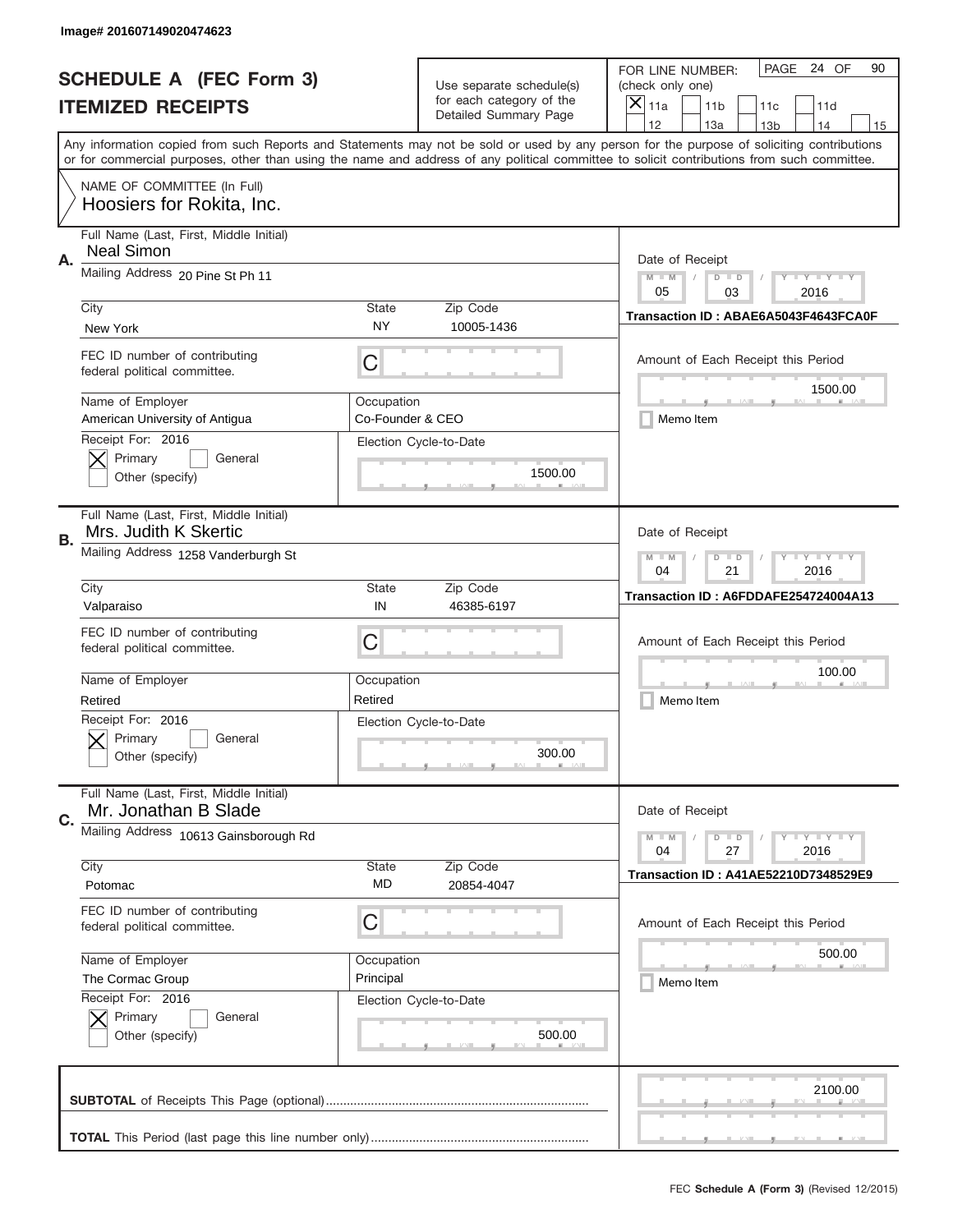|                          | Image# 201607149020474624                                        |                                                             |                                  |                                                                                                                                                                                                                                                                                         |  |
|--------------------------|------------------------------------------------------------------|-------------------------------------------------------------|----------------------------------|-----------------------------------------------------------------------------------------------------------------------------------------------------------------------------------------------------------------------------------------------------------------------------------------|--|
|                          | <b>SCHEDULE A (FEC Form 3)</b>                                   |                                                             | Use separate schedule(s)         | PAGE<br>25 OF<br>90<br>FOR LINE NUMBER:<br>(check only one)                                                                                                                                                                                                                             |  |
| <b>ITEMIZED RECEIPTS</b> |                                                                  |                                                             | for each category of the         | $\times$<br>11a<br>11 <sub>b</sub><br>11c<br>11d                                                                                                                                                                                                                                        |  |
|                          |                                                                  |                                                             | Detailed Summary Page            | 12<br>13a<br>14<br>13 <sub>b</sub><br>15                                                                                                                                                                                                                                                |  |
|                          |                                                                  |                                                             |                                  | Any information copied from such Reports and Statements may not be sold or used by any person for the purpose of soliciting contributions<br>or for commercial purposes, other than using the name and address of any political committee to solicit contributions from such committee. |  |
|                          | NAME OF COMMITTEE (In Full)<br>Hoosiers for Rokita, Inc.         |                                                             |                                  |                                                                                                                                                                                                                                                                                         |  |
| Α.                       | Full Name (Last, First, Middle Initial)<br>Mr. John Thomas Smith |                                                             |                                  | Date of Receipt                                                                                                                                                                                                                                                                         |  |
|                          | Mailing Address 7754 US Highway 52 S                             | $M$ $M$<br>$D$ $D$<br><b>TEYTEY LIY</b><br>27<br>04<br>2016 |                                  |                                                                                                                                                                                                                                                                                         |  |
|                          | City<br>Lafayette                                                | State<br>IN                                                 | Zip Code<br>47905-9388           | Transaction ID: AEB2B165FF1AB41BBA83                                                                                                                                                                                                                                                    |  |
|                          | FEC ID number of contributing<br>federal political committee.    | C                                                           |                                  | Amount of Each Receipt this Period<br>100.00                                                                                                                                                                                                                                            |  |
|                          | Name of Employer<br>Package Right, LLC                           | Occupation<br>Executive                                     |                                  | Memo Item                                                                                                                                                                                                                                                                               |  |
|                          | Receipt For: 2016<br>Primary<br>General<br>Other (specify)       |                                                             | Election Cycle-to-Date<br>350.00 |                                                                                                                                                                                                                                                                                         |  |
| <b>B.</b>                | Full Name (Last, First, Middle Initial)<br>Jeffrey Todd Troike   |                                                             |                                  | Date of Receipt                                                                                                                                                                                                                                                                         |  |
|                          | Mailing Address 129 Ruby Rd                                      | $M - M$<br><b>LY LY LY</b><br>$D$ $D$<br>06<br>30<br>2016   |                                  |                                                                                                                                                                                                                                                                                         |  |
|                          | City<br>Attica                                                   | <b>State</b><br>IN                                          | Zip Code<br>47918-2005           | Transaction ID: A6F94B2137A504D92973                                                                                                                                                                                                                                                    |  |
|                          | FEC ID number of contributing<br>federal political committee.    | C                                                           |                                  | Amount of Each Receipt this Period                                                                                                                                                                                                                                                      |  |
|                          | Name of Employer                                                 | Occupation                                                  |                                  | 200.00                                                                                                                                                                                                                                                                                  |  |
|                          | Ceres Solutions, LLP                                             | Management                                                  |                                  | Memo Item                                                                                                                                                                                                                                                                               |  |
|                          | Receipt For: 2016<br>Primary<br>General<br>Other (specify)       |                                                             | Election Cycle-to-Date<br>950.00 |                                                                                                                                                                                                                                                                                         |  |
| C.                       | Full Name (Last, First, Middle Initial)<br>Mr. Edward L Volk     |                                                             |                                  | Date of Receipt                                                                                                                                                                                                                                                                         |  |
|                          | Mailing Address 206 Willow Bend Dr                               |                                                             |                                  | $D$ $D$<br><b>LYLYLY</b><br>$M - M$<br>06<br>30<br>2016                                                                                                                                                                                                                                 |  |
|                          | City<br>La Porte                                                 | <b>State</b><br>IN                                          | Zip Code<br>46350-6660           | Transaction ID: AD1067EAE2B2D446EA5D                                                                                                                                                                                                                                                    |  |
|                          | FEC ID number of contributing<br>federal political committee.    | C                                                           |                                  | Amount of Each Receipt this Period                                                                                                                                                                                                                                                      |  |
|                          | Name of Employer                                                 | Occupation                                                  |                                  | 100.00                                                                                                                                                                                                                                                                                  |  |
|                          | Newby, Lewis, Kaminski & Jones                                   | Attorney                                                    |                                  | Memo Item                                                                                                                                                                                                                                                                               |  |
|                          | Receipt For: 2016<br>Primary<br>General<br>Other (specify)       |                                                             | Election Cycle-to-Date<br>300.00 |                                                                                                                                                                                                                                                                                         |  |
|                          |                                                                  |                                                             |                                  | 400.00                                                                                                                                                                                                                                                                                  |  |
|                          |                                                                  |                                                             |                                  |                                                                                                                                                                                                                                                                                         |  |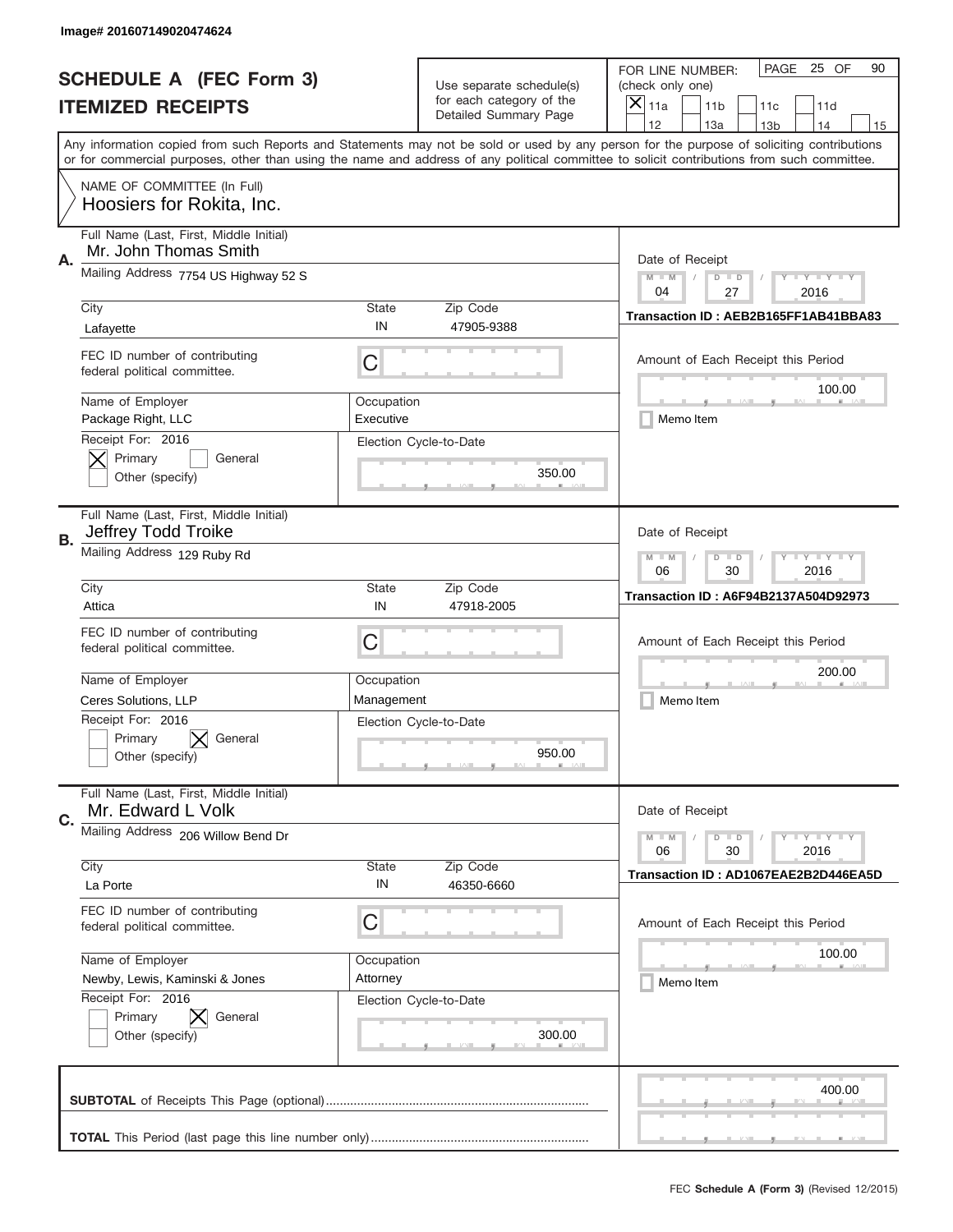|           | Image# 201607149020474625                                               |                                                                                                                         |                                                   |                                                                                                                                                                                                                                                                                                                                     |
|-----------|-------------------------------------------------------------------------|-------------------------------------------------------------------------------------------------------------------------|---------------------------------------------------|-------------------------------------------------------------------------------------------------------------------------------------------------------------------------------------------------------------------------------------------------------------------------------------------------------------------------------------|
|           | <b>SCHEDULE A (FEC Form 3)</b>                                          |                                                                                                                         | Use separate schedule(s)                          | PAGE 26 OF<br>90<br>FOR LINE NUMBER:<br>(check only one)                                                                                                                                                                                                                                                                            |
|           | <b>ITEMIZED RECEIPTS</b>                                                |                                                                                                                         | for each category of the<br>Detailed Summary Page | ×<br>11a<br>11 <sub>b</sub><br>11c<br>11d                                                                                                                                                                                                                                                                                           |
|           |                                                                         |                                                                                                                         |                                                   | 12<br>13a<br>14<br>13 <sub>b</sub><br>15<br>Any information copied from such Reports and Statements may not be sold or used by any person for the purpose of soliciting contributions<br>or for commercial purposes, other than using the name and address of any political committee to solicit contributions from such committee. |
|           | NAME OF COMMITTEE (In Full)<br>Hoosiers for Rokita, Inc.                |                                                                                                                         |                                                   |                                                                                                                                                                                                                                                                                                                                     |
| Α.        | Full Name (Last, First, Middle Initial)<br>Mr. Aaron James Weaver       |                                                                                                                         |                                                   | Date of Receipt                                                                                                                                                                                                                                                                                                                     |
|           | Mailing Address 4420 Stout Field North Drive                            | $M - M$<br>$\mathbf{I}$ $\mathbf{Y}$ $\mathbf{I}$ $\mathbf{Y}$ $\mathbf{I}$ $\mathbf{Y}$<br>$D$ $D$<br>05<br>24<br>2016 |                                                   |                                                                                                                                                                                                                                                                                                                                     |
|           | City<br>Indianapolis                                                    | State<br>IN                                                                                                             | Zip Code<br>46241-4002                            | <b>Transaction ID: A198720F0415E47BF974</b>                                                                                                                                                                                                                                                                                         |
|           | FEC ID number of contributing<br>federal political committee.           | C                                                                                                                       |                                                   | Amount of Each Receipt this Period<br>2700.00                                                                                                                                                                                                                                                                                       |
|           | Name of Employer<br>Dugdale Foods                                       | Occupation<br>Sales                                                                                                     |                                                   | Memo Item                                                                                                                                                                                                                                                                                                                           |
|           | Receipt For: 2016<br>Primary<br>General<br>Other (specify)              |                                                                                                                         | Election Cycle-to-Date<br>2700.00                 |                                                                                                                                                                                                                                                                                                                                     |
| <b>B.</b> | Full Name (Last, First, Middle Initial)<br>Mr. Scott J Weaver           |                                                                                                                         |                                                   | Date of Receipt                                                                                                                                                                                                                                                                                                                     |
|           | Mailing Address 1415 W 52nd St                                          | $M - M$<br>$\mathbf{I}$ $\mathbf{Y}$ $\mathbf{I}$ $\mathbf{Y}$ $\mathbf{I}$ $\mathbf{Y}$<br>$D$ $D$<br>05<br>23<br>2016 |                                                   |                                                                                                                                                                                                                                                                                                                                     |
|           | City<br>Indianapolis                                                    | State<br>IN                                                                                                             | Zip Code<br>46228-2316                            | Transaction ID: A21ADE96EACC34E71974                                                                                                                                                                                                                                                                                                |
|           | FEC ID number of contributing<br>federal political committee.           | C                                                                                                                       |                                                   | Amount of Each Receipt this Period                                                                                                                                                                                                                                                                                                  |
|           | Name of Employer<br><b>SAW Capital LLC</b>                              | Occupation<br>CEO                                                                                                       |                                                   | 2700.00<br>Memo Item                                                                                                                                                                                                                                                                                                                |
|           | Receipt For: 2016<br>Primary<br>General<br>Other (specify)              |                                                                                                                         | Election Cycle-to-Date<br>2700.00                 |                                                                                                                                                                                                                                                                                                                                     |
| C.        | Full Name (Last, First, Middle Initial)<br><b>Donald Frank Williams</b> |                                                                                                                         |                                                   | Date of Receipt                                                                                                                                                                                                                                                                                                                     |
|           | Mailing Address 7970 Yorkhaven Rd                                       |                                                                                                                         |                                                   | $\mathbf{I}$ $\mathbf{Y}$ $\mathbf{I}$ $\mathbf{Y}$ $\mathbf{I}$ $\mathbf{Y}$<br>$M - M$<br>$D$ $D$<br>2016<br>05<br>02                                                                                                                                                                                                             |
|           | City<br>Mobile                                                          | State<br>AL                                                                                                             | Zip Code<br>36695-4901                            | Transaction ID: A6B7098A3B8264CFA840                                                                                                                                                                                                                                                                                                |
|           | FEC ID number of contributing<br>federal political committee.           | С                                                                                                                       |                                                   | Amount of Each Receipt this Period                                                                                                                                                                                                                                                                                                  |
|           | Name of Employer<br>Industrial Valve Sales and Service                  | Occupation<br>Co-Owner                                                                                                  |                                                   | 5400.00<br>Memo Item                                                                                                                                                                                                                                                                                                                |
|           | Receipt For: 2016<br>Primary<br>General<br>Other (specify)              |                                                                                                                         | Election Cycle-to-Date<br>5400.00                 |                                                                                                                                                                                                                                                                                                                                     |
|           |                                                                         |                                                                                                                         |                                                   | 10800.00                                                                                                                                                                                                                                                                                                                            |
|           |                                                                         |                                                                                                                         |                                                   |                                                                                                                                                                                                                                                                                                                                     |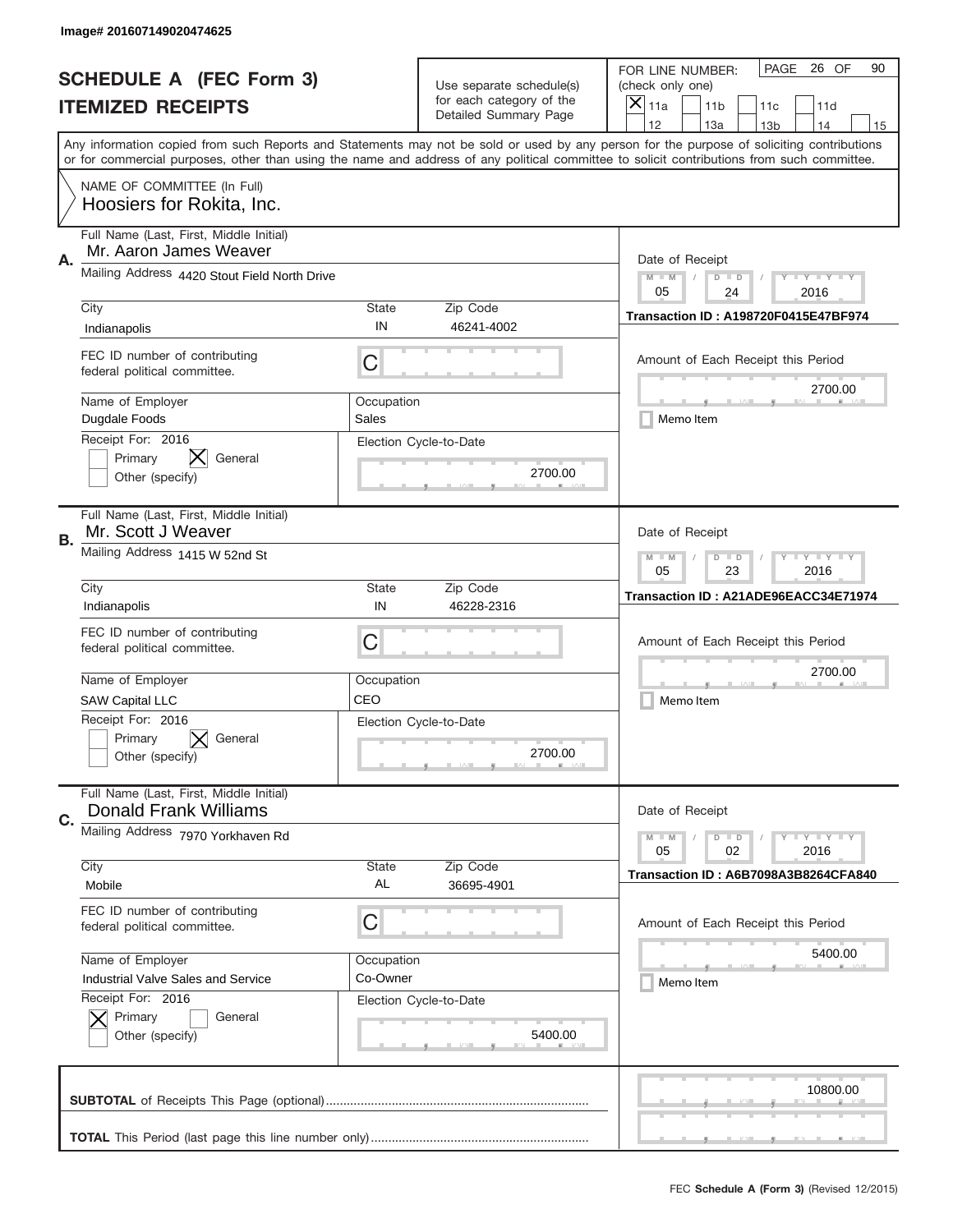|    | Image# 201607149020474626                                                                        |                                                                                |                                                      |                                                                                                                                                                                                                                                                                                                                     |  |  |
|----|--------------------------------------------------------------------------------------------------|--------------------------------------------------------------------------------|------------------------------------------------------|-------------------------------------------------------------------------------------------------------------------------------------------------------------------------------------------------------------------------------------------------------------------------------------------------------------------------------------|--|--|
|    | <b>SCHEDULE A (FEC Form 3)</b>                                                                   |                                                                                | Use separate schedule(s)<br>for each category of the | PAGE<br>27 OF<br>90<br>FOR LINE NUMBER:<br>(check only one)                                                                                                                                                                                                                                                                         |  |  |
|    | <b>ITEMIZED RECEIPTS</b>                                                                         |                                                                                | Detailed Summary Page                                | ×<br>11a<br>11 <sub>b</sub><br>11c<br>11d                                                                                                                                                                                                                                                                                           |  |  |
|    | NAME OF COMMITTEE (In Full)                                                                      |                                                                                |                                                      | 12<br>13a<br>14<br>13 <sub>b</sub><br>15<br>Any information copied from such Reports and Statements may not be sold or used by any person for the purpose of soliciting contributions<br>or for commercial purposes, other than using the name and address of any political committee to solicit contributions from such committee. |  |  |
|    | Hoosiers for Rokita, Inc.                                                                        |                                                                                |                                                      |                                                                                                                                                                                                                                                                                                                                     |  |  |
|    | Full Name (Last, First, Middle Initial)<br>Donald Frank Williams                                 |                                                                                |                                                      |                                                                                                                                                                                                                                                                                                                                     |  |  |
| Α. | Mailing Address 7970 Yorkhaven Rd                                                                | Date of Receipt<br>$M - M$<br><b>TEYTEY LIY</b><br>$D$ $D$<br>05<br>02<br>2016 |                                                      |                                                                                                                                                                                                                                                                                                                                     |  |  |
|    | City                                                                                             | State<br>AL                                                                    | Zip Code                                             | Transaction ID: ACB94379AD7A544FE9CC                                                                                                                                                                                                                                                                                                |  |  |
|    | Mobile<br>FEC ID number of contributing<br>federal political committee.                          | C                                                                              | 36695-4901                                           | Amount of Each Receipt this Period                                                                                                                                                                                                                                                                                                  |  |  |
|    | Name of Employer<br><b>Industrial Valve Sales and Service</b>                                    | Occupation<br>Co-Owner                                                         |                                                      | $-2700.00$<br>× Memo Item                                                                                                                                                                                                                                                                                                           |  |  |
|    | Receipt For: 2016<br>Primary<br>General<br>Other (specify)                                       |                                                                                | Election Cycle-to-Date<br>5400.00                    | Redesignation from Memo                                                                                                                                                                                                                                                                                                             |  |  |
| В. | Full Name (Last, First, Middle Initial)<br><b>Donald Frank Williams</b>                          |                                                                                |                                                      | Date of Receipt                                                                                                                                                                                                                                                                                                                     |  |  |
|    | Mailing Address 7970 Yorkhaven Rd                                                                | <b>LY LY LY</b><br>$M - M$<br>$D$ $D$<br>05<br>02<br>2016                      |                                                      |                                                                                                                                                                                                                                                                                                                                     |  |  |
|    | City<br>Mobile                                                                                   | <b>State</b><br>AL                                                             | Zip Code<br>36695-4901                               | Transaction ID: A74C1D574B1F94BE093C                                                                                                                                                                                                                                                                                                |  |  |
|    | FEC ID number of contributing<br>federal political committee.                                    | C                                                                              |                                                      | Amount of Each Receipt this Period                                                                                                                                                                                                                                                                                                  |  |  |
|    | Name of Employer                                                                                 | Occupation                                                                     |                                                      | 2700.00                                                                                                                                                                                                                                                                                                                             |  |  |
|    | Industrial Valve Sales and Service<br>Receipt For: 2016<br>Primary<br>General<br>Other (specify) | Co-Owner                                                                       | Election Cycle-to-Date<br>5400.00                    | × Memo Item<br>Redesignation to Memo                                                                                                                                                                                                                                                                                                |  |  |
| C. | Full Name (Last, First, Middle Initial)                                                          |                                                                                |                                                      | Date of Receipt                                                                                                                                                                                                                                                                                                                     |  |  |
|    | <b>Mailing Address</b>                                                                           |                                                                                |                                                      | $D$ $D$<br>$Y - Y - Y - Y$<br>$M - M$                                                                                                                                                                                                                                                                                               |  |  |
|    | City                                                                                             | State                                                                          | Zip Code                                             |                                                                                                                                                                                                                                                                                                                                     |  |  |
|    | FEC ID number of contributing<br>federal political committee.                                    | C                                                                              |                                                      | Amount of Each Receipt this Period                                                                                                                                                                                                                                                                                                  |  |  |
|    | Name of Employer                                                                                 | Occupation                                                                     |                                                      | ____<br>Memo Item                                                                                                                                                                                                                                                                                                                   |  |  |
|    | Receipt For:<br>Primary<br>General<br>Other (specify)                                            |                                                                                | Election Cycle-to-Date                               |                                                                                                                                                                                                                                                                                                                                     |  |  |
|    |                                                                                                  |                                                                                |                                                      | 0.00                                                                                                                                                                                                                                                                                                                                |  |  |
|    |                                                                                                  |                                                                                |                                                      | 105000.00                                                                                                                                                                                                                                                                                                                           |  |  |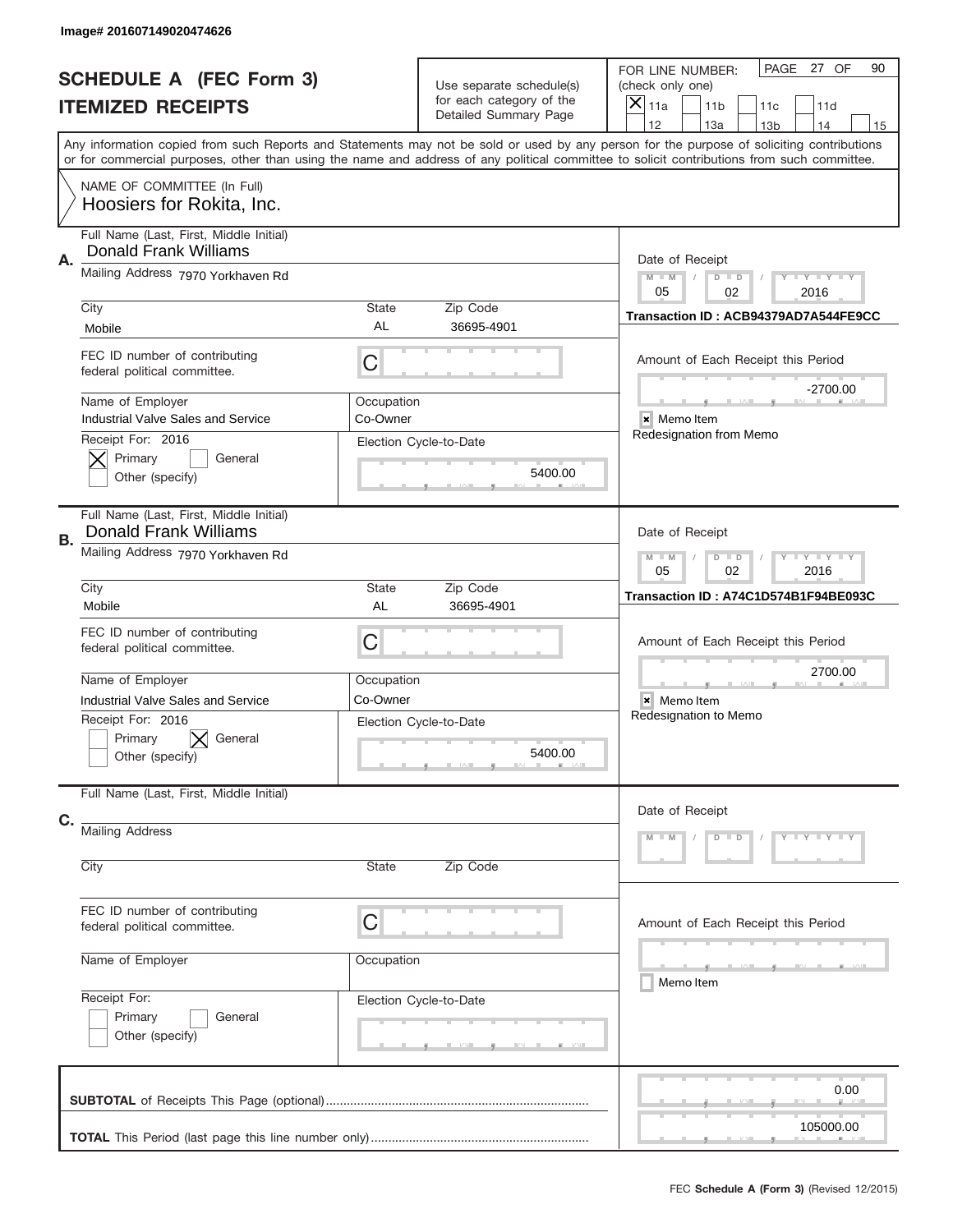|                          | Image# 201607149020474627                                                                    |                                                         |                                                   |                                                                                                                                                                                       |
|--------------------------|----------------------------------------------------------------------------------------------|---------------------------------------------------------|---------------------------------------------------|---------------------------------------------------------------------------------------------------------------------------------------------------------------------------------------|
|                          | <b>SCHEDULE A (FEC Form 3)</b>                                                               |                                                         | Use separate schedule(s)                          | PAGE 28 OF<br>90<br>FOR LINE NUMBER:<br>(check only one)                                                                                                                              |
| <b>ITEMIZED RECEIPTS</b> |                                                                                              |                                                         | for each category of the<br>Detailed Summary Page | $\mathsf{X} _{\mathsf{11c}}$<br>11a<br>11 <sub>b</sub><br>11d                                                                                                                         |
|                          |                                                                                              |                                                         |                                                   | 12<br>13a<br>14<br>13 <sub>b</sub><br>15<br>Any information copied from such Reports and Statements may not be sold or used by any person for the purpose of soliciting contributions |
|                          |                                                                                              |                                                         |                                                   | or for commercial purposes, other than using the name and address of any political committee to solicit contributions from such committee.                                            |
|                          | NAME OF COMMITTEE (In Full)<br>Hoosiers for Rokita, Inc.                                     |                                                         |                                                   |                                                                                                                                                                                       |
| Α.                       | Full Name (Last, First, Middle Initial)<br><b>Aircraft Owners And Pilots Association PAC</b> |                                                         |                                                   | Date of Receipt                                                                                                                                                                       |
|                          | Mailing Address 421 Aviation Way                                                             |                                                         |                                                   | $M - M$<br>$\mathbf{I}$ $\mathbf{Y}$ $\mathbf{I}$ $\mathbf{Y}$ $\mathbf{I}$ $\mathbf{Y}$<br>$D$ $D$<br>05<br>10<br>2016                                                               |
|                          | City<br>Frederick                                                                            | State<br>MD                                             | Zip Code<br>21701-4756                            | <b>Transaction ID: A2141EF7C7905476D929</b>                                                                                                                                           |
|                          | FEC ID number of contributing<br>federal political committee.                                | С                                                       | C00131185                                         | Amount of Each Receipt this Period<br>1000.00                                                                                                                                         |
|                          | Name of Employer                                                                             | Occupation                                              |                                                   | Memo Item                                                                                                                                                                             |
|                          | Receipt For: 2016<br>IХ.<br>Primary<br>General<br>Other (specify)                            |                                                         | Election Cycle-to-Date<br>9000.00                 |                                                                                                                                                                                       |
| В.                       | Full Name (Last, First, Middle Initial)<br><b>Aircraft Owners And Pilots Association PAC</b> |                                                         |                                                   | Date of Receipt                                                                                                                                                                       |
|                          | Mailing Address 421 Aviation Way                                                             | <b>LYLYLY</b><br>$M - M$<br>$D$ $D$<br>06<br>03<br>2016 |                                                   |                                                                                                                                                                                       |
|                          | City<br>Frederick                                                                            | State<br>MD                                             | Zip Code<br>21701-4756                            | Transaction ID: A8A2F58C34A164DB09ED                                                                                                                                                  |
|                          | FEC ID number of contributing<br>federal political committee.                                | С                                                       | C00131185                                         | Amount of Each Receipt this Period                                                                                                                                                    |
|                          | Name of Employer                                                                             | Occupation                                              |                                                   | 1000.00<br>Memo Item                                                                                                                                                                  |
|                          | Receipt For: 2016<br>Primary<br>General<br>Other (specify)                                   |                                                         | Election Cycle-to-Date<br>10000.00                |                                                                                                                                                                                       |
| C.                       | Full Name (Last, First, Middle Initial)<br><b>American Bankers Association PAC</b>           |                                                         |                                                   | Date of Receipt                                                                                                                                                                       |
|                          | Mailing Address 1120 Connecticut Avenue NW, Suite                                            |                                                         |                                                   | $I - Y - I - Y - I - Y$<br>$M - M$<br>$D$ $D$<br>06<br>2016<br>30                                                                                                                     |
|                          | City<br>Washington                                                                           | <b>State</b><br>DC                                      | Zip Code<br>20036-3971                            | <b>Transaction ID: A1D2D9A981C994845921</b>                                                                                                                                           |
|                          | FEC ID number of contributing<br>federal political committee.                                | C                                                       | C00004275                                         | Amount of Each Receipt this Period                                                                                                                                                    |
|                          | Name of Employer                                                                             | Occupation                                              |                                                   | 2000.00<br>Memo Item                                                                                                                                                                  |
|                          | Receipt For: 2016<br>Primary<br>General<br>Other (specify)                                   |                                                         | Election Cycle-to-Date<br>4000.00                 |                                                                                                                                                                                       |
|                          |                                                                                              |                                                         |                                                   | 4000.00                                                                                                                                                                               |
|                          |                                                                                              |                                                         |                                                   | _                                                                                                                                                                                     |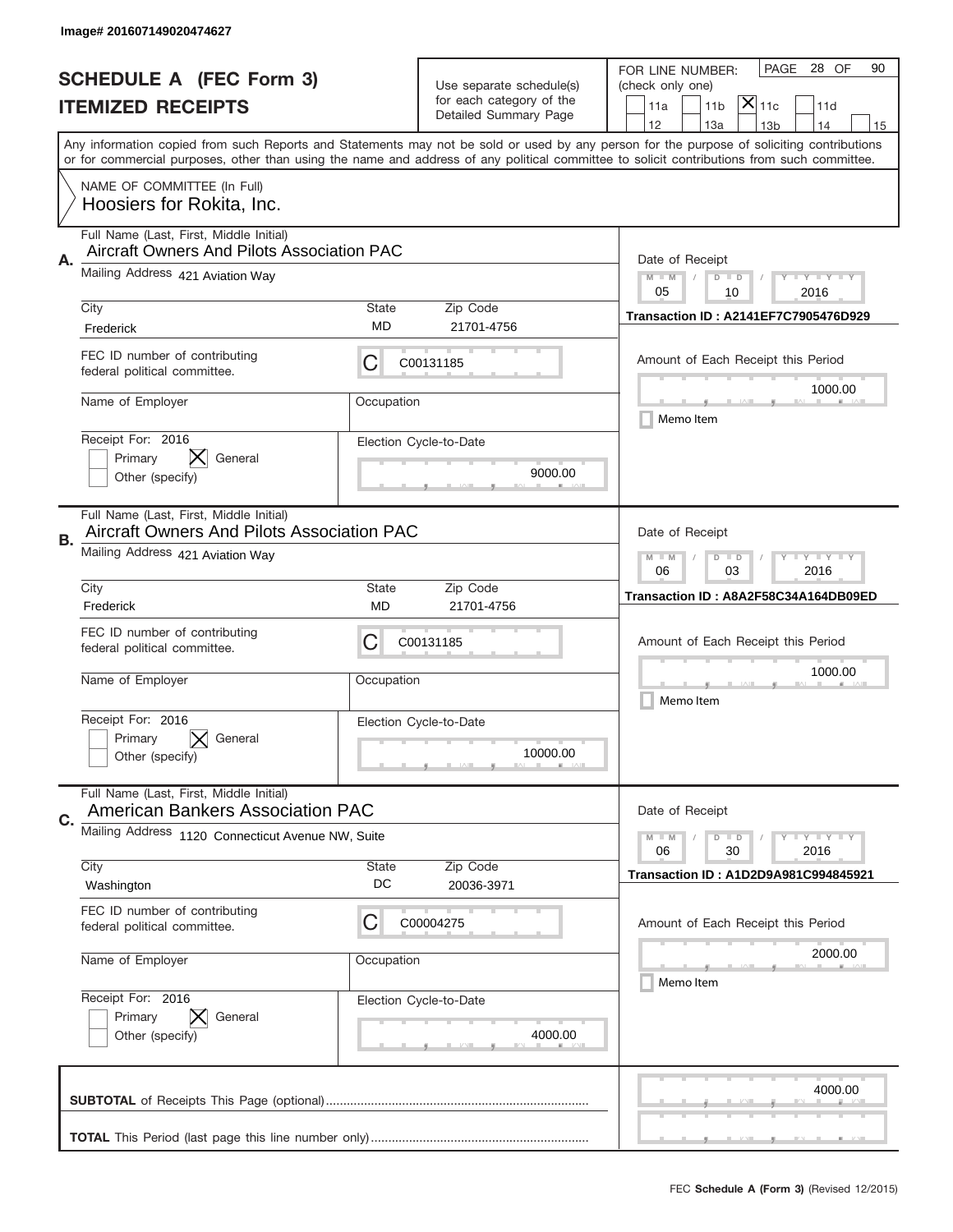|                          | Image# 201607149020474628                                                                |                                       |                          |                                                                                                                                                                                                                                                                                         |
|--------------------------|------------------------------------------------------------------------------------------|---------------------------------------|--------------------------|-----------------------------------------------------------------------------------------------------------------------------------------------------------------------------------------------------------------------------------------------------------------------------------------|
|                          | <b>SCHEDULE A (FEC Form 3)</b>                                                           |                                       | Use separate schedule(s) | PAGE<br>29 OF<br>90<br>FOR LINE NUMBER:<br>(check only one)                                                                                                                                                                                                                             |
| <b>ITEMIZED RECEIPTS</b> |                                                                                          |                                       | for each category of the | $ \mathsf{\overline{X}} _{\mathsf{11c}}$<br>11 <sub>b</sub><br>11a<br>11d                                                                                                                                                                                                               |
|                          |                                                                                          |                                       | Detailed Summary Page    | 12<br>13a<br>14<br>13 <sub>b</sub><br>15                                                                                                                                                                                                                                                |
|                          |                                                                                          |                                       |                          | Any information copied from such Reports and Statements may not be sold or used by any person for the purpose of soliciting contributions<br>or for commercial purposes, other than using the name and address of any political committee to solicit contributions from such committee. |
|                          | NAME OF COMMITTEE (In Full)<br>Hoosiers for Rokita, Inc.                                 |                                       |                          |                                                                                                                                                                                                                                                                                         |
| Α.                       | Full Name (Last, First, Middle Initial)<br>American Council Of Engineering Companies PAC |                                       |                          | Date of Receipt                                                                                                                                                                                                                                                                         |
|                          | Mailing Address 1015 15th Street NW<br>Suite 802                                         |                                       |                          | $M - M$<br><b>LY LY LY</b><br>$D$ $D$<br>06<br>30<br>2016                                                                                                                                                                                                                               |
|                          | City                                                                                     | State                                 | Zip Code                 | Transaction ID: A32B9C0B0F64946C98BE                                                                                                                                                                                                                                                    |
|                          | Washington                                                                               | DC                                    | 20005-2605               |                                                                                                                                                                                                                                                                                         |
|                          | FEC ID number of contributing<br>federal political committee.                            | C                                     | C00010868                | Amount of Each Receipt this Period<br>2000.00                                                                                                                                                                                                                                           |
|                          | Name of Employer                                                                         | Occupation                            |                          | Memo Item                                                                                                                                                                                                                                                                               |
|                          | Receipt For: 2016                                                                        |                                       | Election Cycle-to-Date   |                                                                                                                                                                                                                                                                                         |
|                          | General<br>Primary                                                                       |                                       | 5000.00                  |                                                                                                                                                                                                                                                                                         |
|                          | Other (specify)                                                                          |                                       |                          |                                                                                                                                                                                                                                                                                         |
| В.                       | Full Name (Last, First, Middle Initial)<br>Anthem PAC                                    |                                       |                          | Date of Receipt                                                                                                                                                                                                                                                                         |
|                          | Mailing Address 120 Monument Circle                                                      | <b>LY LY LY</b><br>$M$ $M$<br>$D$ $D$ |                          |                                                                                                                                                                                                                                                                                         |
|                          | City                                                                                     | 06<br>15<br>2016                      |                          |                                                                                                                                                                                                                                                                                         |
|                          | Indianapolis                                                                             | State<br>IN                           | Zip Code<br>46204-4906   | Transaction ID: AF5005AEF793B4A9F923                                                                                                                                                                                                                                                    |
|                          | FEC ID number of contributing                                                            |                                       |                          |                                                                                                                                                                                                                                                                                         |
|                          | federal political committee.                                                             | C                                     | C00197228                | Amount of Each Receipt this Period                                                                                                                                                                                                                                                      |
|                          | Name of Employer                                                                         | Occupation                            |                          | 1000.00                                                                                                                                                                                                                                                                                 |
|                          |                                                                                          |                                       |                          | Memo Item                                                                                                                                                                                                                                                                               |
|                          | Receipt For: 2016                                                                        |                                       | Election Cycle-to-Date   |                                                                                                                                                                                                                                                                                         |
|                          | General<br>Primary                                                                       |                                       |                          |                                                                                                                                                                                                                                                                                         |
|                          | Other (specify)                                                                          |                                       | 2000.00                  |                                                                                                                                                                                                                                                                                         |
|                          | Full Name (Last, First, Middle Initial)<br>Associated Builders And Contractors, PAC      |                                       |                          | Date of Receipt                                                                                                                                                                                                                                                                         |
| C.                       | Mailing Address 440 1st Street NW, Suite 2                                               |                                       |                          | <b>LY LY LY</b><br>$M - M$<br>$D$ $D$                                                                                                                                                                                                                                                   |
|                          |                                                                                          |                                       |                          | 30<br>2016<br>06                                                                                                                                                                                                                                                                        |
|                          | City<br>Washington                                                                       | State<br>DC                           | Zip Code<br>20001-2028   | <b>Transaction ID: A6BD88A9028374E489B9</b>                                                                                                                                                                                                                                             |
|                          | FEC ID number of contributing                                                            |                                       |                          |                                                                                                                                                                                                                                                                                         |
|                          | federal political committee.                                                             | C                                     | C00010421                | Amount of Each Receipt this Period                                                                                                                                                                                                                                                      |
|                          |                                                                                          |                                       |                          | 5000.00                                                                                                                                                                                                                                                                                 |
|                          | Name of Employer                                                                         | Occupation                            |                          | Memo Item                                                                                                                                                                                                                                                                               |
|                          | Receipt For: 2016                                                                        |                                       | Election Cycle-to-Date   |                                                                                                                                                                                                                                                                                         |
|                          | Primary<br>General                                                                       |                                       |                          |                                                                                                                                                                                                                                                                                         |
|                          | Other (specify)                                                                          |                                       | 5000.00                  |                                                                                                                                                                                                                                                                                         |
|                          |                                                                                          |                                       |                          |                                                                                                                                                                                                                                                                                         |
|                          |                                                                                          |                                       |                          | 8000.00                                                                                                                                                                                                                                                                                 |
|                          |                                                                                          |                                       |                          |                                                                                                                                                                                                                                                                                         |
|                          |                                                                                          |                                       |                          | __                                                                                                                                                                                                                                                                                      |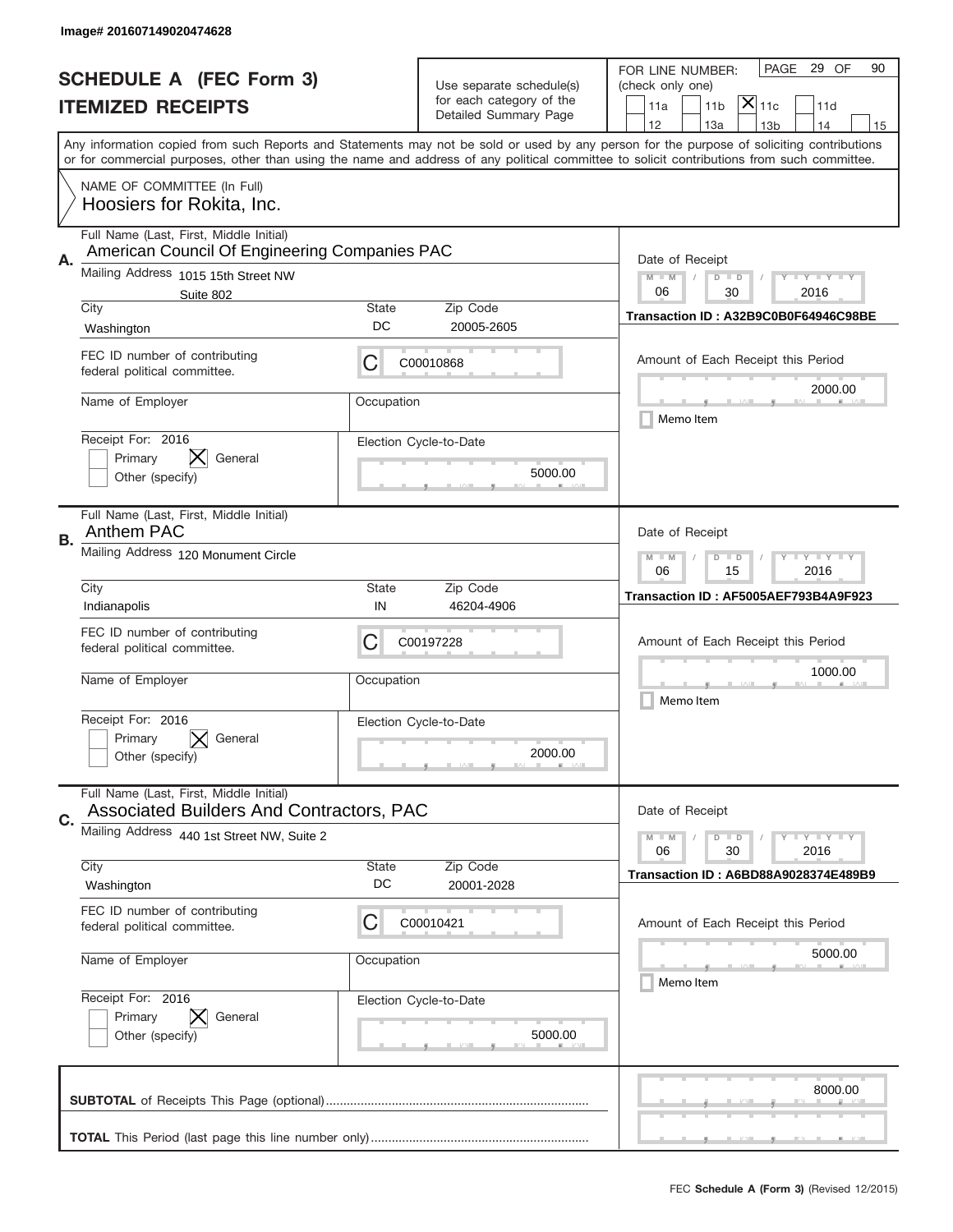|                          | Image# 201607149020474629                                                                     |                                                                                                                         |                                                   |                                                                                                                                                                                                                                                                                                                                     |  |
|--------------------------|-----------------------------------------------------------------------------------------------|-------------------------------------------------------------------------------------------------------------------------|---------------------------------------------------|-------------------------------------------------------------------------------------------------------------------------------------------------------------------------------------------------------------------------------------------------------------------------------------------------------------------------------------|--|
|                          | <b>SCHEDULE A (FEC Form 3)</b>                                                                |                                                                                                                         | Use separate schedule(s)                          | 30 OF<br>PAGE<br>90<br>FOR LINE NUMBER:<br>(check only one)                                                                                                                                                                                                                                                                         |  |
| <b>ITEMIZED RECEIPTS</b> |                                                                                               |                                                                                                                         | for each category of the<br>Detailed Summary Page | $\overline{ {\mathsf X} }_{\text{11c}}$<br>11a<br>11 <sub>b</sub><br>11d                                                                                                                                                                                                                                                            |  |
|                          |                                                                                               |                                                                                                                         |                                                   | 12<br>13a<br>14<br>13 <sub>b</sub><br>15<br>Any information copied from such Reports and Statements may not be sold or used by any person for the purpose of soliciting contributions<br>or for commercial purposes, other than using the name and address of any political committee to solicit contributions from such committee. |  |
|                          | NAME OF COMMITTEE (In Full)<br>Hoosiers for Rokita, Inc.                                      |                                                                                                                         |                                                   |                                                                                                                                                                                                                                                                                                                                     |  |
| Α.                       | Full Name (Last, First, Middle Initial)<br>AT&T Inc. Federal PAC                              |                                                                                                                         |                                                   | Date of Receipt                                                                                                                                                                                                                                                                                                                     |  |
|                          | Mailing Address 1120 20th Street NW, Suite 800                                                |                                                                                                                         |                                                   | $M - M$<br>$\mathbf{I}$ $\mathbf{Y}$ $\mathbf{I}$ $\mathbf{Y}$ $\mathbf{I}$ $\mathbf{Y}$<br>$D$ $D$<br>06<br>30<br>2016                                                                                                                                                                                                             |  |
|                          | City<br>Washington                                                                            | State<br>DC                                                                                                             | Zip Code<br>20036-3406                            | Transaction ID: AFA63AE04E02F48F7A83                                                                                                                                                                                                                                                                                                |  |
|                          | FEC ID number of contributing<br>federal political committee.                                 | C                                                                                                                       | C00109017                                         | Amount of Each Receipt this Period<br>1500.00                                                                                                                                                                                                                                                                                       |  |
|                          | Name of Employer                                                                              | Occupation                                                                                                              |                                                   | Memo Item                                                                                                                                                                                                                                                                                                                           |  |
|                          | Receipt For: 2016<br>Primary<br>General<br>Other (specify)                                    |                                                                                                                         | Election Cycle-to-Date<br>6000.00                 |                                                                                                                                                                                                                                                                                                                                     |  |
| В.                       | Full Name (Last, First, Middle Initial)<br>Bloomin' Brands, Inc. PAC                          |                                                                                                                         |                                                   | Date of Receipt                                                                                                                                                                                                                                                                                                                     |  |
|                          | Mailing Address 2202 N West Shore Blvd                                                        | $M - M$<br>$\mathbf{I}$ $\mathbf{Y}$ $\mathbf{I}$ $\mathbf{Y}$ $\mathbf{I}$ $\mathbf{Y}$<br>$D$ $D$<br>06<br>30<br>2016 |                                                   |                                                                                                                                                                                                                                                                                                                                     |  |
|                          | City<br>Tampa                                                                                 | State<br>FL                                                                                                             | Zip Code<br>33607-5747                            | Transaction ID: AFE367EF4C5F94223A82                                                                                                                                                                                                                                                                                                |  |
|                          | FEC ID number of contributing<br>federal political committee.                                 | C                                                                                                                       | C00253153                                         | Amount of Each Receipt this Period                                                                                                                                                                                                                                                                                                  |  |
|                          | Name of Employer                                                                              | Occupation                                                                                                              |                                                   | 2000.00<br>Memo Item                                                                                                                                                                                                                                                                                                                |  |
|                          | Receipt For: 2016<br>General<br>Primary<br>Other (specify)                                    |                                                                                                                         | Election Cycle-to-Date<br>4000.00                 |                                                                                                                                                                                                                                                                                                                                     |  |
| C.                       | Full Name (Last, First, Middle Initial)<br><b>BNSF Railway Company Railpac (bnsf Railpac)</b> |                                                                                                                         |                                                   | Date of Receipt                                                                                                                                                                                                                                                                                                                     |  |
|                          | Mailing Address PO Box 961039                                                                 |                                                                                                                         |                                                   | $\mathbf{I}$ $\mathbf{Y}$ $\mathbf{I}$ $\mathbf{Y}$ $\mathbf{I}$ $\mathbf{Y}$<br>$M - M$<br>$D$ $D$<br>2016<br>05<br>25                                                                                                                                                                                                             |  |
|                          | City<br>Fort Worth                                                                            | <b>State</b><br>TX                                                                                                      | Zip Code<br>76161-0039                            | Transaction ID: A23738EB2858D45239D9                                                                                                                                                                                                                                                                                                |  |
|                          | FEC ID number of contributing<br>federal political committee.                                 | C                                                                                                                       | C00235739                                         | Amount of Each Receipt this Period                                                                                                                                                                                                                                                                                                  |  |
|                          | Name of Employer                                                                              | Occupation                                                                                                              |                                                   | 2500.00<br>Memo Item                                                                                                                                                                                                                                                                                                                |  |
|                          | Receipt For: 2016<br>Primary<br>General<br>Other (specify)                                    |                                                                                                                         | Election Cycle-to-Date<br>7500.00                 |                                                                                                                                                                                                                                                                                                                                     |  |
|                          |                                                                                               |                                                                                                                         |                                                   | 6000.00                                                                                                                                                                                                                                                                                                                             |  |
|                          |                                                                                               |                                                                                                                         |                                                   | __                                                                                                                                                                                                                                                                                                                                  |  |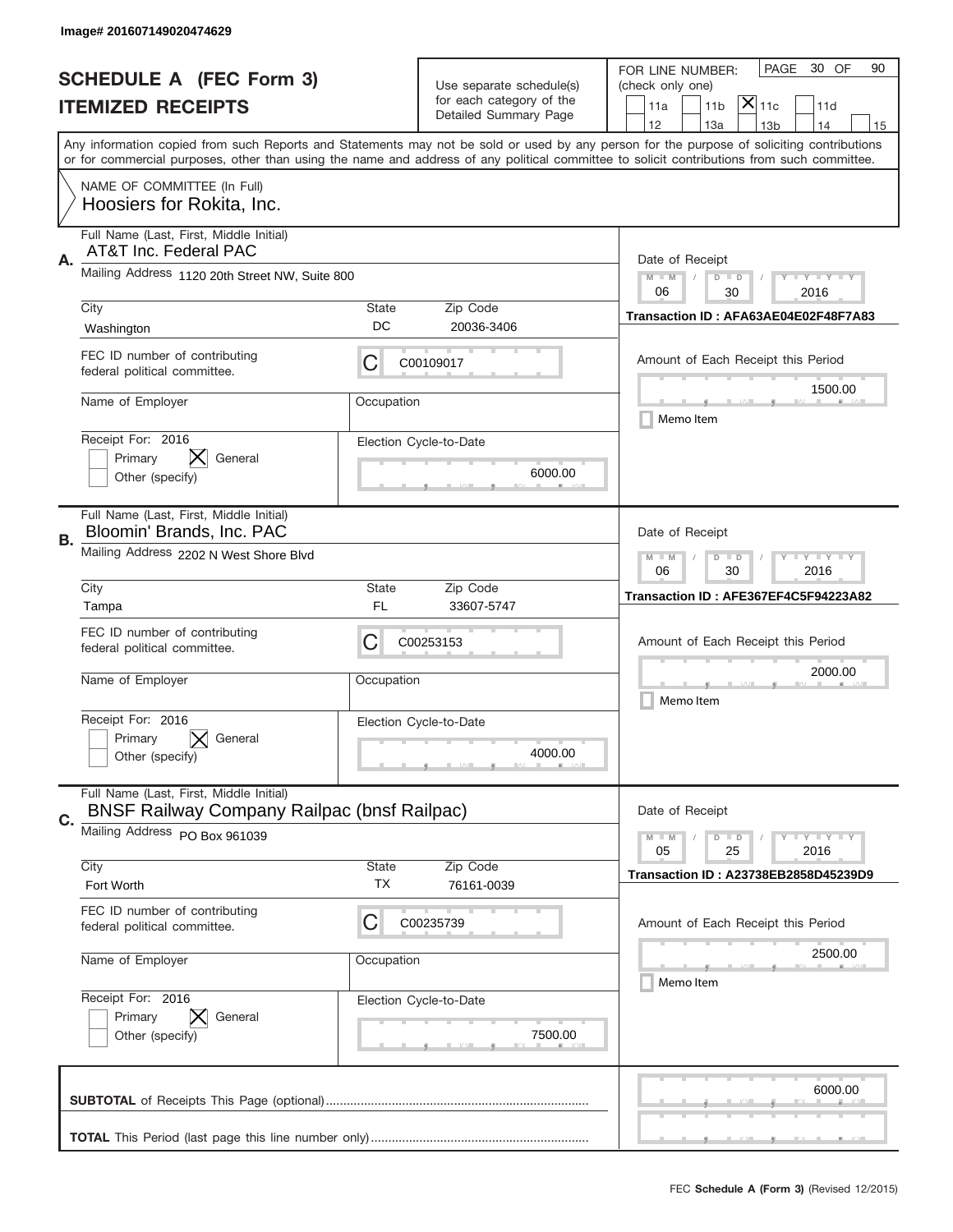|                          | Image# 201607149020474630                                                                             |                                                         |                                                   |                                                                                                                                                                                                                                                                                         |
|--------------------------|-------------------------------------------------------------------------------------------------------|---------------------------------------------------------|---------------------------------------------------|-----------------------------------------------------------------------------------------------------------------------------------------------------------------------------------------------------------------------------------------------------------------------------------------|
|                          | <b>SCHEDULE A (FEC Form 3)</b>                                                                        |                                                         | Use separate schedule(s)                          | PAGE<br>31 OF<br>90<br>FOR LINE NUMBER:<br>(check only one)                                                                                                                                                                                                                             |
| <b>ITEMIZED RECEIPTS</b> |                                                                                                       |                                                         | for each category of the<br>Detailed Summary Page | $\mathsf{X} _{\mathsf{11c}}$<br>11a<br>11 <sub>b</sub><br>11d                                                                                                                                                                                                                           |
|                          |                                                                                                       |                                                         |                                                   | 12<br>14<br>13a<br>13 <sub>b</sub><br>15                                                                                                                                                                                                                                                |
|                          |                                                                                                       |                                                         |                                                   | Any information copied from such Reports and Statements may not be sold or used by any person for the purpose of soliciting contributions<br>or for commercial purposes, other than using the name and address of any political committee to solicit contributions from such committee. |
|                          | NAME OF COMMITTEE (In Full)<br>Hoosiers for Rokita, Inc.                                              |                                                         |                                                   |                                                                                                                                                                                                                                                                                         |
| Α.                       | Full Name (Last, First, Middle Initial)<br>Buffalo Wild Wings Inc Political Action Committee (bwwpac) | Date of Receipt                                         |                                                   |                                                                                                                                                                                                                                                                                         |
|                          | Mailing Address 5500 Wayzata Boulevard<br><b>Suite 1600</b>                                           |                                                         |                                                   | $M - M$<br><b>LYLYLY</b><br>$D$ $D$<br>04<br>21<br>2016                                                                                                                                                                                                                                 |
|                          | City                                                                                                  | State                                                   | Zip Code                                          | Transaction ID: AD526A9A67BEB4D60A4A                                                                                                                                                                                                                                                    |
|                          | Minneapolis                                                                                           | MN                                                      | 55416-1237                                        |                                                                                                                                                                                                                                                                                         |
|                          | FEC ID number of contributing<br>federal political committee.                                         | C                                                       | C00492157                                         | Amount of Each Receipt this Period<br>2500.00                                                                                                                                                                                                                                           |
|                          | Name of Employer                                                                                      | Occupation                                              |                                                   | Memo Item                                                                                                                                                                                                                                                                               |
|                          | Receipt For: 2016<br>Primary<br>General                                                               |                                                         | Election Cycle-to-Date                            |                                                                                                                                                                                                                                                                                         |
|                          | Other (specify)                                                                                       |                                                         | 2500.00                                           |                                                                                                                                                                                                                                                                                         |
| В.                       | Full Name (Last, First, Middle Initial)<br>Case New Holland Excellence in Government Committee        | Date of Receipt                                         |                                                   |                                                                                                                                                                                                                                                                                         |
|                          | Mailing Address 1001 G Street NW, Suite 100 East                                                      | <b>LYLYLY</b><br>$M$ $M$<br>$D$ $D$<br>06<br>03<br>2016 |                                                   |                                                                                                                                                                                                                                                                                         |
|                          | City<br>Washington                                                                                    | <b>State</b><br>DC                                      | Zip Code<br>20001-4545                            | Transaction ID: A10904A76DC3E43CF97A                                                                                                                                                                                                                                                    |
|                          | FEC ID number of contributing<br>federal political committee.                                         | С                                                       | C00303883                                         | Amount of Each Receipt this Period                                                                                                                                                                                                                                                      |
|                          | Name of Employer                                                                                      | Occupation                                              |                                                   | 2500.00<br>Memo Item                                                                                                                                                                                                                                                                    |
|                          | Receipt For: 2016                                                                                     |                                                         | Election Cycle-to-Date                            |                                                                                                                                                                                                                                                                                         |
|                          | Primary<br>General<br>Other (specify)                                                                 |                                                         | 2500.00                                           |                                                                                                                                                                                                                                                                                         |
| C.                       | Full Name (Last, First, Middle Initial)<br><b>Cintas Corporation Partners Pac</b>                     |                                                         |                                                   | Date of Receipt                                                                                                                                                                                                                                                                         |
|                          | Mailing Address 6800 Cintas Boulevard                                                                 |                                                         |                                                   | $I - Y - I - Y - I - Y$<br>$M - M$<br>$D$ $D$<br>06<br>2016<br>30                                                                                                                                                                                                                       |
|                          | City                                                                                                  | State<br>OH                                             | Zip Code                                          | Transaction ID: A38935ED703834471A31                                                                                                                                                                                                                                                    |
|                          | Mason                                                                                                 |                                                         | 45040-9151                                        |                                                                                                                                                                                                                                                                                         |
|                          | FEC ID number of contributing<br>federal political committee.                                         | С                                                       | C00449165                                         | Amount of Each Receipt this Period                                                                                                                                                                                                                                                      |
|                          | Name of Employer                                                                                      | Occupation                                              |                                                   | 1000.00<br>Memo Item                                                                                                                                                                                                                                                                    |
|                          | Receipt For: 2016                                                                                     |                                                         | Election Cycle-to-Date                            |                                                                                                                                                                                                                                                                                         |
|                          | Primary<br>General<br>Other (specify)                                                                 |                                                         | 2000.00                                           |                                                                                                                                                                                                                                                                                         |
|                          |                                                                                                       |                                                         |                                                   | 6000.00                                                                                                                                                                                                                                                                                 |
|                          |                                                                                                       |                                                         |                                                   |                                                                                                                                                                                                                                                                                         |
|                          |                                                                                                       |                                                         |                                                   | _                                                                                                                                                                                                                                                                                       |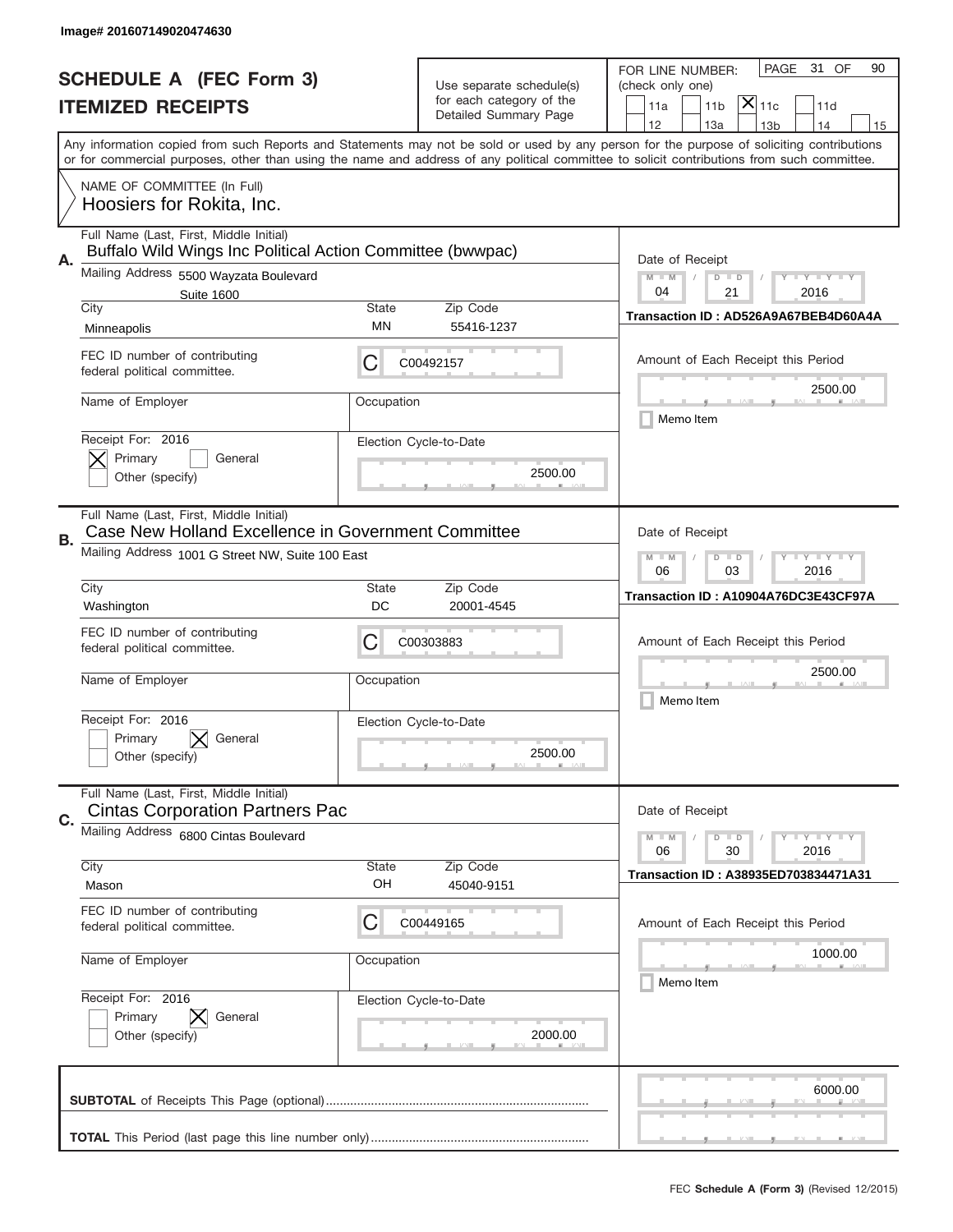|    | Image# 201607149020474631                                                                      |                                                         |                                   |                                                                                                                                                                                                                                                                                         |  |  |
|----|------------------------------------------------------------------------------------------------|---------------------------------------------------------|-----------------------------------|-----------------------------------------------------------------------------------------------------------------------------------------------------------------------------------------------------------------------------------------------------------------------------------------|--|--|
|    | <b>SCHEDULE A (FEC Form 3)</b>                                                                 |                                                         | Use separate schedule(s)          | PAGE<br>32 OF<br>90<br>FOR LINE NUMBER:<br>(check only one)                                                                                                                                                                                                                             |  |  |
|    | <b>ITEMIZED RECEIPTS</b>                                                                       |                                                         | for each category of the          | $ \mathsf{X} _{\mathsf{11c}}$<br>11a<br>11 <sub>b</sub><br>11d                                                                                                                                                                                                                          |  |  |
|    |                                                                                                |                                                         | Detailed Summary Page             | 12<br>13a<br>14<br>13 <sub>b</sub><br>15                                                                                                                                                                                                                                                |  |  |
|    |                                                                                                |                                                         |                                   | Any information copied from such Reports and Statements may not be sold or used by any person for the purpose of soliciting contributions<br>or for commercial purposes, other than using the name and address of any political committee to solicit contributions from such committee. |  |  |
|    | NAME OF COMMITTEE (In Full)<br>Hoosiers for Rokita, Inc.                                       |                                                         |                                   |                                                                                                                                                                                                                                                                                         |  |  |
| Α. | Full Name (Last, First, Middle Initial)<br><b>Comcast Corporation &amp; NBCUniversal PAC</b>   |                                                         |                                   | Date of Receipt                                                                                                                                                                                                                                                                         |  |  |
|    | Mailing Address One Comcast Center                                                             |                                                         |                                   | $M$ $M$<br><b>LY LY LY</b><br>$D$ $D$                                                                                                                                                                                                                                                   |  |  |
|    | 1701 John F Kennedy Boulevard<br>City                                                          | <b>State</b>                                            | Zip Code                          | 25<br>05<br>2016                                                                                                                                                                                                                                                                        |  |  |
|    | Philadelphia                                                                                   | PA                                                      | 19103-2838                        | Transaction ID: AD1DC530290E84F0F833                                                                                                                                                                                                                                                    |  |  |
|    | FEC ID number of contributing<br>federal political committee.                                  | С                                                       | C00248716                         | Amount of Each Receipt this Period                                                                                                                                                                                                                                                      |  |  |
|    | Name of Employer                                                                               | Occupation                                              |                                   | 2000.00<br>Memo Item                                                                                                                                                                                                                                                                    |  |  |
|    | Receipt For: 2016<br>Primary<br>General<br>Other (specify)                                     |                                                         | Election Cycle-to-Date<br>4000.00 |                                                                                                                                                                                                                                                                                         |  |  |
| В. | Full Name (Last, First, Middle Initial)<br>Community Action Program Political Action Committee |                                                         |                                   | Date of Receipt                                                                                                                                                                                                                                                                         |  |  |
|    | Mailing Address 1 Massachusetts Ave<br>NW Suite 310<br>City                                    | <b>LYLYLY</b><br>$M - M$<br>$D$ $D$<br>06<br>03<br>2016 |                                   |                                                                                                                                                                                                                                                                                         |  |  |
|    | Washington                                                                                     | <b>State</b><br>DC                                      | Zip Code<br>20001-1401            | Transaction ID: A3658EBB4CD5B4222A83                                                                                                                                                                                                                                                    |  |  |
|    | FEC ID number of contributing<br>federal political committee.                                  | C                                                       | C00163048                         | Amount of Each Receipt this Period                                                                                                                                                                                                                                                      |  |  |
|    | Name of Employer                                                                               | Occupation                                              |                                   | 5000.00<br>Memo Item                                                                                                                                                                                                                                                                    |  |  |
|    | Receipt For: 2016<br>Primary<br>General<br>Other (specify)                                     |                                                         | Election Cycle-to-Date<br>6000.00 |                                                                                                                                                                                                                                                                                         |  |  |
| C. | Full Name (Last, First, Middle Initial)<br><b>CSX Corporation Good Government Fund</b>         |                                                         |                                   | Date of Receipt                                                                                                                                                                                                                                                                         |  |  |
|    | Mailing Address 1331 Pennsylvania Avenue NW, Suite                                             |                                                         |                                   | <b>LYLYLY</b><br>$M - M$<br>$D$ $D$<br>05<br>2016<br>03                                                                                                                                                                                                                                 |  |  |
|    | City<br>Washington                                                                             | <b>State</b><br>DC                                      | Zip Code<br>20004-1745            | Transaction ID: A6FC90FB6FE784F7A8D9                                                                                                                                                                                                                                                    |  |  |
|    | FEC ID number of contributing<br>federal political committee.                                  | С                                                       | C00163832                         | Amount of Each Receipt this Period                                                                                                                                                                                                                                                      |  |  |
|    | Name of Employer                                                                               | Occupation                                              |                                   | 2000.00<br>Memo Item                                                                                                                                                                                                                                                                    |  |  |
|    | Receipt For: 2016<br>Primary<br>General<br>Other (specify)                                     |                                                         | Election Cycle-to-Date<br>4000.00 |                                                                                                                                                                                                                                                                                         |  |  |
|    |                                                                                                |                                                         |                                   | 9000.00                                                                                                                                                                                                                                                                                 |  |  |
|    |                                                                                                |                                                         |                                   |                                                                                                                                                                                                                                                                                         |  |  |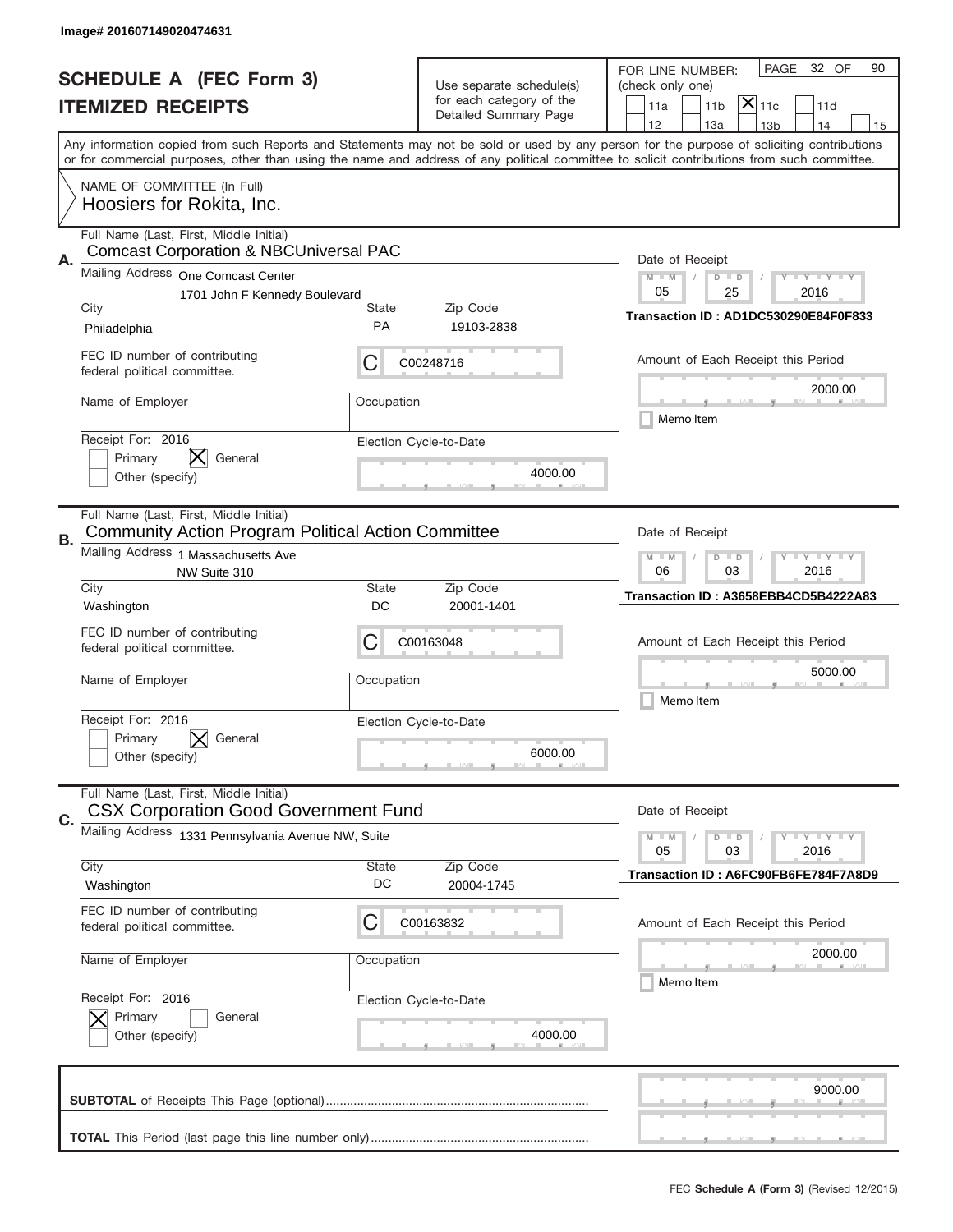|    | Image# 201607149020474632                                                                                   |                                                         |                                                   |                                                                                                                                                                                                                                                                                         |
|----|-------------------------------------------------------------------------------------------------------------|---------------------------------------------------------|---------------------------------------------------|-----------------------------------------------------------------------------------------------------------------------------------------------------------------------------------------------------------------------------------------------------------------------------------------|
|    | <b>SCHEDULE A (FEC Form 3)</b>                                                                              |                                                         | Use separate schedule(s)                          | 33 OF<br>PAGE<br>90<br>FOR LINE NUMBER:<br>(check only one)                                                                                                                                                                                                                             |
|    | <b>ITEMIZED RECEIPTS</b>                                                                                    |                                                         | for each category of the<br>Detailed Summary Page | $ \mathsf{X} _{\mathsf{11c}}$<br>11 <sub>b</sub><br>11d<br>11a<br>12<br>13a<br>13 <sub>b</sub><br>14<br>15                                                                                                                                                                              |
|    |                                                                                                             |                                                         |                                                   | Any information copied from such Reports and Statements may not be sold or used by any person for the purpose of soliciting contributions<br>or for commercial purposes, other than using the name and address of any political committee to solicit contributions from such committee. |
|    | NAME OF COMMITTEE (In Full)<br>Hoosiers for Rokita, Inc.                                                    |                                                         |                                                   |                                                                                                                                                                                                                                                                                         |
|    | Full Name (Last, First, Middle Initial)                                                                     |                                                         |                                                   |                                                                                                                                                                                                                                                                                         |
| Α. | Education Management Corp. Employee Political Action Committee<br>Mailing Address 210 Sixth Ave, 33rd Floor |                                                         |                                                   | Date of Receipt<br>$M$ M<br><b>LY LY LY</b><br>$D$ $D$<br>04<br>21<br>2016                                                                                                                                                                                                              |
|    | City<br>Pittsburgh                                                                                          | <b>State</b><br><b>PA</b>                               | Zip Code<br>15222-2602                            | Transaction ID: ACACCBE1205C74CE8BB5                                                                                                                                                                                                                                                    |
|    | FEC ID number of contributing<br>federal political committee.                                               | С                                                       | C00466169                                         | Amount of Each Receipt this Period                                                                                                                                                                                                                                                      |
|    | Name of Employer                                                                                            | Occupation                                              |                                                   | 1000.00<br>Memo Item                                                                                                                                                                                                                                                                    |
|    | Receipt For: 2016<br>Primary<br>General<br>Other (specify)                                                  |                                                         | Election Cycle-to-Date<br>1000.00                 |                                                                                                                                                                                                                                                                                         |
| В. | Full Name (Last, First, Middle Initial)<br>Eli Lilly And Company PAC                                        |                                                         |                                                   | Date of Receipt                                                                                                                                                                                                                                                                         |
|    | Mailing Address Lilly Corporate Center                                                                      | <b>LYLYLY</b><br>$M - M$<br>$D$ $D$<br>15<br>2016<br>06 |                                                   |                                                                                                                                                                                                                                                                                         |
|    | City<br>Indianapolis                                                                                        | <b>State</b><br>IN                                      | Zip Code<br>46285-0001                            | <b>Transaction ID: A55F4315B2D944C898B1</b>                                                                                                                                                                                                                                             |
|    | FEC ID number of contributing<br>federal political committee.                                               | С                                                       | C00082792                                         | Amount of Each Receipt this Period                                                                                                                                                                                                                                                      |
|    | Name of Employer                                                                                            | Occupation                                              |                                                   | 2000.00<br>Memo Item                                                                                                                                                                                                                                                                    |
|    | Receipt For: 2016<br>General<br>Primary<br>Other (specify)                                                  |                                                         | Election Cycle-to-Date<br>3000.00                 |                                                                                                                                                                                                                                                                                         |
| C. | Full Name (Last, First, Middle Initial)<br>Ernst & Young Political Action Committee                         |                                                         |                                                   | Date of Receipt                                                                                                                                                                                                                                                                         |
|    | Mailing Address 1101 New York Avenue NW                                                                     |                                                         |                                                   | $I - Y - I - Y - I - Y$<br>$M - M$<br>$D$ $D$<br>2016<br>06<br>30                                                                                                                                                                                                                       |
|    | City<br>Washington                                                                                          | <b>State</b><br>DC                                      | Zip Code<br>20005-4269                            | Transaction ID: AB62BB96137AD47F68C6                                                                                                                                                                                                                                                    |
|    | FEC ID number of contributing<br>federal political committee.                                               | C                                                       | C00227744                                         | Amount of Each Receipt this Period                                                                                                                                                                                                                                                      |
|    | Name of Employer                                                                                            | Occupation                                              |                                                   | 2500.00<br>Memo Item                                                                                                                                                                                                                                                                    |
|    | Receipt For: 2016<br>Primary<br>General<br>Other (specify)                                                  |                                                         | Election Cycle-to-Date<br>2500.00                 |                                                                                                                                                                                                                                                                                         |
|    |                                                                                                             |                                                         |                                                   | 5500.00                                                                                                                                                                                                                                                                                 |
|    |                                                                                                             |                                                         |                                                   | __                                                                                                                                                                                                                                                                                      |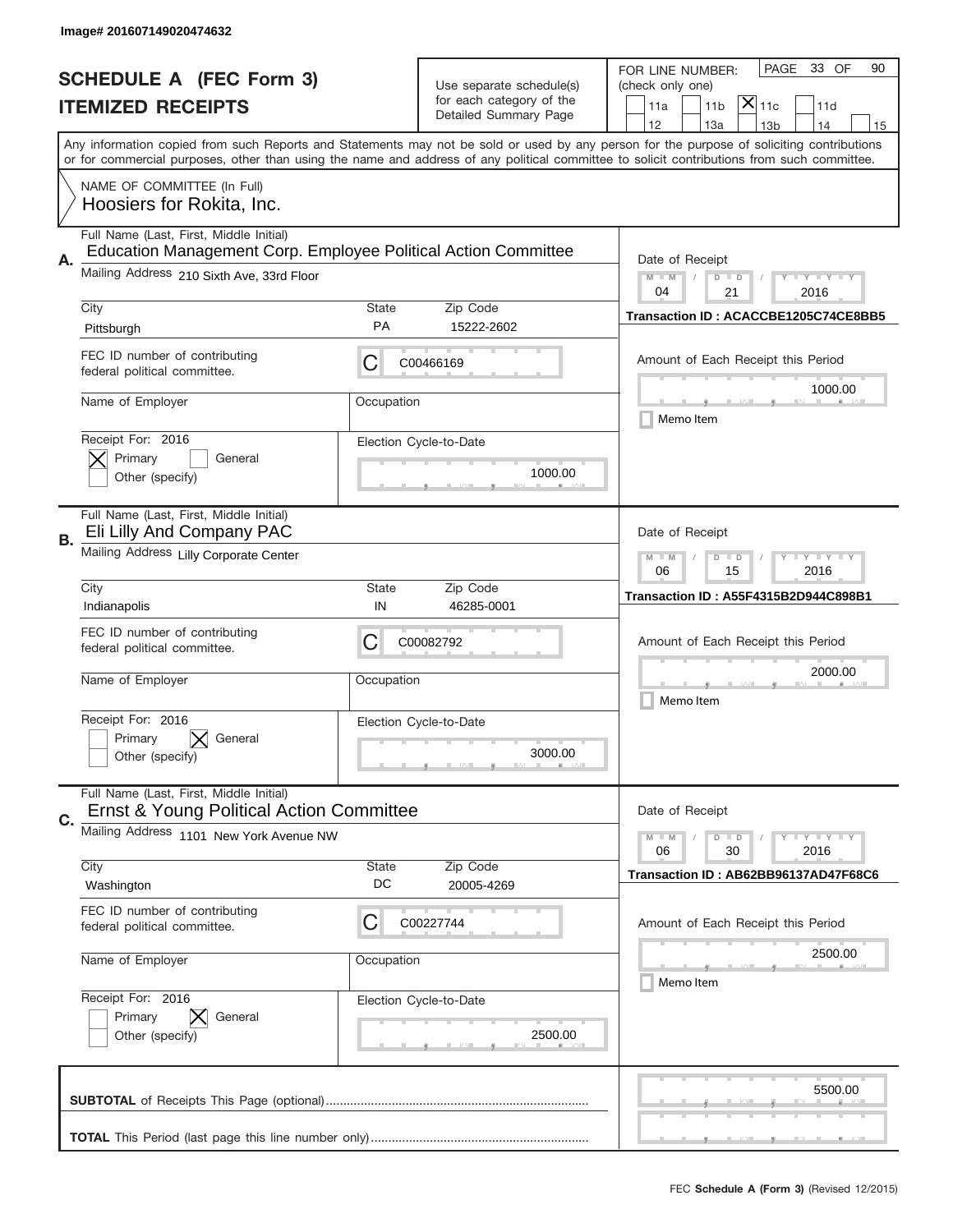|                          | Image# 201607149020474633                                                                |                                                         |                                                   |                                                                                                                                                                                       |  |  |
|--------------------------|------------------------------------------------------------------------------------------|---------------------------------------------------------|---------------------------------------------------|---------------------------------------------------------------------------------------------------------------------------------------------------------------------------------------|--|--|
|                          | <b>SCHEDULE A (FEC Form 3)</b>                                                           |                                                         | Use separate schedule(s)                          | PAGE<br>34 OF<br>90<br>FOR LINE NUMBER:<br>(check only one)                                                                                                                           |  |  |
| <b>ITEMIZED RECEIPTS</b> |                                                                                          |                                                         | for each category of the<br>Detailed Summary Page | $ \mathsf{X} _{\mathsf{11c}}$<br>11 <sub>b</sub><br>11d<br>11a                                                                                                                        |  |  |
|                          |                                                                                          |                                                         |                                                   | 12<br>13a<br>14<br>13 <sub>b</sub><br>15<br>Any information copied from such Reports and Statements may not be sold or used by any person for the purpose of soliciting contributions |  |  |
|                          |                                                                                          |                                                         |                                                   | or for commercial purposes, other than using the name and address of any political committee to solicit contributions from such committee.                                            |  |  |
|                          | NAME OF COMMITTEE (In Full)<br>Hoosiers for Rokita, Inc.                                 |                                                         |                                                   |                                                                                                                                                                                       |  |  |
| Α.                       | Full Name (Last, First, Middle Initial)<br><b>Excellence in Healthcare Education PAC</b> |                                                         |                                                   | Date of Receipt                                                                                                                                                                       |  |  |
|                          | Mailing Address 1397 Middleburg Ct                                                       |                                                         |                                                   | $M$ $M$<br><b>LY LY LY</b><br>$D$ $D$<br>05<br>03<br>2016                                                                                                                             |  |  |
|                          | City                                                                                     | State                                                   | Zip Code                                          | Transaction ID: A1C40003AE4AD4332AD3                                                                                                                                                  |  |  |
|                          | Naperville                                                                               | IL                                                      | 60540-7030                                        |                                                                                                                                                                                       |  |  |
|                          | FEC ID number of contributing<br>federal political committee.                            | C                                                       | C00433904                                         | Amount of Each Receipt this Period<br>700.00                                                                                                                                          |  |  |
|                          | Name of Employer                                                                         | Occupation                                              |                                                   | Memo Item                                                                                                                                                                             |  |  |
|                          | Receipt For: 2016                                                                        |                                                         | Election Cycle-to-Date                            |                                                                                                                                                                                       |  |  |
|                          | Primary<br>General<br>Other (specify)                                                    | 1000.00                                                 |                                                   |                                                                                                                                                                                       |  |  |
| <b>B.</b>                | Full Name (Last, First, Middle Initial)<br><b>Excellence in Healthcare Education PAC</b> | Date of Receipt                                         |                                                   |                                                                                                                                                                                       |  |  |
|                          | Mailing Address 1397 Middleburg Ct                                                       | <b>LYLYLY</b><br>$M - M$<br>$D$ $D$<br>05<br>03<br>2016 |                                                   |                                                                                                                                                                                       |  |  |
|                          | City<br>Naperville                                                                       | <b>State</b><br>IL                                      | Zip Code<br>60540-7030                            | Transaction ID: AC562A5DDF2FA4D949CF                                                                                                                                                  |  |  |
|                          | FEC ID number of contributing<br>federal political committee.                            | C                                                       | C00433904                                         | Amount of Each Receipt this Period                                                                                                                                                    |  |  |
|                          | Name of Employer                                                                         | Occupation                                              |                                                   | 300.00<br>Memo Item                                                                                                                                                                   |  |  |
|                          | Receipt For: 2016                                                                        |                                                         | Election Cycle-to-Date                            |                                                                                                                                                                                       |  |  |
|                          | General<br>Primary<br>Other (specify)                                                    |                                                         | 1000.00                                           |                                                                                                                                                                                       |  |  |
| C.                       | Full Name (Last, First, Middle Initial)<br><b>FedEx Corporation PAC</b>                  |                                                         |                                                   | Date of Receipt                                                                                                                                                                       |  |  |
|                          | Mailing Address 942 S Shady Grove Road, Floor 1                                          |                                                         |                                                   | $I - Y - I - Y - I - Y$<br>$M - M$<br>$D$ $D$                                                                                                                                         |  |  |
|                          | City                                                                                     | <b>State</b>                                            | Zip Code                                          | 05<br>2016<br>03<br>Transaction ID: A2DE6AF322FFA4123A16                                                                                                                              |  |  |
|                          | Memphis                                                                                  | TN                                                      | 38120-4117                                        |                                                                                                                                                                                       |  |  |
|                          | FEC ID number of contributing<br>federal political committee.                            | C                                                       | C00068692                                         | Amount of Each Receipt this Period                                                                                                                                                    |  |  |
|                          | Name of Employer                                                                         | Occupation                                              |                                                   | 2000.00<br>Memo Item                                                                                                                                                                  |  |  |
|                          | Receipt For: 2016                                                                        |                                                         | Election Cycle-to-Date                            |                                                                                                                                                                                       |  |  |
|                          | Primary<br>General<br>Other (specify)                                                    |                                                         | 5000.00                                           |                                                                                                                                                                                       |  |  |
|                          |                                                                                          |                                                         |                                                   | 3000.00                                                                                                                                                                               |  |  |
|                          |                                                                                          |                                                         |                                                   |                                                                                                                                                                                       |  |  |
|                          |                                                                                          |                                                         |                                                   |                                                                                                                                                                                       |  |  |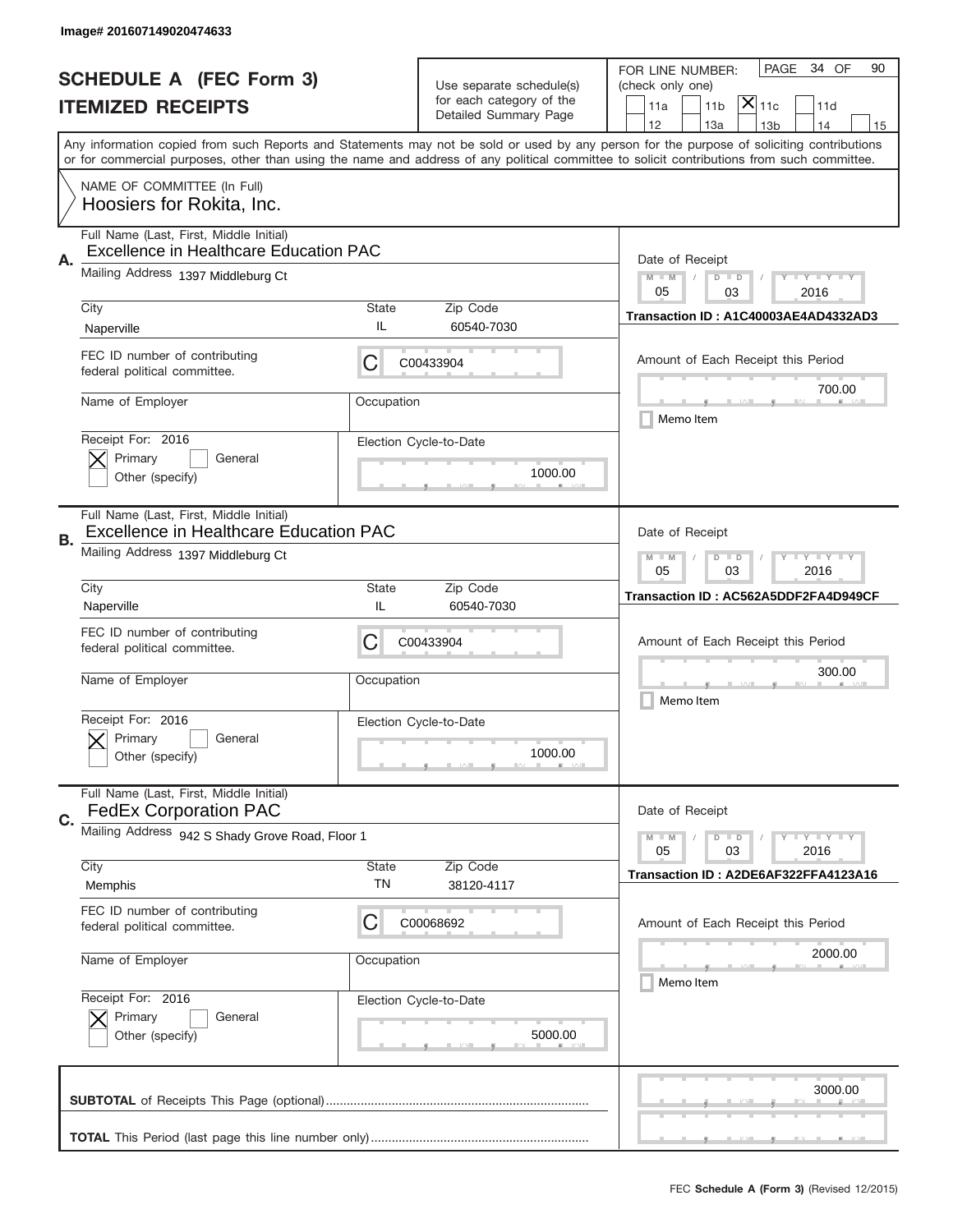|                                | Image# 201607149020474634                                                                              |                                                           |                                                   |                                                                                                                                                                                                                                                                                               |
|--------------------------------|--------------------------------------------------------------------------------------------------------|-----------------------------------------------------------|---------------------------------------------------|-----------------------------------------------------------------------------------------------------------------------------------------------------------------------------------------------------------------------------------------------------------------------------------------------|
| <b>SCHEDULE A (FEC Form 3)</b> |                                                                                                        |                                                           | Use separate schedule(s)                          | PAGE<br>35 OF<br>90<br>FOR LINE NUMBER:<br>(check only one)                                                                                                                                                                                                                                   |
|                                | <b>ITEMIZED RECEIPTS</b>                                                                               |                                                           | for each category of the<br>Detailed Summary Page | $ \mathsf{X} _{\mathsf{11c}}$<br>11a<br>11 <sub>b</sub><br>11d<br>12<br>13a<br>13 <sub>b</sub><br>14                                                                                                                                                                                          |
|                                |                                                                                                        |                                                           |                                                   | 15<br>Any information copied from such Reports and Statements may not be sold or used by any person for the purpose of soliciting contributions<br>or for commercial purposes, other than using the name and address of any political committee to solicit contributions from such committee. |
|                                | NAME OF COMMITTEE (In Full)<br>Hoosiers for Rokita, Inc.                                               |                                                           |                                                   |                                                                                                                                                                                                                                                                                               |
| Α.                             | Full Name (Last, First, Middle Initial)<br>Friends Of Nan Hayworth                                     | Date of Receipt                                           |                                                   |                                                                                                                                                                                                                                                                                               |
|                                | Mailing Address 51 Gleneida Avenue                                                                     | $M - M$<br><b>LY LY LY</b><br>$D$ $D$<br>06<br>30<br>2016 |                                                   |                                                                                                                                                                                                                                                                                               |
|                                | City<br>Carmel                                                                                         | State<br>NY                                               | Zip Code<br>10512-1209                            | Transaction ID: AF4289BE19F484E188A0                                                                                                                                                                                                                                                          |
|                                | FEC ID number of contributing<br>federal political committee.                                          | С                                                         | C00466490                                         | Amount of Each Receipt this Period<br>2000.00                                                                                                                                                                                                                                                 |
|                                | Name of Employer                                                                                       | Occupation                                                |                                                   | Memo Item                                                                                                                                                                                                                                                                                     |
|                                | Receipt For: 2016<br>Primary<br>General<br>Other (specify)                                             |                                                           | Election Cycle-to-Date<br>2000.00                 |                                                                                                                                                                                                                                                                                               |
| В.                             | Full Name (Last, First, Middle Initial)<br>Honeywell International PAC                                 |                                                           |                                                   | Date of Receipt                                                                                                                                                                                                                                                                               |
|                                | Mailing Address 101 Constitution Avenue NW<br>Suite 500                                                | <b>LY LY LY</b><br>$M$ M<br>$D$ $D$<br>06<br>23<br>2016   |                                                   |                                                                                                                                                                                                                                                                                               |
|                                | City<br>Washington                                                                                     | State<br>DC                                               | Zip Code<br>20001-2133                            | Transaction ID: A5DAE9886B1CC46208CB                                                                                                                                                                                                                                                          |
|                                | FEC ID number of contributing<br>federal political committee.                                          | С                                                         | C00096156                                         | Amount of Each Receipt this Period                                                                                                                                                                                                                                                            |
|                                | Name of Employer                                                                                       | Occupation                                                |                                                   | 2500.00<br>Memo Item                                                                                                                                                                                                                                                                          |
|                                | Receipt For: 2016<br>General<br>Primary<br>Other (specify)                                             |                                                           | Election Cycle-to-Date<br>6000.00                 |                                                                                                                                                                                                                                                                                               |
| C.                             | Full Name (Last, First, Middle Initial)<br>Independent Insurance Agents & Brokers Of America, Inc. PAC | Date of Receipt                                           |                                                   |                                                                                                                                                                                                                                                                                               |
|                                | Mailing Address<br>412 1st Street SE<br>Suite 300                                                      | <b>LYLYLY</b><br>$M - M$<br>$D$ $D$<br>06<br>2016<br>30   |                                                   |                                                                                                                                                                                                                                                                                               |
|                                | City<br>Washington                                                                                     | <b>State</b><br>DC                                        | Zip Code<br>20003-1804                            | Transaction ID: AA48C4179EBC04F8C915                                                                                                                                                                                                                                                          |
|                                | FEC ID number of contributing<br>federal political committee.                                          | С                                                         | C00022343                                         | Amount of Each Receipt this Period                                                                                                                                                                                                                                                            |
|                                | Name of Employer                                                                                       | Occupation                                                |                                                   | 1000.00<br>Memo Item                                                                                                                                                                                                                                                                          |
|                                | Receipt For: 2016<br>Primary<br>General<br>Other (specify)                                             |                                                           | Election Cycle-to-Date<br>1000.00                 |                                                                                                                                                                                                                                                                                               |
|                                |                                                                                                        | 5500.00                                                   |                                                   |                                                                                                                                                                                                                                                                                               |
|                                |                                                                                                        |                                                           |                                                   |                                                                                                                                                                                                                                                                                               |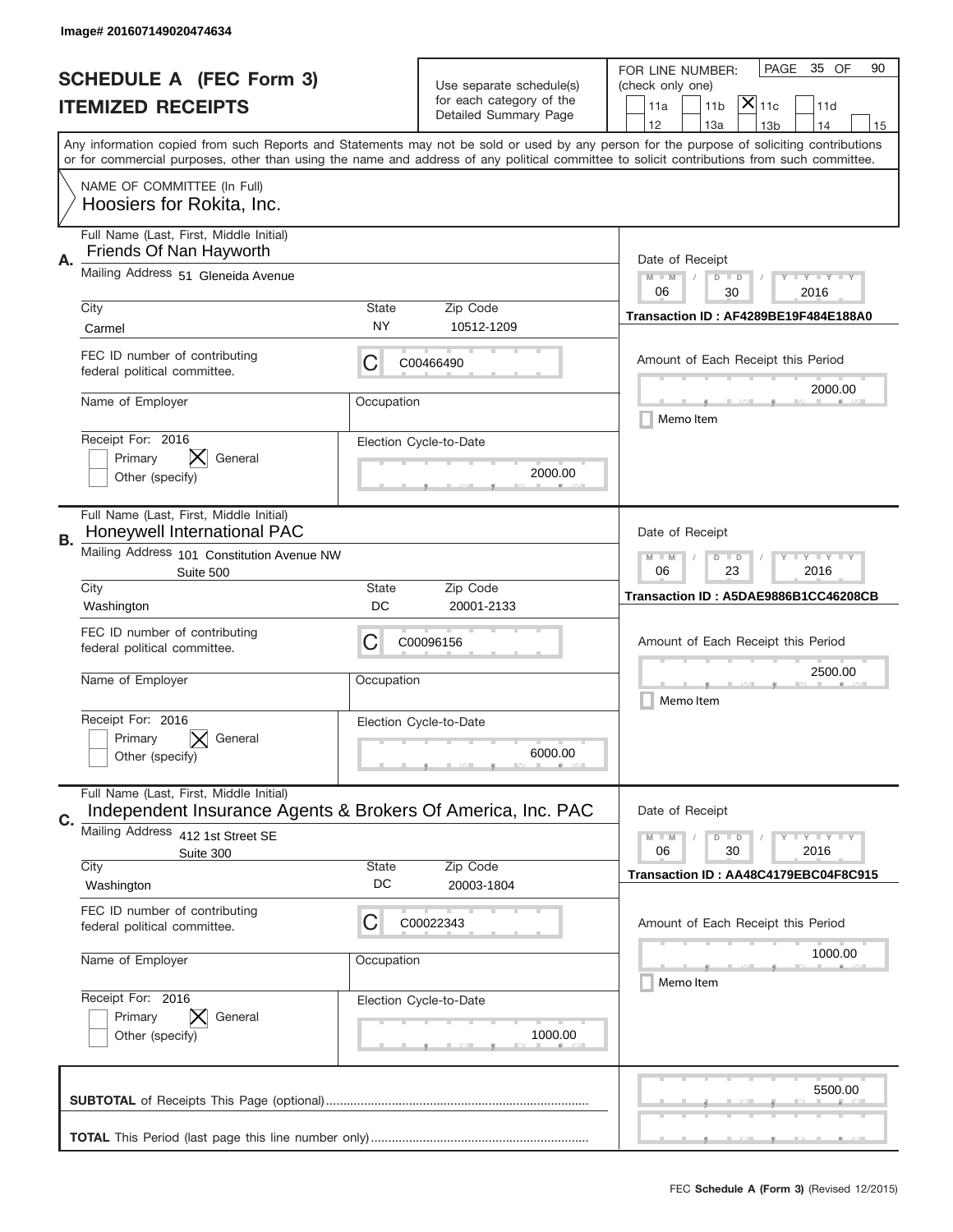|                                                          | Image# 201607149020474635                                                                 |                                                               |                                                   |                                                                                                                                                                                                                                                                                                                                     |  |  |
|----------------------------------------------------------|-------------------------------------------------------------------------------------------|---------------------------------------------------------------|---------------------------------------------------|-------------------------------------------------------------------------------------------------------------------------------------------------------------------------------------------------------------------------------------------------------------------------------------------------------------------------------------|--|--|
| <b>SCHEDULE A (FEC Form 3)</b>                           |                                                                                           |                                                               | Use separate schedule(s)                          | PAGE<br>36 OF<br>90<br>FOR LINE NUMBER:<br>(check only one)                                                                                                                                                                                                                                                                         |  |  |
|                                                          | <b>ITEMIZED RECEIPTS</b>                                                                  |                                                               | for each category of the<br>Detailed Summary Page | $ \mathsf{\overline{X}} _{\mathsf{11c}}$<br>11a<br>11 <sub>b</sub><br>11d                                                                                                                                                                                                                                                           |  |  |
|                                                          |                                                                                           |                                                               |                                                   | 12<br>13a<br>14<br>13 <sub>b</sub><br>15<br>Any information copied from such Reports and Statements may not be sold or used by any person for the purpose of soliciting contributions<br>or for commercial purposes, other than using the name and address of any political committee to solicit contributions from such committee. |  |  |
| NAME OF COMMITTEE (In Full)<br>Hoosiers for Rokita, Inc. |                                                                                           |                                                               |                                                   |                                                                                                                                                                                                                                                                                                                                     |  |  |
| А.                                                       | Full Name (Last, First, Middle Initial)<br>International Paper Political Action Committee |                                                               |                                                   | Date of Receipt                                                                                                                                                                                                                                                                                                                     |  |  |
|                                                          | Mailing Address 1101 Pennsylvania Ave. NW, Suite 2                                        | <b>LY LY LY</b><br>$M - M$<br>D<br>$\Box$<br>05<br>03<br>2016 |                                                   |                                                                                                                                                                                                                                                                                                                                     |  |  |
|                                                          | City<br>Washington                                                                        | State<br>DC                                                   | Zip Code<br>20004-2514                            | Transaction ID: A16CEAB970E51489ABED                                                                                                                                                                                                                                                                                                |  |  |
|                                                          | FEC ID number of contributing<br>federal political committee.                             | С                                                             | C00034405                                         | Amount of Each Receipt this Period                                                                                                                                                                                                                                                                                                  |  |  |
|                                                          | Name of Employer                                                                          | Occupation                                                    |                                                   | 1000.00<br>Memo Item                                                                                                                                                                                                                                                                                                                |  |  |
|                                                          | Receipt For: 2016<br>Primary<br>General<br>Other (specify)                                |                                                               | Election Cycle-to-Date<br>1000.00                 |                                                                                                                                                                                                                                                                                                                                     |  |  |
| В.                                                       | Full Name (Last, First, Middle Initial)<br>Koch Industries, Inc. PAC                      |                                                               |                                                   | Date of Receipt                                                                                                                                                                                                                                                                                                                     |  |  |
|                                                          | Mailing Address 600 14th Street NW, Suite 800                                             |                                                               |                                                   | $\mathbf{I}$ $\mathbf{Y}$ $\mathbf{I}$ $\mathbf{Y}$ $\mathbf{I}$ $\mathbf{Y}$<br>$M - M$<br>$D$ $D$<br>06<br>24<br>2016                                                                                                                                                                                                             |  |  |
|                                                          | City<br>Washington                                                                        | State<br>DC                                                   | Zip Code<br>20005-2099                            | Transaction ID: ABC514AA0FC1643A4B10                                                                                                                                                                                                                                                                                                |  |  |
|                                                          | FEC ID number of contributing<br>federal political committee.                             | C                                                             | C00236489                                         | Amount of Each Receipt this Period                                                                                                                                                                                                                                                                                                  |  |  |
|                                                          | Name of Employer                                                                          | Occupation                                                    |                                                   | 2500.00<br>Memo Item                                                                                                                                                                                                                                                                                                                |  |  |
|                                                          | Receipt For: 2016<br>General<br>Primary<br>Other (specify)                                |                                                               | Election Cycle-to-Date<br>7500.00                 |                                                                                                                                                                                                                                                                                                                                     |  |  |
| C.                                                       | Full Name (Last, First, Middle Initial)<br>LPL Financial LLC Political Action Committee   |                                                               |                                                   | Date of Receipt                                                                                                                                                                                                                                                                                                                     |  |  |
|                                                          | Mailing Address 75 State Street, 24th Floor                                               |                                                               |                                                   | $\mathbf{I}$ $\mathbf{Y}$ $\mathbf{I}$ $\mathbf{Y}$ $\mathbf{I}$ $\mathbf{Y}$<br>$M - M$<br>$D$ $D$<br>06<br>15<br>2016                                                                                                                                                                                                             |  |  |
|                                                          | City<br><b>Boston</b>                                                                     | State<br>МA                                                   | Zip Code<br>02109-1827                            | Transaction ID: A21E5486DCA064BB7969                                                                                                                                                                                                                                                                                                |  |  |
|                                                          | FEC ID number of contributing<br>federal political committee.                             | С                                                             | C00486217                                         | Amount of Each Receipt this Period                                                                                                                                                                                                                                                                                                  |  |  |
|                                                          | Name of Employer                                                                          | Occupation                                                    |                                                   | 1000.00<br>Memo Item                                                                                                                                                                                                                                                                                                                |  |  |
|                                                          | Receipt For: 2016<br>Primary<br>General<br>Other (specify)                                |                                                               | Election Cycle-to-Date<br>1000.00                 |                                                                                                                                                                                                                                                                                                                                     |  |  |
|                                                          |                                                                                           | 4500.00                                                       |                                                   |                                                                                                                                                                                                                                                                                                                                     |  |  |
|                                                          |                                                                                           |                                                               |                                                   |                                                                                                                                                                                                                                                                                                                                     |  |  |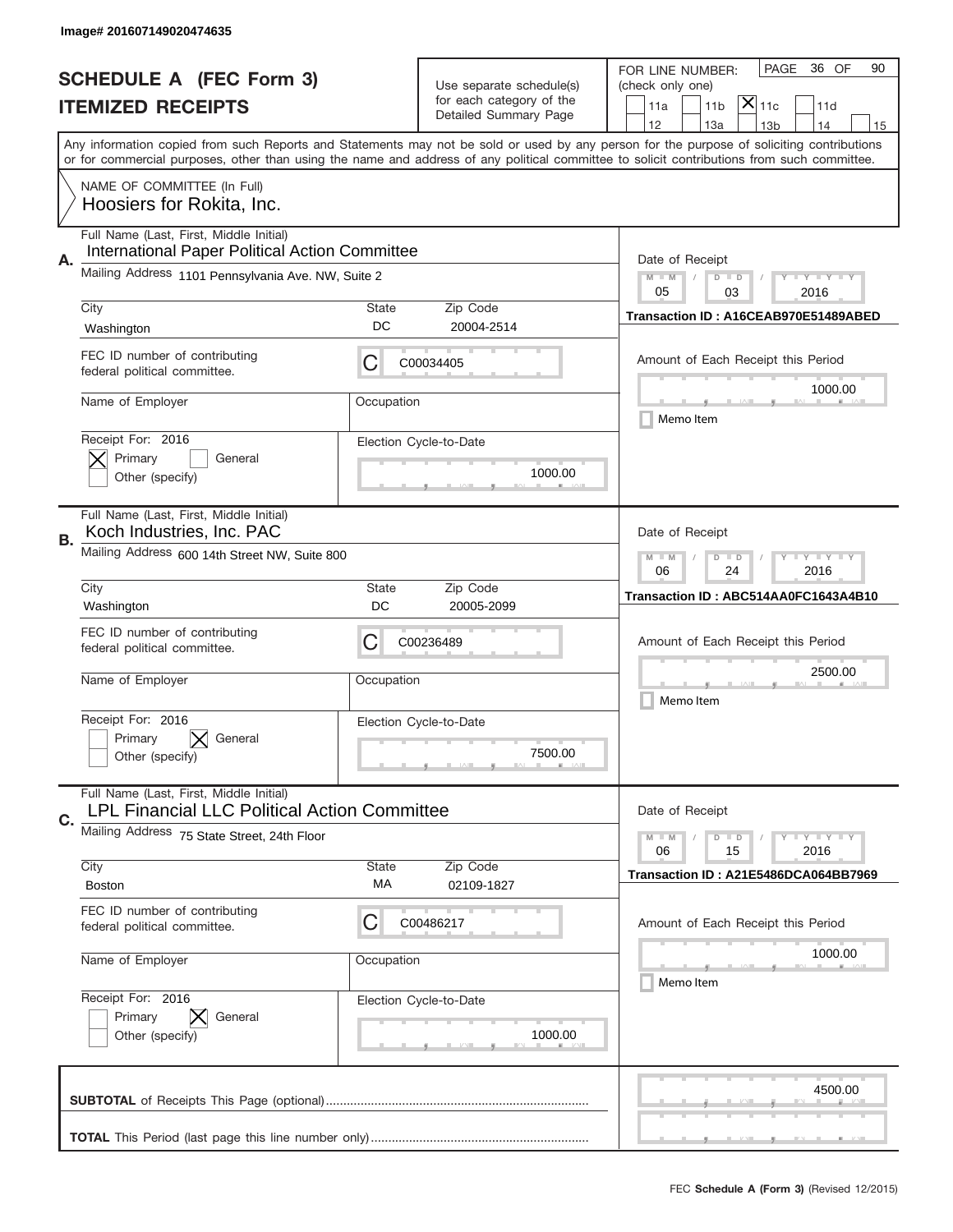|                          | Image# 201607149020474636                                                                               |                                                                                                                         |                                                   |                                                                                                                                                                                                                                                                                                                               |  |  |
|--------------------------|---------------------------------------------------------------------------------------------------------|-------------------------------------------------------------------------------------------------------------------------|---------------------------------------------------|-------------------------------------------------------------------------------------------------------------------------------------------------------------------------------------------------------------------------------------------------------------------------------------------------------------------------------|--|--|
|                          | <b>SCHEDULE A (FEC Form 3)</b>                                                                          |                                                                                                                         | Use separate schedule(s)                          | PAGE<br>37 OF<br>90<br>FOR LINE NUMBER:<br>(check only one)                                                                                                                                                                                                                                                                   |  |  |
| <b>ITEMIZED RECEIPTS</b> |                                                                                                         |                                                                                                                         | for each category of the<br>Detailed Summary Page | $ \overline{\mathsf{X}} _{\mathsf{11c}}$<br>11a<br>11 <sub>b</sub><br>11d<br>14                                                                                                                                                                                                                                               |  |  |
|                          |                                                                                                         |                                                                                                                         |                                                   | 12<br>13a<br>13 <sub>b</sub><br>15<br>Any information copied from such Reports and Statements may not be sold or used by any person for the purpose of soliciting contributions<br>or for commercial purposes, other than using the name and address of any political committee to solicit contributions from such committee. |  |  |
|                          | NAME OF COMMITTEE (In Full)<br>Hoosiers for Rokita, Inc.                                                |                                                                                                                         |                                                   |                                                                                                                                                                                                                                                                                                                               |  |  |
| Α.                       | Full Name (Last, First, Middle Initial)<br>National Association Of Insurance And Financial Advisors PAC |                                                                                                                         |                                                   | Date of Receipt                                                                                                                                                                                                                                                                                                               |  |  |
|                          | Mailing Address 2901 Telestar Court                                                                     | $M - M$<br>$I - Y - I - Y - I - Y$<br>$D$ $D$<br>04<br>29<br>2016                                                       |                                                   |                                                                                                                                                                                                                                                                                                                               |  |  |
|                          | City<br><b>Falls Church</b>                                                                             | State<br>VA                                                                                                             | Zip Code<br>22042-1260                            | Transaction ID: A6883062DA85D4678AB1                                                                                                                                                                                                                                                                                          |  |  |
|                          | FEC ID number of contributing<br>federal political committee.                                           | C                                                                                                                       | C00005249                                         | Amount of Each Receipt this Period                                                                                                                                                                                                                                                                                            |  |  |
|                          | Name of Employer                                                                                        | Occupation                                                                                                              |                                                   | 3000.00<br>Memo Item                                                                                                                                                                                                                                                                                                          |  |  |
|                          | Receipt For: 2016<br>Primary<br>General<br>Other (specify)                                              |                                                                                                                         | Election Cycle-to-Date<br>5000.00                 |                                                                                                                                                                                                                                                                                                                               |  |  |
| В.                       | Full Name (Last, First, Middle Initial)<br><b>National Association Of Realtors PAC</b>                  | Date of Receipt                                                                                                         |                                                   |                                                                                                                                                                                                                                                                                                                               |  |  |
|                          | Mailing Address 430 N Michigan Avenue                                                                   | $\mathbf{I}$ $\mathbf{Y}$ $\mathbf{I}$ $\mathbf{Y}$ $\mathbf{I}$ $\mathbf{Y}$<br>$M - M$<br>$D$ $D$<br>06<br>22<br>2016 |                                                   |                                                                                                                                                                                                                                                                                                                               |  |  |
|                          | City<br>Chicago                                                                                         | State<br>IL                                                                                                             | Zip Code<br>60611-4011                            | Transaction ID: AAC4D78F4603747B7ABF                                                                                                                                                                                                                                                                                          |  |  |
|                          | FEC ID number of contributing<br>federal political committee.                                           | C                                                                                                                       | C00030718                                         | Amount of Each Receipt this Period                                                                                                                                                                                                                                                                                            |  |  |
|                          | Name of Employer                                                                                        | Occupation                                                                                                              |                                                   | 1000.00<br>Memo Item                                                                                                                                                                                                                                                                                                          |  |  |
|                          | Receipt For: 2016<br>General<br>Primary<br>Other (specify)                                              |                                                                                                                         | Election Cycle-to-Date<br>3000.00                 |                                                                                                                                                                                                                                                                                                                               |  |  |
| C.                       | Full Name (Last, First, Middle Initial)<br><b>National Business Aviation ASSN INC PAC</b>               |                                                                                                                         |                                                   | Date of Receipt                                                                                                                                                                                                                                                                                                               |  |  |
|                          | Mailing Address 1200 G Street NW, Suite 1100                                                            |                                                                                                                         |                                                   | $I - Y - I - Y - I - Y$<br>$M - M$<br>$D$ $D$<br>2016<br>05<br>03                                                                                                                                                                                                                                                             |  |  |
|                          | City<br>Washington                                                                                      | State<br>DC                                                                                                             | Zip Code<br>20005-3830                            | Transaction ID: A515C4562A5724C1DAB6                                                                                                                                                                                                                                                                                          |  |  |
|                          | FEC ID number of contributing<br>federal political committee.                                           | C                                                                                                                       | C00319723                                         | Amount of Each Receipt this Period                                                                                                                                                                                                                                                                                            |  |  |
|                          | Name of Employer                                                                                        | Occupation                                                                                                              |                                                   | 2500.00<br>Memo Item                                                                                                                                                                                                                                                                                                          |  |  |
|                          | Receipt For: 2016<br>Primary<br>General<br>Other (specify)                                              |                                                                                                                         | Election Cycle-to-Date<br>5000.00                 |                                                                                                                                                                                                                                                                                                                               |  |  |
|                          |                                                                                                         |                                                                                                                         |                                                   | 6500.00                                                                                                                                                                                                                                                                                                                       |  |  |
|                          |                                                                                                         |                                                                                                                         |                                                   | _                                                                                                                                                                                                                                                                                                                             |  |  |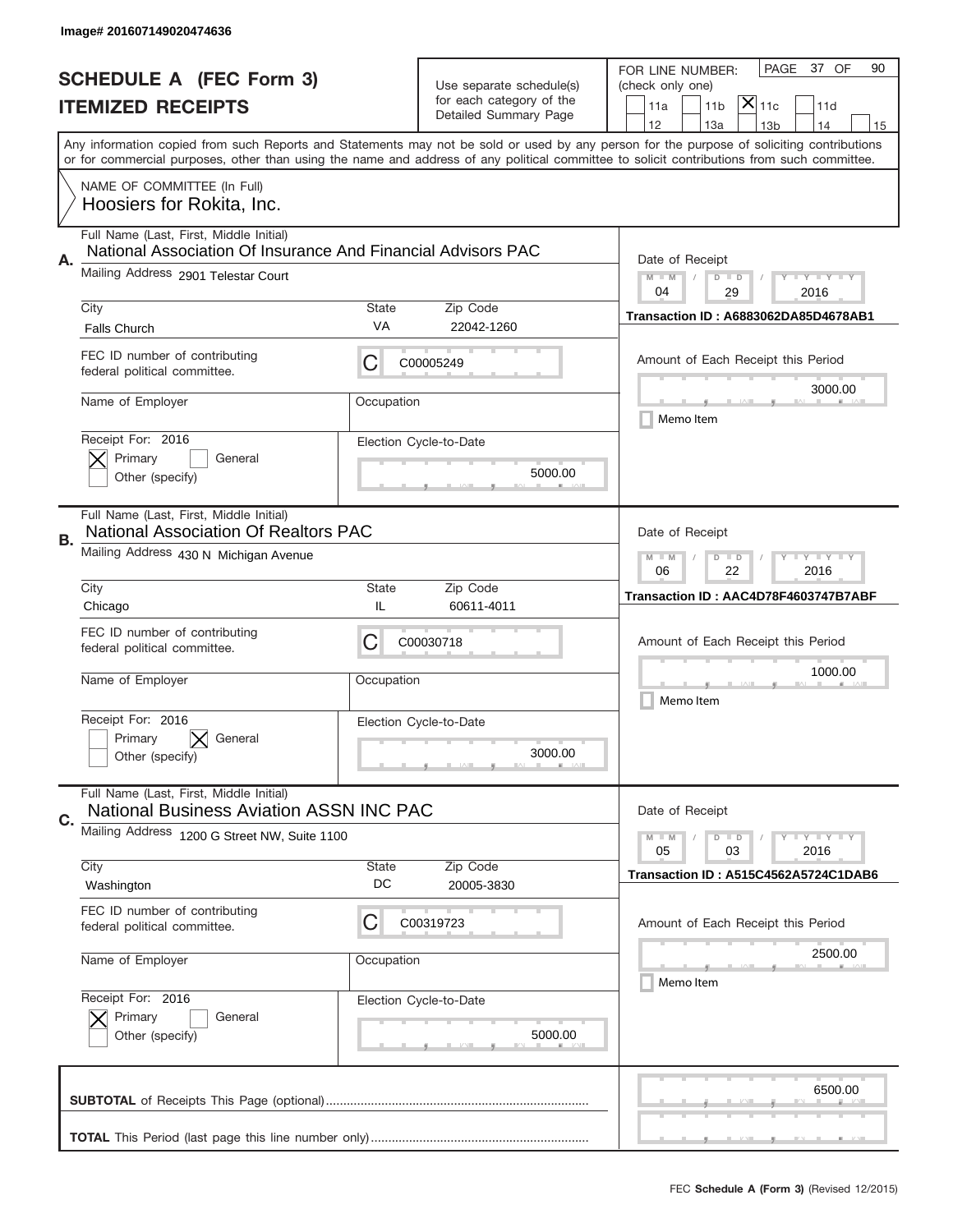|                          | Image# 201607149020474637                                                                      |                                                                                                                         |                                                      |                                                                                                                                                                                                                                                                                         |  |  |  |  |
|--------------------------|------------------------------------------------------------------------------------------------|-------------------------------------------------------------------------------------------------------------------------|------------------------------------------------------|-----------------------------------------------------------------------------------------------------------------------------------------------------------------------------------------------------------------------------------------------------------------------------------------|--|--|--|--|
|                          | <b>SCHEDULE A (FEC Form 3)</b>                                                                 |                                                                                                                         |                                                      | 38 OF<br>PAGE<br>90<br>FOR LINE NUMBER:                                                                                                                                                                                                                                                 |  |  |  |  |
| <b>ITEMIZED RECEIPTS</b> |                                                                                                |                                                                                                                         | Use separate schedule(s)<br>for each category of the | (check only one)<br>$ \mathsf{X} _{\mathsf{11c}}$<br>11 <sub>b</sub><br>11d<br>11a                                                                                                                                                                                                      |  |  |  |  |
|                          |                                                                                                |                                                                                                                         | Detailed Summary Page                                | 12<br>13a<br>13 <sub>b</sub><br>14<br>15                                                                                                                                                                                                                                                |  |  |  |  |
|                          |                                                                                                |                                                                                                                         |                                                      | Any information copied from such Reports and Statements may not be sold or used by any person for the purpose of soliciting contributions<br>or for commercial purposes, other than using the name and address of any political committee to solicit contributions from such committee. |  |  |  |  |
|                          | NAME OF COMMITTEE (In Full)                                                                    |                                                                                                                         |                                                      |                                                                                                                                                                                                                                                                                         |  |  |  |  |
|                          | Hoosiers for Rokita, Inc.                                                                      |                                                                                                                         |                                                      |                                                                                                                                                                                                                                                                                         |  |  |  |  |
|                          |                                                                                                | Full Name (Last, First, Middle Initial)<br>National Ready Mixed Concrete Assn. PAC                                      |                                                      |                                                                                                                                                                                                                                                                                         |  |  |  |  |
| Α.                       | Mailing Address 900 Spring Street                                                              | Date of Receipt<br>$M - M$<br><b>LY LY LY</b><br>$D$ $D$                                                                |                                                      |                                                                                                                                                                                                                                                                                         |  |  |  |  |
|                          | City                                                                                           | <b>State</b>                                                                                                            | Zip Code                                             | 06<br>30<br>2016                                                                                                                                                                                                                                                                        |  |  |  |  |
|                          | <b>Silver Spring</b>                                                                           | MD                                                                                                                      | 20910-4017                                           | Transaction ID: A062A92A7D0D245B69FD                                                                                                                                                                                                                                                    |  |  |  |  |
|                          | FEC ID number of contributing<br>federal political committee.                                  | С                                                                                                                       | C00114025                                            | Amount of Each Receipt this Period                                                                                                                                                                                                                                                      |  |  |  |  |
|                          | Name of Employer                                                                               | Occupation                                                                                                              |                                                      | 2500.00<br>Memo Item                                                                                                                                                                                                                                                                    |  |  |  |  |
|                          | Receipt For: 2016<br>General                                                                   |                                                                                                                         | Election Cycle-to-Date                               |                                                                                                                                                                                                                                                                                         |  |  |  |  |
|                          | Primary<br>Other (specify)                                                                     |                                                                                                                         | 2500.00                                              |                                                                                                                                                                                                                                                                                         |  |  |  |  |
|                          | Full Name (Last, First, Middle Initial)                                                        |                                                                                                                         |                                                      |                                                                                                                                                                                                                                                                                         |  |  |  |  |
| В.                       | National Rifle Association Of America Political Victory Fund                                   |                                                                                                                         |                                                      | Date of Receipt                                                                                                                                                                                                                                                                         |  |  |  |  |
|                          | Mailing Address 11250 Waples Mill Road                                                         | $\mathbf{I}$ $\mathbf{Y}$ $\mathbf{I}$ $\mathbf{Y}$ $\mathbf{I}$ $\mathbf{Y}$<br>$M - M$<br>$D$ $D$<br>06<br>06<br>2016 |                                                      |                                                                                                                                                                                                                                                                                         |  |  |  |  |
|                          | City<br>Fairfax                                                                                | <b>State</b><br>VA                                                                                                      | Zip Code<br>22030-7550                               | Transaction ID: A8FD9CFAC87184656989                                                                                                                                                                                                                                                    |  |  |  |  |
|                          | FEC ID number of contributing                                                                  |                                                                                                                         |                                                      |                                                                                                                                                                                                                                                                                         |  |  |  |  |
|                          | federal political committee.                                                                   | С                                                                                                                       | C00053553                                            | Amount of Each Receipt this Period                                                                                                                                                                                                                                                      |  |  |  |  |
|                          | Name of Employer                                                                               | Occupation                                                                                                              |                                                      | 1000.00                                                                                                                                                                                                                                                                                 |  |  |  |  |
|                          | Receipt For: 2016                                                                              |                                                                                                                         |                                                      | Memo Item                                                                                                                                                                                                                                                                               |  |  |  |  |
|                          | General<br>Primary                                                                             |                                                                                                                         | Election Cycle-to-Date                               |                                                                                                                                                                                                                                                                                         |  |  |  |  |
|                          | Other (specify)                                                                                |                                                                                                                         | 2000.00                                              |                                                                                                                                                                                                                                                                                         |  |  |  |  |
| C.                       | Full Name (Last, First, Middle Initial)<br><b>National Roofing Contractors Association PAC</b> |                                                                                                                         |                                                      | Date of Receipt                                                                                                                                                                                                                                                                         |  |  |  |  |
|                          | Mailing Address 10255 W Higgins Rd., NO 600                                                    |                                                                                                                         |                                                      | <b>LYLYLY</b><br>$M - M$<br>$D$ $D$<br>2016                                                                                                                                                                                                                                             |  |  |  |  |
|                          | City                                                                                           | <b>State</b>                                                                                                            | Zip Code                                             | 05<br>03<br>Transaction ID: AECED5A5A69DB487F970                                                                                                                                                                                                                                        |  |  |  |  |
|                          | Rosemont                                                                                       | IL                                                                                                                      | 60018-5613                                           |                                                                                                                                                                                                                                                                                         |  |  |  |  |
|                          | FEC ID number of contributing<br>federal political committee.                                  | C                                                                                                                       | C00244863                                            | Amount of Each Receipt this Period                                                                                                                                                                                                                                                      |  |  |  |  |
|                          | Name of Employer                                                                               | Occupation                                                                                                              |                                                      | 1000.00                                                                                                                                                                                                                                                                                 |  |  |  |  |
|                          | Receipt For: 2016                                                                              |                                                                                                                         | Election Cycle-to-Date                               | Memo Item                                                                                                                                                                                                                                                                               |  |  |  |  |
|                          | Primary<br>General                                                                             |                                                                                                                         |                                                      |                                                                                                                                                                                                                                                                                         |  |  |  |  |
|                          | Other (specify)                                                                                |                                                                                                                         | 5000.00                                              |                                                                                                                                                                                                                                                                                         |  |  |  |  |
|                          |                                                                                                |                                                                                                                         |                                                      | 4500.00                                                                                                                                                                                                                                                                                 |  |  |  |  |
|                          |                                                                                                |                                                                                                                         |                                                      |                                                                                                                                                                                                                                                                                         |  |  |  |  |
|                          |                                                                                                |                                                                                                                         |                                                      |                                                                                                                                                                                                                                                                                         |  |  |  |  |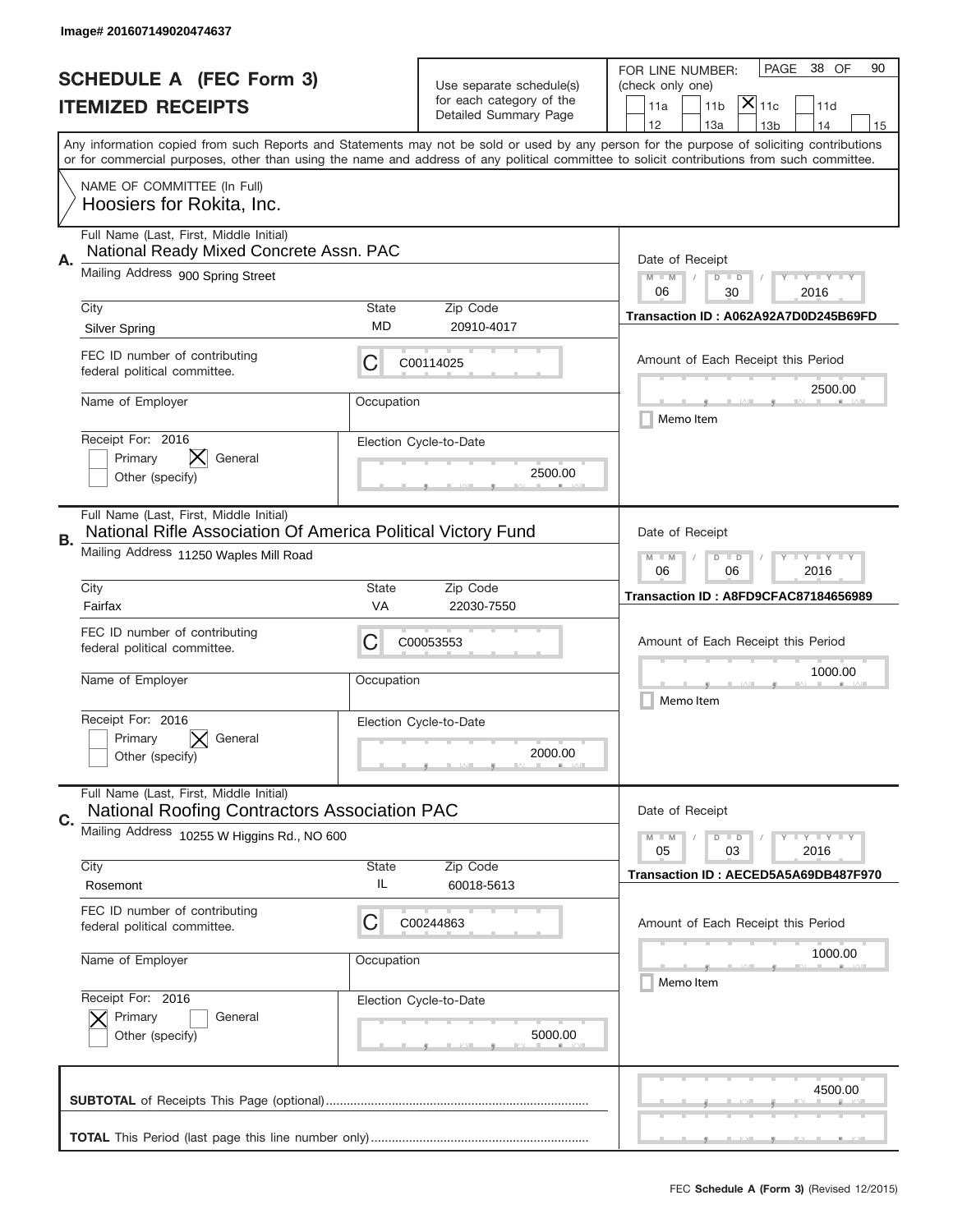|                          | Image# 201607149020474638                                                                    |                                                         |                                                      |                                                                                                                                                                                                                                                                                         |  |  |
|--------------------------|----------------------------------------------------------------------------------------------|---------------------------------------------------------|------------------------------------------------------|-----------------------------------------------------------------------------------------------------------------------------------------------------------------------------------------------------------------------------------------------------------------------------------------|--|--|
|                          | <b>SCHEDULE A (FEC Form 3)</b>                                                               |                                                         |                                                      | 39 OF<br>PAGE<br>90<br>FOR LINE NUMBER:                                                                                                                                                                                                                                                 |  |  |
| <b>ITEMIZED RECEIPTS</b> |                                                                                              |                                                         | Use separate schedule(s)<br>for each category of the | (check only one)<br>$ \mathsf{X} _{\mathsf{11c}}$<br>11 <sub>b</sub><br>11a<br>11d                                                                                                                                                                                                      |  |  |
|                          |                                                                                              |                                                         | Detailed Summary Page                                | 12<br>13a<br>13 <sub>b</sub><br>14<br>15                                                                                                                                                                                                                                                |  |  |
|                          |                                                                                              |                                                         |                                                      | Any information copied from such Reports and Statements may not be sold or used by any person for the purpose of soliciting contributions<br>or for commercial purposes, other than using the name and address of any political committee to solicit contributions from such committee. |  |  |
|                          | NAME OF COMMITTEE (In Full)<br>Hoosiers for Rokita, Inc.                                     |                                                         |                                                      |                                                                                                                                                                                                                                                                                         |  |  |
|                          | Full Name (Last, First, Middle Initial)<br>National Stone, Sand & Gravel Association ROCKPAC |                                                         |                                                      |                                                                                                                                                                                                                                                                                         |  |  |
| Α.                       | Mailing Address 1605 King Street                                                             |                                                         |                                                      | Date of Receipt<br>$M$ M<br><b>LY LY LY</b><br>$D$ $D$<br>05<br>03<br>2016                                                                                                                                                                                                              |  |  |
|                          | City<br>Alexandria                                                                           | <b>State</b><br>VA                                      | Zip Code<br>22314-2726                               | Transaction ID: A35C6E8E6C0C34C05ADC                                                                                                                                                                                                                                                    |  |  |
|                          | FEC ID number of contributing<br>federal political committee.                                | С                                                       | C00089458                                            | Amount of Each Receipt this Period                                                                                                                                                                                                                                                      |  |  |
|                          | Name of Employer                                                                             | Occupation                                              |                                                      | 1000.00<br>Memo Item                                                                                                                                                                                                                                                                    |  |  |
|                          | Receipt For: 2016<br>General<br>Primary<br>Other (specify)                                   |                                                         | Election Cycle-to-Date<br>6000.00                    |                                                                                                                                                                                                                                                                                         |  |  |
| В.                       | Full Name (Last, First, Middle Initial)<br><b>Navient PAC</b>                                | Date of Receipt                                         |                                                      |                                                                                                                                                                                                                                                                                         |  |  |
|                          | Mailing Address 2001 Edmund Halley Drive                                                     | <b>LYLYLY</b><br>$M - M$<br>$D$ $D$<br>03<br>2016<br>06 |                                                      |                                                                                                                                                                                                                                                                                         |  |  |
|                          | City<br>Reston                                                                               | <b>State</b><br>VA                                      | Zip Code<br>20191-3436                               | Transaction ID: AB1A7B15835894EB58E7                                                                                                                                                                                                                                                    |  |  |
|                          | FEC ID number of contributing<br>federal political committee.                                | С                                                       | C00331835                                            | Amount of Each Receipt this Period                                                                                                                                                                                                                                                      |  |  |
|                          | Name of Employer                                                                             | Occupation                                              |                                                      | 1000.00<br>Memo Item                                                                                                                                                                                                                                                                    |  |  |
|                          | Receipt For: 2016<br>General<br>Primary<br>Other (specify)                                   |                                                         | Election Cycle-to-Date<br>2000.00                    |                                                                                                                                                                                                                                                                                         |  |  |
| C.                       | Full Name (Last, First, Middle Initial)<br>NiSource Inc. PAC                                 |                                                         |                                                      | Date of Receipt                                                                                                                                                                                                                                                                         |  |  |
|                          | Mailing Address 290 W Nationwide Blvd                                                        |                                                         |                                                      | $\mathbf{I}$ $\mathbf{Y}$ $\mathbf{I}$ $\mathbf{Y}$ $\mathbf{I}$ $\mathbf{Y}$<br>$M - M$<br>$D$ $D$<br>2016<br>05<br>03                                                                                                                                                                 |  |  |
|                          | City<br>Columbus                                                                             | <b>State</b><br>OH                                      | Zip Code<br>43215-2561                               | Transaction ID: A81882C82D2CB42B1B8D                                                                                                                                                                                                                                                    |  |  |
|                          | FEC ID number of contributing<br>federal political committee.                                | С                                                       | C00051979                                            | Amount of Each Receipt this Period                                                                                                                                                                                                                                                      |  |  |
|                          | Name of Employer                                                                             | Occupation                                              |                                                      | 1000.00<br>Memo Item                                                                                                                                                                                                                                                                    |  |  |
|                          | Receipt For: 2016<br>Primary<br>General<br>Other (specify)                                   |                                                         | Election Cycle-to-Date<br>4000.00                    |                                                                                                                                                                                                                                                                                         |  |  |
|                          |                                                                                              |                                                         |                                                      | 3000.00                                                                                                                                                                                                                                                                                 |  |  |
|                          |                                                                                              |                                                         |                                                      |                                                                                                                                                                                                                                                                                         |  |  |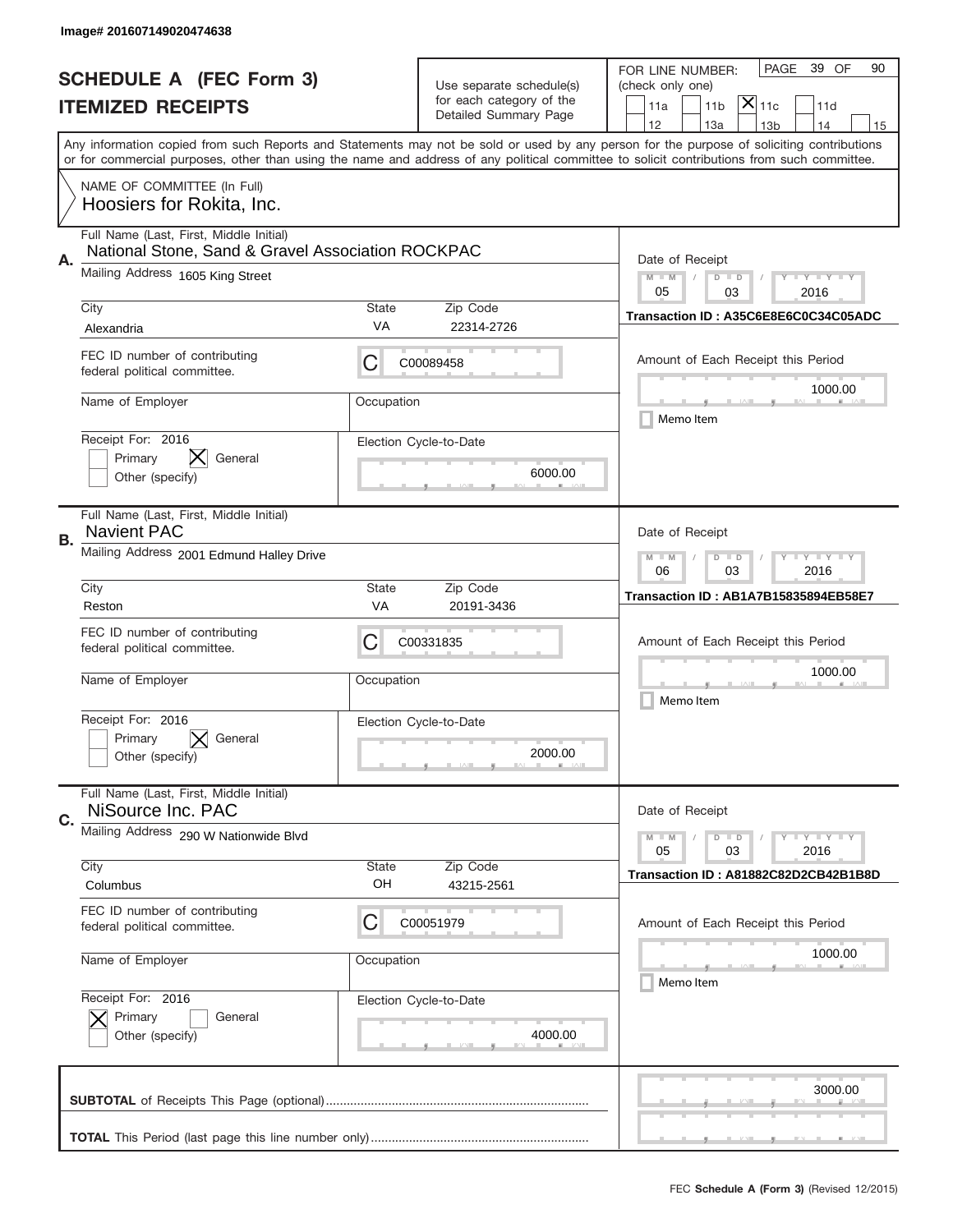|                          | Image# 201607149020474639                                                                                             |                                                                                                                         |                                                   |                                                                                                                                                                                       |  |  |
|--------------------------|-----------------------------------------------------------------------------------------------------------------------|-------------------------------------------------------------------------------------------------------------------------|---------------------------------------------------|---------------------------------------------------------------------------------------------------------------------------------------------------------------------------------------|--|--|
|                          | <b>SCHEDULE A (FEC Form 3)</b>                                                                                        |                                                                                                                         | Use separate schedule(s)                          | PAGE<br>40 OF<br>90<br>FOR LINE NUMBER:<br>(check only one)                                                                                                                           |  |  |
| <b>ITEMIZED RECEIPTS</b> |                                                                                                                       |                                                                                                                         | for each category of the<br>Detailed Summary Page | $\mathsf{X} _{\mathsf{11c}}$<br>11a<br>11 <sub>b</sub><br>11d                                                                                                                         |  |  |
|                          |                                                                                                                       |                                                                                                                         |                                                   | 12<br>13a<br>13 <sub>b</sub><br>14<br>15<br>Any information copied from such Reports and Statements may not be sold or used by any person for the purpose of soliciting contributions |  |  |
|                          |                                                                                                                       |                                                                                                                         |                                                   | or for commercial purposes, other than using the name and address of any political committee to solicit contributions from such committee.                                            |  |  |
|                          | NAME OF COMMITTEE (In Full)<br>Hoosiers for Rokita, Inc.                                                              |                                                                                                                         |                                                   |                                                                                                                                                                                       |  |  |
| А.                       | Full Name (Last, First, Middle Initial)<br><b>Nucor Corporation PAC</b>                                               | Date of Receipt                                                                                                         |                                                   |                                                                                                                                                                                       |  |  |
|                          | Mailing Address 1915 Rexford Road                                                                                     |                                                                                                                         |                                                   | $M - M$<br><b>LY LY LY</b><br>$D$ $D$<br>05<br>25<br>2016                                                                                                                             |  |  |
|                          | City<br>Charlotte                                                                                                     | State<br><b>NC</b>                                                                                                      | Zip Code<br>28211-3465                            | Transaction ID: ACE3BBC8B3E2A42DF90C                                                                                                                                                  |  |  |
|                          | FEC ID number of contributing<br>federal political committee.                                                         | С                                                                                                                       | C00379628                                         | Amount of Each Receipt this Period                                                                                                                                                    |  |  |
|                          | Name of Employer                                                                                                      | Occupation                                                                                                              |                                                   | 1000.00<br>Memo Item                                                                                                                                                                  |  |  |
|                          | Receipt For: 2016<br>IХ.<br>Primary<br>General<br>Other (specify)                                                     |                                                                                                                         | Election Cycle-to-Date<br>3500.00                 |                                                                                                                                                                                       |  |  |
| В.                       | Full Name (Last, First, Middle Initial)<br>Political Action Committee/The Bank of New York Mellon Corporation-Federal | Date of Receipt                                                                                                         |                                                   |                                                                                                                                                                                       |  |  |
|                          | Mailing Address BNY Mellon Center, Room 3225                                                                          | $M - M$<br>$\mathbf{I}$ $\mathbf{Y}$ $\mathbf{I}$ $\mathbf{Y}$ $\mathbf{I}$ $\mathbf{Y}$<br>$D$ $D$<br>06<br>15<br>2016 |                                                   |                                                                                                                                                                                       |  |  |
|                          | City<br>Pittsburgh                                                                                                    | <b>State</b><br><b>PA</b>                                                                                               | Zip Code<br>15258-0001                            | Transaction ID: AB7678BBB719A488EB31                                                                                                                                                  |  |  |
|                          | FEC ID number of contributing<br>federal political committee.                                                         | C                                                                                                                       | C00494534                                         | Amount of Each Receipt this Period                                                                                                                                                    |  |  |
|                          | Name of Employer                                                                                                      | Occupation                                                                                                              |                                                   | 1500.00<br>Memo Item                                                                                                                                                                  |  |  |
|                          | Receipt For: 2016<br>Primary<br>General<br>Other (specify)                                                            |                                                                                                                         | Election Cycle-to-Date<br>1500.00                 |                                                                                                                                                                                       |  |  |
| C.                       | Full Name (Last, First, Middle Initial)<br>Rolls-Royce North America PAC                                              |                                                                                                                         |                                                   | Date of Receipt                                                                                                                                                                       |  |  |
|                          | Mailing Address 1875 Explorer Street, Suite 200                                                                       | $I - Y - I - Y - I - Y$<br>$M - M$<br>$D$ $D$<br>06<br>2016<br>03                                                       |                                                   |                                                                                                                                                                                       |  |  |
|                          | City<br>Reston                                                                                                        | State<br>VA                                                                                                             | Zip Code<br>20190-6022                            | Transaction ID: A837A4EC6D60344AD848                                                                                                                                                  |  |  |
|                          | FEC ID number of contributing<br>federal political committee.                                                         | С                                                                                                                       | C00296822                                         | Amount of Each Receipt this Period                                                                                                                                                    |  |  |
|                          | Name of Employer                                                                                                      | Occupation                                                                                                              |                                                   | 1000.00<br>Memo Item                                                                                                                                                                  |  |  |
|                          | Receipt For: 2016<br>Primary<br>General<br>Other (specify)                                                            |                                                                                                                         | Election Cycle-to-Date<br>3000.00                 |                                                                                                                                                                                       |  |  |
|                          |                                                                                                                       |                                                                                                                         |                                                   | 3500.00                                                                                                                                                                               |  |  |
|                          |                                                                                                                       |                                                                                                                         |                                                   | _                                                                                                                                                                                     |  |  |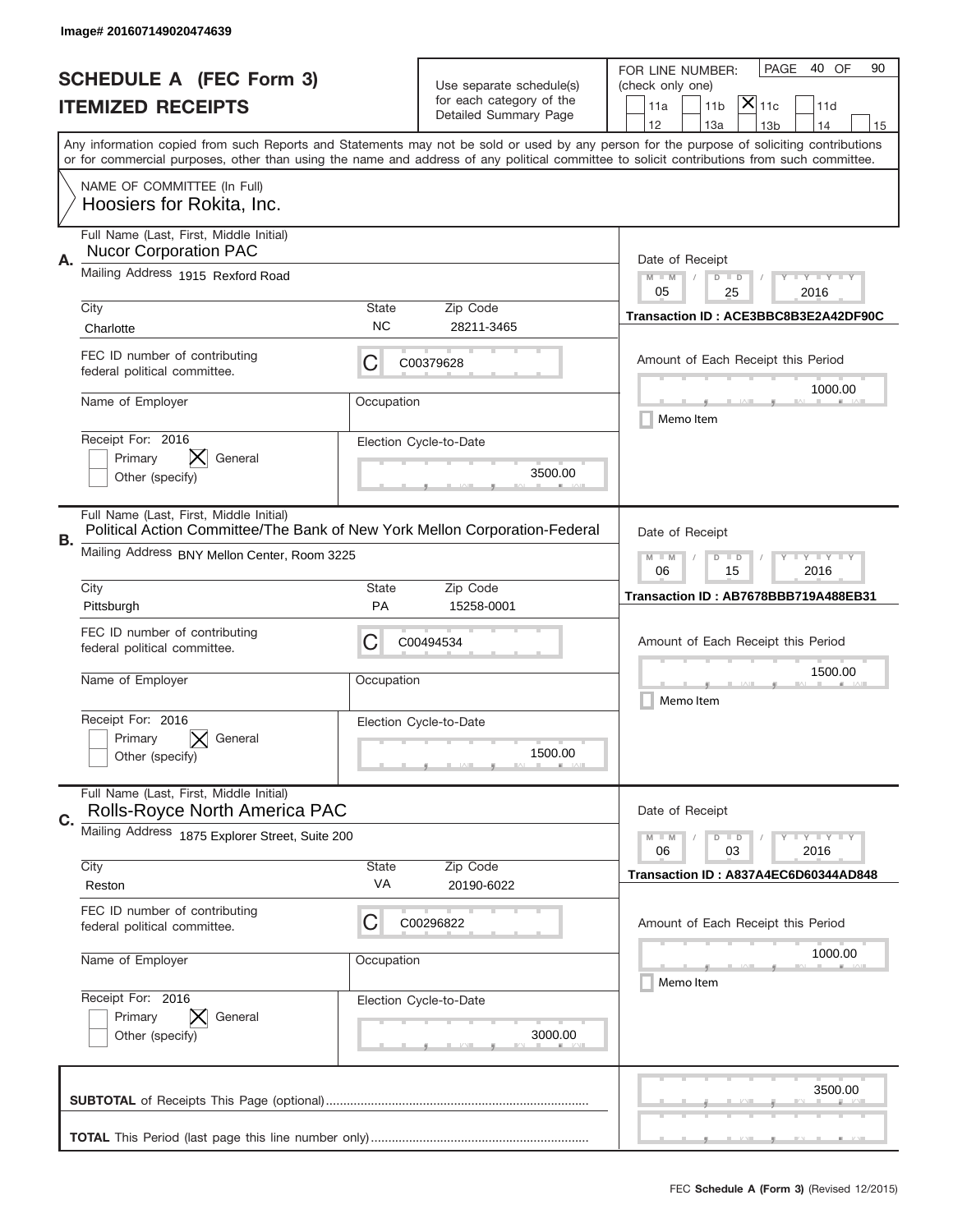|                          | Image# 201607149020474640                                                                       |                                                                                                                         |                                                      |                                                                                                                                                                                                                                                                                         |  |  |
|--------------------------|-------------------------------------------------------------------------------------------------|-------------------------------------------------------------------------------------------------------------------------|------------------------------------------------------|-----------------------------------------------------------------------------------------------------------------------------------------------------------------------------------------------------------------------------------------------------------------------------------------|--|--|
|                          | <b>SCHEDULE A (FEC Form 3)</b>                                                                  |                                                                                                                         |                                                      | PAGE<br>41 OF<br>90<br>FOR LINE NUMBER:                                                                                                                                                                                                                                                 |  |  |
| <b>ITEMIZED RECEIPTS</b> |                                                                                                 |                                                                                                                         | Use separate schedule(s)<br>for each category of the | (check only one)<br>$\mathsf{\bar{X}}\vert_{\mathsf{11c}}$<br>11a<br>11 <sub>b</sub><br>11d                                                                                                                                                                                             |  |  |
|                          |                                                                                                 |                                                                                                                         | Detailed Summary Page                                | 12<br>13a<br>14<br>13 <sub>b</sub><br>15                                                                                                                                                                                                                                                |  |  |
|                          |                                                                                                 |                                                                                                                         |                                                      | Any information copied from such Reports and Statements may not be sold or used by any person for the purpose of soliciting contributions<br>or for commercial purposes, other than using the name and address of any political committee to solicit contributions from such committee. |  |  |
|                          | NAME OF COMMITTEE (In Full)<br>Hoosiers for Rokita, Inc.                                        |                                                                                                                         |                                                      |                                                                                                                                                                                                                                                                                         |  |  |
| А.                       | Full Name (Last, First, Middle Initial)<br>Rolls-Royce North America PAC                        | Date of Receipt                                                                                                         |                                                      |                                                                                                                                                                                                                                                                                         |  |  |
|                          | Mailing Address 1875 Explorer Street, Suite 200                                                 |                                                                                                                         |                                                      | $M - M$<br>$\mathbf{I}$ $\mathbf{Y}$ $\mathbf{I}$ $\mathbf{Y}$ $\mathbf{I}$ $\mathbf{Y}$<br>$D$ $D$<br>06<br>03<br>2016                                                                                                                                                                 |  |  |
|                          | City<br>Reston                                                                                  | State<br>VA                                                                                                             | Zip Code<br>20190-6022                               | Transaction ID: AF94E9E8FC7674F09AA3                                                                                                                                                                                                                                                    |  |  |
|                          | FEC ID number of contributing<br>federal political committee.                                   | С                                                                                                                       | C00296822                                            | Amount of Each Receipt this Period                                                                                                                                                                                                                                                      |  |  |
|                          | Name of Employer                                                                                | Occupation                                                                                                              |                                                      | 1000.00<br>Memo Item                                                                                                                                                                                                                                                                    |  |  |
|                          | Receipt For: 2016<br>IХ.<br>Primary<br>General<br>Other (specify)                               |                                                                                                                         | Election Cycle-to-Date<br>3000.00                    |                                                                                                                                                                                                                                                                                         |  |  |
| В.                       | Full Name (Last, First, Middle Initial)<br>Southerland For Congress                             | Date of Receipt                                                                                                         |                                                      |                                                                                                                                                                                                                                                                                         |  |  |
|                          | Mailing Address PO Box 1692                                                                     | $\mathbf{I}$ $\mathbf{Y}$ $\mathbf{I}$ $\mathbf{Y}$ $\mathbf{I}$ $\mathbf{Y}$<br>$M - M$<br>$D$ $D$<br>05<br>03<br>2016 |                                                      |                                                                                                                                                                                                                                                                                         |  |  |
|                          | City<br>Lynn Haven                                                                              | State<br>FL                                                                                                             | Zip Code<br>32444-6492                               | <b>Transaction ID: A970697D01A794954A6E</b>                                                                                                                                                                                                                                             |  |  |
|                          | FEC ID number of contributing<br>federal political committee.                                   | С                                                                                                                       | C00468959                                            | Amount of Each Receipt this Period                                                                                                                                                                                                                                                      |  |  |
|                          | Name of Employer                                                                                | Occupation                                                                                                              |                                                      | 1000.00<br>Memo Item                                                                                                                                                                                                                                                                    |  |  |
|                          | Receipt For: 2016<br>General<br>Primary<br>Other (specify)                                      |                                                                                                                         | Election Cycle-to-Date<br>1000.00                    |                                                                                                                                                                                                                                                                                         |  |  |
| C.                       | Full Name (Last, First, Middle Initial)<br><b>State Farm Federal Political Action Committee</b> |                                                                                                                         |                                                      | Date of Receipt                                                                                                                                                                                                                                                                         |  |  |
|                          | Mailing Address 1 State Farm Plaza, D-2                                                         |                                                                                                                         |                                                      | $I - Y - I - Y - I - Y$<br>$M - M$<br>$D$ $D$<br>06<br>2016<br>03                                                                                                                                                                                                                       |  |  |
|                          | City<br>Bloomington                                                                             | State<br>IL                                                                                                             | Zip Code<br>61710-0001                               | Transaction ID: ADC0869A24E9D421580C                                                                                                                                                                                                                                                    |  |  |
|                          | FEC ID number of contributing<br>federal political committee.                                   | C                                                                                                                       | C00544817                                            | Amount of Each Receipt this Period                                                                                                                                                                                                                                                      |  |  |
|                          | Name of Employer                                                                                | Occupation                                                                                                              |                                                      | 1000.00<br>Memo Item                                                                                                                                                                                                                                                                    |  |  |
|                          | Receipt For: 2016<br>Primary<br>General<br>Other (specify)                                      |                                                                                                                         | Election Cycle-to-Date<br>3000.00                    |                                                                                                                                                                                                                                                                                         |  |  |
|                          |                                                                                                 |                                                                                                                         |                                                      | 3000.00                                                                                                                                                                                                                                                                                 |  |  |
|                          |                                                                                                 |                                                                                                                         |                                                      |                                                                                                                                                                                                                                                                                         |  |  |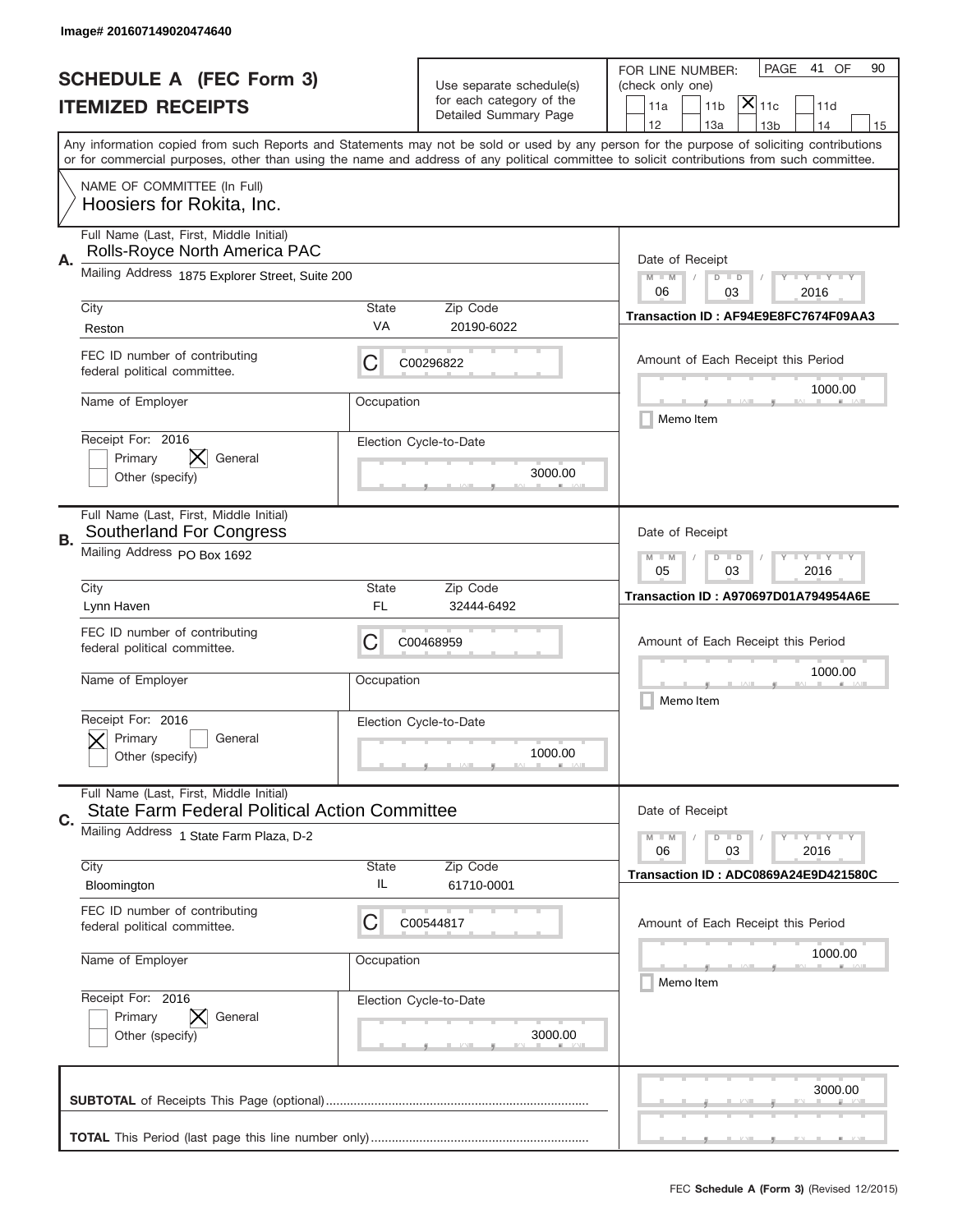|                          | Image# 201607149020474641                                                                       |                                                         |                                                      |                                                                                                                                                                                                                                                                                         |  |  |
|--------------------------|-------------------------------------------------------------------------------------------------|---------------------------------------------------------|------------------------------------------------------|-----------------------------------------------------------------------------------------------------------------------------------------------------------------------------------------------------------------------------------------------------------------------------------------|--|--|
|                          | <b>SCHEDULE A (FEC Form 3)</b>                                                                  |                                                         |                                                      | 42 OF<br>PAGE<br>90<br>FOR LINE NUMBER:                                                                                                                                                                                                                                                 |  |  |
| <b>ITEMIZED RECEIPTS</b> |                                                                                                 |                                                         | Use separate schedule(s)<br>for each category of the | (check only one)<br>$ \mathsf{X} _{\mathsf{11c}}$<br>11 <sub>b</sub><br>11a<br>11d                                                                                                                                                                                                      |  |  |
|                          |                                                                                                 |                                                         | Detailed Summary Page                                | 12<br>13a<br>13 <sub>b</sub><br>14<br>15                                                                                                                                                                                                                                                |  |  |
|                          |                                                                                                 |                                                         |                                                      | Any information copied from such Reports and Statements may not be sold or used by any person for the purpose of soliciting contributions<br>or for commercial purposes, other than using the name and address of any political committee to solicit contributions from such committee. |  |  |
|                          | NAME OF COMMITTEE (In Full)<br>Hoosiers for Rokita, Inc.                                        |                                                         |                                                      |                                                                                                                                                                                                                                                                                         |  |  |
| Α.                       | Full Name (Last, First, Middle Initial)<br>The Home Depot Inc. PAC                              |                                                         |                                                      | Date of Receipt                                                                                                                                                                                                                                                                         |  |  |
|                          | Mailing Address 1155 F Street NW, Suite 400                                                     |                                                         |                                                      | $M$ M<br><b>LY LY LY</b><br>$D$ $D$<br>04<br>28<br>2016                                                                                                                                                                                                                                 |  |  |
|                          | City<br>Washington                                                                              | <b>State</b><br>DC                                      | Zip Code<br>20004-1346                               | <b>Transaction ID: A6596AECC7312454591E</b>                                                                                                                                                                                                                                             |  |  |
|                          | FEC ID number of contributing<br>federal political committee.                                   | С                                                       | C00284885                                            | Amount of Each Receipt this Period<br>2500.00                                                                                                                                                                                                                                           |  |  |
|                          | Name of Employer                                                                                | Occupation                                              |                                                      | Memo Item                                                                                                                                                                                                                                                                               |  |  |
|                          | Receipt For: 2016<br>Primary<br>General<br>Other (specify)                                      |                                                         | Election Cycle-to-Date<br>5000.00                    |                                                                                                                                                                                                                                                                                         |  |  |
| В.                       | Full Name (Last, First, Middle Initial)<br>The National Association of Home Builders PAC        |                                                         |                                                      | Date of Receipt                                                                                                                                                                                                                                                                         |  |  |
|                          | Mailing Address 1201 15th Street NW                                                             | <b>LYLYLY</b><br>$M - M$<br>$D$ $D$<br>05<br>03<br>2016 |                                                      |                                                                                                                                                                                                                                                                                         |  |  |
|                          | City<br>Washington                                                                              | <b>State</b><br>DC                                      | Zip Code<br>20005-2899                               | Transaction ID: A2717F6D7B5C044CBAD4                                                                                                                                                                                                                                                    |  |  |
|                          | FEC ID number of contributing<br>federal political committee.                                   | С                                                       | C00000901                                            | Amount of Each Receipt this Period                                                                                                                                                                                                                                                      |  |  |
|                          | Name of Employer                                                                                | Occupation                                              |                                                      | 2500.00<br>Memo Item                                                                                                                                                                                                                                                                    |  |  |
|                          | Receipt For: 2016<br>Primary<br>General<br>Other (specify)                                      |                                                         | Election Cycle-to-Date<br>4500.00                    |                                                                                                                                                                                                                                                                                         |  |  |
| C.                       | Full Name (Last, First, Middle Initial)<br><b>Transportation Intermediaries Association PAC</b> |                                                         |                                                      | Date of Receipt                                                                                                                                                                                                                                                                         |  |  |
|                          | Mailing Address 1625 Prince Street, Suite 200                                                   |                                                         |                                                      | <b>LYLYLY</b><br>$M - M$<br>$D$ $D$<br>06<br>2016<br>30                                                                                                                                                                                                                                 |  |  |
|                          | City<br>Alexandria                                                                              | <b>State</b><br>VA                                      | Zip Code<br>22314-2883                               | Transaction ID: ACB9DC2CFD25742A1BAE                                                                                                                                                                                                                                                    |  |  |
|                          | FEC ID number of contributing<br>federal political committee.                                   | С                                                       | C00335091                                            | Amount of Each Receipt this Period                                                                                                                                                                                                                                                      |  |  |
|                          | Name of Employer                                                                                | Occupation                                              |                                                      | 2000.00<br>Memo Item                                                                                                                                                                                                                                                                    |  |  |
|                          | Receipt For: 2016<br>Primary<br>General<br>Other (specify)                                      |                                                         | Election Cycle-to-Date<br>2000.00                    |                                                                                                                                                                                                                                                                                         |  |  |
|                          |                                                                                                 |                                                         |                                                      | 7000.00                                                                                                                                                                                                                                                                                 |  |  |
|                          |                                                                                                 |                                                         |                                                      |                                                                                                                                                                                                                                                                                         |  |  |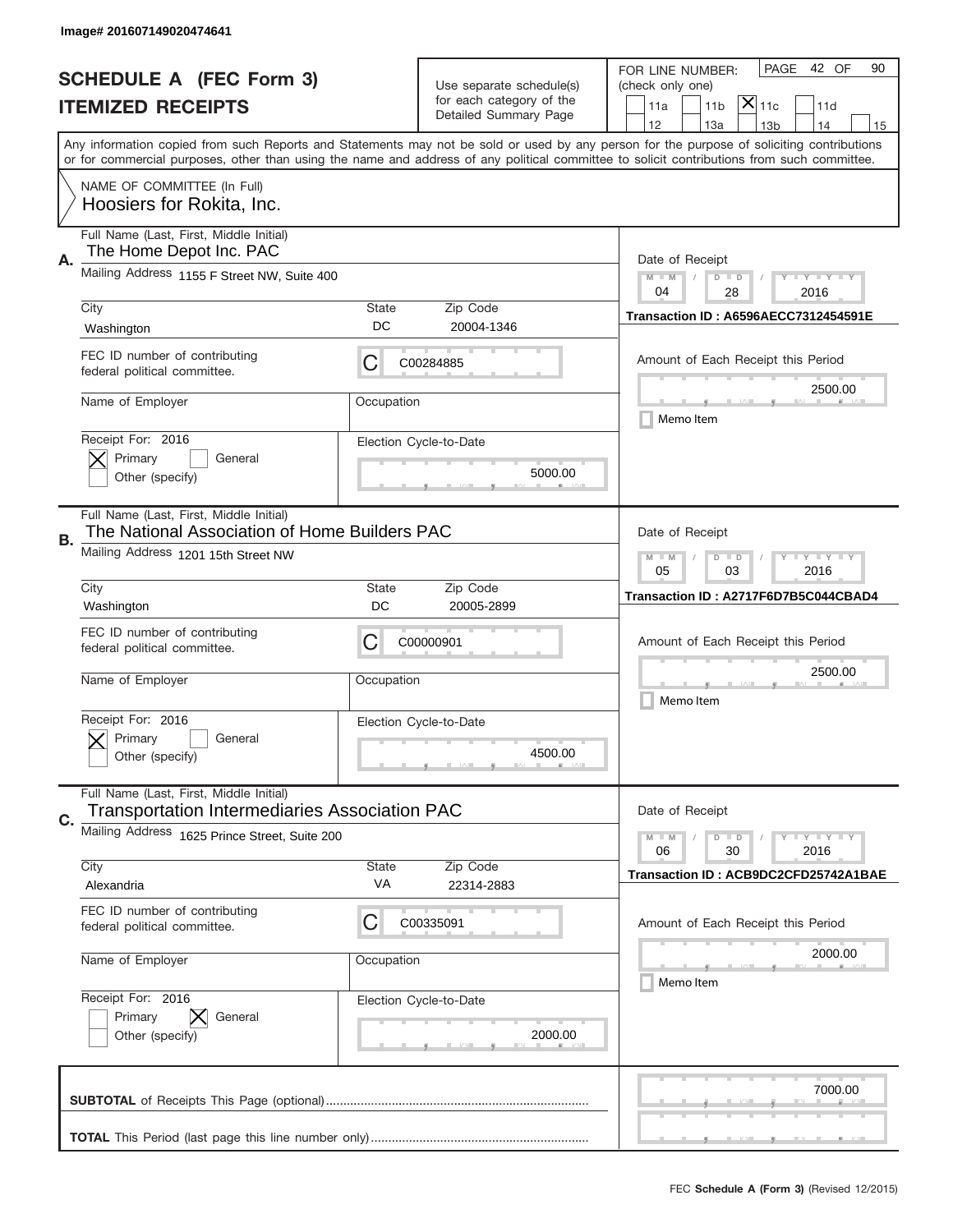|                                                                                                                                                                       | Image# 201607149020474642                                                                          |                                                                                                                         |                                                   |                                                                                                                                            |  |  |
|-----------------------------------------------------------------------------------------------------------------------------------------------------------------------|----------------------------------------------------------------------------------------------------|-------------------------------------------------------------------------------------------------------------------------|---------------------------------------------------|--------------------------------------------------------------------------------------------------------------------------------------------|--|--|
|                                                                                                                                                                       | <b>SCHEDULE A (FEC Form 3)</b>                                                                     |                                                                                                                         | Use separate schedule(s)                          | 43 OF<br>PAGE<br>90<br>FOR LINE NUMBER:<br>(check only one)                                                                                |  |  |
| <b>ITEMIZED RECEIPTS</b><br>Any information copied from such Reports and Statements may not be sold or used by any person for the purpose of soliciting contributions |                                                                                                    |                                                                                                                         | for each category of the<br>Detailed Summary Page | $\mathsf{\bar{X}}\vert_{\mathsf{11c}}$<br>11a<br>11 <sub>b</sub><br>11d                                                                    |  |  |
|                                                                                                                                                                       |                                                                                                    |                                                                                                                         |                                                   | 12<br>13a<br>14<br>13 <sub>b</sub><br>15                                                                                                   |  |  |
|                                                                                                                                                                       |                                                                                                    |                                                                                                                         |                                                   | or for commercial purposes, other than using the name and address of any political committee to solicit contributions from such committee. |  |  |
|                                                                                                                                                                       | NAME OF COMMITTEE (In Full)<br>Hoosiers for Rokita, Inc.                                           |                                                                                                                         |                                                   |                                                                                                                                            |  |  |
| А.                                                                                                                                                                    | Full Name (Last, First, Middle Initial)<br>Union Pacific Corporation Fund for Effective Government | Date of Receipt                                                                                                         |                                                   |                                                                                                                                            |  |  |
|                                                                                                                                                                       | Mailing Address 700 13th Street NW, Suite 350                                                      |                                                                                                                         |                                                   | $M - M$<br>$-1$ $-1$ $-1$ $-1$ $-1$<br>$D$ $D$<br>06<br>30<br>2016                                                                         |  |  |
|                                                                                                                                                                       | City<br>Washington                                                                                 | State<br>DC                                                                                                             | Zip Code<br>20005-6621                            | Transaction ID: A1B03BB3C07AF47F4ADD                                                                                                       |  |  |
|                                                                                                                                                                       | FEC ID number of contributing<br>federal political committee.                                      | С                                                                                                                       | C00010470                                         | Amount of Each Receipt this Period<br>2000.00                                                                                              |  |  |
|                                                                                                                                                                       | Name of Employer                                                                                   | Occupation                                                                                                              |                                                   | Memo Item                                                                                                                                  |  |  |
|                                                                                                                                                                       | Receipt For: 2016<br>IХ.<br>Primary<br>General<br>Other (specify)                                  |                                                                                                                         | Election Cycle-to-Date<br>5000.00                 |                                                                                                                                            |  |  |
| В.                                                                                                                                                                    | Full Name (Last, First, Middle Initial)<br><b>US Cuba Democracy PAC</b>                            | Date of Receipt                                                                                                         |                                                   |                                                                                                                                            |  |  |
|                                                                                                                                                                       | Mailing Address 1200 West 49th Street                                                              | $\mathbf{I}$ $\mathbf{Y}$ $\mathbf{I}$ $\mathbf{Y}$ $\mathbf{I}$ $\mathbf{Y}$<br>$M - M$<br>$D$ $D$<br>06<br>15<br>2016 |                                                   |                                                                                                                                            |  |  |
|                                                                                                                                                                       | City<br>Hialeah                                                                                    | State<br>FL                                                                                                             | Zip Code<br>33012-3217                            | Transaction ID: A8F063F11EDD448D6BB5                                                                                                       |  |  |
|                                                                                                                                                                       | FEC ID number of contributing<br>federal political committee.                                      | С                                                                                                                       | C00387720                                         | Amount of Each Receipt this Period                                                                                                         |  |  |
|                                                                                                                                                                       | Name of Employer                                                                                   | Occupation                                                                                                              |                                                   | 1000.00<br>Memo Item                                                                                                                       |  |  |
|                                                                                                                                                                       | Receipt For: 2016<br>General<br>Primary<br>Other (specify)                                         |                                                                                                                         | Election Cycle-to-Date<br>1000.00                 |                                                                                                                                            |  |  |
| C.                                                                                                                                                                    | Full Name (Last, First, Middle Initial)                                                            |                                                                                                                         |                                                   | Date of Receipt                                                                                                                            |  |  |
|                                                                                                                                                                       | <b>Mailing Address</b>                                                                             | $Y - Y - Y - Y - Y$<br>$M - M$<br>$D$ $D$                                                                               |                                                   |                                                                                                                                            |  |  |
|                                                                                                                                                                       | City                                                                                               | State                                                                                                                   | Zip Code                                          |                                                                                                                                            |  |  |
|                                                                                                                                                                       | FEC ID number of contributing<br>federal political committee.                                      | C                                                                                                                       |                                                   | Amount of Each Receipt this Period                                                                                                         |  |  |
|                                                                                                                                                                       | Name of Employer                                                                                   | Occupation                                                                                                              |                                                   | _____<br>Memo Item                                                                                                                         |  |  |
|                                                                                                                                                                       | Receipt For:<br>Primary<br>General<br>Other (specify)                                              |                                                                                                                         | Election Cycle-to-Date                            |                                                                                                                                            |  |  |
|                                                                                                                                                                       |                                                                                                    |                                                                                                                         |                                                   | 3000.00                                                                                                                                    |  |  |
|                                                                                                                                                                       |                                                                                                    |                                                                                                                         |                                                   | 82000.00                                                                                                                                   |  |  |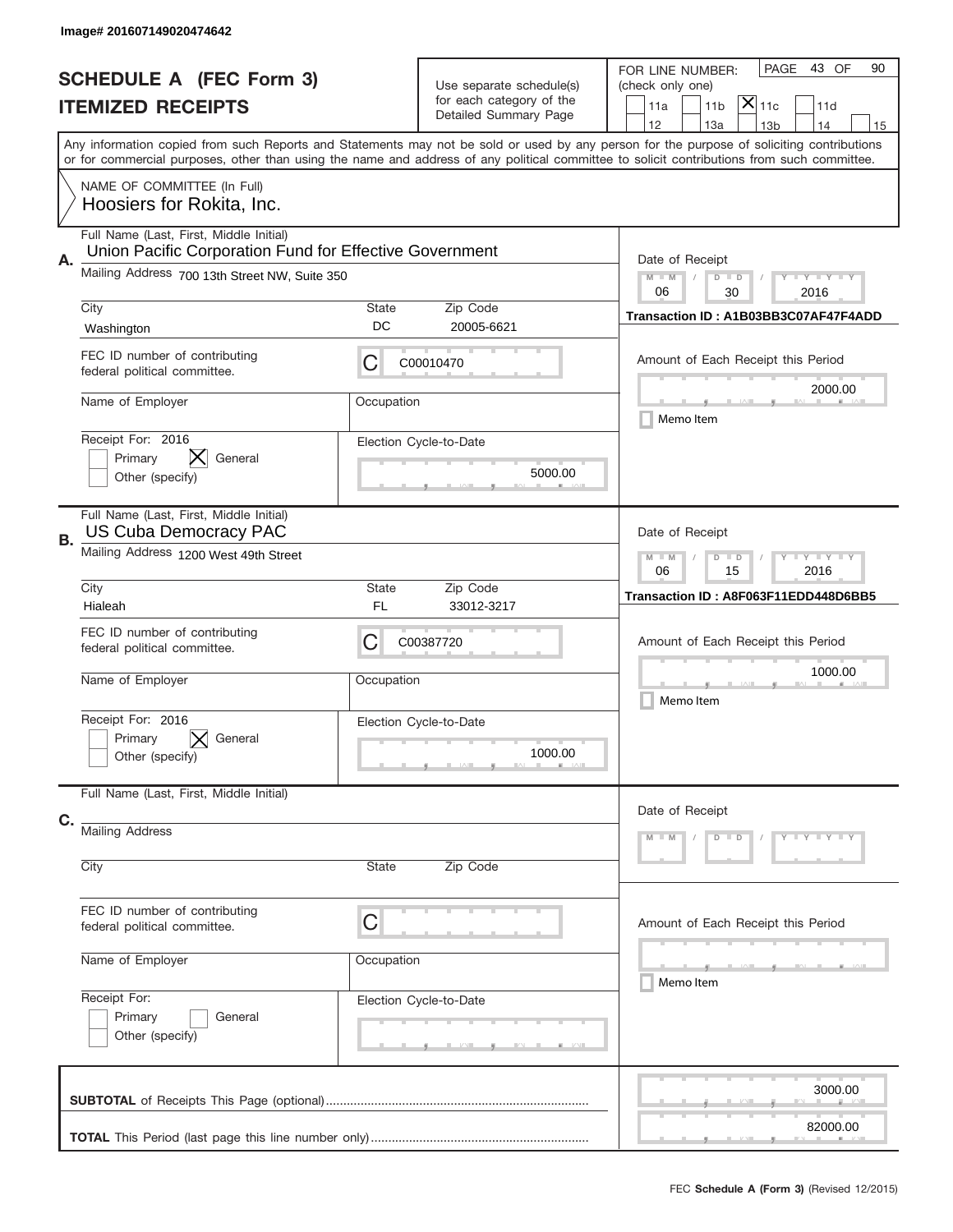|           | Image# 201607149020474643                                                                                                                                                                                                                                                               |                                                                               |                                      |                                                                                                                                                                |
|-----------|-----------------------------------------------------------------------------------------------------------------------------------------------------------------------------------------------------------------------------------------------------------------------------------------|-------------------------------------------------------------------------------|--------------------------------------|----------------------------------------------------------------------------------------------------------------------------------------------------------------|
|           | <b>SCHEDULE B (FEC Form 3)</b><br><b>ITEMIZED DISBURSEMENTS</b>                                                                                                                                                                                                                         | Use separate schedule(s)<br>for each category of the<br>Detailed Summary Page |                                      | 44<br>90<br>PAGE<br>OF<br>FOR LINE NUMBER:<br>(check only one)<br>$X _{17}$<br>18<br>19a<br>19 <sub>b</sub><br>20a<br>20 <sub>b</sub><br>20 <sub>c</sub><br>21 |
|           | Any information copied from such Reports and Statements may not be sold or used by any person for the purpose of soliciting contributions<br>or for commercial purposes, other than using the name and address of any political committee to solicit contributions from such committee. |                                                                               |                                      |                                                                                                                                                                |
|           | NAME OF COMMITTEE (In Full)<br>Hoosiers for Rokita, Inc.                                                                                                                                                                                                                                |                                                                               |                                      |                                                                                                                                                                |
|           | Full Name (Last, First, Middle Initial)<br>A. Acqua Al 2                                                                                                                                                                                                                                |                                                                               |                                      | Date of Disbursement<br>$T - Y$ $T - Y$ $T - Y$<br>$M - M$<br>$D$ $D$                                                                                          |
|           | Mailing Address 212 7th Street SE                                                                                                                                                                                                                                                       |                                                                               |                                      | 2016<br>30<br>06                                                                                                                                               |
|           | State<br>City<br>DC<br>Washington                                                                                                                                                                                                                                                       | Amount of Each Disbursement this Period                                       |                                      |                                                                                                                                                                |
|           | Purpose of Disbursement<br>Event expense                                                                                                                                                                                                                                                | 20003-4311                                                                    |                                      | 342.10                                                                                                                                                         |
|           | Candidate Name                                                                                                                                                                                                                                                                          |                                                                               | Category/                            | X Memo Item                                                                                                                                                    |
|           | Disbursement For: 2016<br>Office Sought:<br>House<br>Senate<br>Primary<br>President<br>Other (specify)                                                                                                                                                                                  | General<br>$\times$                                                           | Type                                 | Transaction ID: BBE1B9D62174C479C917                                                                                                                           |
|           | District:<br>State:<br>Full Name (Last, First, Middle Initial)                                                                                                                                                                                                                          |                                                                               |                                      |                                                                                                                                                                |
| <b>B.</b> | <b>American Airlines</b>                                                                                                                                                                                                                                                                | Date of Disbursement                                                          |                                      |                                                                                                                                                                |
|           | Mailing Address Amon Carter Blvd                                                                                                                                                                                                                                                        | $-M$<br>$Y = Y$<br>M<br>D<br>D<br>2016<br>04<br>26                            |                                      |                                                                                                                                                                |
|           | City<br><b>State</b><br><b>TX</b><br>Fort Worth                                                                                                                                                                                                                                         | Zip Code<br>75261                                                             |                                      | Amount of Each Disbursement this Period                                                                                                                        |
|           | Purpose of Disbursement<br>Air travel<br>Candidate Name                                                                                                                                                                                                                                 |                                                                               | 351.10<br>X Memo Item                |                                                                                                                                                                |
|           |                                                                                                                                                                                                                                                                                         |                                                                               | Category/<br>Type                    | Transaction ID: B8BE6A21AF8164D5BB6E                                                                                                                           |
|           | Disbursement For:<br>Office Sought:<br>House<br>Primary<br>Senate<br>Other (specify)<br>President                                                                                                                                                                                       | 2016<br>General                                                               |                                      |                                                                                                                                                                |
|           | State:<br>District:<br>Full Name (Last, First, Middle Initial)                                                                                                                                                                                                                          |                                                                               |                                      |                                                                                                                                                                |
|           | c. American Airlines                                                                                                                                                                                                                                                                    | Date of Disbursement<br>$Y$ $Y$ $Y$ $Y$ $Y$                                   |                                      |                                                                                                                                                                |
|           | Mailing Address Amon Carter Blvd                                                                                                                                                                                                                                                        | $-M$<br>M<br>D<br>D<br>23<br>2016<br>05                                       |                                      |                                                                                                                                                                |
|           | City<br><b>State</b><br>Zip Code<br>Fort Worth<br>ТX<br>75261                                                                                                                                                                                                                           | Amount of Each Disbursement this Period                                       |                                      |                                                                                                                                                                |
|           | Purpose of Disbursement<br>Air travel                                                                                                                                                                                                                                                   |                                                                               | 782.20<br>X Memo Item                |                                                                                                                                                                |
|           | Candidate Name                                                                                                                                                                                                                                                                          | Category/<br>Type                                                             | Transaction ID: B52C4362751ED4AACA64 |                                                                                                                                                                |
|           | Office Sought:<br>Disbursement For: 2016<br>House<br>Senate<br>Primary<br>President<br>Other (specify)<br>State:<br>District:                                                                                                                                                           | $\mathsf{X}$ General                                                          |                                      |                                                                                                                                                                |
|           |                                                                                                                                                                                                                                                                                         |                                                                               |                                      | 0.00                                                                                                                                                           |
|           |                                                                                                                                                                                                                                                                                         |                                                                               |                                      |                                                                                                                                                                |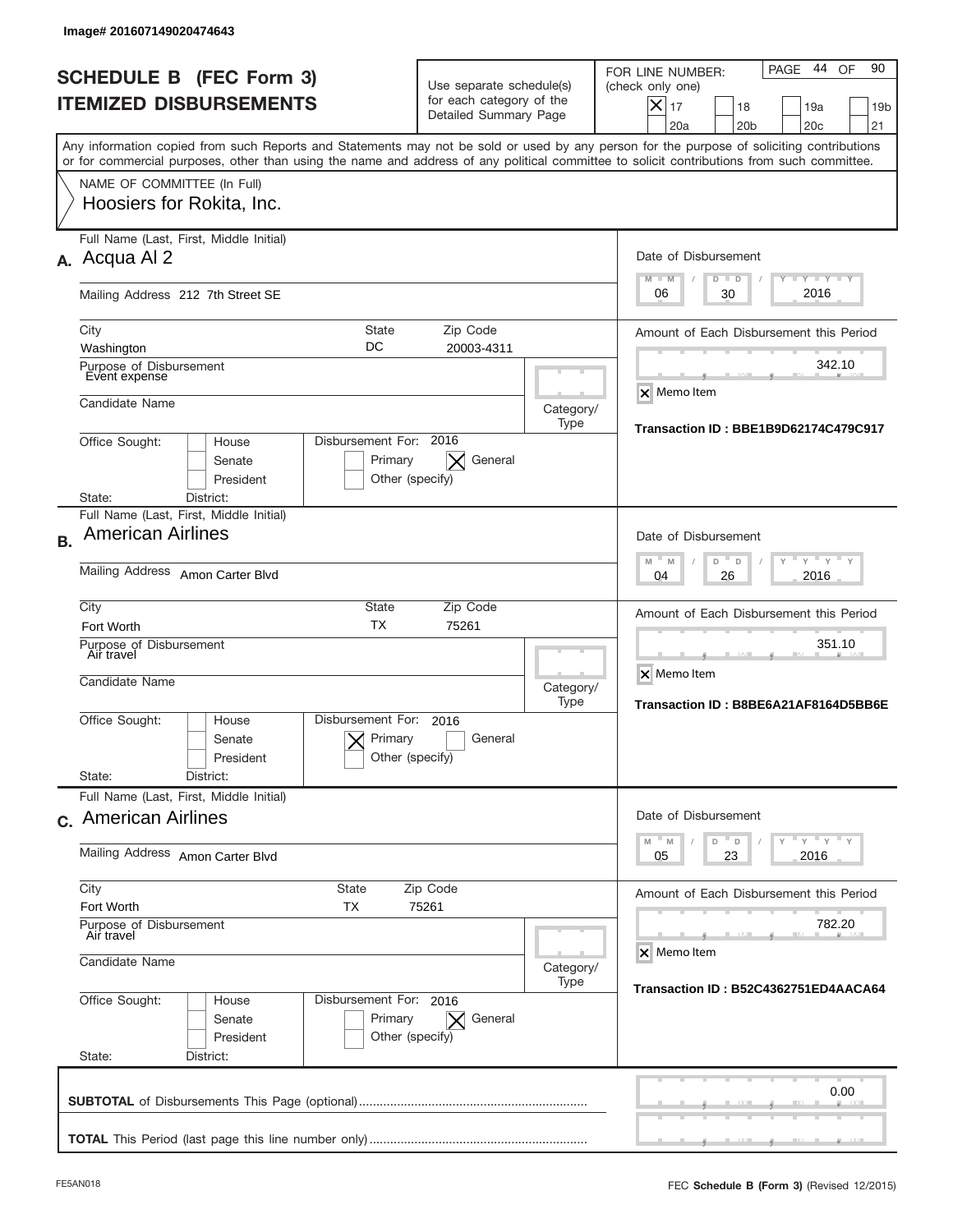|           | Image# 201607149020474644                                                                                       |                                                                            |                                                                               |                                                                                                         |                                                                                                                                                                                                                                                                                         |
|-----------|-----------------------------------------------------------------------------------------------------------------|----------------------------------------------------------------------------|-------------------------------------------------------------------------------|---------------------------------------------------------------------------------------------------------|-----------------------------------------------------------------------------------------------------------------------------------------------------------------------------------------------------------------------------------------------------------------------------------------|
|           | <b>SCHEDULE B (FEC Form 3)</b><br><b>ITEMIZED DISBURSEMENTS</b>                                                 |                                                                            | Use separate schedule(s)<br>for each category of the<br>Detailed Summary Page |                                                                                                         | 45<br>90<br>PAGE<br>OF<br>FOR LINE NUMBER:<br>(check only one)<br>X<br>17<br>18<br>19a<br>19 <sub>b</sub><br>20a<br>20 <sub>b</sub><br>20 <sub>c</sub><br>21                                                                                                                            |
|           |                                                                                                                 |                                                                            |                                                                               |                                                                                                         | Any information copied from such Reports and Statements may not be sold or used by any person for the purpose of soliciting contributions<br>or for commercial purposes, other than using the name and address of any political committee to solicit contributions from such committee. |
|           | NAME OF COMMITTEE (In Full)<br>Hoosiers for Rokita, Inc.                                                        |                                                                            |                                                                               |                                                                                                         |                                                                                                                                                                                                                                                                                         |
| А.        | Full Name (Last, First, Middle Initial)<br>Aristotle International, Inc.                                        |                                                                            |                                                                               |                                                                                                         | Date of Disbursement<br><b>LEY LEY LEY</b><br>$M - M$<br>$D$ $D$                                                                                                                                                                                                                        |
|           | Mailing Address 205 Pennsylvania Avenue SE                                                                      |                                                                            |                                                                               |                                                                                                         | 2016<br>05<br>23                                                                                                                                                                                                                                                                        |
|           | City<br>Washington                                                                                              | <b>State</b><br>DC                                                         | Zip Code<br>20003-1164                                                        |                                                                                                         | Amount of Each Disbursement this Period                                                                                                                                                                                                                                                 |
|           | Purpose of Disbursement<br>Compliance software fee                                                              |                                                                            |                                                                               |                                                                                                         | 2100.00<br>Memo Item                                                                                                                                                                                                                                                                    |
|           | Candidate Name                                                                                                  |                                                                            |                                                                               | Category/<br>Type                                                                                       | Transaction ID: BDF18B8468AD04D468BB                                                                                                                                                                                                                                                    |
|           | Disbursement For: 2016<br>Office Sought:<br>House<br>Senate<br>President<br>State:<br>District:                 |                                                                            |                                                                               |                                                                                                         |                                                                                                                                                                                                                                                                                         |
| <b>B.</b> | Full Name (Last, First, Middle Initial)<br><b>Best Buy</b><br><b>Mailing Address</b><br>10346 East U.S. 36 #489 | Date of Disbursement<br>$-M$<br>$Y = Y$<br>M<br>D<br>D<br>2016<br>06<br>30 |                                                                               |                                                                                                         |                                                                                                                                                                                                                                                                                         |
|           | City                                                                                                            |                                                                            |                                                                               |                                                                                                         |                                                                                                                                                                                                                                                                                         |
|           | Avon<br>Purpose of Disbursement<br>Office supplies<br>Candidate Name                                            | State<br>IN                                                                | Category/<br>Type                                                             | Amount of Each Disbursement this Period<br>46.45<br>X Memo Item<br>Transaction ID: B1E072E44E43D4E11AA1 |                                                                                                                                                                                                                                                                                         |
|           | Office Sought:<br>House<br>Senate<br>President<br>State:<br>District:                                           | Disbursement For:<br>Primary<br>Other (specify)                            | 2016<br>General                                                               |                                                                                                         |                                                                                                                                                                                                                                                                                         |
|           | Full Name (Last, First, Middle Initial)<br>c. Capitol Hill Club                                                 | Date of Disbursement<br>γ " γ <sup>"</sup> γ " γ                           |                                                                               |                                                                                                         |                                                                                                                                                                                                                                                                                         |
|           | Mailing Address 300<br>1st Street SE                                                                            | $-M$<br>M<br>D<br>D<br>2016<br>04<br>26                                    |                                                                               |                                                                                                         |                                                                                                                                                                                                                                                                                         |
|           | City<br>State<br>Washington<br>DC                                                                               | Amount of Each Disbursement this Period                                    |                                                                               |                                                                                                         |                                                                                                                                                                                                                                                                                         |
|           | Purpose of Disbursement<br>Meeting expense<br>Candidate Name                                                    |                                                                            | Category/                                                                     | 519.65<br>X Memo Item                                                                                   |                                                                                                                                                                                                                                                                                         |
|           | Office Sought:<br>House<br>Senate<br>President<br>State:<br>District:                                           | Disbursement For: 2016<br>Primary<br>Other (specify)                       | General                                                                       | Type                                                                                                    | Transaction ID: B4F1160CB53A84D0592D                                                                                                                                                                                                                                                    |
|           |                                                                                                                 |                                                                            |                                                                               |                                                                                                         | 2100.00                                                                                                                                                                                                                                                                                 |
|           |                                                                                                                 |                                                                            |                                                                               |                                                                                                         |                                                                                                                                                                                                                                                                                         |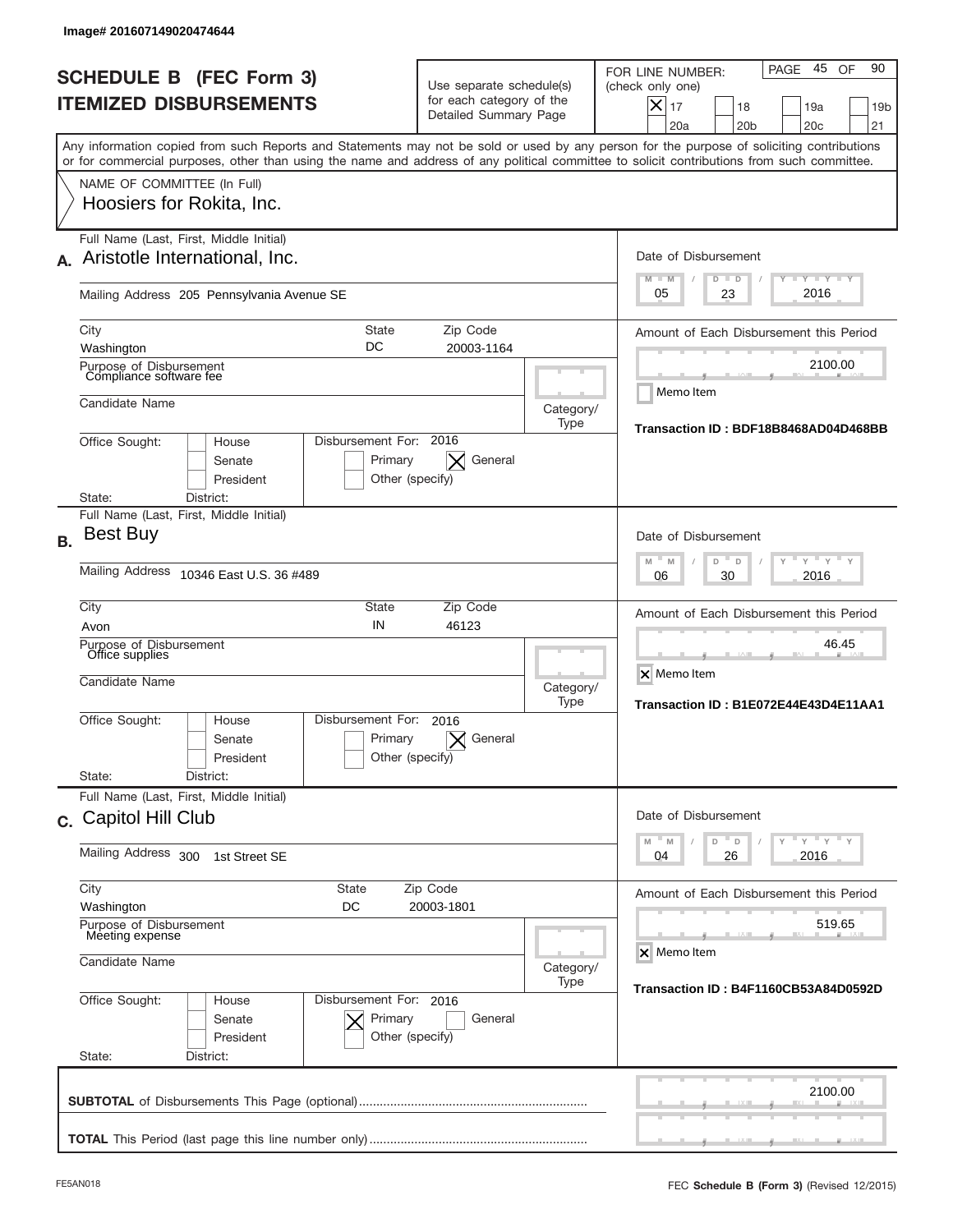|           | Image# 201607149020474645                                                             |                                                                               |                                                                               |                   |                                                                                                                                                                                                                                                                                         |
|-----------|---------------------------------------------------------------------------------------|-------------------------------------------------------------------------------|-------------------------------------------------------------------------------|-------------------|-----------------------------------------------------------------------------------------------------------------------------------------------------------------------------------------------------------------------------------------------------------------------------------------|
|           | <b>SCHEDULE B (FEC Form 3)</b><br><b>ITEMIZED DISBURSEMENTS</b>                       |                                                                               | Use separate schedule(s)<br>for each category of the<br>Detailed Summary Page |                   | 46<br>90<br>PAGE<br>OF<br>FOR LINE NUMBER:<br>(check only one)<br>$\times$<br>17<br>18<br>19a<br>19 <sub>b</sub><br>20a<br>20 <sub>b</sub><br>20 <sub>c</sub><br>21                                                                                                                     |
|           |                                                                                       |                                                                               |                                                                               |                   | Any information copied from such Reports and Statements may not be sold or used by any person for the purpose of soliciting contributions<br>or for commercial purposes, other than using the name and address of any political committee to solicit contributions from such committee. |
|           | NAME OF COMMITTEE (In Full)<br>Hoosiers for Rokita, Inc.                              |                                                                               |                                                                               |                   |                                                                                                                                                                                                                                                                                         |
| А.        | Full Name (Last, First, Middle Initial)<br>Capitol Hill Club                          |                                                                               |                                                                               |                   | Date of Disbursement<br><b>LYLYLY</b>                                                                                                                                                                                                                                                   |
|           | Mailing Address 300 1st Street SE                                                     |                                                                               |                                                                               |                   | $M - M$<br>$D$ $D$<br>2016<br>05<br>23                                                                                                                                                                                                                                                  |
|           | City<br>Washington                                                                    | <b>State</b><br>DC                                                            | Zip Code<br>20003-1801                                                        |                   | Amount of Each Disbursement this Period<br>293.15                                                                                                                                                                                                                                       |
|           | Purpose of Disbursement<br>Meeting expense<br>Candidate Name                          |                                                                               |                                                                               | Category/<br>Type | X Memo Item                                                                                                                                                                                                                                                                             |
|           | Office Sought:<br>House<br>Senate<br>President<br>District:<br>State:                 | Disbursement For: 2016<br>Primary<br>Other (specify)                          | General                                                                       |                   | Transaction ID: BF6D0CC93D543427D849                                                                                                                                                                                                                                                    |
|           | Full Name (Last, First, Middle Initial)                                               |                                                                               |                                                                               |                   |                                                                                                                                                                                                                                                                                         |
| <b>B.</b> | <b>Capitol Host</b><br>Mailing Address 5525 Dorsey Lane                               | Date of Disbursement<br>$-M$<br>$Y = Y$<br>M<br>D<br>D<br>2016<br>05<br>23    |                                                                               |                   |                                                                                                                                                                                                                                                                                         |
|           | City<br><b>Bethesda</b><br>Purpose of Disbursement<br>Event expense<br>Candidate Name | Category/                                                                     | Amount of Each Disbursement this Period<br>100.00<br>X Memo Item              |                   |                                                                                                                                                                                                                                                                                         |
|           | Office Sought:<br>House<br>Senate<br>President<br>State:<br>District:                 | Disbursement For:<br>Primary<br>Other (specify)                               | 2016<br>General                                                               | Type              | Transaction ID: B539F36D64FC54B6DAE6                                                                                                                                                                                                                                                    |
|           | Full Name (Last, First, Middle Initial)<br>c. Catch 35 Restaurant                     | Date of Disbursement<br>$\cdots$ $\gamma$ $\cdots$ $\gamma$ $\cdots$ $\gamma$ |                                                                               |                   |                                                                                                                                                                                                                                                                                         |
|           | Mailing Address 35 W Wacker Dr                                                        | D<br>M<br>M<br>D<br>2016<br>04<br>26                                          |                                                                               |                   |                                                                                                                                                                                                                                                                                         |
|           | City<br>Chicago<br>Purpose of Disbursement                                            | Amount of Each Disbursement this Period<br>852.52                             |                                                                               |                   |                                                                                                                                                                                                                                                                                         |
|           | Meeting expense<br>Candidate Name                                                     | Category/<br>Type                                                             | X Memo Item                                                                   |                   |                                                                                                                                                                                                                                                                                         |
|           | Office Sought:<br>House<br>Senate<br>President<br>State:<br>District:                 | Disbursement For: 2016<br>Primary<br>Other (specify)                          | General                                                                       |                   | Transaction ID: BF4ACB6D285EA4765881                                                                                                                                                                                                                                                    |
|           |                                                                                       |                                                                               |                                                                               |                   | 0.00                                                                                                                                                                                                                                                                                    |
|           |                                                                                       |                                                                               |                                                                               |                   |                                                                                                                                                                                                                                                                                         |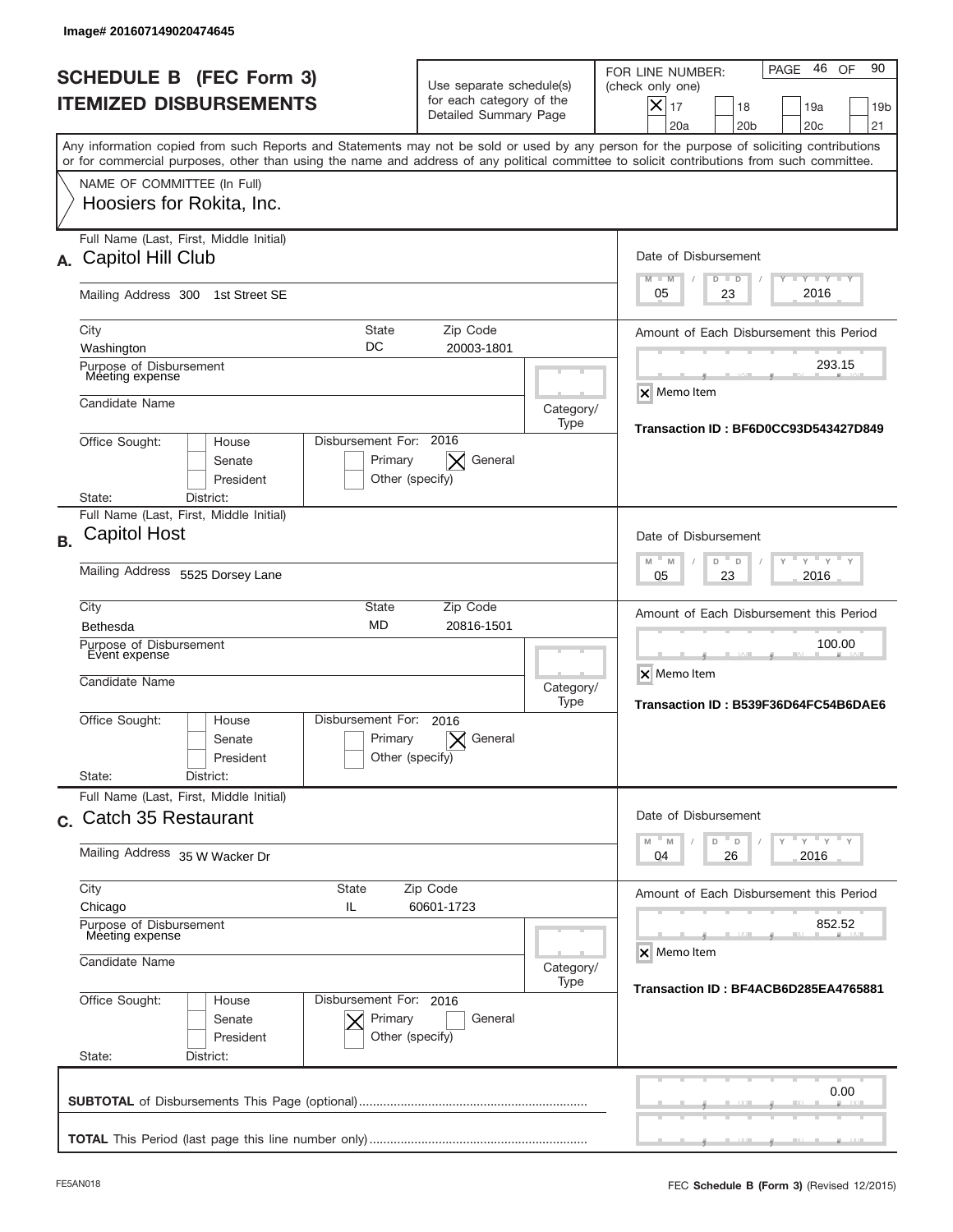|           | Image# 201607149020474646                                                                                                                                                                                                                                                               |                                                                            |                                                                               |                   |                                                                                                                                                             |  |
|-----------|-----------------------------------------------------------------------------------------------------------------------------------------------------------------------------------------------------------------------------------------------------------------------------------------|----------------------------------------------------------------------------|-------------------------------------------------------------------------------|-------------------|-------------------------------------------------------------------------------------------------------------------------------------------------------------|--|
|           | <b>SCHEDULE B (FEC Form 3)</b><br><b>ITEMIZED DISBURSEMENTS</b>                                                                                                                                                                                                                         |                                                                            | Use separate schedule(s)<br>for each category of the<br>Detailed Summary Page |                   | 90<br>PAGE 47<br>OF<br>FOR LINE NUMBER:<br>(check only one)<br>$X _{17}$<br>18<br>19a<br>19 <sub>b</sub><br>20 <sub>c</sub><br>20a<br>20 <sub>b</sub><br>21 |  |
|           | Any information copied from such Reports and Statements may not be sold or used by any person for the purpose of soliciting contributions<br>or for commercial purposes, other than using the name and address of any political committee to solicit contributions from such committee. |                                                                            |                                                                               |                   |                                                                                                                                                             |  |
|           | NAME OF COMMITTEE (In Full)<br>Hoosiers for Rokita, Inc.                                                                                                                                                                                                                                |                                                                            |                                                                               |                   |                                                                                                                                                             |  |
| А.        | Full Name (Last, First, Middle Initial)<br>Comfort Inn                                                                                                                                                                                                                                  |                                                                            |                                                                               |                   | Date of Disbursement<br>$T - Y$ $T - Y$ $T - Y$<br>$M - M$<br>$D$ $D$                                                                                       |  |
|           | Mailing Address 14436 153rd Ln                                                                                                                                                                                                                                                          |                                                                            |                                                                               |                   | 2016<br>04<br>26                                                                                                                                            |  |
|           | City<br>Jamaica<br>Purpose of Disbursement                                                                                                                                                                                                                                              | State<br>NY.                                                               | Zip Code<br>11434-4204                                                        |                   | Amount of Each Disbursement this Period<br>256.88                                                                                                           |  |
|           | Lodging<br>Candidate Name                                                                                                                                                                                                                                                               |                                                                            |                                                                               | Category/<br>Type | <b>X</b> Memo Item                                                                                                                                          |  |
|           | Disbursement For: 2016<br>Office Sought:<br>House<br>Senate<br>President<br>District:<br>State:                                                                                                                                                                                         | Transaction ID: B6A446F18CF6E4D5BB9F                                       |                                                                               |                   |                                                                                                                                                             |  |
| <b>B.</b> | Full Name (Last, First, Middle Initial)<br><b>Comfort Suites</b>                                                                                                                                                                                                                        | Date of Disbursement                                                       |                                                                               |                   |                                                                                                                                                             |  |
|           | Mailing Address 4820 Techniplex Dr                                                                                                                                                                                                                                                      | $M - M$<br>$Y = Y$<br>D<br>D<br>2016<br>06<br>30                           |                                                                               |                   |                                                                                                                                                             |  |
|           | City<br>Stafford<br>Purpose of Disbursement<br>Lodging<br>Candidate Name                                                                                                                                                                                                                | <b>State</b><br><b>TX</b>                                                  | Zip Code<br>77477-3827                                                        | Category/         | Amount of Each Disbursement this Period<br>368.55<br>X Memo Item<br>Transaction ID: BDEF28D465475421E9AC                                                    |  |
|           | Office Sought:<br>House<br>Senate<br>President<br>State:<br>District:                                                                                                                                                                                                                   | Type<br>Disbursement For:<br>2016<br>Primary<br>General<br>Other (specify) |                                                                               |                   |                                                                                                                                                             |  |
|           | Full Name (Last, First, Middle Initial)<br>c. Complete Campaigns                                                                                                                                                                                                                        |                                                                            |                                                                               |                   | Date of Disbursement<br>≡ γ ≡ γ ≡ γ<br>M<br>D<br>M<br>D                                                                                                     |  |
|           | Mailing Address 205 Pennsylvania Avenue SE                                                                                                                                                                                                                                              | 03<br>2016<br>05                                                           |                                                                               |                   |                                                                                                                                                             |  |
|           | City<br><b>State</b><br>Washington<br>DC<br>Purpose of Disbursement                                                                                                                                                                                                                     |                                                                            | Zip Code<br>20003-1164                                                        |                   | Amount of Each Disbursement this Period<br>323.75                                                                                                           |  |
|           | Credit card processing fees<br>Candidate Name                                                                                                                                                                                                                                           | Category/<br>Type                                                          | Memo Item                                                                     |                   |                                                                                                                                                             |  |
|           | Office Sought:<br>Disbursement For: 2016<br>House<br>Senate<br>President<br>State:<br>District:                                                                                                                                                                                         | Transaction ID: B37BF82229C4242DD876                                       |                                                                               |                   |                                                                                                                                                             |  |
|           |                                                                                                                                                                                                                                                                                         |                                                                            |                                                                               |                   | 323.75                                                                                                                                                      |  |
|           |                                                                                                                                                                                                                                                                                         |                                                                            |                                                                               |                   |                                                                                                                                                             |  |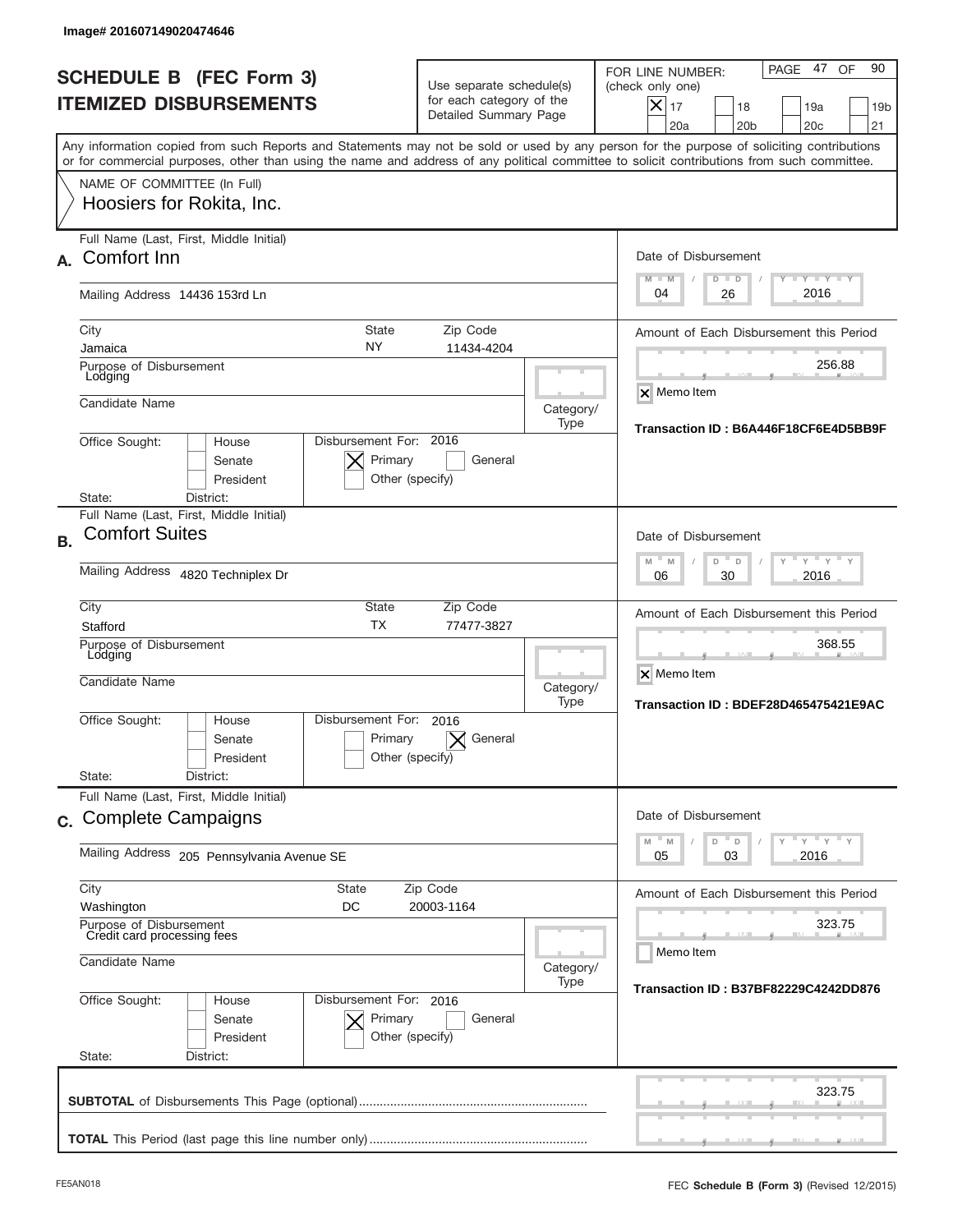|           | Image# 201607149020474647                                                                                                                                                                                                                                                               |                                                                                                 |                                                                               |                   |                                                                                                                                                              |
|-----------|-----------------------------------------------------------------------------------------------------------------------------------------------------------------------------------------------------------------------------------------------------------------------------------------|-------------------------------------------------------------------------------------------------|-------------------------------------------------------------------------------|-------------------|--------------------------------------------------------------------------------------------------------------------------------------------------------------|
|           | <b>SCHEDULE B (FEC Form 3)</b><br><b>ITEMIZED DISBURSEMENTS</b>                                                                                                                                                                                                                         |                                                                                                 | Use separate schedule(s)<br>for each category of the<br>Detailed Summary Page |                   | 48<br>90<br>PAGE<br>OF<br>FOR LINE NUMBER:<br>(check only one)<br>X<br>17<br>19a<br>18<br>19 <sub>b</sub><br>21<br>20a<br>20 <sub>b</sub><br>20 <sub>c</sub> |
|           | Any information copied from such Reports and Statements may not be sold or used by any person for the purpose of soliciting contributions<br>or for commercial purposes, other than using the name and address of any political committee to solicit contributions from such committee. |                                                                                                 |                                                                               |                   |                                                                                                                                                              |
|           | NAME OF COMMITTEE (In Full)<br>Hoosiers for Rokita, Inc.                                                                                                                                                                                                                                |                                                                                                 |                                                                               |                   |                                                                                                                                                              |
|           | Full Name (Last, First, Middle Initial)<br><b>Complete Campaigns</b>                                                                                                                                                                                                                    |                                                                                                 |                                                                               |                   | Date of Disbursement<br>$I - Y - I - Y - I - Y$<br>M<br>$-M$<br>$D$ $D$                                                                                      |
|           | Mailing Address 205 Pennsylvania Avenue SE                                                                                                                                                                                                                                              |                                                                                                 |                                                                               |                   | 2016<br>30<br>06                                                                                                                                             |
|           | <b>State</b><br>City<br>DC<br>Washington                                                                                                                                                                                                                                                |                                                                                                 | Zip Code<br>20003-1164                                                        |                   | Amount of Each Disbursement this Period                                                                                                                      |
|           | Purpose of Disbursement<br>Credit card processing fees                                                                                                                                                                                                                                  |                                                                                                 |                                                                               |                   | 2120.00                                                                                                                                                      |
|           | Candidate Name                                                                                                                                                                                                                                                                          |                                                                                                 |                                                                               | Category/<br>Type | Memo Item                                                                                                                                                    |
|           | Disbursement For: 2016<br>Office Sought:<br>House<br>Senate<br>Primary<br>President<br>Other (specify)<br>State:<br>District:                                                                                                                                                           | Transaction ID: B6134516FEFFD44B6A1B                                                            |                                                                               |                   |                                                                                                                                                              |
| <b>B.</b> | Full Name (Last, First, Middle Initial)<br>Delta Air Lines Inc                                                                                                                                                                                                                          | Date of Disbursement<br>$Y = Y$<br>$M - M$<br>D<br>D                                            |                                                                               |                   |                                                                                                                                                              |
|           | Mailing Address<br>1030 Delta Boulevard                                                                                                                                                                                                                                                 | 2016<br>04<br>26                                                                                |                                                                               |                   |                                                                                                                                                              |
|           | City<br>State<br>Zip Code<br>GA<br>Atlanta<br>30354-1989<br>Purpose of Disbursement<br>Air travel<br>Candidate Name                                                                                                                                                                     |                                                                                                 |                                                                               |                   | Amount of Each Disbursement this Period<br>1026.20<br>X Memo Item                                                                                            |
|           | Disbursement For:<br>Office Sought:<br>House<br>Senate<br>President<br>State:<br>District:                                                                                                                                                                                              | Primary<br>Other (specify)                                                                      | 2016<br>General                                                               | Category/<br>Type | Transaction ID: B3ADACC13D0FF46C187B                                                                                                                         |
|           | Full Name (Last, First, Middle Initial)<br>c. Delta Air Lines Inc                                                                                                                                                                                                                       | Date of Disbursement                                                                            |                                                                               |                   |                                                                                                                                                              |
|           | Mailing Address 1030 Delta Boulevard                                                                                                                                                                                                                                                    | $\gamma$ $\gamma$ $\gamma$ $\gamma$ $\gamma$<br>$M$ $M$<br>D<br>$\mathsf D$<br>23<br>2016<br>05 |                                                                               |                   |                                                                                                                                                              |
|           | City<br>State<br>Atlanta<br>GА<br>Purpose of Disbursement<br>Air travel                                                                                                                                                                                                                 |                                                                                                 | Amount of Each Disbursement this Period<br>365.60<br>X Memo Item              |                   |                                                                                                                                                              |
|           | Candidate Name                                                                                                                                                                                                                                                                          | Category/<br>Type                                                                               |                                                                               |                   |                                                                                                                                                              |
|           | Office Sought:<br>Disbursement For: 2016<br>House<br>Senate<br>President<br>State:<br>District:                                                                                                                                                                                         | Primary<br>Other (specify)                                                                      | General<br>$\times$                                                           |                   | Transaction ID: B7FC6B134F42844A8B87                                                                                                                         |
|           |                                                                                                                                                                                                                                                                                         |                                                                                                 |                                                                               |                   | 2120.00                                                                                                                                                      |
|           |                                                                                                                                                                                                                                                                                         |                                                                                                 |                                                                               |                   |                                                                                                                                                              |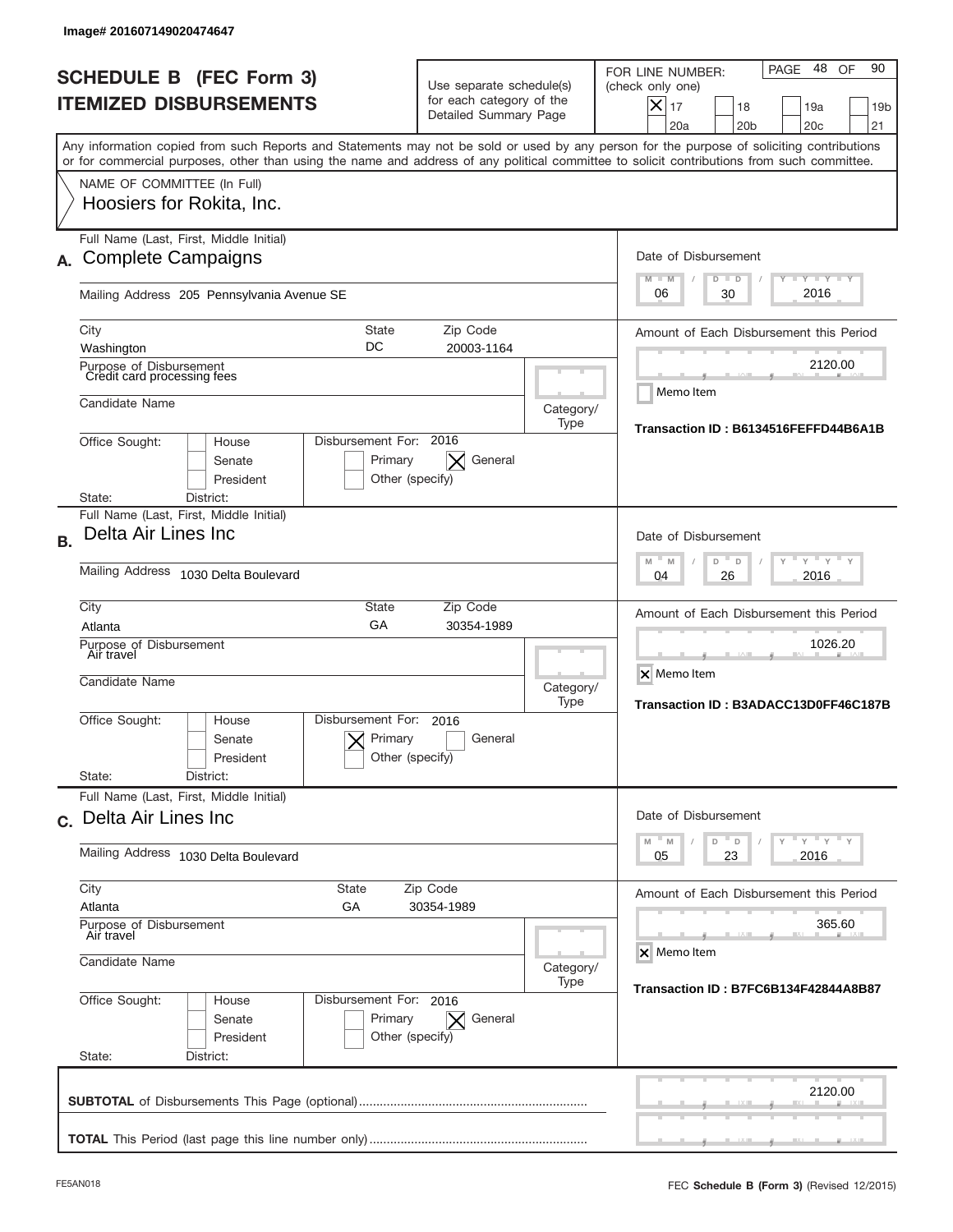|           | Image# 201607149020474648                                                                                                                                                                                                                                                               |                                                                               |                   |                                                                                                                                                                |
|-----------|-----------------------------------------------------------------------------------------------------------------------------------------------------------------------------------------------------------------------------------------------------------------------------------------|-------------------------------------------------------------------------------|-------------------|----------------------------------------------------------------------------------------------------------------------------------------------------------------|
|           | <b>SCHEDULE B (FEC Form 3)</b><br><b>ITEMIZED DISBURSEMENTS</b>                                                                                                                                                                                                                         | Use separate schedule(s)<br>for each category of the<br>Detailed Summary Page |                   | 49<br>90<br>PAGE<br>OF<br>FOR LINE NUMBER:<br>(check only one)<br>$X _{17}$<br>18<br>19a<br>19 <sub>b</sub><br>20a<br>20 <sub>b</sub><br>20 <sub>c</sub><br>21 |
|           | Any information copied from such Reports and Statements may not be sold or used by any person for the purpose of soliciting contributions<br>or for commercial purposes, other than using the name and address of any political committee to solicit contributions from such committee. |                                                                               |                   |                                                                                                                                                                |
|           | NAME OF COMMITTEE (In Full)<br>Hoosiers for Rokita, Inc.                                                                                                                                                                                                                                |                                                                               |                   |                                                                                                                                                                |
| А.        | Full Name (Last, First, Middle Initial)<br><b>Eagle Creek Aviation</b>                                                                                                                                                                                                                  |                                                                               |                   | Date of Disbursement<br>$T - Y$ $T - Y$ $T - Y$<br>$M - M$<br>$D$ $D$                                                                                          |
|           | Mailing Address 4101 Dandy Trail                                                                                                                                                                                                                                                        |                                                                               |                   | 2016<br>04<br>26                                                                                                                                               |
|           | City<br><b>State</b><br>IN<br>Indianapolis<br>Purpose of Disbursement                                                                                                                                                                                                                   | Zip Code<br>46254-9200                                                        |                   | Amount of Each Disbursement this Period<br>479.32                                                                                                              |
|           | Air travel<br>Candidate Name                                                                                                                                                                                                                                                            |                                                                               | Category/<br>Type | X Memo Item                                                                                                                                                    |
|           | Disbursement For: 2016<br>Office Sought:<br>House<br>Primary<br>Senate<br>President<br>District:<br>State:                                                                                                                                                                              | General<br>Other (specify)                                                    |                   | Transaction ID: B95C60EEE3202485DA24                                                                                                                           |
| <b>B.</b> | Full Name (Last, First, Middle Initial)<br><b>Eagle Creek Aviation</b>                                                                                                                                                                                                                  |                                                                               |                   | Date of Disbursement                                                                                                                                           |
|           | Mailing Address 4101 Dandy Trail                                                                                                                                                                                                                                                        | $-M$<br>$Y = Y$<br>M<br>D<br>D<br>2016<br>06<br>30                            |                   |                                                                                                                                                                |
|           | City<br><b>State</b><br>IN<br>Indianapolis                                                                                                                                                                                                                                              | Zip Code<br>46254-9200                                                        |                   | Amount of Each Disbursement this Period<br>745.22                                                                                                              |
|           | Purpose of Disbursement<br>Air travel<br>Candidate Name                                                                                                                                                                                                                                 |                                                                               | Category/<br>Type | X Memo Item<br>Transaction ID: B01A92F87C2E448C2A0E                                                                                                            |
|           | Disbursement For:<br>Office Sought:<br>House<br>Primary<br>Senate<br>President                                                                                                                                                                                                          | 2016<br>General<br>Other (specify)                                            |                   |                                                                                                                                                                |
|           | State:<br>District:<br>Full Name (Last, First, Middle Initial)                                                                                                                                                                                                                          |                                                                               |                   |                                                                                                                                                                |
|           | c. Eagle Creek Aviation                                                                                                                                                                                                                                                                 |                                                                               |                   | Date of Disbursement<br>ү"ү"ү"ү<br>$-M$<br>D<br>M<br>D                                                                                                         |
|           | Mailing Address 4101 Dandy Trail                                                                                                                                                                                                                                                        |                                                                               |                   | 23<br>2016<br>05                                                                                                                                               |
|           | City<br>State<br>Indianapolis<br>IN                                                                                                                                                                                                                                                     | Zip Code<br>46254-9200                                                        |                   | Amount of Each Disbursement this Period                                                                                                                        |
|           | Purpose of Disbursement<br>Air travel<br>Candidate Name                                                                                                                                                                                                                                 |                                                                               | Category/         | 278.60<br>X Memo Item                                                                                                                                          |
|           | Office Sought:<br>Disbursement For: 2016<br>House<br>Senate<br>Primary<br>President<br>State:<br>District:                                                                                                                                                                              | $\vert \times \vert$ General<br>Other (specify)                               | Type              | Transaction ID: BDCB5D0C0CDE34301AB6                                                                                                                           |
|           |                                                                                                                                                                                                                                                                                         |                                                                               |                   | 0.00                                                                                                                                                           |
|           |                                                                                                                                                                                                                                                                                         |                                                                               |                   |                                                                                                                                                                |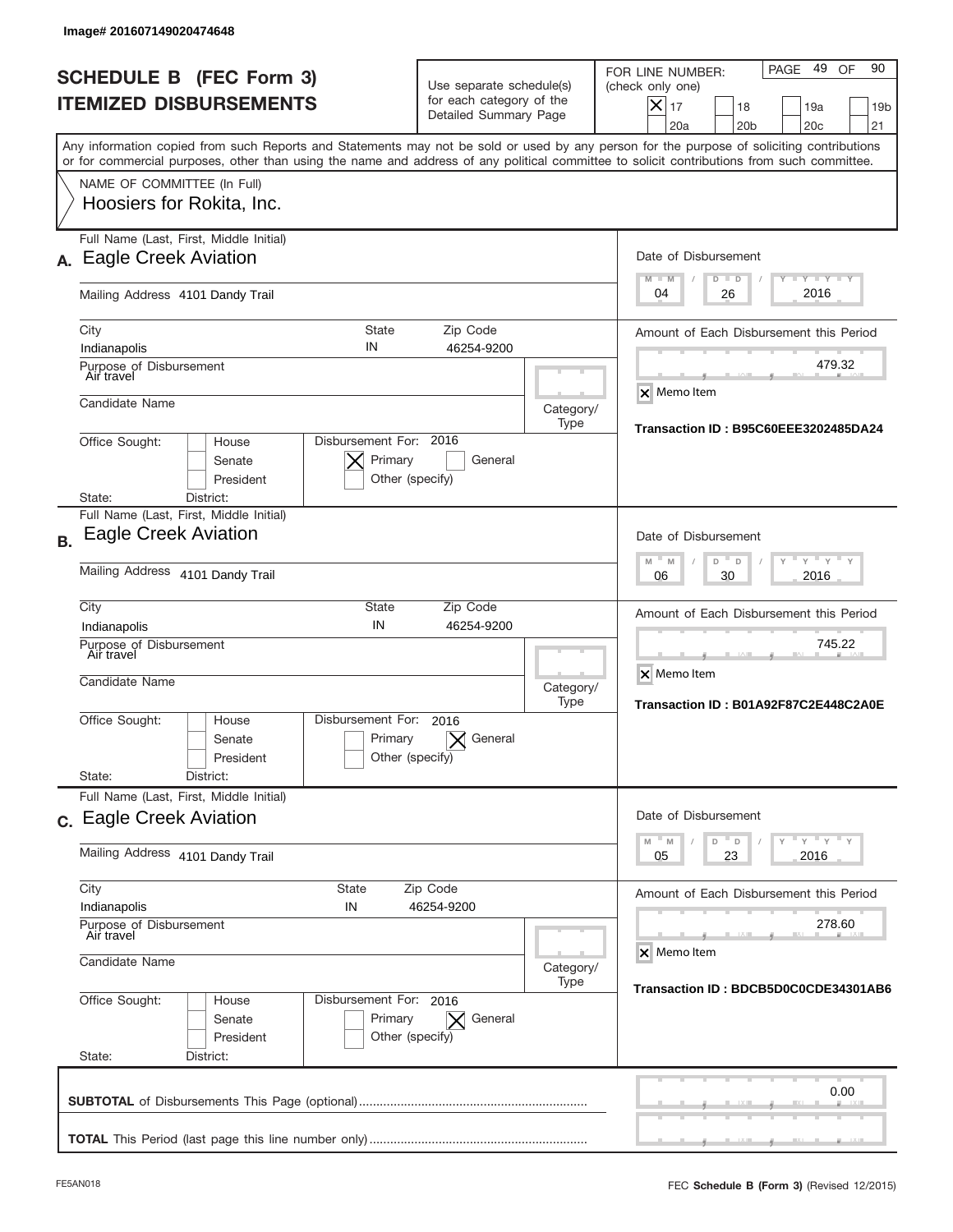| Image# 201607149020474649                                                                                                                                                                                                                                                                                              |                                                                                                                          |                                                              |                                                                                                                                                                              |  |  |  |
|------------------------------------------------------------------------------------------------------------------------------------------------------------------------------------------------------------------------------------------------------------------------------------------------------------------------|--------------------------------------------------------------------------------------------------------------------------|--------------------------------------------------------------|------------------------------------------------------------------------------------------------------------------------------------------------------------------------------|--|--|--|
| <b>SCHEDULE B (FEC Form 3)</b><br><b>ITEMIZED DISBURSEMENTS</b>                                                                                                                                                                                                                                                        | Use separate schedule(s)<br>for each category of the<br>Detailed Summary Page                                            |                                                              | PAGE 50 OF<br>90<br>FOR LINE NUMBER:<br>(check only one)<br>$ \boldsymbol{\times} $<br>17<br>18<br>19a<br>19 <sub>b</sub><br>20a<br>20 <sub>b</sub><br>20 <sub>c</sub><br>21 |  |  |  |
| Any information copied from such Reports and Statements may not be sold or used by any person for the purpose of soliciting contributions<br>or for commercial purposes, other than using the name and address of any political committee to solicit contributions from such committee.<br>NAME OF COMMITTEE (In Full) |                                                                                                                          |                                                              |                                                                                                                                                                              |  |  |  |
| Hoosiers for Rokita, Inc.                                                                                                                                                                                                                                                                                              |                                                                                                                          |                                                              |                                                                                                                                                                              |  |  |  |
| Full Name (Last, First, Middle Initial)<br><b>Empire Promotional Products</b><br>А.                                                                                                                                                                                                                                    |                                                                                                                          |                                                              | Date of Disbursement<br>$T - Y$ $T - Y$<br>$M - M$<br>$D$ $D$                                                                                                                |  |  |  |
| Mailing Address 251 W 30th Street<br><b>Suite 1107</b>                                                                                                                                                                                                                                                                 |                                                                                                                          |                                                              | 2016<br>06<br>30                                                                                                                                                             |  |  |  |
| City<br><b>State</b><br>NY                                                                                                                                                                                                                                                                                             | Zip Code                                                                                                                 |                                                              | Amount of Each Disbursement this Period                                                                                                                                      |  |  |  |
| New York<br>Purpose of Disbursement<br>Campaign promotional materials                                                                                                                                                                                                                                                  | 10001-2810                                                                                                               |                                                              | 920.25                                                                                                                                                                       |  |  |  |
| Candidate Name                                                                                                                                                                                                                                                                                                         |                                                                                                                          | Category/<br>Type                                            | $\times$ Memo Item<br>Transaction ID: BF40498DC523545B08AE                                                                                                                   |  |  |  |
| Disbursement For: 2016<br>Office Sought:<br>House<br>Primary<br>Senate<br>President<br>District:<br>State:                                                                                                                                                                                                             | General<br>$\times$<br>Other (specify)                                                                                   |                                                              |                                                                                                                                                                              |  |  |  |
| Full Name (Last, First, Middle Initial)                                                                                                                                                                                                                                                                                |                                                                                                                          |                                                              |                                                                                                                                                                              |  |  |  |
| Expedia<br><b>B.</b>                                                                                                                                                                                                                                                                                                   | Date of Disbursement<br>M<br>M<br>D<br>D                                                                                 |                                                              |                                                                                                                                                                              |  |  |  |
| Mailing Address<br>333 108th Avenue NE                                                                                                                                                                                                                                                                                 | 2016<br>04<br>26                                                                                                         |                                                              |                                                                                                                                                                              |  |  |  |
| City<br><b>State</b><br><b>WA</b><br><b>Bellevue</b>                                                                                                                                                                                                                                                                   | Amount of Each Disbursement this Period                                                                                  |                                                              |                                                                                                                                                                              |  |  |  |
| Purpose of Disbursement<br>Air travel<br>Candidate Name                                                                                                                                                                                                                                                                | Category/<br>Type                                                                                                        | 25.00<br>X Memo Item<br>Transaction ID: B1F6458060D854924956 |                                                                                                                                                                              |  |  |  |
| Disbursement For:<br>Office Sought:<br>House<br>Primary<br>Senate<br>President<br>State:<br>District:                                                                                                                                                                                                                  | 2016<br>General<br>Other (specify)                                                                                       |                                                              |                                                                                                                                                                              |  |  |  |
| Full Name (Last, First, Middle Initial)<br>c. Federal Express                                                                                                                                                                                                                                                          |                                                                                                                          |                                                              | Date of Disbursement                                                                                                                                                         |  |  |  |
| Mailing Address 2245 E Main Street<br>Suite 190                                                                                                                                                                                                                                                                        | $\mathbb{F}$ $\mathsf{y}$ $\mathbb{F}$ $\mathsf{y}$ $\mathbb{F}$ $\mathsf{y}$<br>$-M$<br>M<br>D<br>D<br>2016<br>04<br>26 |                                                              |                                                                                                                                                                              |  |  |  |
| City<br><b>State</b><br>Plainfield<br>IN                                                                                                                                                                                                                                                                               | Zip Code<br>46168-2787                                                                                                   |                                                              |                                                                                                                                                                              |  |  |  |
| Purpose of Disbursement<br>Shipping costs<br>Candidate Name                                                                                                                                                                                                                                                            | Category/                                                                                                                | 51.66<br>X Memo Item                                         |                                                                                                                                                                              |  |  |  |
|                                                                                                                                                                                                                                                                                                                        | Transaction ID: B72EF51CEA1F747D8B1E                                                                                     |                                                              |                                                                                                                                                                              |  |  |  |
| Office Sought:<br>Disbursement For: 2016<br>House<br>Senate<br>Primary<br>President<br>State:<br>District:                                                                                                                                                                                                             | General<br>Other (specify)                                                                                               |                                                              |                                                                                                                                                                              |  |  |  |
|                                                                                                                                                                                                                                                                                                                        |                                                                                                                          |                                                              | 0.00                                                                                                                                                                         |  |  |  |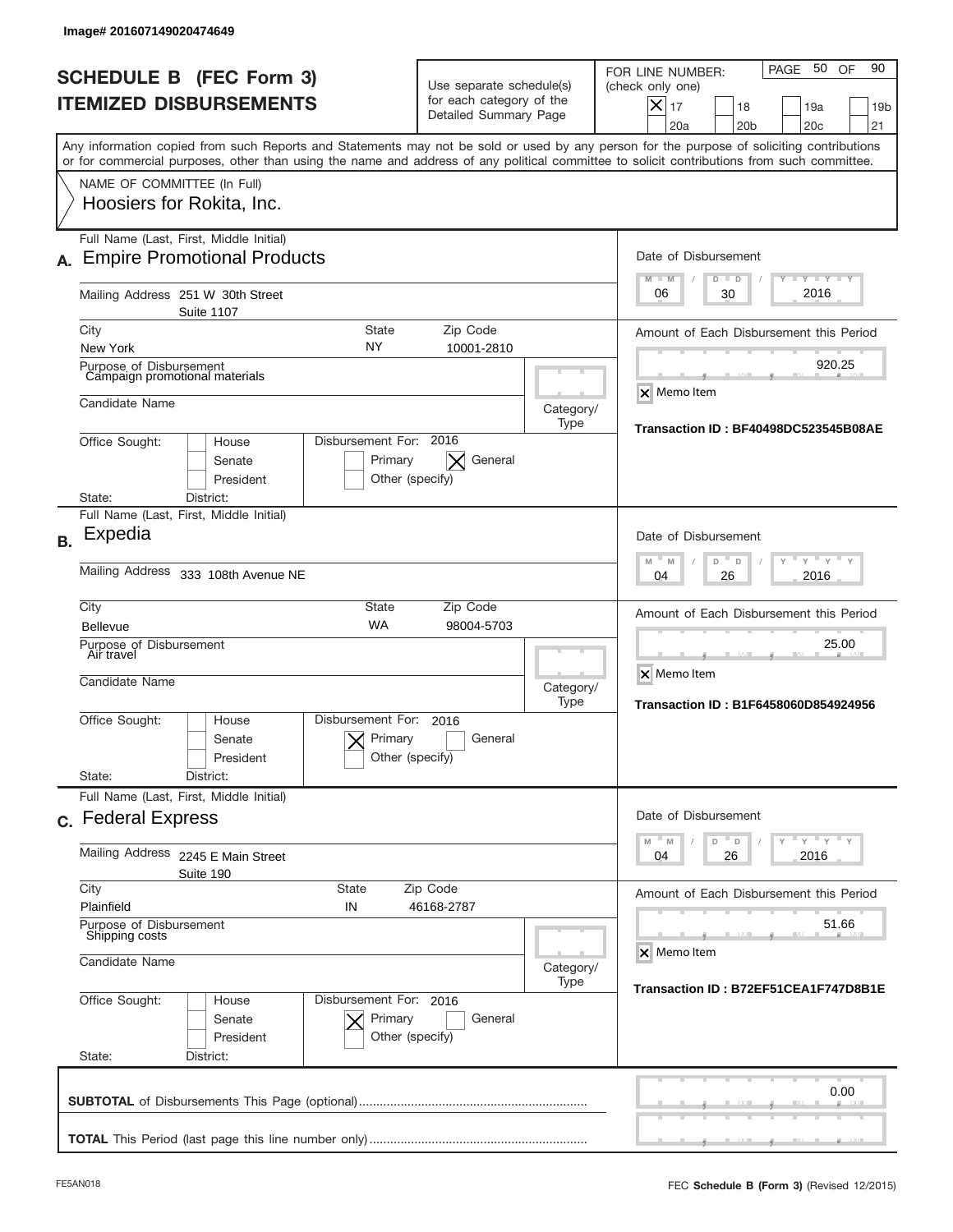|           | Image# 201607149020474650                                                                                                                  |                                                      |                                                                               |                   |                                                                                                                                                             |
|-----------|--------------------------------------------------------------------------------------------------------------------------------------------|------------------------------------------------------|-------------------------------------------------------------------------------|-------------------|-------------------------------------------------------------------------------------------------------------------------------------------------------------|
|           | <b>SCHEDULE B (FEC Form 3)</b><br><b>ITEMIZED DISBURSEMENTS</b>                                                                            |                                                      | Use separate schedule(s)<br>for each category of the<br>Detailed Summary Page |                   | PAGE 51<br>90<br>OF<br>FOR LINE NUMBER:<br>(check only one)<br>$X _{17}$<br>18<br>19a<br>19 <sub>b</sub><br>20a<br>20 <sub>b</sub><br>20 <sub>c</sub><br>21 |
|           | or for commercial purposes, other than using the name and address of any political committee to solicit contributions from such committee. |                                                      |                                                                               |                   | Any information copied from such Reports and Statements may not be sold or used by any person for the purpose of soliciting contributions                   |
|           | NAME OF COMMITTEE (In Full)<br>Hoosiers for Rokita, Inc.                                                                                   |                                                      |                                                                               |                   |                                                                                                                                                             |
| А.        | Full Name (Last, First, Middle Initial)<br><b>Federal Express</b>                                                                          |                                                      |                                                                               |                   | Date of Disbursement<br><b>LYLYLY</b><br>$M - M$<br>$D$ $D$                                                                                                 |
|           | Mailing Address 2245 E Main Street<br>Suite 190                                                                                            |                                                      |                                                                               |                   | 2016<br>30<br>06                                                                                                                                            |
|           | City<br>Plainfield                                                                                                                         | <b>State</b><br>IN                                   | Zip Code<br>46168-2787                                                        |                   | Amount of Each Disbursement this Period                                                                                                                     |
|           | Purpose of Disbursement<br>Printing                                                                                                        |                                                      |                                                                               |                   | 1099.91<br>X Memo Item                                                                                                                                      |
|           | Candidate Name                                                                                                                             |                                                      |                                                                               | Category/<br>Type | Transaction ID: B0173FB7F2388431AA9D                                                                                                                        |
|           | Office Sought:<br>House<br>Senate<br>President<br>State:<br>District:                                                                      | Disbursement For: 2016<br>Primary<br>Other (specify) | General<br>$\times$                                                           |                   |                                                                                                                                                             |
| <b>B.</b> | Full Name (Last, First, Middle Initial)<br>Gogoair                                                                                         |                                                      |                                                                               |                   | Date of Disbursement                                                                                                                                        |
|           | Mailing Address<br>1250 N Arlington Heights Road<br>Suite 500                                                                              | $M - M$<br>$Y = Y$<br>D<br>D<br>2016<br>06<br>30     |                                                                               |                   |                                                                                                                                                             |
|           | City<br>Itasca                                                                                                                             | <b>State</b><br>IL                                   | Zip Code<br>60143-1216                                                        |                   | Amount of Each Disbursement this Period                                                                                                                     |
|           | Purpose of Disbursement<br>Air travel<br>Candidate Name                                                                                    |                                                      |                                                                               | Category/<br>Type | 19.75<br>X Memo Item<br>Transaction ID: B5B42072E9F8E41C6B05                                                                                                |
|           | Office Sought:<br>House<br>Senate<br>President<br>State:<br>District:                                                                      | Disbursement For:<br>Primary<br>Other (specify)      | 2016<br>General                                                               |                   |                                                                                                                                                             |
|           | Full Name (Last, First, Middle Initial)<br>c. Greenville Jet Center                                                                        |                                                      |                                                                               |                   | Date of Disbursement                                                                                                                                        |
|           | Mailing Address 100 Tower Dr                                                                                                               |                                                      |                                                                               |                   | $-\gamma$ $-\gamma$ $-\gamma$<br>$-M$<br>D<br>M<br>D<br>2016<br>04<br>26                                                                                    |
|           | City<br><b>State</b><br>SC<br>Greenville                                                                                                   |                                                      | Zip Code<br>29607-2631                                                        |                   | Amount of Each Disbursement this Period                                                                                                                     |
|           | Purpose of Disbursement<br>Air travel<br>Candidate Name                                                                                    |                                                      |                                                                               | Category/         | 520.42<br>X Memo Item                                                                                                                                       |
|           | Office Sought:<br>House<br>Senate<br>President<br>State:<br>District:                                                                      | Disbursement For: 2016<br>Primary<br>Other (specify) | General                                                                       | Type              | <b>Transaction ID: B02A5754B5A7145EC927</b>                                                                                                                 |
|           |                                                                                                                                            |                                                      |                                                                               |                   | 0.00                                                                                                                                                        |
|           |                                                                                                                                            |                                                      |                                                                               |                   |                                                                                                                                                             |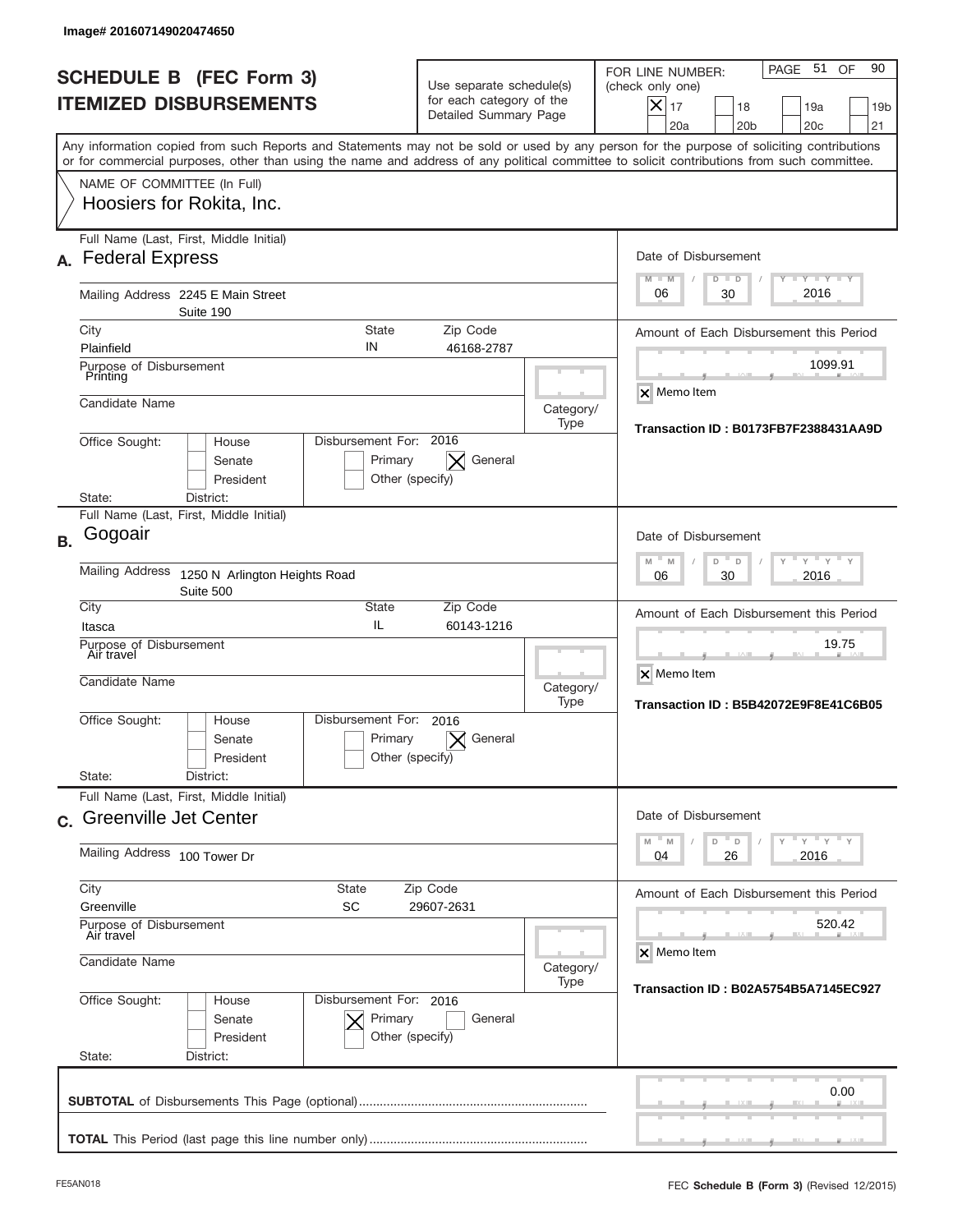|           | lmage#201607149020474651                                                                                                                                                                                                                                                                |                                                                               |                   |                                                                                                                                                                  |
|-----------|-----------------------------------------------------------------------------------------------------------------------------------------------------------------------------------------------------------------------------------------------------------------------------------------|-------------------------------------------------------------------------------|-------------------|------------------------------------------------------------------------------------------------------------------------------------------------------------------|
|           | <b>SCHEDULE B (FEC Form 3)</b><br><b>ITEMIZED DISBURSEMENTS</b>                                                                                                                                                                                                                         | Use separate schedule(s)<br>for each category of the<br>Detailed Summary Page |                   | 52 OF<br>90<br>PAGE<br>FOR LINE NUMBER:<br>(check only one)<br>$\times$<br>17<br>18<br>19a<br>19 <sub>b</sub><br>20a<br>20 <sub>b</sub><br>20 <sub>c</sub><br>21 |
|           | Any information copied from such Reports and Statements may not be sold or used by any person for the purpose of soliciting contributions<br>or for commercial purposes, other than using the name and address of any political committee to solicit contributions from such committee. |                                                                               |                   |                                                                                                                                                                  |
|           | NAME OF COMMITTEE (In Full)<br>Hoosiers for Rokita, Inc.                                                                                                                                                                                                                                |                                                                               |                   |                                                                                                                                                                  |
|           | Full Name (Last, First, Middle Initial)<br><b>Greenwood Municipal Airport</b>                                                                                                                                                                                                           |                                                                               |                   | Date of Disbursement<br><b>LEY LEY LEY</b><br>$M - M$<br>$D$ $D$                                                                                                 |
|           | Mailing Address 897 Airport Pkwy                                                                                                                                                                                                                                                        |                                                                               |                   | 2016<br>04<br>26                                                                                                                                                 |
|           | City<br><b>State</b><br>IN<br>Greenwood                                                                                                                                                                                                                                                 | Zip Code<br>46143-1085                                                        |                   | Amount of Each Disbursement this Period                                                                                                                          |
|           | Purpose of Disbursement<br>Air travel                                                                                                                                                                                                                                                   |                                                                               |                   | 207.40                                                                                                                                                           |
|           | Candidate Name                                                                                                                                                                                                                                                                          |                                                                               | Category/<br>Type | $\times$ Memo Item                                                                                                                                               |
|           | Disbursement For: 2016<br>Office Sought:<br>House<br>Primary<br>Senate<br>President<br>Other (specify)                                                                                                                                                                                  | General                                                                       |                   | Transaction ID: B75B5A8FFDBB5474F94B                                                                                                                             |
|           | District:<br>State:<br>Full Name (Last, First, Middle Initial)                                                                                                                                                                                                                          |                                                                               |                   |                                                                                                                                                                  |
| <b>B.</b> | <b>Home2 Suites</b>                                                                                                                                                                                                                                                                     |                                                                               |                   | Date of Disbursement                                                                                                                                             |
|           | Mailing Address 115 N Pennsylvania St #150                                                                                                                                                                                                                                              |                                                                               |                   | $-M$<br>$Y = Y$<br>M<br>D<br>D<br>2016<br>06<br>30                                                                                                               |
|           | City<br>State<br>IN<br>Indianapolis                                                                                                                                                                                                                                                     | Zip Code<br>46204-2412                                                        |                   | Amount of Each Disbursement this Period                                                                                                                          |
|           | Purpose of Disbursement<br>Lodging<br>Candidate Name                                                                                                                                                                                                                                    |                                                                               | Category/         | 1396.98<br>X Memo Item                                                                                                                                           |
|           | Disbursement For:<br>Office Sought:<br>House<br>Primary<br>Senate<br>Other (specify)<br>President<br>State:<br>District:                                                                                                                                                                | 2016<br>General                                                               | Type              | Transaction ID: BCCB6E032CF754863B01                                                                                                                             |
|           | Full Name (Last, First, Middle Initial)<br>c. Indiana Federation of Young Republicans                                                                                                                                                                                                   |                                                                               |                   | Date of Disbursement                                                                                                                                             |
|           | Mailing Address 2353 N Delaware Street                                                                                                                                                                                                                                                  |                                                                               |                   | $Y$ $Y$ $Y$ $Y$ $Y$<br>D<br>M<br>M<br>D<br>2016<br>06<br>05                                                                                                      |
|           | City<br>State<br>Indianapolis<br>IN                                                                                                                                                                                                                                                     | Zip Code<br>46205-4331                                                        |                   | Amount of Each Disbursement this Period                                                                                                                          |
|           | Purpose of Disbursement<br>State convention ad<br>Candidate Name                                                                                                                                                                                                                        |                                                                               | Category/         | 700.00<br>Memo Item                                                                                                                                              |
|           | Office Sought:<br>Disbursement For: 2016<br>House                                                                                                                                                                                                                                       |                                                                               | Type              | Transaction ID: BF56656E806D74E94AD9                                                                                                                             |
|           | Primary<br>Senate<br>President<br>Other (specify)<br>State:<br>District:                                                                                                                                                                                                                | General<br>$\times$                                                           |                   |                                                                                                                                                                  |
|           |                                                                                                                                                                                                                                                                                         |                                                                               |                   | 700.00                                                                                                                                                           |
|           |                                                                                                                                                                                                                                                                                         |                                                                               |                   |                                                                                                                                                                  |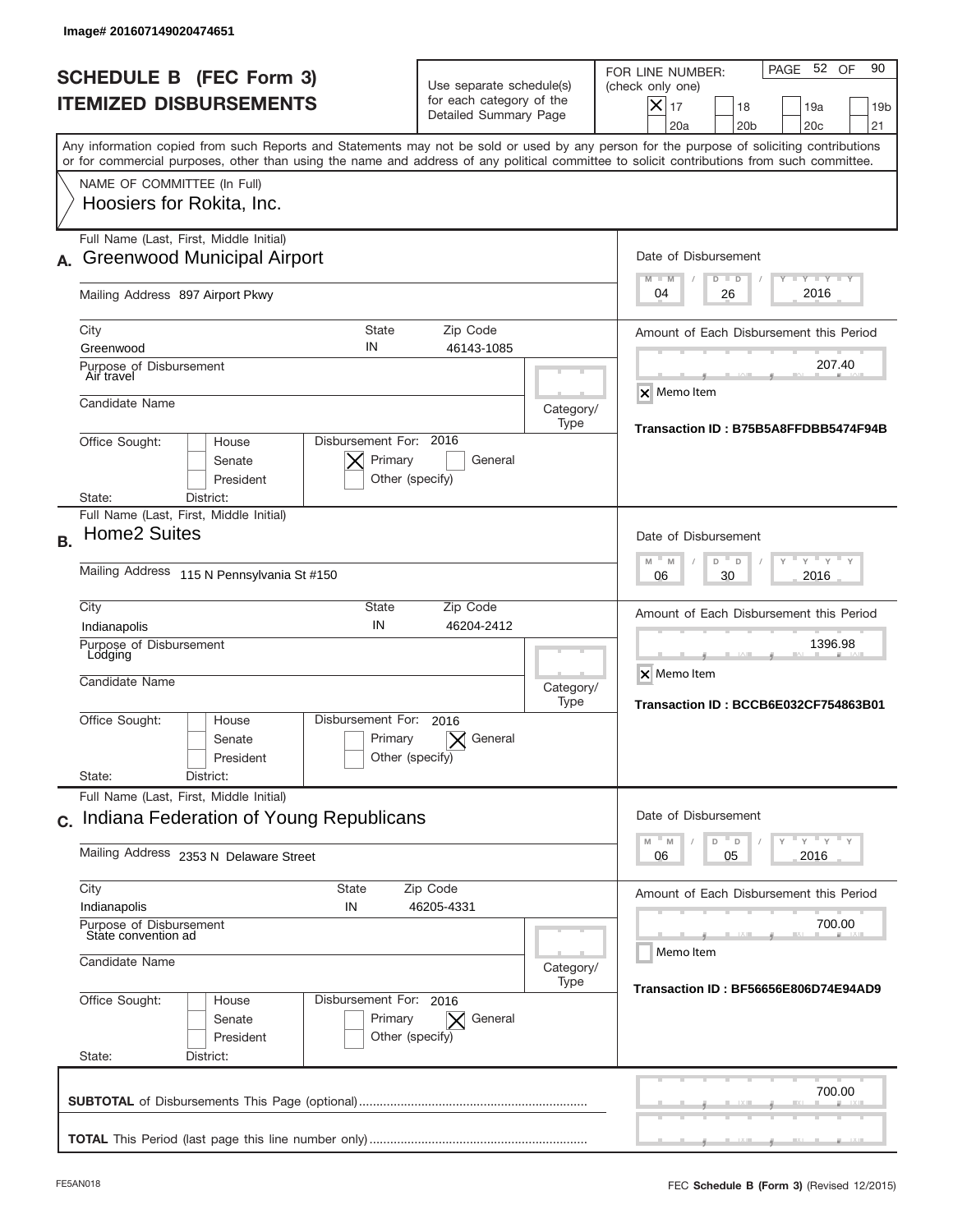|           | Image# 201607149020474652                                                                                                                                                                                                                                                               |                                                                               |                   |                                                                                                                                                             |
|-----------|-----------------------------------------------------------------------------------------------------------------------------------------------------------------------------------------------------------------------------------------------------------------------------------------|-------------------------------------------------------------------------------|-------------------|-------------------------------------------------------------------------------------------------------------------------------------------------------------|
|           | <b>SCHEDULE B (FEC Form 3)</b><br><b>ITEMIZED DISBURSEMENTS</b>                                                                                                                                                                                                                         | Use separate schedule(s)<br>for each category of the<br>Detailed Summary Page |                   | PAGE 53<br>90<br>OF<br>FOR LINE NUMBER:<br>(check only one)<br>$X _{17}$<br>18<br>19a<br>19 <sub>b</sub><br>20a<br>20 <sub>b</sub><br>20 <sub>c</sub><br>21 |
|           | Any information copied from such Reports and Statements may not be sold or used by any person for the purpose of soliciting contributions<br>or for commercial purposes, other than using the name and address of any political committee to solicit contributions from such committee. |                                                                               |                   |                                                                                                                                                             |
|           | NAME OF COMMITTEE (In Full)<br>Hoosiers for Rokita, Inc.                                                                                                                                                                                                                                |                                                                               |                   |                                                                                                                                                             |
|           | Full Name (Last, First, Middle Initial)<br><b>Indiana State Museum</b>                                                                                                                                                                                                                  |                                                                               |                   | Date of Disbursement<br><b>LYLYLY</b><br>$M - M$<br>$D$ $D$                                                                                                 |
|           | Mailing Address 650 W Washington St                                                                                                                                                                                                                                                     |                                                                               |                   | 2016<br>04<br>26                                                                                                                                            |
|           | <b>State</b><br>City<br>IN<br>Indianapolis                                                                                                                                                                                                                                              | Zip Code<br>46204-2725                                                        |                   | Amount of Each Disbursement this Period<br>465.17                                                                                                           |
|           | Purpose of Disbursement<br>Campaign promotional materials<br>Candidate Name                                                                                                                                                                                                             |                                                                               | Category/         | <b>X</b> Memo Item                                                                                                                                          |
|           | Disbursement For: 2016<br>Office Sought:<br>House<br>Primary<br>Senate<br>President<br>District:<br>State:                                                                                                                                                                              | General<br>Other (specify)                                                    | Type              | Transaction ID: BE6B8D94C235A436AAD3                                                                                                                        |
| <b>B.</b> | Full Name (Last, First, Middle Initial)<br>Jackson Municipal Airport                                                                                                                                                                                                                    |                                                                               |                   | Date of Disbursement                                                                                                                                        |
|           | Mailing Address 100 International Dr                                                                                                                                                                                                                                                    | $-M$<br>$Y = Y$<br>M<br>D<br>D<br>2016<br>05<br>23                            |                   |                                                                                                                                                             |
|           | City<br><b>State</b><br><b>MS</b><br>Jackson<br>Purpose of Disbursement                                                                                                                                                                                                                 | Zip Code<br>39208-2306                                                        |                   | Amount of Each Disbursement this Period<br>351.14                                                                                                           |
|           | Air travel<br>Candidate Name                                                                                                                                                                                                                                                            |                                                                               | Category/<br>Type | X Memo Item<br>Transaction ID: B85F5D54B1498499F9DA                                                                                                         |
|           | Disbursement For:<br>Office Sought:<br>House<br>Primary<br>Senate<br>President<br>State:<br>District:                                                                                                                                                                                   | 2016<br>General<br>Other (specify)                                            |                   |                                                                                                                                                             |
|           | Full Name (Last, First, Middle Initial)<br>c. Jeff Air Pilot Services LLC                                                                                                                                                                                                               |                                                                               |                   | Date of Disbursement                                                                                                                                        |
|           | Mailing Address 4770 Ray Boll Blvd                                                                                                                                                                                                                                                      |                                                                               |                   | $\mathbb{F}$ $\gamma$ $\mathbb{F}$ $\gamma$ $\mathbb{F}$ $\gamma$<br>D<br>M<br>M<br>D<br>2016<br>04<br>24                                                   |
|           | City<br>State<br>Columbus<br>IN                                                                                                                                                                                                                                                         | Zip Code<br>47203-4764                                                        |                   | Amount of Each Disbursement this Period                                                                                                                     |
|           | Purpose of Disbursement<br>Air travel services<br>Candidate Name                                                                                                                                                                                                                        |                                                                               | Category/         | 1950.48<br>Memo Item                                                                                                                                        |
|           | Office Sought:<br>Disbursement For: 2016<br>House<br>Senate<br>Primary<br>President<br>State:<br>District:                                                                                                                                                                              | General<br>Other (specify)                                                    | Type              | Transaction ID: B3DC63F19D4F64F3F94C                                                                                                                        |
|           |                                                                                                                                                                                                                                                                                         |                                                                               |                   | 1950.48                                                                                                                                                     |
|           |                                                                                                                                                                                                                                                                                         |                                                                               |                   |                                                                                                                                                             |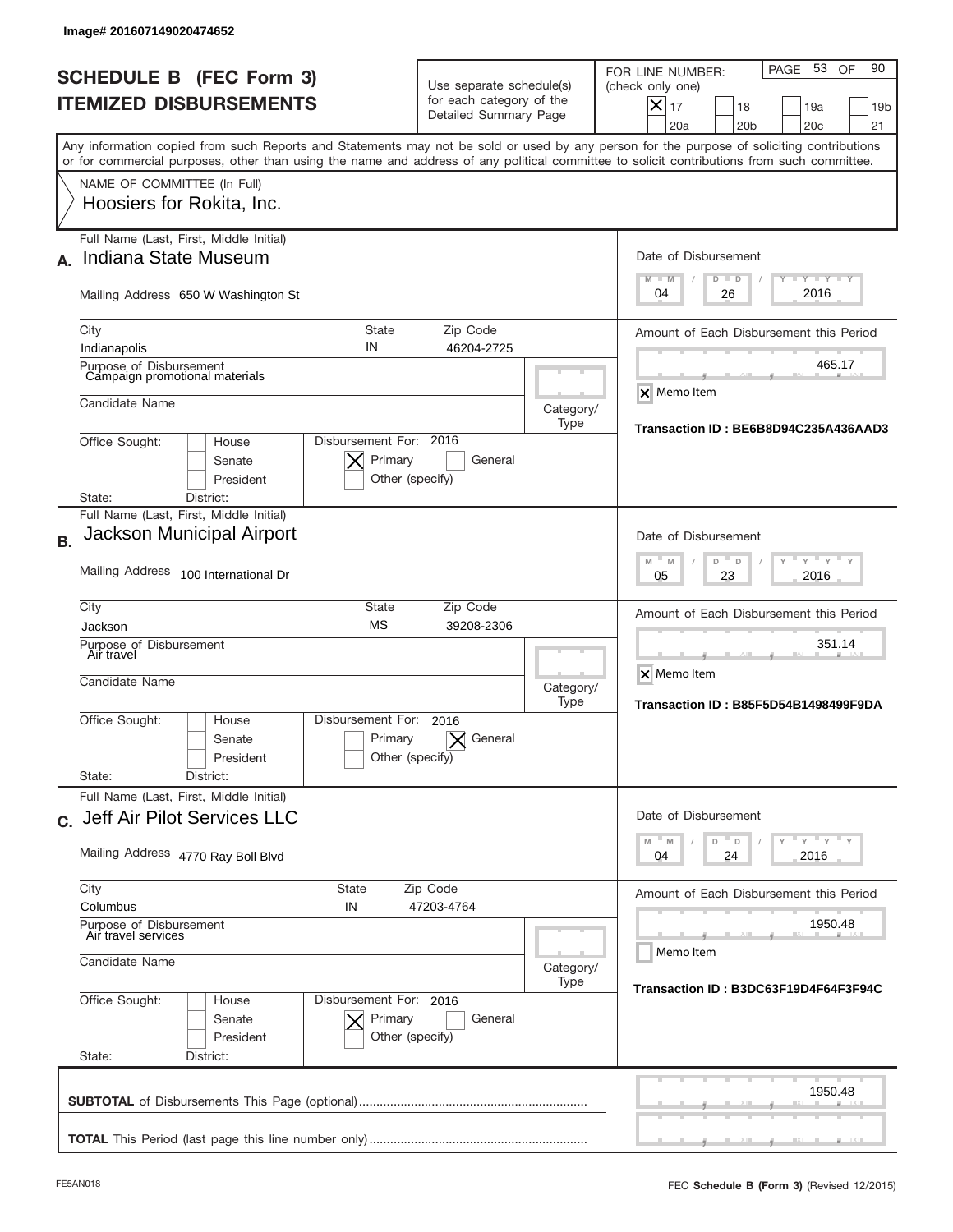|           | Image# 201607149020474653                                                                                                                                                                                                                                                               |                                                                               |                   |                                                                                                                                                             |
|-----------|-----------------------------------------------------------------------------------------------------------------------------------------------------------------------------------------------------------------------------------------------------------------------------------------|-------------------------------------------------------------------------------|-------------------|-------------------------------------------------------------------------------------------------------------------------------------------------------------|
|           | <b>SCHEDULE B (FEC Form 3)</b><br><b>ITEMIZED DISBURSEMENTS</b>                                                                                                                                                                                                                         | Use separate schedule(s)<br>for each category of the<br>Detailed Summary Page |                   | PAGE 54<br>90<br>OF<br>FOR LINE NUMBER:<br>(check only one)<br>$X _{17}$<br>18<br>19a<br>19 <sub>b</sub><br>20a<br>20 <sub>b</sub><br>20 <sub>c</sub><br>21 |
|           | Any information copied from such Reports and Statements may not be sold or used by any person for the purpose of soliciting contributions<br>or for commercial purposes, other than using the name and address of any political committee to solicit contributions from such committee. |                                                                               |                   |                                                                                                                                                             |
|           | NAME OF COMMITTEE (In Full)<br>Hoosiers for Rokita, Inc.                                                                                                                                                                                                                                |                                                                               |                   |                                                                                                                                                             |
|           | Full Name (Last, First, Middle Initial)<br>A. jetBlue                                                                                                                                                                                                                                   |                                                                               |                   | Date of Disbursement<br>$T - Y$ $T - Y$ $T - Y$<br>$M - M$<br>$D$ $D$                                                                                       |
|           | Mailing Address 27-01 Queens Plaza North                                                                                                                                                                                                                                                |                                                                               |                   | 2016<br>04<br>26                                                                                                                                            |
|           | State<br>City<br>NY.<br>New York City<br>Purpose of Disbursement                                                                                                                                                                                                                        | Zip Code<br>10068                                                             |                   | Amount of Each Disbursement this Period<br>118.10                                                                                                           |
|           | Air travel<br>Candidate Name                                                                                                                                                                                                                                                            |                                                                               | Category/         | <b>X</b> Memo Item                                                                                                                                          |
|           | Disbursement For: 2016<br>Office Sought:<br>House<br>Senate<br>President<br>State:<br>District:                                                                                                                                                                                         | Primary<br>General<br>Other (specify)                                         | Type              | Transaction ID: B866F07D0D5DC4213B82                                                                                                                        |
| <b>B.</b> | Full Name (Last, First, Middle Initial)<br>jetBlue                                                                                                                                                                                                                                      |                                                                               |                   | Date of Disbursement                                                                                                                                        |
|           | Mailing Address 27-01 Queens Plaza North                                                                                                                                                                                                                                                |                                                                               |                   | $-M$<br>$Y = Y$<br>M<br>D<br>D<br>2016<br>04<br>26                                                                                                          |
|           | City<br><b>State</b><br><b>NY</b><br>New York City                                                                                                                                                                                                                                      | Zip Code<br>10068                                                             |                   | Amount of Each Disbursement this Period<br>118.10                                                                                                           |
|           | Purpose of Disbursement<br>Air travel<br>Candidate Name                                                                                                                                                                                                                                 |                                                                               | Category/<br>Type | X Memo Item<br>Transaction ID: B1942D2E88CFF45118D6                                                                                                         |
|           | Disbursement For:<br>Office Sought:<br>House<br>Senate<br>President                                                                                                                                                                                                                     | 2016<br>Primary<br>General<br>Other (specify)                                 |                   |                                                                                                                                                             |
|           | State:<br>District:<br>Full Name (Last, First, Middle Initial)                                                                                                                                                                                                                          |                                                                               |                   |                                                                                                                                                             |
|           | c. Katie Maynard Photography                                                                                                                                                                                                                                                            |                                                                               |                   | Date of Disbursement<br>$\vdash$ $\vdash$ $\vdash$ $\vdash$ $\vdash$ $\vdash$ $\vdash$<br>$\mathbb M$<br>M<br>D<br>D                                        |
|           | Mailing Address 2922 Scottsdale Drive                                                                                                                                                                                                                                                   |                                                                               |                   | 2016<br>06<br>05                                                                                                                                            |
|           | City<br>State<br>Indianapolis<br>IN                                                                                                                                                                                                                                                     | Zip Code<br>46234-1769                                                        |                   | Amount of Each Disbursement this Period                                                                                                                     |
|           | Purpose of Disbursement<br>Photo services<br>Candidate Name                                                                                                                                                                                                                             |                                                                               | Category/         | 75.00<br>Memo Item                                                                                                                                          |
|           | Office Sought:<br>Disbursement For: 2016<br>House<br>Senate<br>President<br>State:<br>District:                                                                                                                                                                                         | Primary<br>General<br>$\times$<br>Other (specify)                             | Type              | Transaction ID: B6FE140EBFB6D4610BAA                                                                                                                        |
|           |                                                                                                                                                                                                                                                                                         |                                                                               |                   | 75.00                                                                                                                                                       |
|           |                                                                                                                                                                                                                                                                                         |                                                                               |                   |                                                                                                                                                             |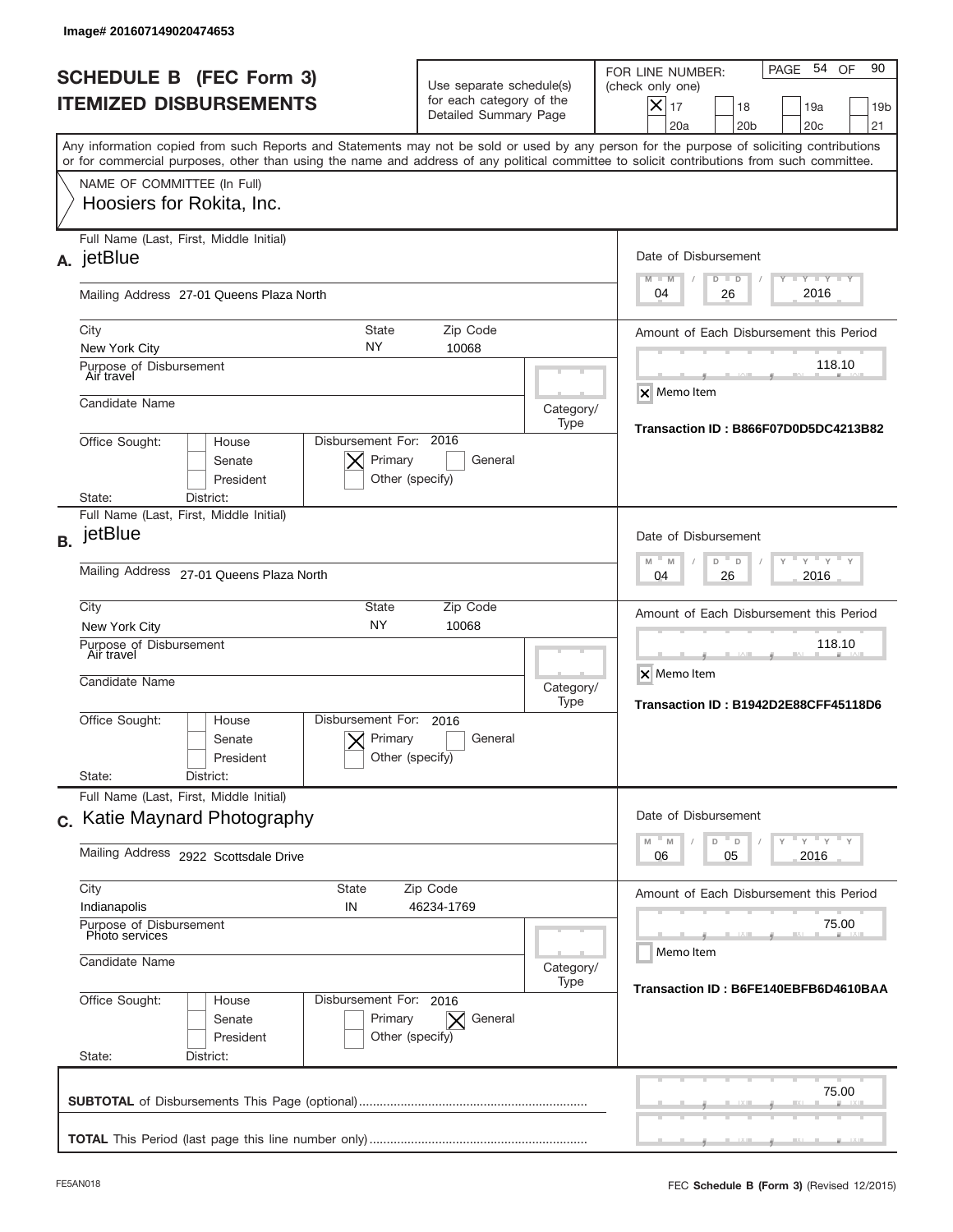|           | lmage#201607149020474654                                                                                                                                                                                                                                                                |                            |                                                                               |                   |                                                                                                                                                                                      |
|-----------|-----------------------------------------------------------------------------------------------------------------------------------------------------------------------------------------------------------------------------------------------------------------------------------------|----------------------------|-------------------------------------------------------------------------------|-------------------|--------------------------------------------------------------------------------------------------------------------------------------------------------------------------------------|
|           | <b>SCHEDULE B (FEC Form 3)</b><br><b>ITEMIZED DISBURSEMENTS</b>                                                                                                                                                                                                                         |                            | Use separate schedule(s)<br>for each category of the<br>Detailed Summary Page |                   | 55<br>90<br>PAGE<br>OF<br>FOR LINE NUMBER:<br>(check only one)<br>$\boldsymbol{\mathsf{X}}$<br>17<br>18<br>19a<br>19 <sub>b</sub><br>20a<br>20 <sub>b</sub><br>20 <sub>c</sub><br>21 |
|           | Any information copied from such Reports and Statements may not be sold or used by any person for the purpose of soliciting contributions<br>or for commercial purposes, other than using the name and address of any political committee to solicit contributions from such committee. |                            |                                                                               |                   |                                                                                                                                                                                      |
|           | NAME OF COMMITTEE (In Full)<br>Hoosiers for Rokita, Inc.                                                                                                                                                                                                                                |                            |                                                                               |                   |                                                                                                                                                                                      |
|           | Full Name (Last, First, Middle Initial)<br>A. Kruba Restaurant                                                                                                                                                                                                                          |                            |                                                                               |                   | Date of Disbursement<br><b>LEY LEY LEY</b><br>$M - M$<br>$D$ $D$                                                                                                                     |
|           | Mailing Address 301 Tingey St SE                                                                                                                                                                                                                                                        |                            |                                                                               |                   | 2016<br>06<br>30                                                                                                                                                                     |
|           | City<br>Washington<br>Purpose of Disbursement<br>Event expense                                                                                                                                                                                                                          | <b>State</b><br>DC         | Zip Code<br>20003-4624                                                        |                   | Amount of Each Disbursement this Period<br>310.42                                                                                                                                    |
|           | Candidate Name                                                                                                                                                                                                                                                                          |                            |                                                                               | Category/<br>Type | <b>X</b> Memo Item                                                                                                                                                                   |
|           | Disbursement For: 2016<br>Office Sought:<br>House<br>Senate<br>President<br>District:<br>State:                                                                                                                                                                                         | Primary<br>Other (specify) | General                                                                       |                   | Transaction ID: B62F0CDF9F1CA403DA7D                                                                                                                                                 |
| <b>B.</b> | Full Name (Last, First, Middle Initial)<br>La Quinta Inn                                                                                                                                                                                                                                |                            |                                                                               |                   | Date of Disbursement                                                                                                                                                                 |
|           | Mailing Address 65 W Orchard Park Dr                                                                                                                                                                                                                                                    |                            |                                                                               |                   | $Y$ $Y$ $Y$<br>$M - M$<br>D<br>D<br>2016<br>04<br>26                                                                                                                                 |
|           | City<br>Greenville<br>Purpose of Disbursement<br>Lodging<br>Candidate Name                                                                                                                                                                                                              | <b>State</b><br><b>SC</b>  | Zip Code<br>29615-3538                                                        | Category/         | Amount of Each Disbursement this Period<br>239.80<br>X Memo Item                                                                                                                     |
|           | Disbursement For:<br>Office Sought:<br>House<br>Senate<br>President<br>State:<br>District:                                                                                                                                                                                              | Primary<br>Other (specify) | 2016<br>General                                                               | Type              | Transaction ID: B14099F42F76E43298C0                                                                                                                                                 |
|           | Full Name (Last, First, Middle Initial)<br>c. Legends Indianapolis Motor Speedway                                                                                                                                                                                                       |                            |                                                                               |                   | Date of Disbursement                                                                                                                                                                 |
|           | Mailing Address 4790 W 16th St                                                                                                                                                                                                                                                          |                            |                                                                               |                   | $\cdots$ $\gamma$ $\cdots$ $\gamma$ $\cdots$ $\gamma$<br>M<br>D<br>M<br>D<br>2016<br>06<br>30                                                                                        |
|           | City<br><b>State</b><br>Indianapolis<br>IN                                                                                                                                                                                                                                              |                            | Zip Code<br>46222-2550                                                        |                   | Amount of Each Disbursement this Period                                                                                                                                              |
|           | Purpose of Disbursement<br>Gifts for volunteers<br>Candidate Name                                                                                                                                                                                                                       |                            |                                                                               | Category/<br>Type | 246.10<br>X Memo Item                                                                                                                                                                |
|           | Office Sought:<br>Disbursement For: 2016<br>House<br>Senate<br>President<br>State:<br>District:                                                                                                                                                                                         | Primary<br>Other (specify) | General                                                                       |                   | Transaction ID : BC3F1F2D20DBC411CBDD                                                                                                                                                |
|           |                                                                                                                                                                                                                                                                                         |                            |                                                                               |                   | 0.00                                                                                                                                                                                 |
|           |                                                                                                                                                                                                                                                                                         |                            |                                                                               |                   |                                                                                                                                                                                      |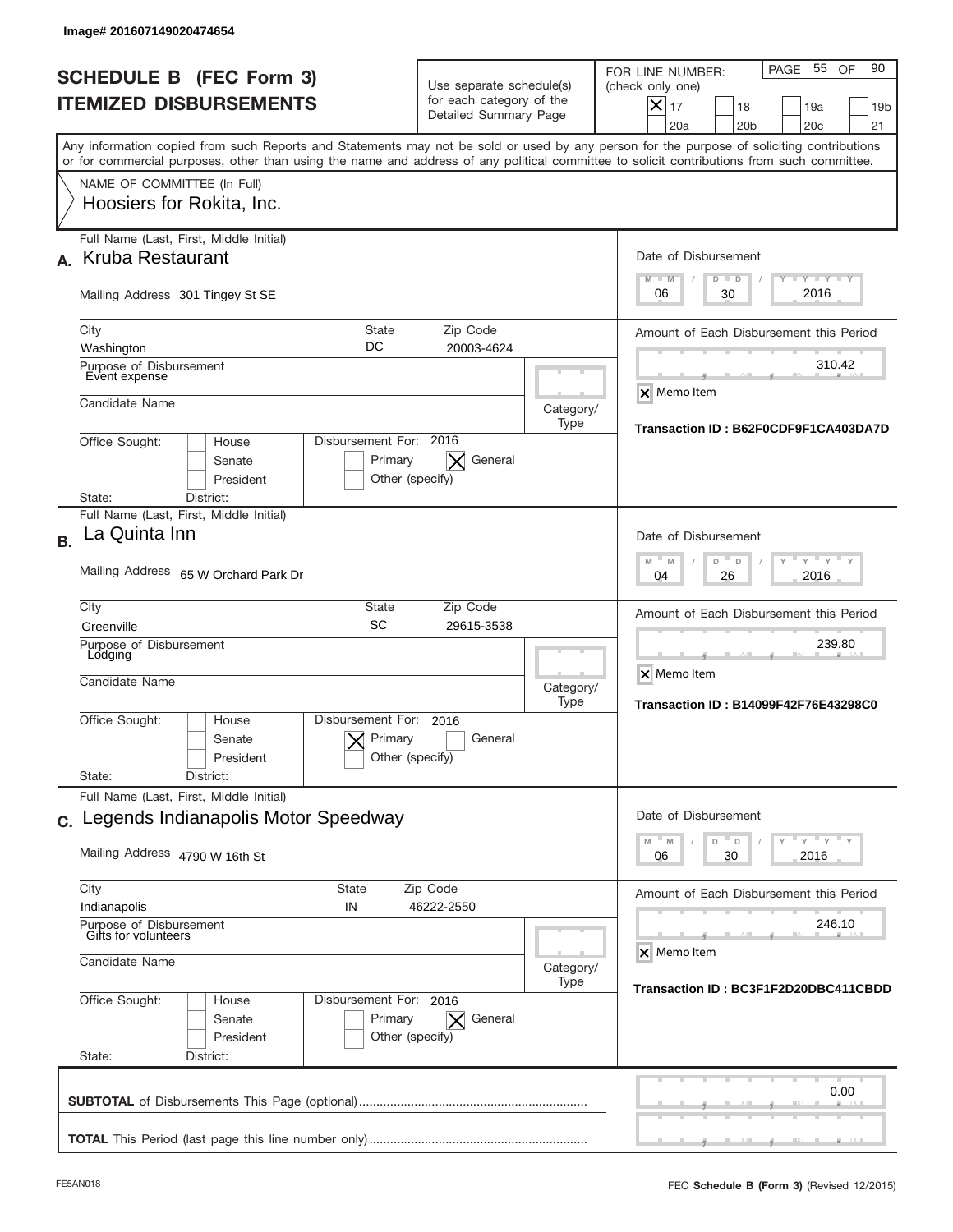|           | Image# 201607149020474655                                             |                                                      |                                                                               |                   |                                                                                                                                                                                                                                                                                         |
|-----------|-----------------------------------------------------------------------|------------------------------------------------------|-------------------------------------------------------------------------------|-------------------|-----------------------------------------------------------------------------------------------------------------------------------------------------------------------------------------------------------------------------------------------------------------------------------------|
|           | <b>SCHEDULE B (FEC Form 3)</b><br><b>ITEMIZED DISBURSEMENTS</b>       |                                                      | Use separate schedule(s)<br>for each category of the<br>Detailed Summary Page |                   | 56 OF<br>90<br>PAGE<br>FOR LINE NUMBER:<br>(check only one)<br>$\boldsymbol{\times}$<br>17<br>18<br>19a<br>19 <sub>b</sub><br>20a<br>20 <sub>b</sub><br>20 <sub>c</sub><br>21                                                                                                           |
|           |                                                                       |                                                      |                                                                               |                   | Any information copied from such Reports and Statements may not be sold or used by any person for the purpose of soliciting contributions<br>or for commercial purposes, other than using the name and address of any political committee to solicit contributions from such committee. |
|           | NAME OF COMMITTEE (In Full)<br>Hoosiers for Rokita, Inc.              |                                                      |                                                                               |                   |                                                                                                                                                                                                                                                                                         |
| А.        | Full Name (Last, First, Middle Initial)<br>Limestone Strategies       |                                                      |                                                                               |                   | Date of Disbursement<br>$T - Y$ $T - Y$<br>$M - M$                                                                                                                                                                                                                                      |
|           | Mailing Address 12409 Brean Way                                       |                                                      |                                                                               |                   | $D$ $D$<br>2016<br>04<br>25                                                                                                                                                                                                                                                             |
|           | City<br><b>Fishers</b><br>Purpose of Disbursement                     | <b>State</b><br>IN                                   | Zip Code<br>46037-4384                                                        |                   | Amount of Each Disbursement this Period<br>2327.56                                                                                                                                                                                                                                      |
|           | Mailings<br>Candidate Name                                            |                                                      |                                                                               | Category/<br>Type | Memo Item                                                                                                                                                                                                                                                                               |
|           | Office Sought:<br>House<br>Senate<br>President<br>District:<br>State: | Disbursement For: 2016<br>Primary<br>Other (specify) | General                                                                       |                   | Transaction ID: B1D7D923965594C2C9DD                                                                                                                                                                                                                                                    |
|           | Full Name (Last, First, Middle Initial)                               |                                                      |                                                                               |                   |                                                                                                                                                                                                                                                                                         |
| <b>B.</b> | Louisville Executive Aviation<br>Mailing Address 2700 Gast Blvd # 1   |                                                      |                                                                               |                   | Date of Disbursement<br>$Y$ $Y$ $Y$<br>$M - M$<br>D<br>$\Box$<br>2016<br>05<br>23                                                                                                                                                                                                       |
|           | City<br>Louisville<br>Purpose of Disbursement<br>Air travel           | State<br>KY                                          | Zip Code<br>40205-5100                                                        |                   | Amount of Each Disbursement this Period<br>368.42                                                                                                                                                                                                                                       |
|           | Candidate Name                                                        | Category/<br>Type                                    | X Memo Item<br>Transaction ID: BD4273744922648498D5                           |                   |                                                                                                                                                                                                                                                                                         |
|           | Office Sought:<br>House<br>Senate<br>President                        | Disbursement For:<br>Primary<br>Other (specify)      | 2016<br>General                                                               |                   |                                                                                                                                                                                                                                                                                         |
|           | State:<br>District:<br>Full Name (Last, First, Middle Initial)        |                                                      |                                                                               |                   |                                                                                                                                                                                                                                                                                         |
|           | c. Marathon Petroleum                                                 |                                                      |                                                                               |                   | Date of Disbursement<br>$Y$ $Y$ $Y$ $Y$ $Y$<br>$-M$<br>M<br>D<br>D                                                                                                                                                                                                                      |
|           | Mailing Address 9322 W 30th St                                        | 2016<br>06<br>30                                     |                                                                               |                   |                                                                                                                                                                                                                                                                                         |
|           | City<br>Indianapolis                                                  | State<br>IN                                          | Zip Code<br>46229-1076                                                        |                   | Amount of Each Disbursement this Period                                                                                                                                                                                                                                                 |
|           | Purpose of Disbursement<br>Auto fuel<br>Candidate Name                | Category/                                            | 112.93<br>X Memo Item                                                         |                   |                                                                                                                                                                                                                                                                                         |
|           | Office Sought:<br>House<br>Senate<br>President<br>State:<br>District: | Disbursement For: 2016<br>Primary<br>Other (specify) | General<br>$\times$                                                           | Type              | Transaction ID: BFC9CABD7AA044C2693C                                                                                                                                                                                                                                                    |
|           |                                                                       |                                                      |                                                                               |                   | 2327.56                                                                                                                                                                                                                                                                                 |
|           |                                                                       |                                                      |                                                                               |                   |                                                                                                                                                                                                                                                                                         |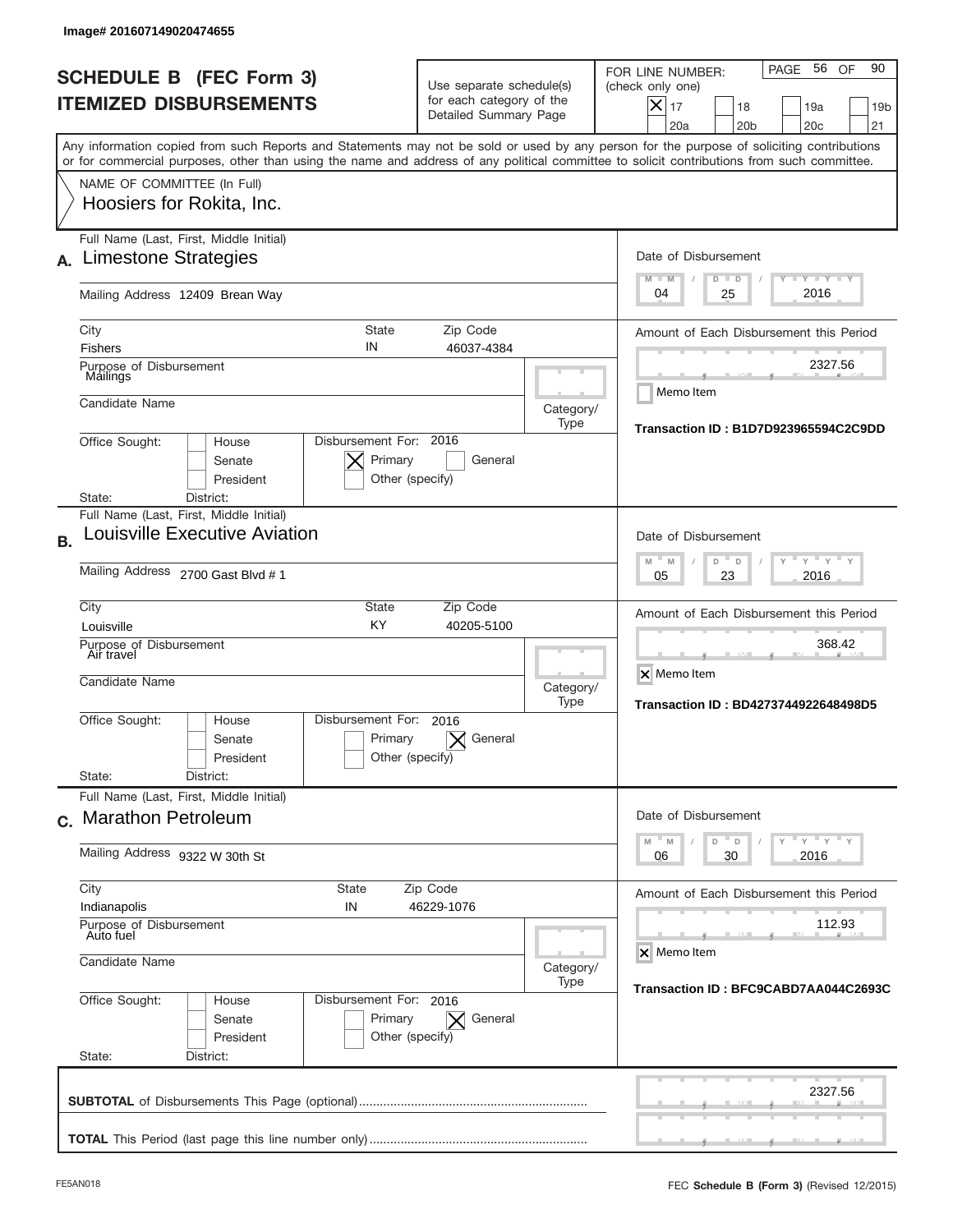|           | Image# 201607149020474656                                                                                                                                                                                                                                                               |                                                                               |                   |                                                                                                                                                             |
|-----------|-----------------------------------------------------------------------------------------------------------------------------------------------------------------------------------------------------------------------------------------------------------------------------------------|-------------------------------------------------------------------------------|-------------------|-------------------------------------------------------------------------------------------------------------------------------------------------------------|
|           | <b>SCHEDULE B (FEC Form 3)</b><br><b>ITEMIZED DISBURSEMENTS</b>                                                                                                                                                                                                                         | Use separate schedule(s)<br>for each category of the<br>Detailed Summary Page |                   | PAGE 57<br>90<br>OF<br>FOR LINE NUMBER:<br>(check only one)<br>$X _{17}$<br>19a<br>18<br>19 <sub>b</sub><br>20a<br>20 <sub>b</sub><br>20 <sub>c</sub><br>21 |
|           | Any information copied from such Reports and Statements may not be sold or used by any person for the purpose of soliciting contributions<br>or for commercial purposes, other than using the name and address of any political committee to solicit contributions from such committee. |                                                                               |                   |                                                                                                                                                             |
|           | NAME OF COMMITTEE (In Full)<br>Hoosiers for Rokita, Inc.                                                                                                                                                                                                                                |                                                                               |                   |                                                                                                                                                             |
| А.        | Full Name (Last, First, Middle Initial)<br><b>McKinneys Flowers</b>                                                                                                                                                                                                                     |                                                                               |                   | Date of Disbursement<br>$T - Y$ $T - Y$ $T - Y$<br>$M - M$<br>$D$ $D$                                                                                       |
|           | Mailing Address 1700 N 17th St                                                                                                                                                                                                                                                          |                                                                               |                   | 2016<br>04<br>26                                                                                                                                            |
|           | <b>State</b><br>City<br>IN<br>Lafayette                                                                                                                                                                                                                                                 | Zip Code<br>47904-1403                                                        |                   | Amount of Each Disbursement this Period<br>121.98                                                                                                           |
|           | Purpose of Disbursement<br>Gifts for volunteers<br>Candidate Name                                                                                                                                                                                                                       |                                                                               | Category/<br>Type | <b>X</b> Memo Item                                                                                                                                          |
|           | Disbursement For: 2016<br>Office Sought:<br>House<br>Primary<br>Senate<br>President<br>District:<br>State:                                                                                                                                                                              | General<br>Other (specify)                                                    |                   | Transaction ID: BEC760B3D0D5A452B821                                                                                                                        |
| <b>B.</b> | Full Name (Last, First, Middle Initial)<br><b>McKinneys Flowers</b>                                                                                                                                                                                                                     |                                                                               |                   | Date of Disbursement                                                                                                                                        |
|           | Mailing Address 1700 N 17th St                                                                                                                                                                                                                                                          | $-M$<br>$Y = Y$<br>M<br>D<br>D<br>2016<br>06<br>30                            |                   |                                                                                                                                                             |
|           | City<br><b>State</b><br>IN<br>Lafayette                                                                                                                                                                                                                                                 | Zip Code<br>47904-1403                                                        |                   | Amount of Each Disbursement this Period<br>565.94                                                                                                           |
|           | Purpose of Disbursement<br>Gifts for volunteers<br>Candidate Name                                                                                                                                                                                                                       |                                                                               | Category/<br>Type | X Memo Item<br><b>Transaction ID: B34A3EB70232149F697F</b>                                                                                                  |
|           | Disbursement For:<br>Office Sought:<br>House<br>Primary<br>Senate<br>President                                                                                                                                                                                                          | 2016<br>General<br>Other (specify)                                            |                   |                                                                                                                                                             |
|           | State:<br>District:<br>Full Name (Last, First, Middle Initial)                                                                                                                                                                                                                          |                                                                               |                   |                                                                                                                                                             |
|           | c. McKinneys Flowers<br>Mailing Address 1700 N 17th St                                                                                                                                                                                                                                  |                                                                               |                   | Date of Disbursement<br>$\mathsf{Y} \mathsf{Y} \mathsf{Y} \mathsf{Y}$<br>$-M$<br>D<br>M<br>D<br>Y.<br>23<br>2016<br>05                                      |
|           | City<br><b>State</b>                                                                                                                                                                                                                                                                    | Zip Code<br>47904-1403                                                        |                   | Amount of Each Disbursement this Period                                                                                                                     |
|           | IN<br>Lafayette<br>Purpose of Disbursement<br>Gifts for volunteers                                                                                                                                                                                                                      | 241.29<br>X Memo Item                                                         |                   |                                                                                                                                                             |
|           | Candidate Name                                                                                                                                                                                                                                                                          | Category/<br>Transaction ID: B00906AB812C44107922                             |                   |                                                                                                                                                             |
|           | Office Sought:<br>Disbursement For: 2016<br>House<br>Senate<br>Primary<br>President<br>State:<br>District:                                                                                                                                                                              | $\vert \times \vert$ General<br>Other (specify)                               |                   |                                                                                                                                                             |
|           |                                                                                                                                                                                                                                                                                         |                                                                               |                   | 0.00                                                                                                                                                        |
|           |                                                                                                                                                                                                                                                                                         |                                                                               |                   |                                                                                                                                                             |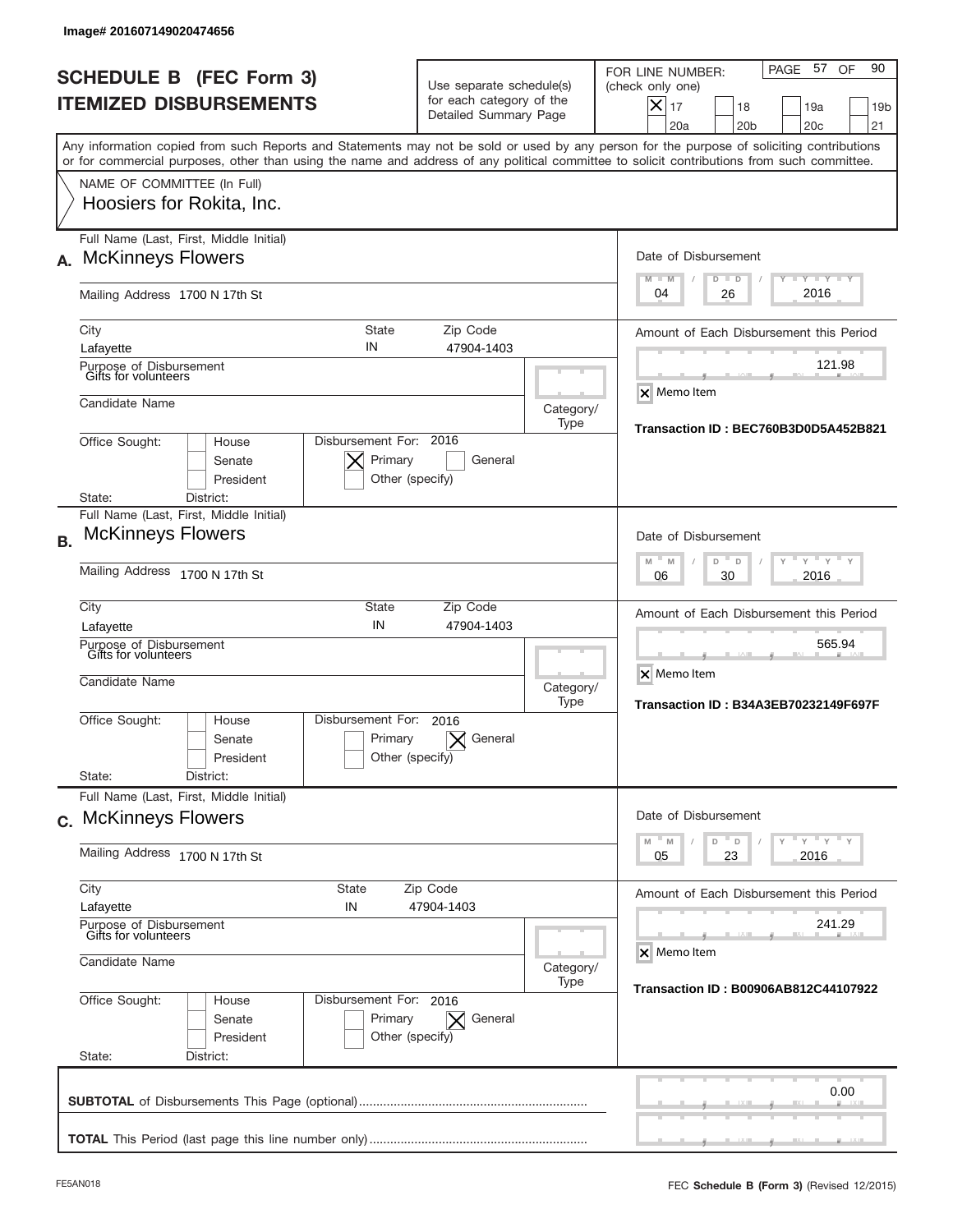|           | Image# 201607149020474657                                                 |                                                                |                                                                               |                   |                                                                                                                                                                                                                                                                                         |
|-----------|---------------------------------------------------------------------------|----------------------------------------------------------------|-------------------------------------------------------------------------------|-------------------|-----------------------------------------------------------------------------------------------------------------------------------------------------------------------------------------------------------------------------------------------------------------------------------------|
|           | <b>SCHEDULE B (FEC Form 3)</b><br><b>ITEMIZED DISBURSEMENTS</b>           |                                                                | Use separate schedule(s)<br>for each category of the<br>Detailed Summary Page |                   | 58 OF<br>90<br>PAGE<br>FOR LINE NUMBER:<br>(check only one)<br>$\boldsymbol{\times}$<br>17<br>19a<br>18<br>19 <sub>b</sub><br>20a<br>20 <sub>b</sub><br>20 <sub>c</sub><br>21                                                                                                           |
|           |                                                                           |                                                                |                                                                               |                   | Any information copied from such Reports and Statements may not be sold or used by any person for the purpose of soliciting contributions<br>or for commercial purposes, other than using the name and address of any political committee to solicit contributions from such committee. |
|           | NAME OF COMMITTEE (In Full)<br>Hoosiers for Rokita, Inc.                  |                                                                |                                                                               |                   |                                                                                                                                                                                                                                                                                         |
| А.        | Full Name (Last, First, Middle Initial)<br><b>McKinney's Transmission</b> |                                                                |                                                                               |                   | Date of Disbursement<br>$T - Y$ $T - Y$<br>$M - M$<br>$D$ $D$                                                                                                                                                                                                                           |
|           | Mailing Address 4451 Lafayette Blvd                                       |                                                                |                                                                               |                   | 2016<br>05<br>23                                                                                                                                                                                                                                                                        |
|           | City<br>Indianapolis                                                      | <b>State</b><br>IN                                             | Zip Code<br>46254-2111                                                        |                   | Amount of Each Disbursement this Period                                                                                                                                                                                                                                                 |
|           | Purpose of Disbursement<br>Repair-campaign vehicle                        |                                                                |                                                                               |                   | 960.48<br>X Memo Item                                                                                                                                                                                                                                                                   |
|           | Candidate Name                                                            |                                                                |                                                                               | Category/<br>Type | Transaction ID: B8C12D9E345F744EE900                                                                                                                                                                                                                                                    |
|           | Office Sought:<br>House<br>Senate<br>President                            | Disbursement For: 2016<br>Primary<br>Other (specify)           | General                                                                       |                   |                                                                                                                                                                                                                                                                                         |
|           | District:<br>State:<br>Full Name (Last, First, Middle Initial)            |                                                                |                                                                               |                   |                                                                                                                                                                                                                                                                                         |
| <b>B.</b> | <b>NYC Executive Limo</b>                                                 |                                                                |                                                                               |                   | Date of Disbursement<br>$Y$ $Y$ $Y$<br>$M - M$<br>D<br>D                                                                                                                                                                                                                                |
|           | Mailing Address Ozone Park                                                | 2016<br>05<br>23                                               |                                                                               |                   |                                                                                                                                                                                                                                                                                         |
|           | City<br>Ozone Park                                                        | State<br><b>NY</b>                                             | Zip Code<br>11385                                                             |                   | Amount of Each Disbursement this Period                                                                                                                                                                                                                                                 |
|           | Purpose of Disbursement<br>Taxi service<br>Candidate Name                 |                                                                |                                                                               | Category/<br>Type | 608.16<br>X Memo Item<br>Transaction ID: B116901197CE54733983                                                                                                                                                                                                                           |
|           | Office Sought:<br>House<br>Senate<br>President                            | Disbursement For:<br>Primary<br>Other (specify)                | 2016<br>General                                                               |                   |                                                                                                                                                                                                                                                                                         |
|           | State:<br>District:<br>Full Name (Last, First, Middle Initial)            |                                                                |                                                                               |                   |                                                                                                                                                                                                                                                                                         |
|           | c. Paycor, Inc.                                                           |                                                                |                                                                               |                   | Date of Disbursement                                                                                                                                                                                                                                                                    |
|           | Mailing Address<br>644 Linn Street<br>Suite 200                           | $Y$ $Y$ $Y$ $Y$ $Y$<br>$-M$<br>M<br>D<br>D<br>2016<br>04<br>15 |                                                                               |                   |                                                                                                                                                                                                                                                                                         |
|           | City<br><b>State</b><br>Cincinnati<br>OН                                  | Amount of Each Disbursement this Period                        |                                                                               |                   |                                                                                                                                                                                                                                                                                         |
|           | Purpose of Disbursement<br>Payroll taxes<br>Candidate Name                |                                                                | 1029.76<br>Memo Item                                                          |                   |                                                                                                                                                                                                                                                                                         |
|           | Office Sought:<br>Disbursement For: 2016<br>House                         | Category/<br>Type                                              | Transaction ID: BF864F1137D174449BD4                                          |                   |                                                                                                                                                                                                                                                                                         |
|           | Senate<br>President                                                       | Primary<br>Other (specify)                                     | General                                                                       |                   |                                                                                                                                                                                                                                                                                         |
|           | State:<br>District:                                                       |                                                                |                                                                               |                   | 1029.76                                                                                                                                                                                                                                                                                 |
|           |                                                                           |                                                                |                                                                               |                   |                                                                                                                                                                                                                                                                                         |
|           |                                                                           |                                                                |                                                                               |                   |                                                                                                                                                                                                                                                                                         |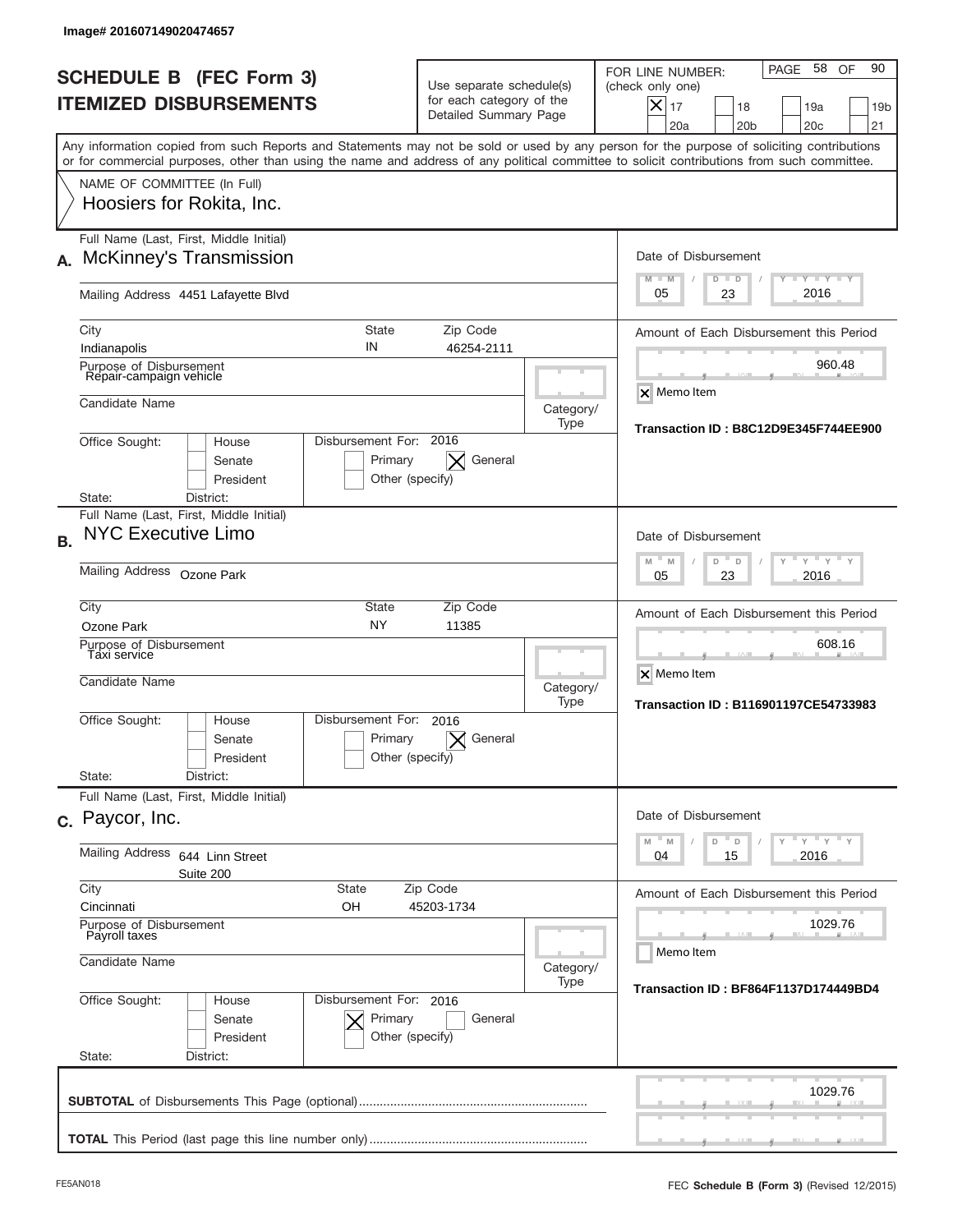|           | Image# 201607149020474658                                  |                                                                                |                                                                               |                                      |                                                                                                                                                                                                                                                                                         |
|-----------|------------------------------------------------------------|--------------------------------------------------------------------------------|-------------------------------------------------------------------------------|--------------------------------------|-----------------------------------------------------------------------------------------------------------------------------------------------------------------------------------------------------------------------------------------------------------------------------------------|
|           |                                                            | <b>SCHEDULE B (FEC Form 3)</b><br><b>ITEMIZED DISBURSEMENTS</b>                | Use separate schedule(s)<br>for each category of the<br>Detailed Summary Page |                                      | 90<br>59<br>PAGE<br>OF<br>FOR LINE NUMBER:<br>(check only one)<br>$\times$<br>17<br>18<br>19a<br>19 <sub>b</sub><br>20a<br>20 <sub>b</sub><br>20 <sub>c</sub><br>21                                                                                                                     |
|           |                                                            |                                                                                |                                                                               |                                      | Any information copied from such Reports and Statements may not be sold or used by any person for the purpose of soliciting contributions<br>or for commercial purposes, other than using the name and address of any political committee to solicit contributions from such committee. |
|           | NAME OF COMMITTEE (In Full)<br>Hoosiers for Rokita, Inc.   |                                                                                |                                                                               |                                      |                                                                                                                                                                                                                                                                                         |
|           | Full Name (Last, First, Middle Initial)<br>A. Paycor, Inc. |                                                                                |                                                                               |                                      | Date of Disbursement<br><b>LEY LEY LEY</b><br>$M - M$<br>$D$ $D$                                                                                                                                                                                                                        |
|           | Mailing Address 644 Linn Street                            | Suite 200                                                                      |                                                                               |                                      | 2016<br>04<br>15                                                                                                                                                                                                                                                                        |
|           | City<br>Cincinnati                                         | <b>State</b><br>OН                                                             | Zip Code<br>45203-1734                                                        |                                      | Amount of Each Disbursement this Period                                                                                                                                                                                                                                                 |
|           | Purpose of Disbursement<br>Payroll processing fee          |                                                                                |                                                                               |                                      | 61.85                                                                                                                                                                                                                                                                                   |
|           | Candidate Name                                             |                                                                                |                                                                               | Category/<br>Type                    | Memo Item                                                                                                                                                                                                                                                                               |
|           | Office Sought:<br>State:                                   | Disbursement For: 2016<br>House<br>Primary<br>Senate<br>President<br>District: | General<br>Other (specify)                                                    |                                      | Transaction ID: B4A92A7D5A2F74813864                                                                                                                                                                                                                                                    |
|           | Full Name (Last, First, Middle Initial)                    |                                                                                |                                                                               |                                      |                                                                                                                                                                                                                                                                                         |
| <b>B.</b> | Paycor, Inc.                                               |                                                                                |                                                                               |                                      | Date of Disbursement<br>$-M$<br>$Y = Y$<br>M<br>D<br>D                                                                                                                                                                                                                                  |
|           | <b>Mailing Address</b>                                     | 644 Linn Street<br>Suite 200                                                   | 2016<br>04<br>29                                                              |                                      |                                                                                                                                                                                                                                                                                         |
|           | City<br>Cincinnati                                         | State<br>OH                                                                    | Zip Code<br>45203-1734                                                        |                                      | Amount of Each Disbursement this Period                                                                                                                                                                                                                                                 |
|           | Purpose of Disbursement<br>Payroll taxes<br>Candidate Name |                                                                                |                                                                               | Category/<br>Type                    | 1027.24<br>Memo Item<br>Transaction ID: B04C8174EDB9540B19F8                                                                                                                                                                                                                            |
|           | Office Sought:<br>State:                                   | Disbursement For:<br>House<br>Primary<br>Senate<br>President<br>District:      | 2016<br>General<br>Other (specify)                                            |                                      |                                                                                                                                                                                                                                                                                         |
|           | Full Name (Last, First, Middle Initial)                    |                                                                                |                                                                               |                                      |                                                                                                                                                                                                                                                                                         |
|           | c. Paycor, Inc.                                            |                                                                                |                                                                               |                                      | Date of Disbursement<br>≡ γ ≡ γ ≡ γ<br>M<br>D<br>M<br>D                                                                                                                                                                                                                                 |
|           | Mailing Address                                            | 644 Linn Street<br>Suite 200                                                   |                                                                               |                                      | 29<br>2016<br>04                                                                                                                                                                                                                                                                        |
|           | City<br>Cincinnati                                         | State<br>OН                                                                    | Zip Code<br>45203-1734                                                        |                                      | Amount of Each Disbursement this Period                                                                                                                                                                                                                                                 |
|           | Purpose of Disbursement<br>Payroll processing fee          |                                                                                |                                                                               | 61.85<br>Memo Item                   |                                                                                                                                                                                                                                                                                         |
|           | Candidate Name                                             |                                                                                | Category/<br>Type                                                             | Transaction ID: BB94E66F80EC84ACDB2F |                                                                                                                                                                                                                                                                                         |
|           | Office Sought:<br>State:                                   | Disbursement For: 2016<br>House<br>Primary<br>Senate<br>President<br>District: | General<br>Other (specify)                                                    |                                      |                                                                                                                                                                                                                                                                                         |
|           |                                                            |                                                                                |                                                                               |                                      | 1150.94                                                                                                                                                                                                                                                                                 |
|           |                                                            |                                                                                |                                                                               |                                      |                                                                                                                                                                                                                                                                                         |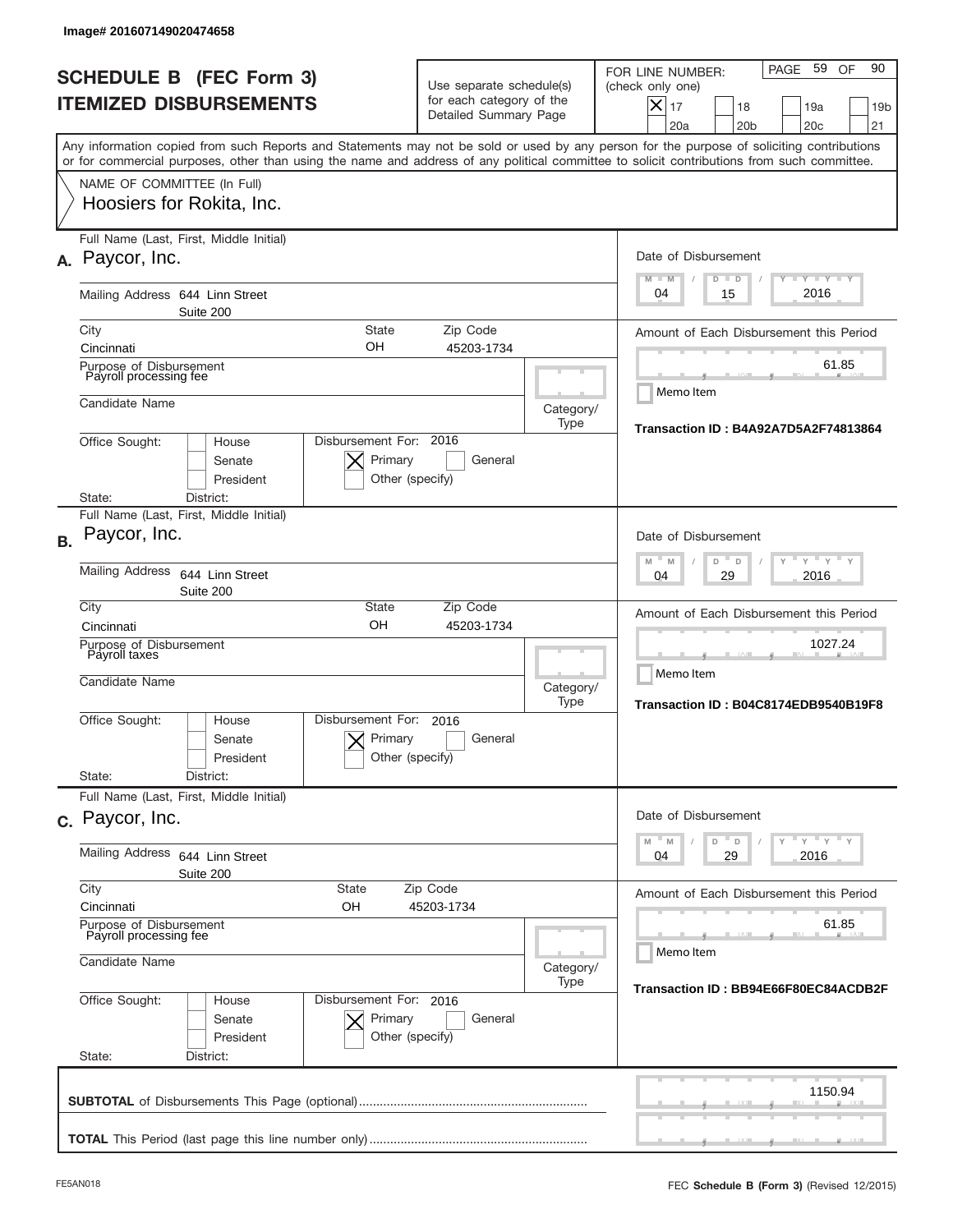| Image# 201607149020474659                                                                                                                                                                                                                                                                                              |                                                                                                        |                                                            |                                                                                                                                                                              |
|------------------------------------------------------------------------------------------------------------------------------------------------------------------------------------------------------------------------------------------------------------------------------------------------------------------------|--------------------------------------------------------------------------------------------------------|------------------------------------------------------------|------------------------------------------------------------------------------------------------------------------------------------------------------------------------------|
| <b>SCHEDULE B (FEC Form 3)</b><br><b>ITEMIZED DISBURSEMENTS</b>                                                                                                                                                                                                                                                        | Use separate schedule(s)<br>for each category of the<br>Detailed Summary Page                          |                                                            | PAGE 60 OF<br>90<br>FOR LINE NUMBER:<br>(check only one)<br>$ \boldsymbol{\times} $<br>17<br>18<br>19a<br>19 <sub>b</sub><br>20a<br>20 <sub>b</sub><br>20 <sub>c</sub><br>21 |
| Any information copied from such Reports and Statements may not be sold or used by any person for the purpose of soliciting contributions<br>or for commercial purposes, other than using the name and address of any political committee to solicit contributions from such committee.<br>NAME OF COMMITTEE (In Full) |                                                                                                        |                                                            |                                                                                                                                                                              |
| Hoosiers for Rokita, Inc.                                                                                                                                                                                                                                                                                              |                                                                                                        |                                                            |                                                                                                                                                                              |
| Full Name (Last, First, Middle Initial)<br>A. Paycor, Inc.                                                                                                                                                                                                                                                             |                                                                                                        |                                                            | Date of Disbursement<br>$T - Y$ $T - Y$<br>$M - M$<br>$D$ $D$                                                                                                                |
| Mailing Address 644 Linn Street<br>Suite 200                                                                                                                                                                                                                                                                           |                                                                                                        |                                                            | 2016<br>05<br>13                                                                                                                                                             |
| City<br><b>State</b><br>OΗ                                                                                                                                                                                                                                                                                             | Zip Code                                                                                               |                                                            | Amount of Each Disbursement this Period                                                                                                                                      |
| Cincinnati<br>Purpose of Disbursement<br>Payroll taxes                                                                                                                                                                                                                                                                 | 45203-1734                                                                                             |                                                            | 1440.57                                                                                                                                                                      |
| Candidate Name                                                                                                                                                                                                                                                                                                         |                                                                                                        | Category/<br>Type                                          | Memo Item<br>Transaction ID: B2D04E168C10A4FE9A56                                                                                                                            |
| Disbursement For: 2016<br>Office Sought:<br>House<br>Senate<br>President<br>District:<br>State:                                                                                                                                                                                                                        | General<br>Primary<br>Other (specify)                                                                  |                                                            |                                                                                                                                                                              |
| Full Name (Last, First, Middle Initial)                                                                                                                                                                                                                                                                                |                                                                                                        |                                                            |                                                                                                                                                                              |
| Paycor, Inc.<br><b>B.</b>                                                                                                                                                                                                                                                                                              | Date of Disbursement<br>$\cdots$ $\gamma$ $\cdots$ $\gamma$ $\cdots$ $\gamma$<br>M<br>D<br>M<br>$\Box$ |                                                            |                                                                                                                                                                              |
| <b>Mailing Address</b><br>644 Linn Street<br>Suite 200<br>City<br><b>State</b>                                                                                                                                                                                                                                         | 2016<br>05<br>13                                                                                       |                                                            |                                                                                                                                                                              |
| OH<br>Cincinnati                                                                                                                                                                                                                                                                                                       | Zip Code<br>45203-1734                                                                                 |                                                            | Amount of Each Disbursement this Period                                                                                                                                      |
| Purpose of Disbursement<br>Payroll processing fee<br>Candidate Name                                                                                                                                                                                                                                                    | Category/<br>Type                                                                                      | 71.24<br>Memo Item<br>Transaction ID: B5D23C6F2209041A081E |                                                                                                                                                                              |
| Disbursement For:<br>Office Sought:<br>House<br>Senate<br>President<br>State:<br>District:                                                                                                                                                                                                                             | 2016<br>General<br>Primary<br>$\bm{\times}$<br>Other (specify)                                         |                                                            |                                                                                                                                                                              |
| Full Name (Last, First, Middle Initial)                                                                                                                                                                                                                                                                                |                                                                                                        |                                                            |                                                                                                                                                                              |
| c. Paycor, Inc.                                                                                                                                                                                                                                                                                                        |                                                                                                        |                                                            | Date of Disbursement<br>ү "ү "ү "ү<br>$\mathbb{N}$<br>D<br>M<br>D                                                                                                            |
| Mailing Address<br>644 Linn Street<br>Suite 200<br>City<br><b>State</b>                                                                                                                                                                                                                                                | 2016<br>05<br>31                                                                                       |                                                            |                                                                                                                                                                              |
| Cincinnati<br>OН                                                                                                                                                                                                                                                                                                       | Zip Code<br>45203-1734                                                                                 |                                                            | Amount of Each Disbursement this Period                                                                                                                                      |
| Purpose of Disbursement<br>Payroll taxes                                                                                                                                                                                                                                                                               |                                                                                                        | 1440.57<br>Memo Item                                       |                                                                                                                                                                              |
| Candidate Name                                                                                                                                                                                                                                                                                                         | Category/                                                                                              |                                                            |                                                                                                                                                                              |
| Office Sought:<br>Disbursement For: 2016<br>House<br>Senate<br>President<br>State:<br>District:                                                                                                                                                                                                                        | Primary<br>X General<br>Other (specify)                                                                | Type                                                       | Transaction ID: BB44C51F6A288438CBDC                                                                                                                                         |
|                                                                                                                                                                                                                                                                                                                        |                                                                                                        |                                                            | 2952.38                                                                                                                                                                      |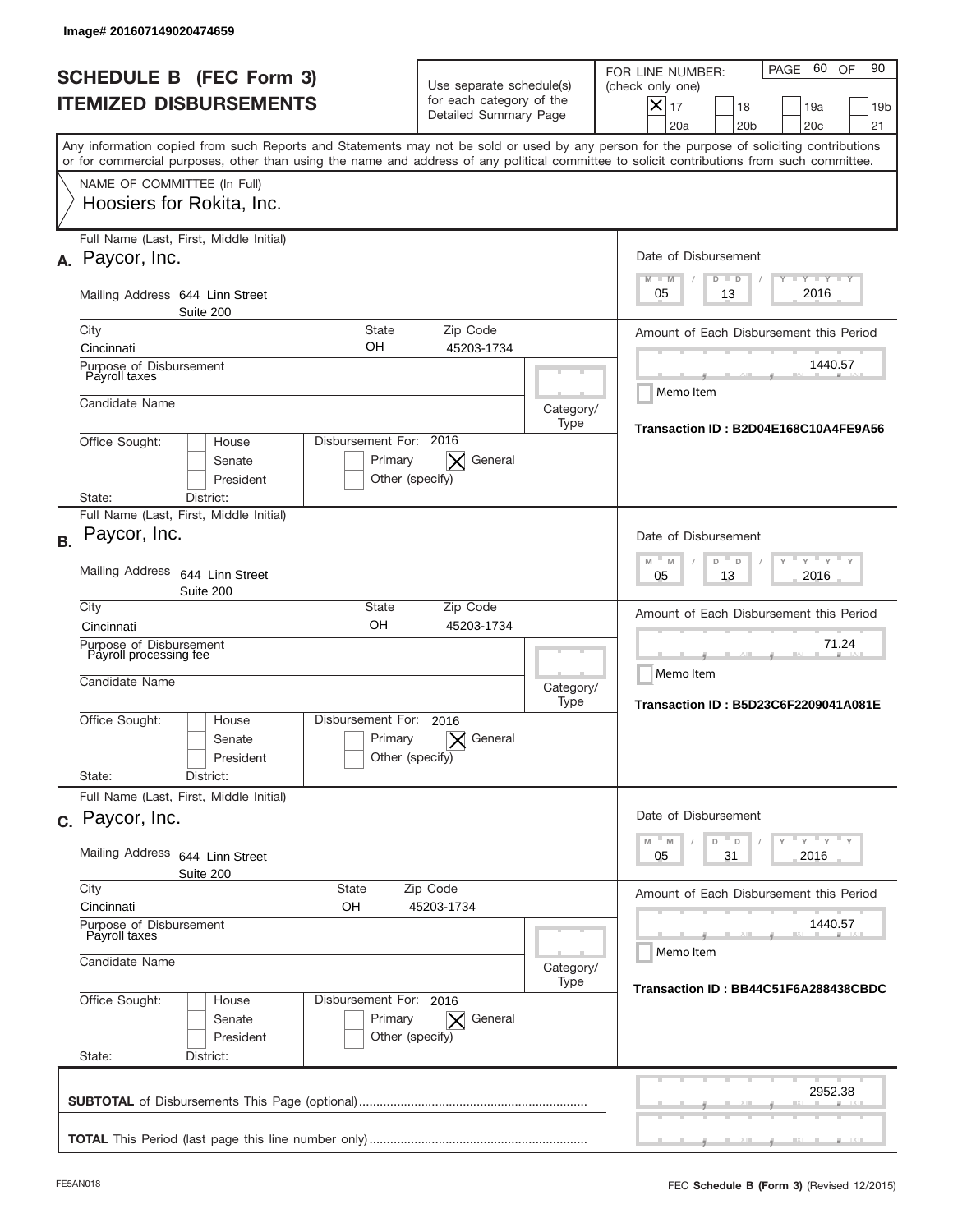|           | lmage#201607149020474660                                              |                                                      |                                                                               |                    |                                                                                                                                                                                                                                                                                         |
|-----------|-----------------------------------------------------------------------|------------------------------------------------------|-------------------------------------------------------------------------------|--------------------|-----------------------------------------------------------------------------------------------------------------------------------------------------------------------------------------------------------------------------------------------------------------------------------------|
|           | <b>SCHEDULE B (FEC Form 3)</b><br><b>ITEMIZED DISBURSEMENTS</b>       |                                                      | Use separate schedule(s)<br>for each category of the<br>Detailed Summary Page |                    | 61<br>90<br>PAGE<br>OF<br>FOR LINE NUMBER:<br>(check only one)<br>$\boldsymbol{\times}$<br>17<br>18<br>19a<br>19 <sub>b</sub><br>20a<br>20 <sub>b</sub><br>20 <sub>c</sub><br>21                                                                                                        |
|           |                                                                       |                                                      |                                                                               |                    | Any information copied from such Reports and Statements may not be sold or used by any person for the purpose of soliciting contributions<br>or for commercial purposes, other than using the name and address of any political committee to solicit contributions from such committee. |
|           | NAME OF COMMITTEE (In Full)<br>Hoosiers for Rokita, Inc.              |                                                      |                                                                               |                    |                                                                                                                                                                                                                                                                                         |
|           | Full Name (Last, First, Middle Initial)<br>A. Paycor, Inc.            |                                                      |                                                                               |                    | Date of Disbursement<br><b>LEY LEY LEY</b><br>$M - M$<br>$D$ $D$                                                                                                                                                                                                                        |
|           | Mailing Address 644 Linn Street<br>Suite 200                          |                                                      |                                                                               |                    | 2016<br>05<br>31                                                                                                                                                                                                                                                                        |
|           | City<br>Cincinnati                                                    | <b>State</b><br>OН                                   | Zip Code<br>45203-1734                                                        |                    | Amount of Each Disbursement this Period                                                                                                                                                                                                                                                 |
|           | Purpose of Disbursement<br>Payroll processing fee                     |                                                      |                                                                               |                    | 67.34                                                                                                                                                                                                                                                                                   |
|           | Candidate Name                                                        |                                                      |                                                                               | Category/<br>Type  | Memo Item<br>Transaction ID: B53D5B7D9024247D0AFC                                                                                                                                                                                                                                       |
|           | Office Sought:<br>House<br>Senate<br>President<br>District:<br>State: | Disbursement For: 2016<br>Primary<br>Other (specify) |                                                                               |                    |                                                                                                                                                                                                                                                                                         |
|           | Full Name (Last, First, Middle Initial)                               |                                                      |                                                                               |                    |                                                                                                                                                                                                                                                                                         |
| <b>B.</b> | Paycor, Inc.                                                          |                                                      | Date of Disbursement<br>$M - M$<br>$Y = Y$<br>D<br>D                          |                    |                                                                                                                                                                                                                                                                                         |
|           | <b>Mailing Address</b><br>644 Linn Street<br>Suite 200                |                                                      | 2016<br>06<br>15                                                              |                    |                                                                                                                                                                                                                                                                                         |
|           | City<br>Cincinnati                                                    | State<br>OH                                          | Amount of Each Disbursement this Period                                       |                    |                                                                                                                                                                                                                                                                                         |
|           | Purpose of Disbursement<br>Payroll taxes<br>Candidate Name            |                                                      |                                                                               |                    | 2121.12<br>Memo Item<br>Category/<br>Transaction ID: B41BF8F1CFC2E4D00963                                                                                                                                                                                                               |
|           | Office Sought:<br>House<br>Senate<br>President<br>State:<br>District: | Disbursement For:<br>Primary                         | 2016<br>General<br>Other (specify)                                            | Type               |                                                                                                                                                                                                                                                                                         |
|           | Full Name (Last, First, Middle Initial)                               |                                                      |                                                                               |                    |                                                                                                                                                                                                                                                                                         |
|           | c. Paycor, Inc.                                                       |                                                      |                                                                               |                    | Date of Disbursement                                                                                                                                                                                                                                                                    |
|           | Mailing Address<br>644 Linn Street<br>Suite 200                       |                                                      | $Y$ $Y$ $Y$ $Y$ $Y$<br>M<br>M<br>D<br>D<br>2016<br>06<br>15                   |                    |                                                                                                                                                                                                                                                                                         |
|           | City<br>Cincinnati                                                    | State<br>OН                                          | Zip Code<br>45203-1734                                                        |                    | Amount of Each Disbursement this Period                                                                                                                                                                                                                                                 |
|           | Purpose of Disbursement<br>Payroll processing fee                     |                                                      |                                                                               | 67.34<br>Memo Item |                                                                                                                                                                                                                                                                                         |
|           | Candidate Name                                                        |                                                      | Category/<br>Transaction ID: BFA1848B5EB834F1BB1C                             |                    |                                                                                                                                                                                                                                                                                         |
|           | Office Sought:<br>House<br>Senate<br>President<br>State:<br>District: | Disbursement For: 2016<br>Primary                    | General<br>$\times$<br>Other (specify)                                        |                    |                                                                                                                                                                                                                                                                                         |
|           |                                                                       |                                                      |                                                                               |                    | 2255.80                                                                                                                                                                                                                                                                                 |
|           |                                                                       |                                                      |                                                                               |                    |                                                                                                                                                                                                                                                                                         |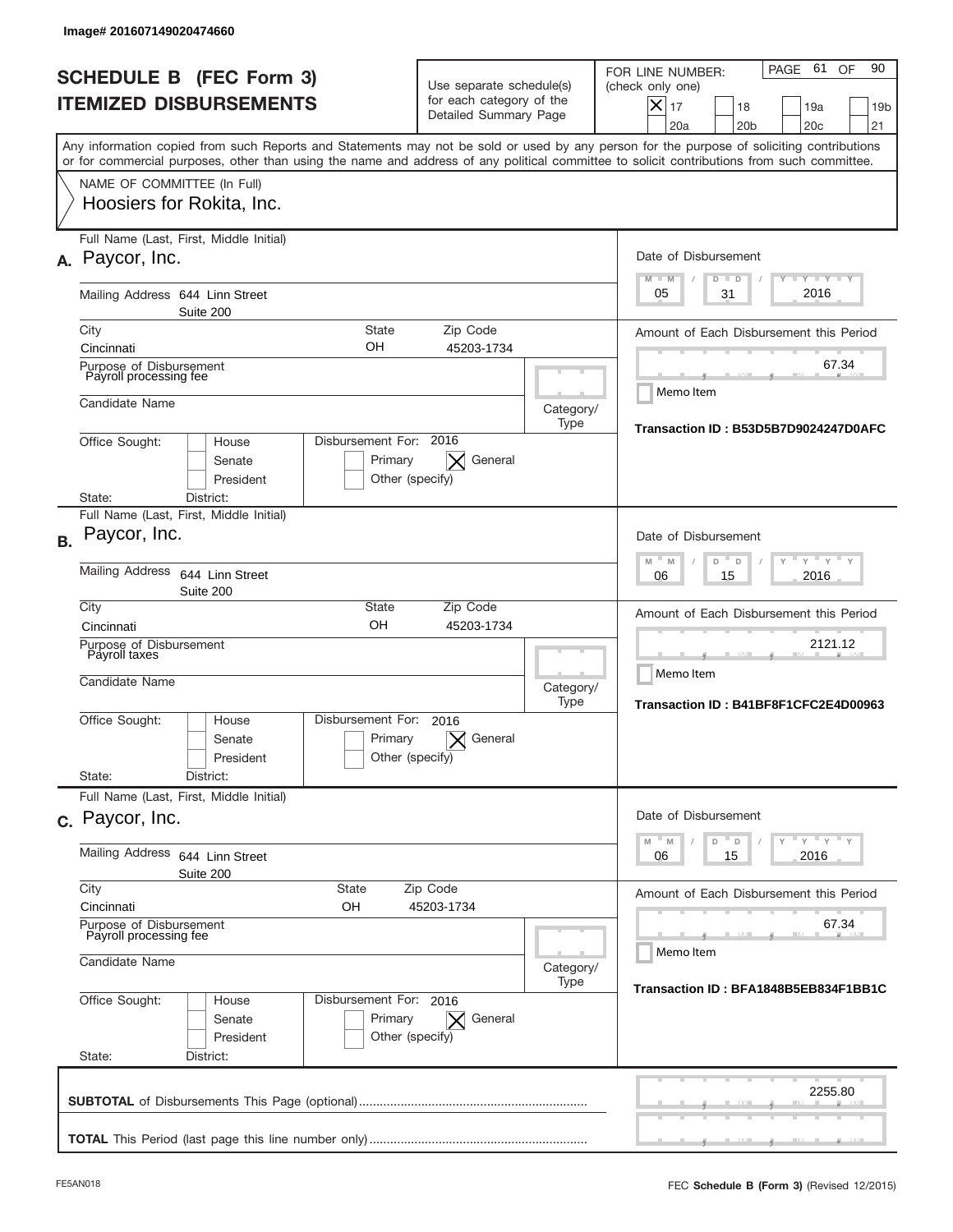|           | lmage#201607149020474661                                                     |                                                                 |                                                      |                                                                               |                   |                                                                                                                                                                                                                                                                                         |
|-----------|------------------------------------------------------------------------------|-----------------------------------------------------------------|------------------------------------------------------|-------------------------------------------------------------------------------|-------------------|-----------------------------------------------------------------------------------------------------------------------------------------------------------------------------------------------------------------------------------------------------------------------------------------|
|           |                                                                              | <b>SCHEDULE B (FEC Form 3)</b><br><b>ITEMIZED DISBURSEMENTS</b> |                                                      | Use separate schedule(s)<br>for each category of the<br>Detailed Summary Page |                   | 62 OF<br>90<br>PAGE<br>FOR LINE NUMBER:<br>(check only one)<br>$\boldsymbol{\times}$<br>17<br>18<br>19a<br>19 <sub>b</sub><br>20a<br>20 <sub>b</sub><br>20 <sub>c</sub><br>21                                                                                                           |
|           |                                                                              |                                                                 |                                                      |                                                                               |                   | Any information copied from such Reports and Statements may not be sold or used by any person for the purpose of soliciting contributions<br>or for commercial purposes, other than using the name and address of any political committee to solicit contributions from such committee. |
|           | NAME OF COMMITTEE (In Full)                                                  | Hoosiers for Rokita, Inc.                                       |                                                      |                                                                               |                   |                                                                                                                                                                                                                                                                                         |
|           | A. Paycor, Inc.                                                              | Full Name (Last, First, Middle Initial)                         |                                                      |                                                                               |                   | Date of Disbursement<br><b>LEY LEY LEY</b><br>$M - M$<br>$D$ $D$                                                                                                                                                                                                                        |
|           |                                                                              | Mailing Address 644 Linn Street<br>Suite 200                    |                                                      |                                                                               |                   | 2016<br>06<br>30                                                                                                                                                                                                                                                                        |
|           | City<br>Cincinnati                                                           |                                                                 | <b>State</b><br>OН                                   | Zip Code<br>45203-1734                                                        |                   | Amount of Each Disbursement this Period                                                                                                                                                                                                                                                 |
|           | Purpose of Disbursement<br>Payroll processing fee                            |                                                                 |                                                      |                                                                               |                   | 67.34                                                                                                                                                                                                                                                                                   |
|           | Candidate Name                                                               |                                                                 |                                                      |                                                                               |                   | Memo Item<br>Category/                                                                                                                                                                                                                                                                  |
|           | Office Sought:                                                               | House<br>Senate<br>President                                    | Disbursement For: 2016<br>Primary<br>Other (specify) | General                                                                       | Type              | Transaction ID: BCEC118F0924143B48C2                                                                                                                                                                                                                                                    |
|           | State:                                                                       | District:<br>Full Name (Last, First, Middle Initial)            |                                                      |                                                                               |                   |                                                                                                                                                                                                                                                                                         |
| <b>B.</b> | Paycor, Inc.                                                                 |                                                                 |                                                      |                                                                               |                   | Date of Disbursement                                                                                                                                                                                                                                                                    |
|           | <b>Mailing Address</b>                                                       | 644 Linn Street<br>Suite 200                                    | $M - M$<br>$Y = Y$<br>D<br>D<br>2016<br>06<br>30     |                                                                               |                   |                                                                                                                                                                                                                                                                                         |
|           | City<br>Cincinnati                                                           |                                                                 | State<br>OH                                          | Zip Code<br>45203-1734                                                        |                   | Amount of Each Disbursement this Period                                                                                                                                                                                                                                                 |
|           | Purpose of Disbursement<br>Payroll taxes<br>Candidate Name                   |                                                                 |                                                      |                                                                               |                   | 1440.57<br>Memo Item                                                                                                                                                                                                                                                                    |
|           |                                                                              |                                                                 |                                                      |                                                                               | Category/<br>Type | Transaction ID: B2ED367D773DE4401860                                                                                                                                                                                                                                                    |
|           | Office Sought:                                                               | House<br>Senate<br>President                                    | Disbursement For:<br>Primary<br>Other (specify)      | 2016<br>General                                                               |                   |                                                                                                                                                                                                                                                                                         |
|           | State:                                                                       | District:<br>Full Name (Last, First, Middle Initial)            |                                                      |                                                                               |                   |                                                                                                                                                                                                                                                                                         |
|           | c. Prime 47                                                                  |                                                                 |                                                      |                                                                               |                   | Date of Disbursement                                                                                                                                                                                                                                                                    |
|           | Mailing Address 47 S Pennsylvania Street                                     |                                                                 |                                                      |                                                                               |                   | $\gamma$ $\gamma$ $\gamma$ $\gamma$ $\gamma$<br>M<br>M<br>D<br>D<br>30<br>2016<br>06                                                                                                                                                                                                    |
|           | City<br>State<br>Zip Code                                                    |                                                                 |                                                      |                                                                               |                   | Amount of Each Disbursement this Period                                                                                                                                                                                                                                                 |
|           | Indianapolis<br>IN<br>46204-3698<br>Purpose of Disbursement<br>Event expense |                                                                 |                                                      |                                                                               |                   | 1376.14                                                                                                                                                                                                                                                                                 |
|           | Candidate Name                                                               |                                                                 |                                                      |                                                                               |                   | X Memo Item<br>Category/                                                                                                                                                                                                                                                                |
|           | Office Sought:<br>State:                                                     | House<br>Senate<br>President<br>District:                       | Disbursement For: 2016<br>Primary<br>Other (specify) | General<br>$\times$                                                           | Type              | Transaction ID: B8EAEAADD15674BE1AB2                                                                                                                                                                                                                                                    |
|           |                                                                              |                                                                 |                                                      |                                                                               |                   |                                                                                                                                                                                                                                                                                         |
|           |                                                                              |                                                                 |                                                      |                                                                               |                   | 1507.91                                                                                                                                                                                                                                                                                 |
|           |                                                                              |                                                                 |                                                      |                                                                               |                   |                                                                                                                                                                                                                                                                                         |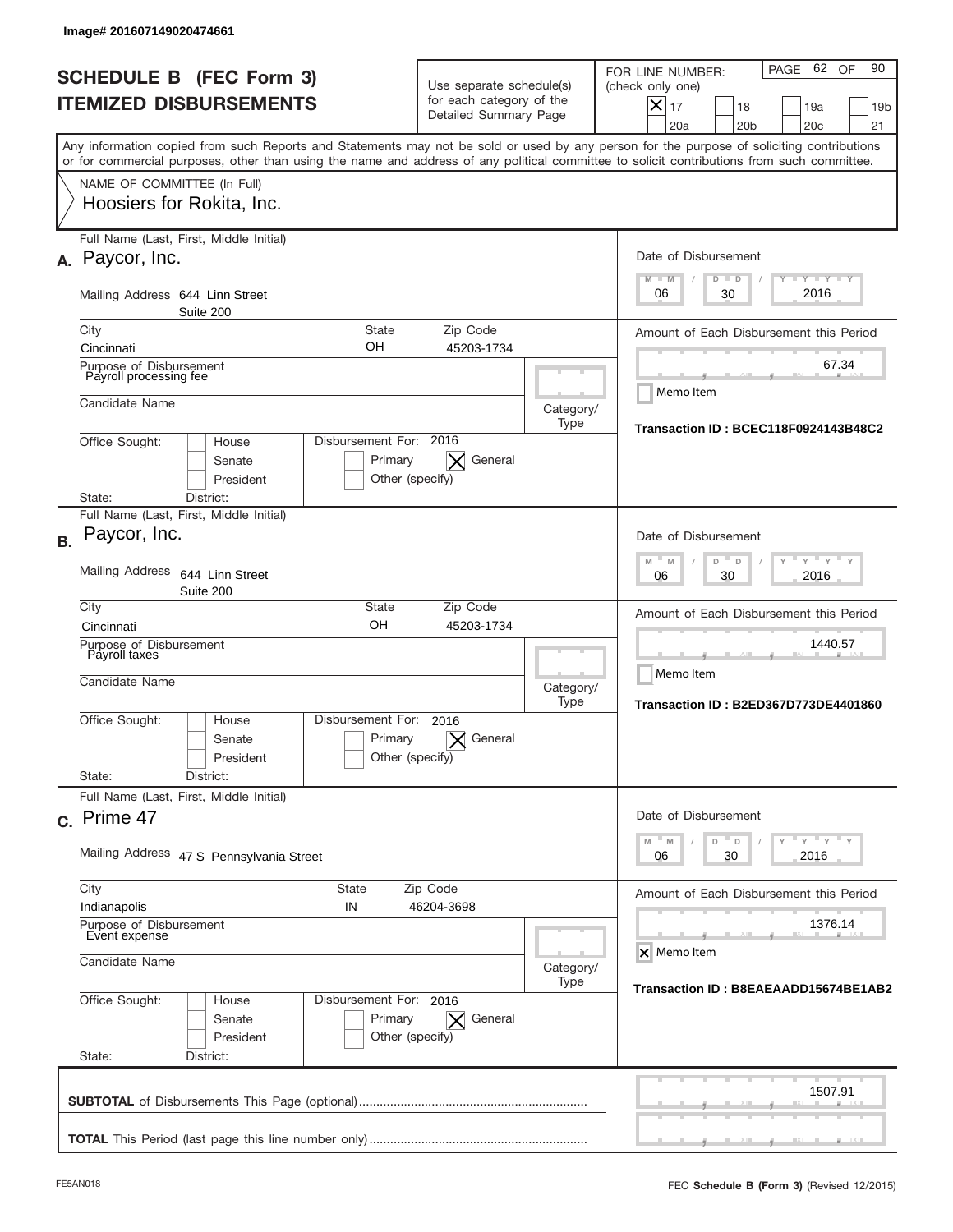| <b>SCHEDULE B (FEC Form 3)</b><br><b>ITEMIZED DISBURSEMENTS</b><br>Any information copied from such Reports and Statements may not be sold or used by any person for the purpose of soliciting contributions<br>or for commercial purposes, other than using the name and address of any political committee to solicit contributions from such committee.<br>NAME OF COMMITTEE (In Full)<br>Hoosiers for Rokita, Inc.<br>Full Name (Last, First, Middle Initial)<br>Print Resources, Inc. | Use separate schedule(s)<br>for each category of the<br>Detailed Summary Page                  |                                                            | 63 OF<br>90<br>PAGE<br>FOR LINE NUMBER:<br>(check only one)<br>$\boldsymbol{\times}$<br>17<br>18<br>19a<br>19 <sub>b</sub><br>20a<br>20 <sub>b</sub><br>20 <sub>c</sub><br>21 |  |  |
|--------------------------------------------------------------------------------------------------------------------------------------------------------------------------------------------------------------------------------------------------------------------------------------------------------------------------------------------------------------------------------------------------------------------------------------------------------------------------------------------|------------------------------------------------------------------------------------------------|------------------------------------------------------------|-------------------------------------------------------------------------------------------------------------------------------------------------------------------------------|--|--|
|                                                                                                                                                                                                                                                                                                                                                                                                                                                                                            |                                                                                                |                                                            |                                                                                                                                                                               |  |  |
|                                                                                                                                                                                                                                                                                                                                                                                                                                                                                            |                                                                                                |                                                            |                                                                                                                                                                               |  |  |
|                                                                                                                                                                                                                                                                                                                                                                                                                                                                                            |                                                                                                |                                                            |                                                                                                                                                                               |  |  |
|                                                                                                                                                                                                                                                                                                                                                                                                                                                                                            |                                                                                                |                                                            | Date of Disbursement<br><b>TAYLY LY</b><br>$M - M$<br>$D$ $D$                                                                                                                 |  |  |
| Mailing Address 1500 E Riverside Drive                                                                                                                                                                                                                                                                                                                                                                                                                                                     |                                                                                                |                                                            | 2016<br>04<br>21                                                                                                                                                              |  |  |
| City<br>State<br>IN<br>Indianapolis                                                                                                                                                                                                                                                                                                                                                                                                                                                        |                                                                                                | Amount of Each Disbursement this Period<br>205.65          |                                                                                                                                                                               |  |  |
| Candidate Name                                                                                                                                                                                                                                                                                                                                                                                                                                                                             | Purpose of Disbursement<br>Stationery                                                          |                                                            |                                                                                                                                                                               |  |  |
| Disbursement For: 2016<br>Office Sought:<br>House<br>Primary<br>Senate<br>Other (specify)<br>President                                                                                                                                                                                                                                                                                                                                                                                     | Transaction ID: B8684315F7E174A278E4                                                           |                                                            |                                                                                                                                                                               |  |  |
| State:<br>District:<br>Full Name (Last, First, Middle Initial)                                                                                                                                                                                                                                                                                                                                                                                                                             |                                                                                                |                                                            |                                                                                                                                                                               |  |  |
| Print Resources, Inc.<br><b>B.</b>                                                                                                                                                                                                                                                                                                                                                                                                                                                         | Date of Disbursement<br>$\cdots$ $\gamma$ $\cdots$ $\gamma$ $\cdots$<br>$M - M$<br>D<br>$\Box$ |                                                            |                                                                                                                                                                               |  |  |
| Mailing Address 1500 E Riverside Drive                                                                                                                                                                                                                                                                                                                                                                                                                                                     | 2016<br>06<br>05                                                                               |                                                            |                                                                                                                                                                               |  |  |
| City<br>State<br>IN<br>Indianapolis                                                                                                                                                                                                                                                                                                                                                                                                                                                        |                                                                                                | Amount of Each Disbursement this Period                    |                                                                                                                                                                               |  |  |
| Purpose of Disbursement<br>Stationery<br>Candidate Name                                                                                                                                                                                                                                                                                                                                                                                                                                    | Category/<br>Type                                                                              | 55.11<br>Memo Item<br>Transaction ID: BD38DA11E09E74680B62 |                                                                                                                                                                               |  |  |
| Disbursement For:<br>Office Sought:<br>House<br>Primary<br>Senate<br>President                                                                                                                                                                                                                                                                                                                                                                                                             | 2016<br>General<br>Other (specify)                                                             |                                                            |                                                                                                                                                                               |  |  |
| State:<br>District:<br>Full Name (Last, First, Middle Initial)                                                                                                                                                                                                                                                                                                                                                                                                                             |                                                                                                |                                                            |                                                                                                                                                                               |  |  |
| c. Salin Bank & Trust Co.                                                                                                                                                                                                                                                                                                                                                                                                                                                                  |                                                                                                |                                                            | Date of Disbursement<br>$Y$ $Y$ $Y$ $Y$ $Y$<br>$-M$<br>M<br>D<br>D                                                                                                            |  |  |
| Mailing Address<br>8455 Keystone Crossing<br>Suite 100<br>City<br>State                                                                                                                                                                                                                                                                                                                                                                                                                    | 2016<br>04<br>30                                                                               |                                                            |                                                                                                                                                                               |  |  |
| Indianapolis<br>IN                                                                                                                                                                                                                                                                                                                                                                                                                                                                         | Amount of Each Disbursement this Period                                                        |                                                            |                                                                                                                                                                               |  |  |
| Purpose of Disbursement<br>Bank fee<br>Candidate Name                                                                                                                                                                                                                                                                                                                                                                                                                                      | Category/                                                                                      | 15.00<br>Memo Item                                         |                                                                                                                                                                               |  |  |
| Office Sought:<br>Disbursement For: 2016<br>House<br>Senate<br>Primary<br>President<br>State:<br>District:                                                                                                                                                                                                                                                                                                                                                                                 | General<br>Other (specify)                                                                     | Type                                                       | Transaction ID: BD38559A2058C4108974                                                                                                                                          |  |  |
|                                                                                                                                                                                                                                                                                                                                                                                                                                                                                            |                                                                                                |                                                            | 275.76                                                                                                                                                                        |  |  |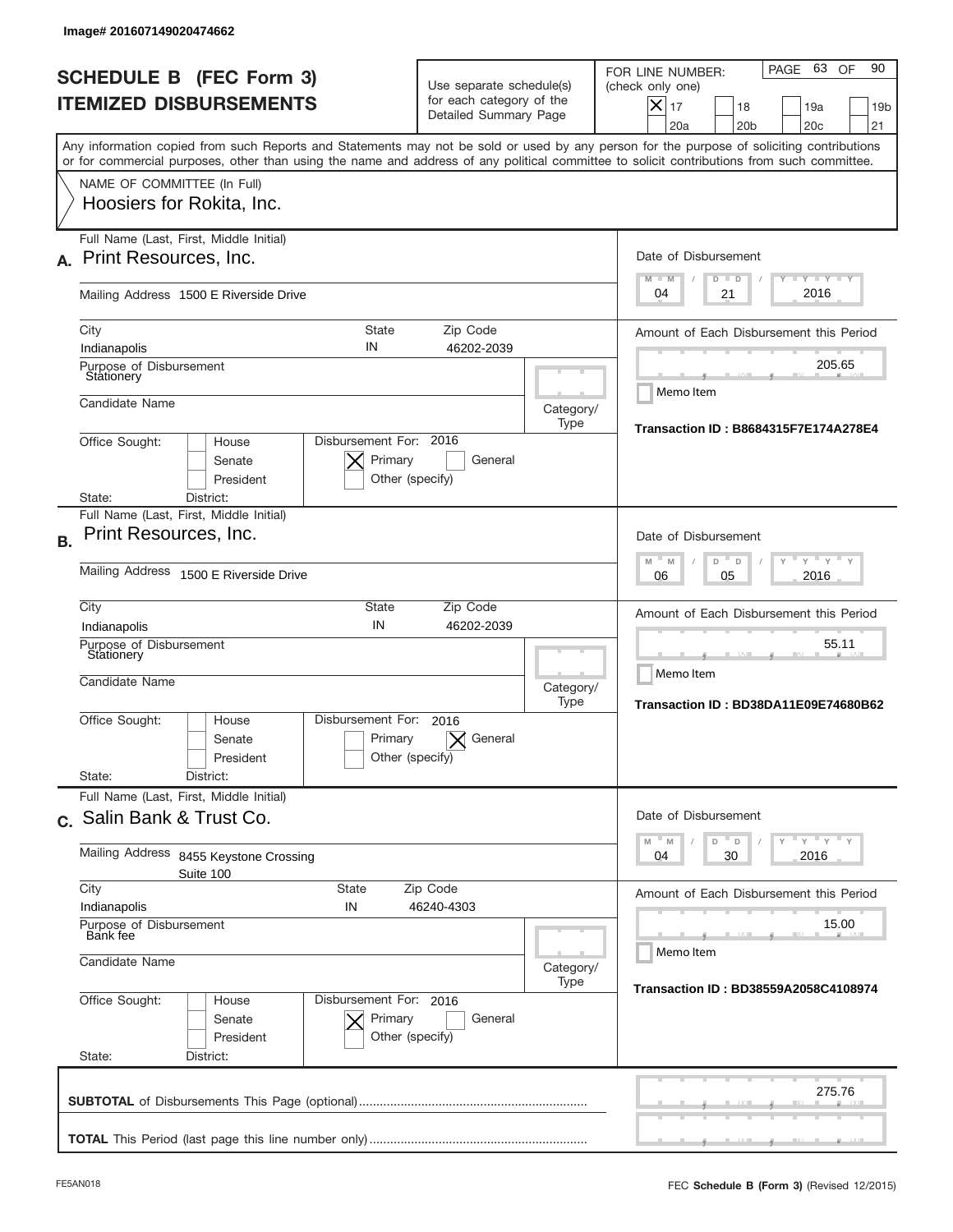| <b>SCHEDULE B (FEC Form 3)</b><br><b>ITEMIZED DISBURSEMENTS</b>                                                                                                                                                                                                                                                        | Use separate schedule(s)<br>for each category of the<br>Detailed Summary Page            |                                                   | 64 OF<br>90<br>PAGE<br>FOR LINE NUMBER:<br>(check only one)<br>$X _{17}$<br>18<br>19a<br>19 <sub>b</sub><br>20a<br>20 <sub>b</sub><br>20 <sub>c</sub><br>21 |
|------------------------------------------------------------------------------------------------------------------------------------------------------------------------------------------------------------------------------------------------------------------------------------------------------------------------|------------------------------------------------------------------------------------------|---------------------------------------------------|-------------------------------------------------------------------------------------------------------------------------------------------------------------|
| Any information copied from such Reports and Statements may not be sold or used by any person for the purpose of soliciting contributions<br>or for commercial purposes, other than using the name and address of any political committee to solicit contributions from such committee.<br>NAME OF COMMITTEE (In Full) |                                                                                          |                                                   |                                                                                                                                                             |
| Hoosiers for Rokita, Inc.                                                                                                                                                                                                                                                                                              |                                                                                          |                                                   |                                                                                                                                                             |
| Full Name (Last, First, Middle Initial)<br>Salin Bank & Trust Co.                                                                                                                                                                                                                                                      |                                                                                          |                                                   | Date of Disbursement<br>$T - Y$ $T - Y$<br>$M - M$<br>$D$ $D$                                                                                               |
| Mailing Address 8455 Keystone Crossing<br>Suite 100                                                                                                                                                                                                                                                                    |                                                                                          |                                                   | 2016<br>05<br>03                                                                                                                                            |
| City<br><b>State</b><br>IN<br>Indianapolis                                                                                                                                                                                                                                                                             | Zip Code<br>46240-4303                                                                   |                                                   | Amount of Each Disbursement this Period                                                                                                                     |
| Purpose of Disbursement<br>Credit card fee                                                                                                                                                                                                                                                                             |                                                                                          | 70.45                                             |                                                                                                                                                             |
| Candidate Name                                                                                                                                                                                                                                                                                                         | Category/<br>Type                                                                        | Memo Item<br>Transaction ID: B6A625F7EE861456FBAD |                                                                                                                                                             |
| Disbursement For: 2016<br>Office Sought:<br>House<br>Senate<br>President<br>State:<br>District:                                                                                                                                                                                                                        | Primary<br>General<br>Other (specify)                                                    |                                                   |                                                                                                                                                             |
| Full Name (Last, First, Middle Initial)                                                                                                                                                                                                                                                                                |                                                                                          |                                                   |                                                                                                                                                             |
| Salin Bank & Trust Co.<br><b>B.</b>                                                                                                                                                                                                                                                                                    | Date of Disbursement<br>$\cdots$ $\gamma$ $\cdots$ $\gamma$ $\cdots$<br>M<br>D<br>M<br>D |                                                   |                                                                                                                                                             |
| <b>Mailing Address</b><br>8455 Keystone Crossing<br>Suite 100<br>City<br>State                                                                                                                                                                                                                                         | 2016<br>06<br>03                                                                         |                                                   |                                                                                                                                                             |
| IN<br>Indianapolis                                                                                                                                                                                                                                                                                                     | Zip Code<br>46240-4303                                                                   |                                                   | Amount of Each Disbursement this Period                                                                                                                     |
| Purpose of Disbursement<br>Credit card fee<br>Candidate Name                                                                                                                                                                                                                                                           |                                                                                          | Category/<br>Type                                 | 70.45<br>Memo Item<br>Transaction ID: B391FE938650D448A989                                                                                                  |
| Disbursement For:<br>Office Sought:<br>House<br>Senate<br>President<br>State:<br>District:                                                                                                                                                                                                                             | 2016<br>Primary<br>General<br>Other (specify)                                            |                                                   |                                                                                                                                                             |
| Full Name (Last, First, Middle Initial)                                                                                                                                                                                                                                                                                |                                                                                          |                                                   |                                                                                                                                                             |
| c. Salin Bank & Trust Co.                                                                                                                                                                                                                                                                                              |                                                                                          |                                                   | Date of Disbursement<br>$\mathbb{F}$ $\mathsf{y}$ $\mathbb{F}$ $\mathsf{y}$ $\mathbb{F}$ $\mathsf{y}$<br>D<br>M<br>M<br>D                                   |
| Mailing Address<br>8455 Keystone Crossing<br>Suite 100                                                                                                                                                                                                                                                                 | 2016<br>04<br>26                                                                         |                                                   |                                                                                                                                                             |
| City<br>State<br>Indianapolis<br>IN                                                                                                                                                                                                                                                                                    | Zip Code<br>46240-4303                                                                   |                                                   | Amount of Each Disbursement this Period                                                                                                                     |
| Purpose of Disbursement<br>Credit card payment                                                                                                                                                                                                                                                                         |                                                                                          | 947.39<br>Memo Item                               |                                                                                                                                                             |
| Candidate Name                                                                                                                                                                                                                                                                                                         | Category/<br>Type                                                                        | Transaction ID: B4DD45F2F69F34067A11              |                                                                                                                                                             |
| Office Sought:<br>Disbursement For: 2016<br>House<br>Senate<br>President<br>State:<br>District:                                                                                                                                                                                                                        | Primary<br>General<br>Other (specify)                                                    |                                                   |                                                                                                                                                             |
|                                                                                                                                                                                                                                                                                                                        |                                                                                          |                                                   | 1088.29                                                                                                                                                     |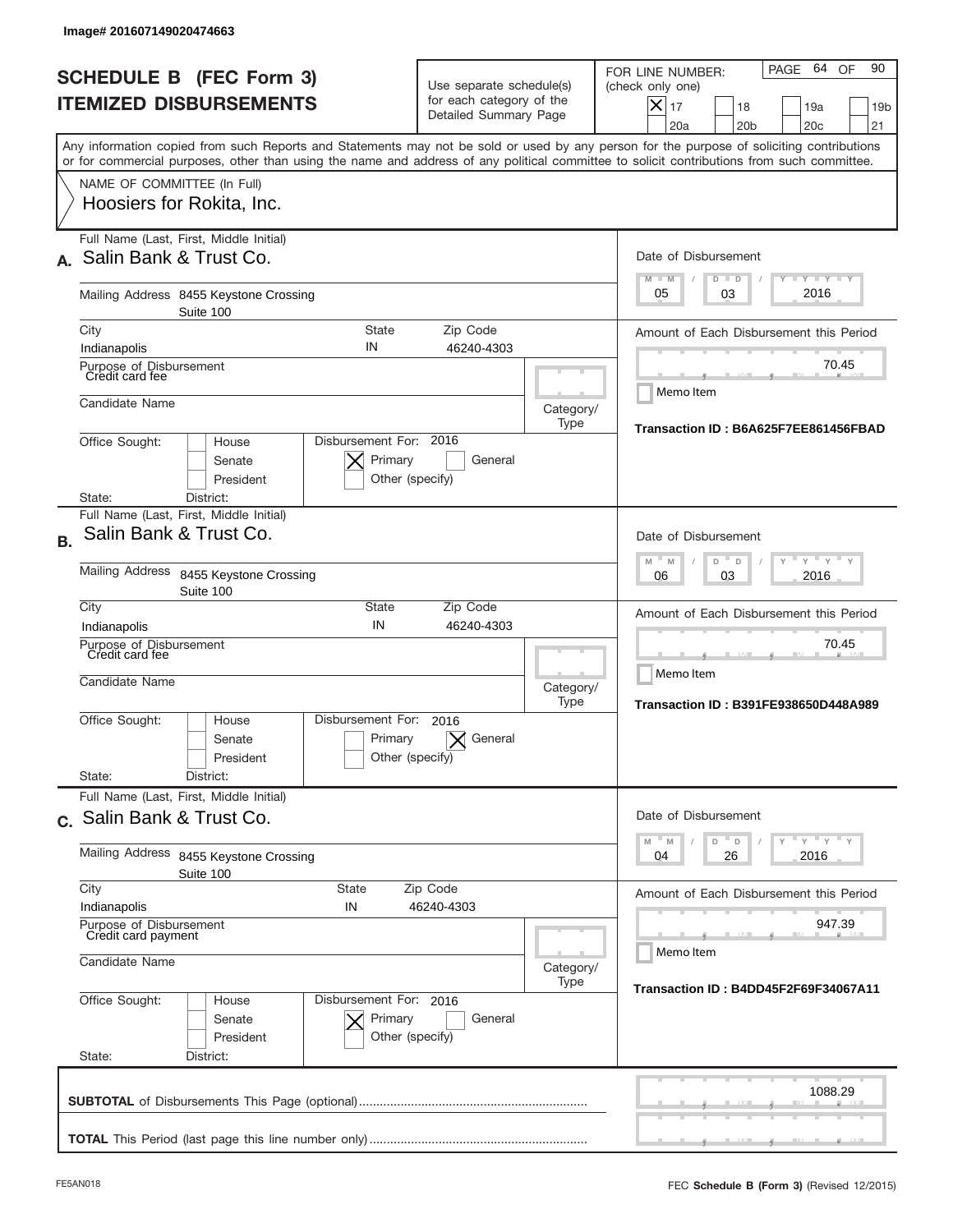| Image# 201607149020474664                                                                                                                                                                                                                                                               |                                                                                                                              |                                                                                      |                   |                                                                                                                                                          |  |  |
|-----------------------------------------------------------------------------------------------------------------------------------------------------------------------------------------------------------------------------------------------------------------------------------------|------------------------------------------------------------------------------------------------------------------------------|--------------------------------------------------------------------------------------|-------------------|----------------------------------------------------------------------------------------------------------------------------------------------------------|--|--|
| <b>SCHEDULE B (FEC Form 3)</b><br><b>ITEMIZED DISBURSEMENTS</b>                                                                                                                                                                                                                         |                                                                                                                              | Use separate schedule(s)<br>for each category of the<br>Detailed Summary Page        |                   | PAGE 65 OF<br>90<br>FOR LINE NUMBER:<br>(check only one)<br>$X _{17}$<br>18<br>19a<br>19 <sub>b</sub><br>20a<br>20 <sub>b</sub><br>20 <sub>c</sub><br>21 |  |  |
| Any information copied from such Reports and Statements may not be sold or used by any person for the purpose of soliciting contributions<br>or for commercial purposes, other than using the name and address of any political committee to solicit contributions from such committee. |                                                                                                                              |                                                                                      |                   |                                                                                                                                                          |  |  |
| NAME OF COMMITTEE (In Full)<br>Hoosiers for Rokita, Inc.                                                                                                                                                                                                                                |                                                                                                                              |                                                                                      |                   |                                                                                                                                                          |  |  |
| Full Name (Last, First, Middle Initial)<br>Salin Bank & Trust Co.                                                                                                                                                                                                                       |                                                                                                                              |                                                                                      |                   | Date of Disbursement<br>$T - Y$ $T - Y$                                                                                                                  |  |  |
| Mailing Address 8455 Keystone Crossing<br>Suite 100                                                                                                                                                                                                                                     |                                                                                                                              |                                                                                      |                   | $M - M$<br>$D$ $D$<br>2016<br>06<br>30                                                                                                                   |  |  |
| City                                                                                                                                                                                                                                                                                    | <b>State</b>                                                                                                                 | Zip Code                                                                             |                   | Amount of Each Disbursement this Period                                                                                                                  |  |  |
| Purpose of Disbursement<br>Credit card payment                                                                                                                                                                                                                                          | IN<br>Indianapolis<br>46240-4303                                                                                             |                                                                                      |                   |                                                                                                                                                          |  |  |
| Candidate Name                                                                                                                                                                                                                                                                          |                                                                                                                              |                                                                                      | Category/<br>Type | Memo Item<br>Transaction ID: B94AF360D414748E3B0E                                                                                                        |  |  |
| Office Sought:<br>House<br>Senate<br>President<br>District:<br>State:                                                                                                                                                                                                                   | Disbursement For: 2016<br>Primary<br>Other (specify)                                                                         | General                                                                              |                   |                                                                                                                                                          |  |  |
| Full Name (Last, First, Middle Initial)<br>Salin Bank & Trust Co.<br><b>B.</b>                                                                                                                                                                                                          |                                                                                                                              |                                                                                      |                   | Date of Disbursement                                                                                                                                     |  |  |
| <b>Mailing Address</b><br>8455 Keystone Crossing<br>Suite 100                                                                                                                                                                                                                           |                                                                                                                              | $\cdots$ $\gamma$ $\cdots$ $\gamma$ $\cdots$<br>M<br>D<br>M<br>D<br>2016<br>06<br>30 |                   |                                                                                                                                                          |  |  |
| City<br>Indianapolis                                                                                                                                                                                                                                                                    | State<br>IN                                                                                                                  | Zip Code<br>46240-4303                                                               |                   | Amount of Each Disbursement this Period                                                                                                                  |  |  |
| Purpose of Disbursement<br>Credit card payment<br>Candidate Name                                                                                                                                                                                                                        |                                                                                                                              |                                                                                      | Category/<br>Type | 2517.67<br>Memo Item<br>Transaction ID: B616EF9F18A604A88A78                                                                                             |  |  |
| Office Sought:<br>House<br>Senate<br>President                                                                                                                                                                                                                                          | Disbursement For:<br>2016<br>Primary<br>Other (specify)                                                                      | General                                                                              |                   |                                                                                                                                                          |  |  |
| State:<br>District:<br>Full Name (Last, First, Middle Initial)                                                                                                                                                                                                                          |                                                                                                                              |                                                                                      |                   |                                                                                                                                                          |  |  |
| c. Salin Bank & Trust Co.                                                                                                                                                                                                                                                               |                                                                                                                              |                                                                                      |                   | Date of Disbursement                                                                                                                                     |  |  |
| Mailing Address<br>8455 Keystone Crossing<br>Suite 100                                                                                                                                                                                                                                  | $\overline{y}$ $\overline{y}$ $\overline{y}$ $\overline{y}$ $\overline{y}$<br>$\mathbb M$<br>D<br>M<br>D<br>2016<br>05<br>23 |                                                                                      |                   |                                                                                                                                                          |  |  |
| City<br>State<br>Indianapolis<br>IN                                                                                                                                                                                                                                                     | Zip Code<br>46240-4303                                                                                                       |                                                                                      |                   | Amount of Each Disbursement this Period                                                                                                                  |  |  |
| Purpose of Disbursement<br>Credit card payment                                                                                                                                                                                                                                          |                                                                                                                              | 103.90<br>Memo Item                                                                  |                   |                                                                                                                                                          |  |  |
| Candidate Name                                                                                                                                                                                                                                                                          | Category/<br>Type                                                                                                            |                                                                                      |                   |                                                                                                                                                          |  |  |
| Office Sought:<br>House<br>Senate<br>President<br>State:<br>District:                                                                                                                                                                                                                   | Disbursement For: 2016<br>Primary<br>Other (specify)                                                                         | General                                                                              |                   | Transaction ID: BC330DD7A35444E1FB40                                                                                                                     |  |  |
|                                                                                                                                                                                                                                                                                         |                                                                                                                              |                                                                                      |                   | 2626.28                                                                                                                                                  |  |  |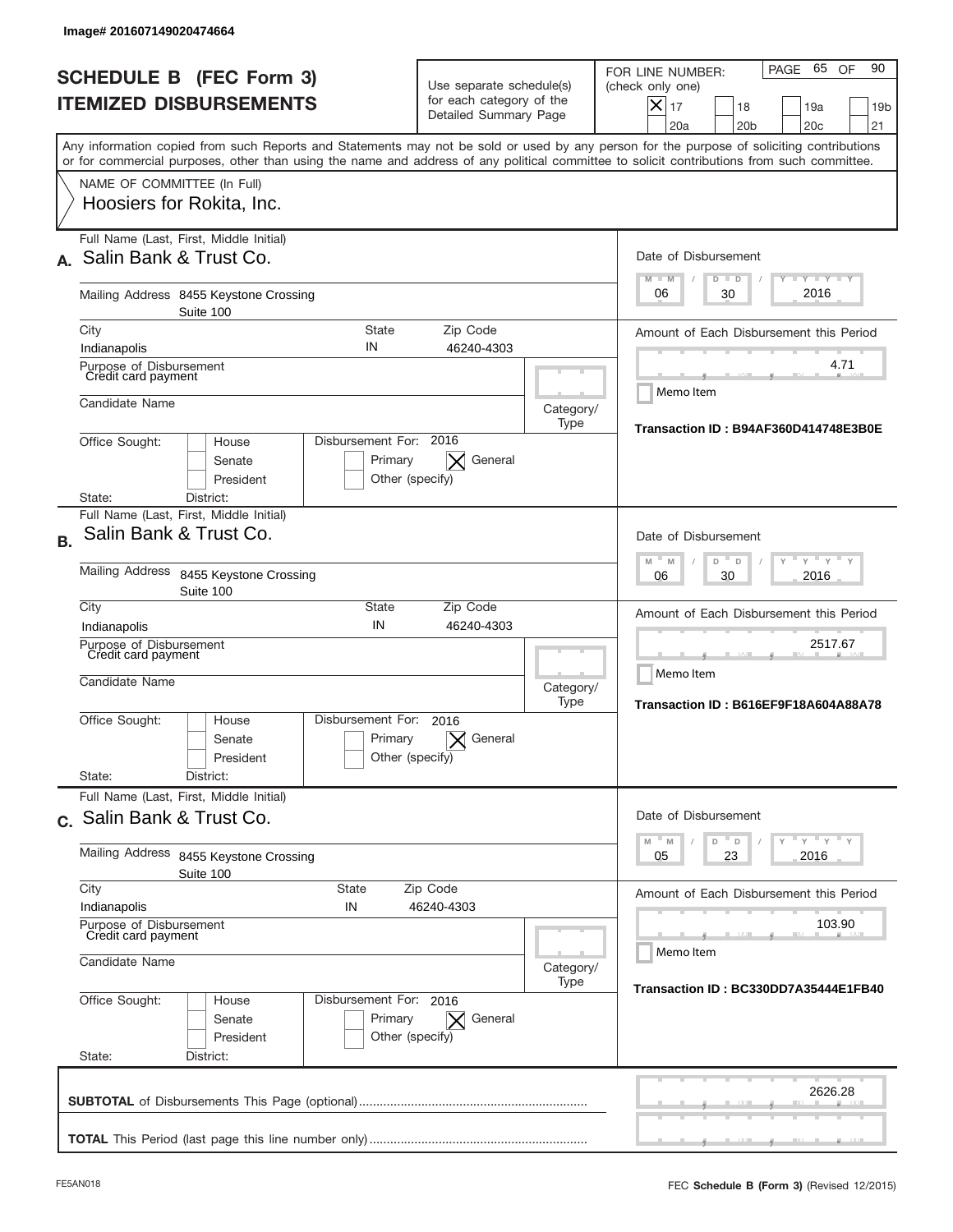|           | Image# 201607149020474665                                        |                                                                   |                                                                                      |                                                                               |                   |                                                                                                                                                                                                                                                                                         |
|-----------|------------------------------------------------------------------|-------------------------------------------------------------------|--------------------------------------------------------------------------------------|-------------------------------------------------------------------------------|-------------------|-----------------------------------------------------------------------------------------------------------------------------------------------------------------------------------------------------------------------------------------------------------------------------------------|
|           |                                                                  | <b>SCHEDULE B (FEC Form 3)</b><br><b>ITEMIZED DISBURSEMENTS</b>   |                                                                                      | Use separate schedule(s)<br>for each category of the<br>Detailed Summary Page |                   | 66 OF<br>90<br>PAGE<br>FOR LINE NUMBER:<br>(check only one)<br>$\boldsymbol{\times}$<br>17<br>18<br>19a<br>19 <sub>b</sub><br>20a<br>20 <sub>b</sub><br>20 <sub>c</sub><br>21                                                                                                           |
|           | NAME OF COMMITTEE (In Full)                                      |                                                                   |                                                                                      |                                                                               |                   | Any information copied from such Reports and Statements may not be sold or used by any person for the purpose of soliciting contributions<br>or for commercial purposes, other than using the name and address of any political committee to solicit contributions from such committee. |
|           |                                                                  | Hoosiers for Rokita, Inc.                                         |                                                                                      |                                                                               |                   |                                                                                                                                                                                                                                                                                         |
|           |                                                                  | Full Name (Last, First, Middle Initial)<br>Salin Bank & Trust Co. |                                                                                      |                                                                               |                   | Date of Disbursement<br>$T - Y$ $T - Y$<br>$M - M$<br>$D$ $D$                                                                                                                                                                                                                           |
|           |                                                                  | Mailing Address 8455 Keystone Crossing<br>Suite 100               | 2016<br>04<br>26                                                                     |                                                                               |                   |                                                                                                                                                                                                                                                                                         |
|           | City<br>Indianapolis                                             |                                                                   | <b>State</b><br>IN                                                                   | Zip Code<br>46240-4303                                                        |                   | Amount of Each Disbursement this Period                                                                                                                                                                                                                                                 |
|           | Purpose of Disbursement<br>Credit card payment                   |                                                                   |                                                                                      |                                                                               |                   | 2099.85<br>Memo Item                                                                                                                                                                                                                                                                    |
|           | Candidate Name                                                   |                                                                   |                                                                                      |                                                                               | Category/<br>Type | Transaction ID: B392364DDDF844D1986A                                                                                                                                                                                                                                                    |
|           | Office Sought:<br>State:                                         | House<br>Senate<br>President<br>District:                         | Disbursement For: 2016<br>Primary<br>Other (specify)                                 | General                                                                       |                   |                                                                                                                                                                                                                                                                                         |
|           |                                                                  | Full Name (Last, First, Middle Initial)<br>Salin Bank & Trust Co. |                                                                                      |                                                                               |                   | Date of Disbursement                                                                                                                                                                                                                                                                    |
| <b>B.</b> | Mailing Address                                                  | 8455 Keystone Crossing<br>Suite 100                               | $\cdots$ $\gamma$ $\cdots$ $\gamma$ $\cdots$<br>M<br>M<br>D<br>D<br>2016<br>04<br>26 |                                                                               |                   |                                                                                                                                                                                                                                                                                         |
|           | City<br>Indianapolis                                             |                                                                   | State<br>IN                                                                          | Zip Code<br>46240-4303                                                        |                   | Amount of Each Disbursement this Period                                                                                                                                                                                                                                                 |
|           | Purpose of Disbursement<br>Credit card payment<br>Candidate Name |                                                                   |                                                                                      |                                                                               | Category/<br>Type | 3797.19<br>Memo Item<br>Transaction ID: B7F870D43E6504CBAA3D                                                                                                                                                                                                                            |
|           | Office Sought:<br>State:                                         | House<br>Senate<br>President<br>District:                         | Disbursement For:<br>Primary<br>Other (specify)                                      | 2016<br>General                                                               |                   |                                                                                                                                                                                                                                                                                         |
|           |                                                                  | Full Name (Last, First, Middle Initial)                           |                                                                                      |                                                                               |                   |                                                                                                                                                                                                                                                                                         |
|           |                                                                  | c. Salin Bank & Trust Co.                                         |                                                                                      |                                                                               |                   | Date of Disbursement<br>$\mathbb{F}$ $\mathsf{y}$ $\mathbb{F}$ $\mathsf{y}$ $\mathbb{F}$ $\mathsf{y}$<br>$\mathbb M$<br>D<br>M<br>D                                                                                                                                                     |
|           | Mailing Address<br>8455 Keystone Crossing<br>Suite 100           |                                                                   |                                                                                      |                                                                               |                   | 2016<br>05<br>23                                                                                                                                                                                                                                                                        |
|           | City<br>Indianapolis                                             |                                                                   | State<br>IN                                                                          | Zip Code<br>46240-4303                                                        |                   | Amount of Each Disbursement this Period                                                                                                                                                                                                                                                 |
|           | Purpose of Disbursement<br>Credit card payment                   |                                                                   |                                                                                      |                                                                               |                   | 170.34<br>Memo Item                                                                                                                                                                                                                                                                     |
|           | Candidate Name                                                   |                                                                   | Category/<br>Transaction ID: BAAE2E12BF56742E9BEE                                    |                                                                               |                   |                                                                                                                                                                                                                                                                                         |
|           | Office Sought:<br>State:                                         | House<br>Senate<br>President<br>District:                         | Disbursement For: 2016<br>Primary<br>Other (specify)                                 | General                                                                       |                   |                                                                                                                                                                                                                                                                                         |
|           |                                                                  |                                                                   |                                                                                      |                                                                               |                   | 6067.38                                                                                                                                                                                                                                                                                 |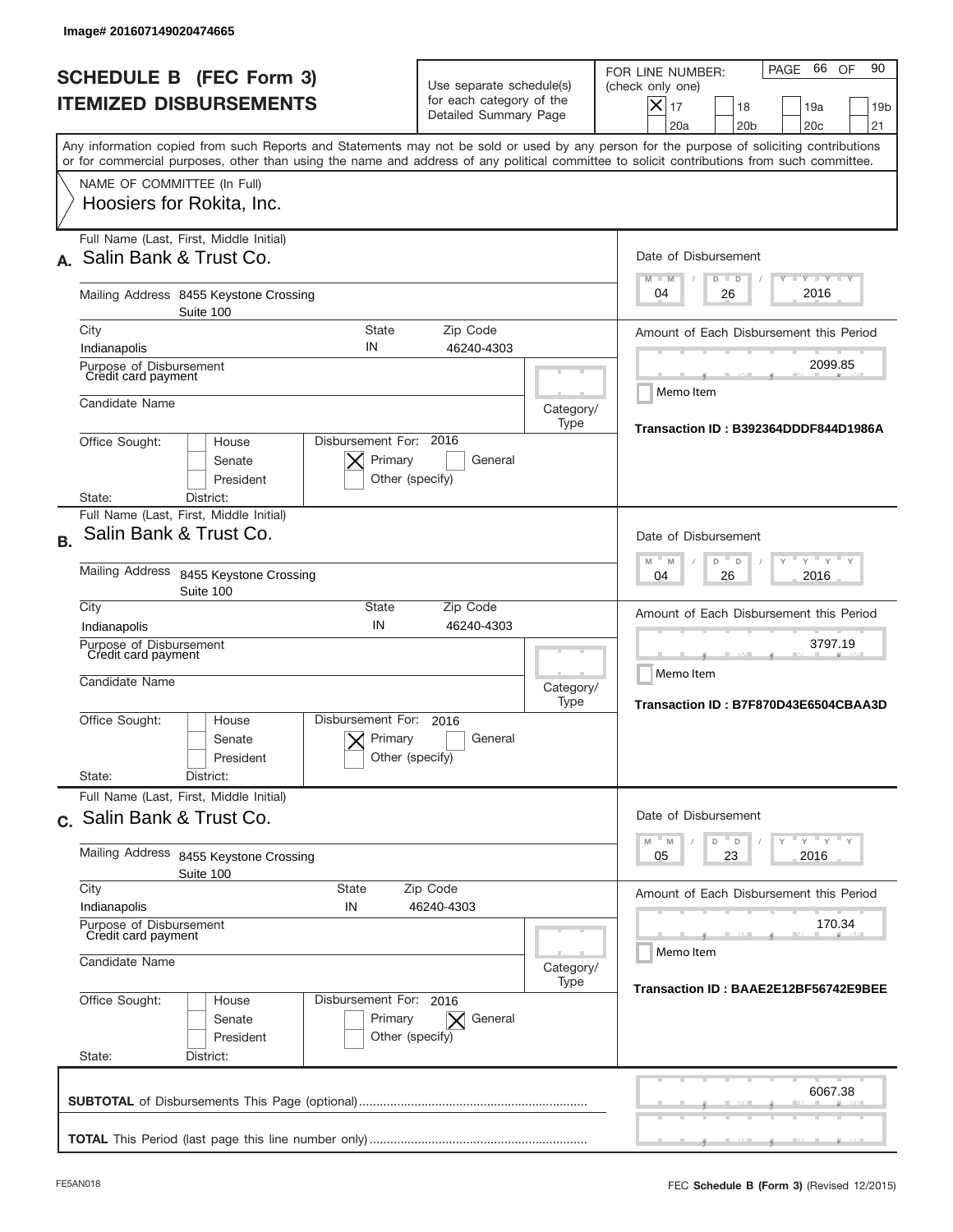| <b>SCHEDULE B (FEC Form 3)</b><br><b>ITEMIZED DISBURSEMENTS</b>       |                                                                                      | Use separate schedule(s)<br>for each category of the<br>Detailed Summary Page |                                                              | PAGE 67 OF<br>90<br>FOR LINE NUMBER:<br>(check only one)<br>$\boldsymbol{\times}$<br>17<br>18<br>19a<br>19 <sub>b</sub><br>20a<br>20 <sub>b</sub><br>20 <sub>c</sub><br>21                                                                                                              |
|-----------------------------------------------------------------------|--------------------------------------------------------------------------------------|-------------------------------------------------------------------------------|--------------------------------------------------------------|-----------------------------------------------------------------------------------------------------------------------------------------------------------------------------------------------------------------------------------------------------------------------------------------|
|                                                                       |                                                                                      |                                                                               |                                                              | Any information copied from such Reports and Statements may not be sold or used by any person for the purpose of soliciting contributions<br>or for commercial purposes, other than using the name and address of any political committee to solicit contributions from such committee. |
| NAME OF COMMITTEE (In Full)<br>Hoosiers for Rokita, Inc.              |                                                                                      |                                                                               |                                                              |                                                                                                                                                                                                                                                                                         |
| Full Name (Last, First, Middle Initial)<br>Salin Bank & Trust Co.     |                                                                                      |                                                                               |                                                              | Date of Disbursement<br>$T - Y$ $T - Y$<br>$M - M$                                                                                                                                                                                                                                      |
| Mailing Address 8455 Keystone Crossing<br>Suite 100                   |                                                                                      |                                                                               |                                                              | $D$ $D$<br>2016<br>06<br>30                                                                                                                                                                                                                                                             |
| City                                                                  | <b>State</b><br>IN                                                                   | Zip Code                                                                      |                                                              | Amount of Each Disbursement this Period                                                                                                                                                                                                                                                 |
| Indianapolis<br>Purpose of Disbursement<br>Credit card payment        |                                                                                      | 46240-4303                                                                    |                                                              | 4348.42                                                                                                                                                                                                                                                                                 |
| Candidate Name                                                        |                                                                                      |                                                                               | Category/<br>Type                                            | Memo Item<br>Transaction ID: BFC543553A4034BB8BCA                                                                                                                                                                                                                                       |
| Office Sought:<br>House<br>Senate<br>President<br>District:<br>State: | Disbursement For: 2016<br>Primary<br>Other (specify)                                 | General                                                                       |                                                              |                                                                                                                                                                                                                                                                                         |
| Full Name (Last, First, Middle Initial)                               |                                                                                      |                                                                               |                                                              |                                                                                                                                                                                                                                                                                         |
| Salin Bank & Trust Co.<br><b>B.</b>                                   |                                                                                      |                                                                               |                                                              | Date of Disbursement                                                                                                                                                                                                                                                                    |
| <b>Mailing Address</b><br>8455 Keystone Crossing<br>Suite 100         | $\cdots$ $\gamma$ $\cdots$ $\gamma$ $\cdots$<br>M<br>M<br>D<br>D<br>2016<br>05<br>23 |                                                                               |                                                              |                                                                                                                                                                                                                                                                                         |
| City<br>Indianapolis                                                  | State<br>IN                                                                          | Zip Code<br>46240-4303                                                        |                                                              | Amount of Each Disbursement this Period                                                                                                                                                                                                                                                 |
| Purpose of Disbursement<br>Credit card payment<br>Candidate Name      |                                                                                      | Category/<br>Type                                                             | 1130.51<br>Memo Item<br>Transaction ID: BFE728CF288CF48B79BE |                                                                                                                                                                                                                                                                                         |
| Office Sought:<br>House<br>Senate<br>President                        | Disbursement For:<br>Primary<br>Other (specify)                                      | 2016<br>General                                                               |                                                              |                                                                                                                                                                                                                                                                                         |
| State:<br>District:<br>Full Name (Last, First, Middle Initial)        |                                                                                      |                                                                               |                                                              |                                                                                                                                                                                                                                                                                         |
| c. Salin Bank & Trust Co.                                             |                                                                                      |                                                                               |                                                              | Date of Disbursement<br>$\overline{y}$ $\overline{y}$ $\overline{y}$ $\overline{y}$ $\overline{y}$<br>D<br>M<br>D                                                                                                                                                                       |
| Mailing Address<br>8455 Keystone Crossing<br>Suite 100                | M<br>2016<br>06<br>30                                                                |                                                                               |                                                              |                                                                                                                                                                                                                                                                                         |
| City<br>Indianapolis                                                  | State<br>IN                                                                          | Zip Code<br>46240-4303                                                        |                                                              | Amount of Each Disbursement this Period                                                                                                                                                                                                                                                 |
| Purpose of Disbursement<br>Credit card payment                        |                                                                                      | 3058.25<br>Memo Item                                                          |                                                              |                                                                                                                                                                                                                                                                                         |
| Candidate Name                                                        | Category/                                                                            |                                                                               |                                                              |                                                                                                                                                                                                                                                                                         |
| Office Sought:<br>House<br>Senate<br>President<br>State:<br>District: | Disbursement For: 2016<br>Primary<br>Other (specify)                                 | General                                                                       | Type                                                         | Transaction ID: BDD09F83A1DE14883A57                                                                                                                                                                                                                                                    |
|                                                                       |                                                                                      |                                                                               |                                                              | 8537.18                                                                                                                                                                                                                                                                                 |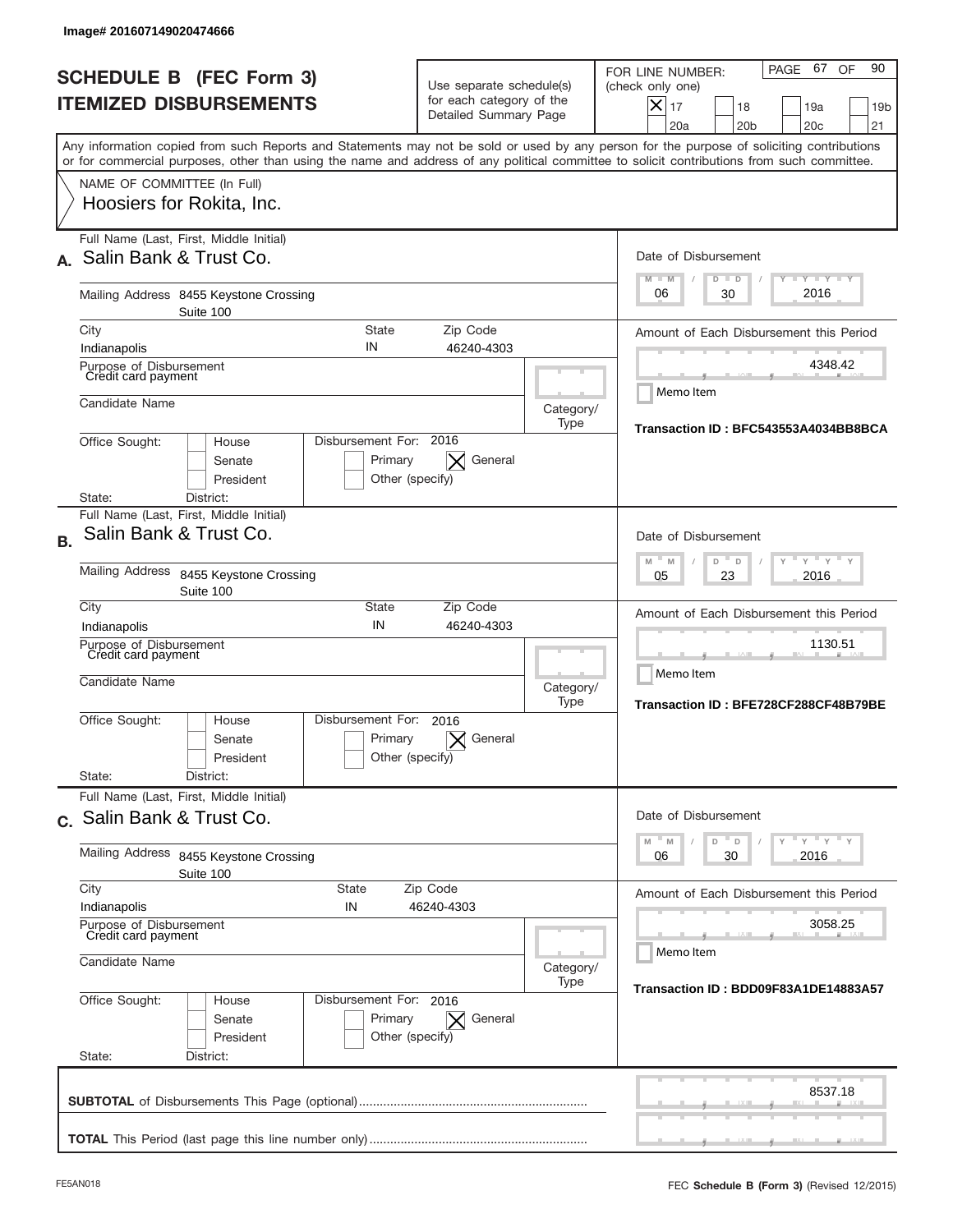|           | Image# 201607149020474667                                                                                                                                                                                                                                                               |                                                      |                                                                               |                   |                                                                                                                                                                |
|-----------|-----------------------------------------------------------------------------------------------------------------------------------------------------------------------------------------------------------------------------------------------------------------------------------------|------------------------------------------------------|-------------------------------------------------------------------------------|-------------------|----------------------------------------------------------------------------------------------------------------------------------------------------------------|
|           | <b>SCHEDULE B (FEC Form 3)</b><br><b>ITEMIZED DISBURSEMENTS</b>                                                                                                                                                                                                                         |                                                      | Use separate schedule(s)<br>for each category of the<br>Detailed Summary Page |                   | 68<br>90<br>PAGE<br>OF<br>FOR LINE NUMBER:<br>(check only one)<br>$X _{17}$<br>19a<br>19 <sub>b</sub><br>18<br>20a<br>20 <sub>b</sub><br>20 <sub>c</sub><br>21 |
|           | Any information copied from such Reports and Statements may not be sold or used by any person for the purpose of soliciting contributions<br>or for commercial purposes, other than using the name and address of any political committee to solicit contributions from such committee. |                                                      |                                                                               |                   |                                                                                                                                                                |
|           | NAME OF COMMITTEE (In Full)<br>Hoosiers for Rokita, Inc.                                                                                                                                                                                                                                |                                                      |                                                                               |                   |                                                                                                                                                                |
|           | Full Name (Last, First, Middle Initial)<br>Salin Bank & Trust Co.                                                                                                                                                                                                                       |                                                      |                                                                               |                   | Date of Disbursement<br>$T - Y$ $T - Y$ $T - Y$<br>$M - M$<br>$D$ $D$                                                                                          |
|           | Mailing Address 8455 Keystone Crossing<br>Suite 100                                                                                                                                                                                                                                     |                                                      |                                                                               |                   | 2016<br>05<br>23                                                                                                                                               |
|           | City<br>Indianapolis                                                                                                                                                                                                                                                                    | State<br>IN                                          | Zip Code<br>46240-4303                                                        |                   | Amount of Each Disbursement this Period                                                                                                                        |
|           | Purpose of Disbursement<br>Credit card payment                                                                                                                                                                                                                                          |                                                      |                                                                               |                   | 4694.76<br>Memo Item                                                                                                                                           |
|           | Candidate Name<br>House                                                                                                                                                                                                                                                                 | Disbursement For: 2016                               |                                                                               | Category/<br>Type | Transaction ID: B89F6B9AB6B2A4A21929                                                                                                                           |
|           | Office Sought:<br>Senate<br>President<br>District:<br>State:                                                                                                                                                                                                                            |                                                      |                                                                               |                   |                                                                                                                                                                |
| <b>B.</b> | Full Name (Last, First, Middle Initial)<br>Sampan Group LLC                                                                                                                                                                                                                             |                                                      |                                                                               |                   | Date of Disbursement                                                                                                                                           |
|           | Mailing Address 202 Ash Street                                                                                                                                                                                                                                                          | $-M$<br>$Y = Y$<br>M<br>D<br>D<br>2016<br>04<br>14   |                                                                               |                   |                                                                                                                                                                |
|           | City<br>Jeffersonville                                                                                                                                                                                                                                                                  | <b>State</b><br>IN                                   | Zip Code<br>47130-9408                                                        |                   | Amount of Each Disbursement this Period                                                                                                                        |
|           | Purpose of Disbursement<br>Campaign attire<br>Candidate Name                                                                                                                                                                                                                            |                                                      |                                                                               |                   | 3361.09<br>Memo Item<br>Category/<br>Transaction ID: BEEF2F3A3AABF4AB1BF0                                                                                      |
|           | Office Sought:<br>House<br>Senate<br>President                                                                                                                                                                                                                                          | Disbursement For:<br>Primary<br>Other (specify)      | 2016<br>General                                                               |                   |                                                                                                                                                                |
|           | State:<br>District:<br>Full Name (Last, First, Middle Initial)                                                                                                                                                                                                                          |                                                      |                                                                               |                   | Date of Disbursement                                                                                                                                           |
|           | c. Sampan Group LLC<br>Mailing Address 202 Ash Street                                                                                                                                                                                                                                   | ≡ γ ≡ γ ≡ γ<br>D<br>M<br>M<br>D<br>25<br>2016<br>05  |                                                                               |                   |                                                                                                                                                                |
|           | City<br><b>State</b>                                                                                                                                                                                                                                                                    | Amount of Each Disbursement this Period              |                                                                               |                   |                                                                                                                                                                |
|           | Jeffersonville<br>IN<br>Purpose of Disbursement<br>Campaign promotional items                                                                                                                                                                                                           | 786.88<br>Memo Item                                  |                                                                               |                   |                                                                                                                                                                |
|           | Candidate Name                                                                                                                                                                                                                                                                          | Category/<br>Transaction ID: BB413AC47738D4DA093C    |                                                                               |                   |                                                                                                                                                                |
|           | Office Sought:<br>House<br>Senate<br>President<br>State:<br>District:                                                                                                                                                                                                                   | Disbursement For: 2016<br>Primary<br>Other (specify) | General<br>$\times$                                                           |                   |                                                                                                                                                                |
|           |                                                                                                                                                                                                                                                                                         |                                                      |                                                                               |                   | 8842.73                                                                                                                                                        |
|           |                                                                                                                                                                                                                                                                                         |                                                      |                                                                               |                   |                                                                                                                                                                |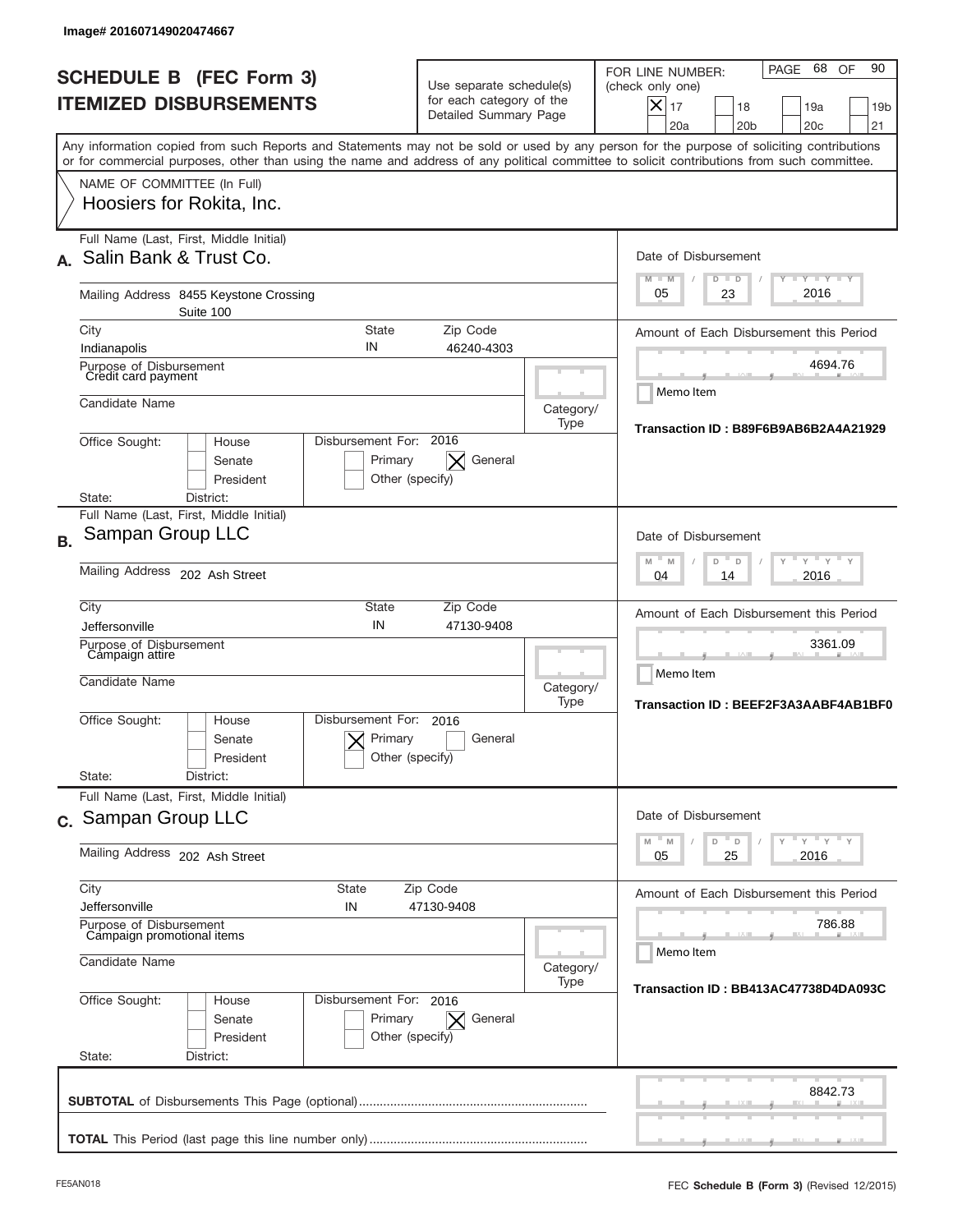|              | Image# 201607149020474668                                                                                                                                                                                                                                                               |                                                                  |                          |                                                                                                                                                                |
|--------------|-----------------------------------------------------------------------------------------------------------------------------------------------------------------------------------------------------------------------------------------------------------------------------------------|------------------------------------------------------------------|--------------------------|----------------------------------------------------------------------------------------------------------------------------------------------------------------|
|              | <b>SCHEDULE B (FEC Form 3)</b><br><b>ITEMIZED DISBURSEMENTS</b>                                                                                                                                                                                                                         | for each category of the<br>Detailed Summary Page                | Use separate schedule(s) | 69<br>90<br>PAGE<br>OF<br>FOR LINE NUMBER:<br>(check only one)<br>$X _{17}$<br>18<br>19a<br>19 <sub>b</sub><br>20a<br>20 <sub>b</sub><br>20 <sub>c</sub><br>21 |
|              | Any information copied from such Reports and Statements may not be sold or used by any person for the purpose of soliciting contributions<br>or for commercial purposes, other than using the name and address of any political committee to solicit contributions from such committee. |                                                                  |                          |                                                                                                                                                                |
|              | NAME OF COMMITTEE (In Full)<br>Hoosiers for Rokita, Inc.                                                                                                                                                                                                                                |                                                                  |                          |                                                                                                                                                                |
| $\mathbf{A}$ | Full Name (Last, First, Middle Initial)<br>Sams Club                                                                                                                                                                                                                                    |                                                                  |                          | Date of Disbursement<br><b>LYLYLY</b><br>$M - M$<br>$D$ $D$                                                                                                    |
|              | Mailing Address 5805 Rockville Rd                                                                                                                                                                                                                                                       |                                                                  |                          | 2016<br>06<br>30                                                                                                                                               |
|              | State<br>City<br>IN<br>Indianapolis<br>Purpose of Disbursement                                                                                                                                                                                                                          | Zip Code<br>46224-9120                                           |                          | Amount of Each Disbursement this Period<br>519.28                                                                                                              |
|              | Campaign event materials<br>Candidate Name                                                                                                                                                                                                                                              |                                                                  | Category/<br>Type        | <b>X</b> Memo Item                                                                                                                                             |
|              | Disbursement For: 2016<br>Office Sought:<br>House<br>Senate<br>President<br>District:<br>State:                                                                                                                                                                                         | General<br>Primary<br>$\times$<br>Other (specify)                |                          | Transaction ID: B191D72960D974FE09CB                                                                                                                           |
| <b>B.</b>    | Full Name (Last, First, Middle Initial)<br>Securcare Self Storage                                                                                                                                                                                                                       |                                                                  |                          | Date of Disbursement                                                                                                                                           |
|              | Mailing Address 71 Vista Park Way                                                                                                                                                                                                                                                       | $-M$<br>$Y = Y$<br>M<br>D<br>D<br>2016<br>04<br>26               |                          |                                                                                                                                                                |
|              | City<br><b>State</b><br>IN<br>Avon<br>Purpose of Disbursement<br>Records storage<br>Candidate Name                                                                                                                                                                                      | Zip Code<br>46123-7665                                           | Category/                | Amount of Each Disbursement this Period<br>126.00<br>X Memo Item                                                                                               |
|              | Disbursement For:<br>Office Sought:<br>House<br>Senate<br>President<br>State:<br>District:                                                                                                                                                                                              | 2016<br>Primary<br>General<br>Other (specify)                    | Type                     | Transaction ID: B4141CA761E1449FA965                                                                                                                           |
|              | Full Name (Last, First, Middle Initial)<br>c. Securcare Self Storage                                                                                                                                                                                                                    |                                                                  |                          | Date of Disbursement<br>≡ γ ≡ γ ≡ γ<br>$-M$<br>$\mathbb M$<br>D<br>D                                                                                           |
|              | Mailing Address 71 Vista Park Way                                                                                                                                                                                                                                                       | 30<br>2016<br>06                                                 |                          |                                                                                                                                                                |
|              | City<br><b>State</b><br>Avon<br>IN<br>Purpose of Disbursement<br>Records storage                                                                                                                                                                                                        | Amount of Each Disbursement this Period<br>126.00                |                          |                                                                                                                                                                |
|              | Candidate Name                                                                                                                                                                                                                                                                          | X Memo Item<br>Category/<br>Transaction ID: B031C7E4252D0444486F |                          |                                                                                                                                                                |
|              | Office Sought:<br>Disbursement For: 2016<br>House<br>Senate<br>President<br>State:<br>District:                                                                                                                                                                                         | Primary<br>General<br>$\times$<br>Other (specify)                |                          |                                                                                                                                                                |
|              |                                                                                                                                                                                                                                                                                         |                                                                  |                          | 0.00                                                                                                                                                           |
|              |                                                                                                                                                                                                                                                                                         |                                                                  |                          |                                                                                                                                                                |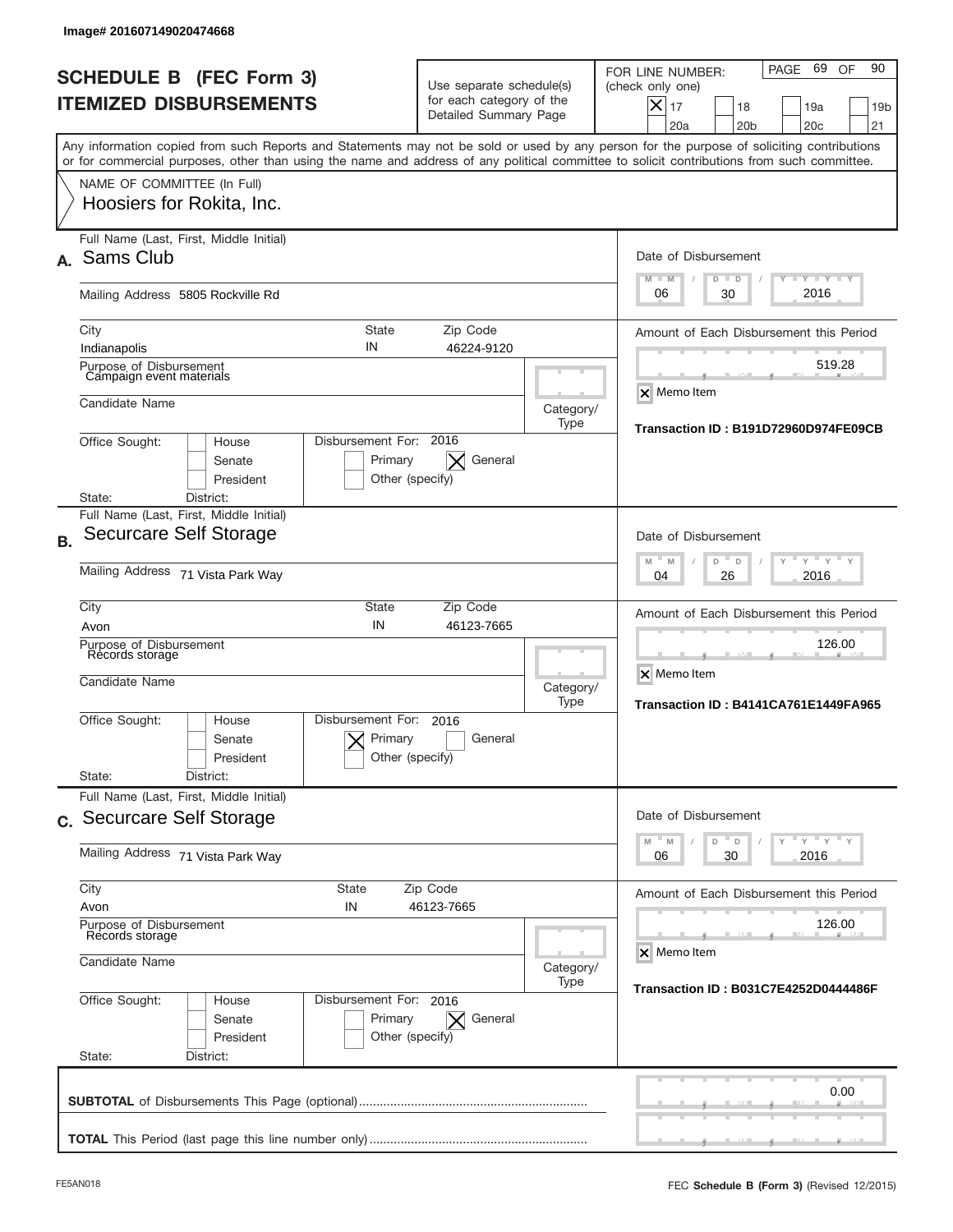|           | Image# 201607149020474669                                                                                                                                                                                                                                                               |                                                      |                                                                               |                   |                                                                                                                                                                               |
|-----------|-----------------------------------------------------------------------------------------------------------------------------------------------------------------------------------------------------------------------------------------------------------------------------------------|------------------------------------------------------|-------------------------------------------------------------------------------|-------------------|-------------------------------------------------------------------------------------------------------------------------------------------------------------------------------|
|           | <b>SCHEDULE B (FEC Form 3)</b><br><b>ITEMIZED DISBURSEMENTS</b>                                                                                                                                                                                                                         |                                                      | Use separate schedule(s)<br>for each category of the<br>Detailed Summary Page |                   | 70 OF<br>90<br>PAGE<br>FOR LINE NUMBER:<br>(check only one)<br>$\boldsymbol{\times}$<br>17<br>19a<br>18<br>19 <sub>b</sub><br>20a<br>20 <sub>b</sub><br>20 <sub>c</sub><br>21 |
|           | Any information copied from such Reports and Statements may not be sold or used by any person for the purpose of soliciting contributions<br>or for commercial purposes, other than using the name and address of any political committee to solicit contributions from such committee. |                                                      |                                                                               |                   |                                                                                                                                                                               |
|           | NAME OF COMMITTEE (In Full)<br>Hoosiers for Rokita, Inc.                                                                                                                                                                                                                                |                                                      |                                                                               |                   |                                                                                                                                                                               |
|           | Full Name (Last, First, Middle Initial)<br>Securcare Self Storage                                                                                                                                                                                                                       |                                                      |                                                                               |                   | Date of Disbursement<br>$T - Y$ $T - Y$<br>$M - M$<br>$D$ $D$                                                                                                                 |
|           | Mailing Address 71 Vista Park Way                                                                                                                                                                                                                                                       |                                                      |                                                                               |                   | 2016<br>05<br>23                                                                                                                                                              |
|           | City<br>Avon                                                                                                                                                                                                                                                                            | <b>State</b><br>IN                                   | Zip Code<br>46123-7665                                                        |                   | Amount of Each Disbursement this Period<br>126.00                                                                                                                             |
|           | Purpose of Disbursement<br>Records storage<br>Candidate Name                                                                                                                                                                                                                            |                                                      |                                                                               | Category/<br>Type | X Memo Item                                                                                                                                                                   |
|           | Disbursement For: 2016<br>Office Sought:<br>House<br>Senate<br>President<br>District:<br>State:                                                                                                                                                                                         | Transaction ID: B23FEF635AB3C4AEAB9E                 |                                                                               |                   |                                                                                                                                                                               |
| <b>B.</b> | Full Name (Last, First, Middle Initial)<br><b>Signature Flight Support</b>                                                                                                                                                                                                              |                                                      |                                                                               |                   | Date of Disbursement                                                                                                                                                          |
|           | Mailing Address 371 Flave Pierce Rd                                                                                                                                                                                                                                                     | $Y$ $Y$ $Y$<br>$M - M$<br>D<br>D<br>2016<br>05<br>23 |                                                                               |                   |                                                                                                                                                                               |
|           | City<br>Mobile                                                                                                                                                                                                                                                                          |                                                      | Amount of Each Disbursement this Period                                       |                   |                                                                                                                                                                               |
|           | Purpose of Disbursement<br>Air travel<br>Candidate Name                                                                                                                                                                                                                                 |                                                      |                                                                               |                   | 200.85<br>X Memo Item<br>Category/<br>Transaction ID: BC1BBBA309560468F819                                                                                                    |
|           | Office Sought:<br>House<br>Senate<br>President                                                                                                                                                                                                                                          | Disbursement For:<br>Primary<br>Other (specify)      | 2016<br>General                                                               | Type              |                                                                                                                                                                               |
|           | State:<br>District:<br>Full Name (Last, First, Middle Initial)                                                                                                                                                                                                                          |                                                      |                                                                               |                   |                                                                                                                                                                               |
|           | c. Sky Chaser Aviation                                                                                                                                                                                                                                                                  |                                                      |                                                                               |                   | Date of Disbursement<br>$Y$ $Y$ $Y$ $Y$ $Y$<br>$-M$<br>$\mathbb M$<br>D<br>D                                                                                                  |
|           | Mailing Address 1000 Airport Road                                                                                                                                                                                                                                                       | 2016<br>04<br>26                                     |                                                                               |                   |                                                                                                                                                                               |
|           | City<br>State<br>TN<br>Lafayette                                                                                                                                                                                                                                                        | Amount of Each Disbursement this Period              |                                                                               |                   |                                                                                                                                                                               |
|           | Purpose of Disbursement<br>Air travel<br>Candidate Name                                                                                                                                                                                                                                 | Category/                                            | 349.25<br>X Memo Item                                                         |                   |                                                                                                                                                                               |
|           | Office Sought:<br>House<br>Senate<br>President<br>State:<br>District:                                                                                                                                                                                                                   | Disbursement For: 2016<br>Primary<br>Other (specify) | General                                                                       | Type              | Transaction ID: B22AF7DA3F0C4411989B                                                                                                                                          |
|           |                                                                                                                                                                                                                                                                                         |                                                      |                                                                               |                   | 0.00                                                                                                                                                                          |
|           |                                                                                                                                                                                                                                                                                         |                                                      |                                                                               |                   |                                                                                                                                                                               |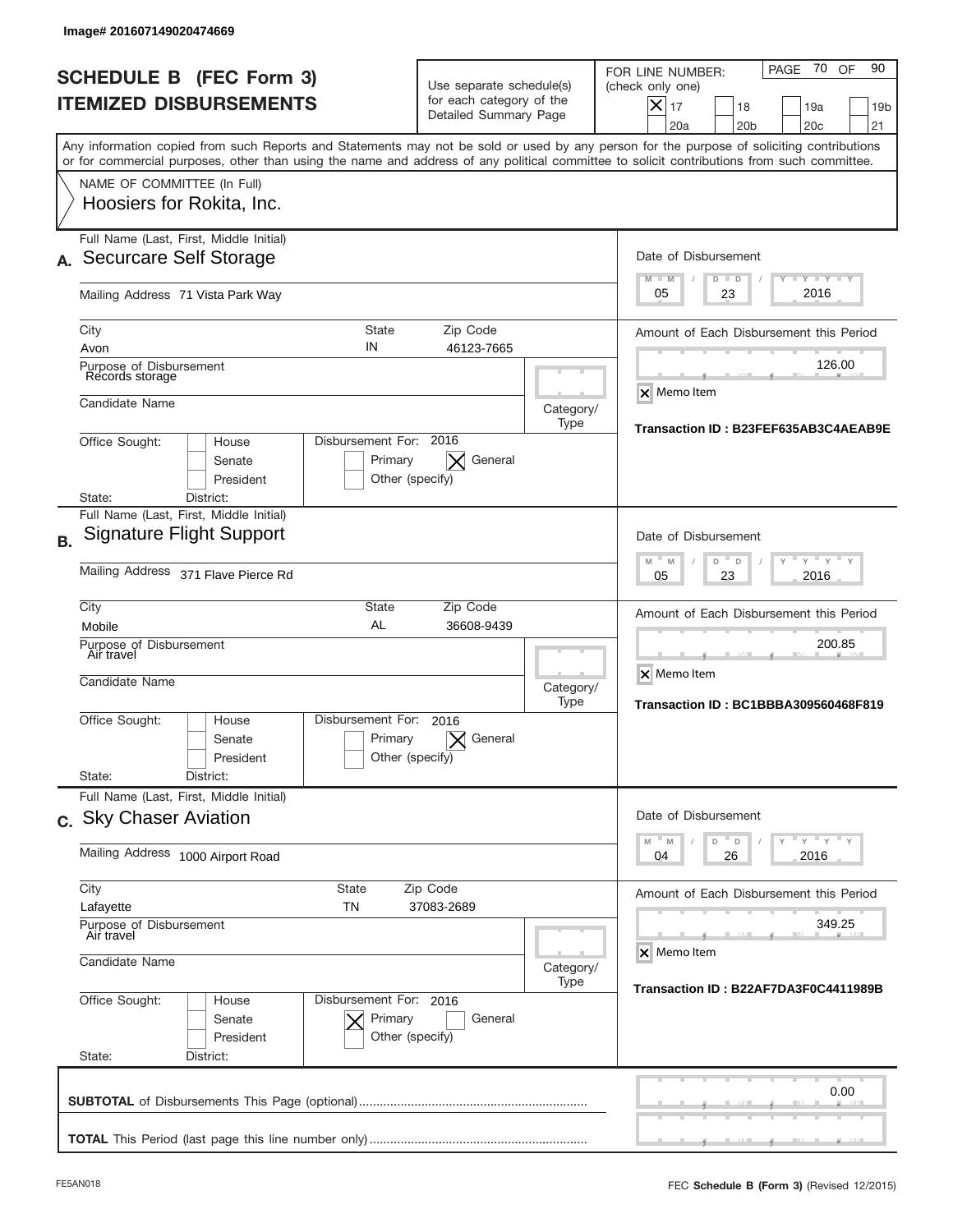| <b>SCHEDULE B (FEC Form 3)</b><br><b>ITEMIZED DISBURSEMENTS</b>                                                                                                                                                                                                                         | Use separate schedule(s)<br>for each category of the<br>Detailed Summary Page |                                                               | PAGE 71<br>90<br>OF<br>FOR LINE NUMBER:<br>(check only one)<br>$\boldsymbol{\times}$<br>17<br>19a<br>18<br>19 <sub>b</sub><br>20a<br>20 <sub>b</sub><br>20 <sub>c</sub><br>21 |  |  |
|-----------------------------------------------------------------------------------------------------------------------------------------------------------------------------------------------------------------------------------------------------------------------------------------|-------------------------------------------------------------------------------|---------------------------------------------------------------|-------------------------------------------------------------------------------------------------------------------------------------------------------------------------------|--|--|
| Any information copied from such Reports and Statements may not be sold or used by any person for the purpose of soliciting contributions<br>or for commercial purposes, other than using the name and address of any political committee to solicit contributions from such committee. |                                                                               |                                                               |                                                                                                                                                                               |  |  |
| NAME OF COMMITTEE (In Full)<br>Hoosiers for Rokita, Inc.                                                                                                                                                                                                                                |                                                                               |                                                               |                                                                                                                                                                               |  |  |
| Full Name (Last, First, Middle Initial)<br><b>Smokers Choice</b>                                                                                                                                                                                                                        |                                                                               |                                                               | Date of Disbursement<br>$T - Y$ $T - Y$                                                                                                                                       |  |  |
| Mailing Address 729 N Green Street                                                                                                                                                                                                                                                      |                                                                               |                                                               | $M - M$<br>$D$ $D$<br>2016<br>06<br>30                                                                                                                                        |  |  |
| <b>State</b><br>City<br>IN<br><b>Brownsburg</b>                                                                                                                                                                                                                                         | Zip Code<br>46112-1280                                                        |                                                               | Amount of Each Disbursement this Period<br>184.58                                                                                                                             |  |  |
| Candidate Name                                                                                                                                                                                                                                                                          | Purpose of Disbursement<br>Event expense                                      |                                                               |                                                                                                                                                                               |  |  |
| Disbursement For: 2016<br>Office Sought:<br>House<br>Senate<br>President<br>District:<br>State:                                                                                                                                                                                         | General<br>Primary<br>Other (specify)                                         | Type                                                          | <b>Transaction ID: B4318E90844214BACA40</b>                                                                                                                                   |  |  |
| Full Name (Last, First, Middle Initial)<br><b>Smokers Choice</b><br><b>B.</b>                                                                                                                                                                                                           |                                                                               |                                                               | Date of Disbursement                                                                                                                                                          |  |  |
| Mailing Address 729 N Green Street                                                                                                                                                                                                                                                      | $Y$ $Y$ $Y$<br>$M - M$<br>D<br>$\Box$<br>2016<br>05<br>23                     |                                                               |                                                                                                                                                                               |  |  |
| City<br>State<br>IN<br><b>Brownsburg</b>                                                                                                                                                                                                                                                | Zip Code<br>46112-1280                                                        |                                                               | Amount of Each Disbursement this Period                                                                                                                                       |  |  |
| Purpose of Disbursement<br>Event expenses<br>Candidate Name                                                                                                                                                                                                                             | Category/<br>Type                                                             | 519.59<br>X Memo Item<br>Transaction ID: B2D66357B804B4361A69 |                                                                                                                                                                               |  |  |
| Disbursement For:<br>Office Sought:<br>House<br>Senate<br>President                                                                                                                                                                                                                     | 2016<br>Primary<br>General<br>Other (specify)                                 |                                                               |                                                                                                                                                                               |  |  |
| State:<br>District:<br>Full Name (Last, First, Middle Initial)                                                                                                                                                                                                                          |                                                                               |                                                               |                                                                                                                                                                               |  |  |
| c. Speedway                                                                                                                                                                                                                                                                             |                                                                               |                                                               | Date of Disbursement<br>$Y$ $Y$ $Y$ $Y$ $Y$<br>$-M$<br>$\mathbb M$<br>D<br>D                                                                                                  |  |  |
| Mailing Address 401 Kentucky Avenue                                                                                                                                                                                                                                                     | 2016<br>06<br>30                                                              |                                                               |                                                                                                                                                                               |  |  |
| City<br>State<br>Indianapolis<br>IN                                                                                                                                                                                                                                                     | Amount of Each Disbursement this Period                                       |                                                               |                                                                                                                                                                               |  |  |
| Purpose of Disbursement<br>Auto fuel<br>Candidate Name                                                                                                                                                                                                                                  | Category/                                                                     | 55.68<br>X Memo Item                                          |                                                                                                                                                                               |  |  |
| Office Sought:<br>Disbursement For: 2016<br>House<br>Senate<br>President<br>State:<br>District:                                                                                                                                                                                         | Primary<br>General<br>$\times$<br>Other (specify)                             | Type                                                          | Transaction ID: BD7AF805240644DF880A                                                                                                                                          |  |  |
|                                                                                                                                                                                                                                                                                         |                                                                               |                                                               | 0.00                                                                                                                                                                          |  |  |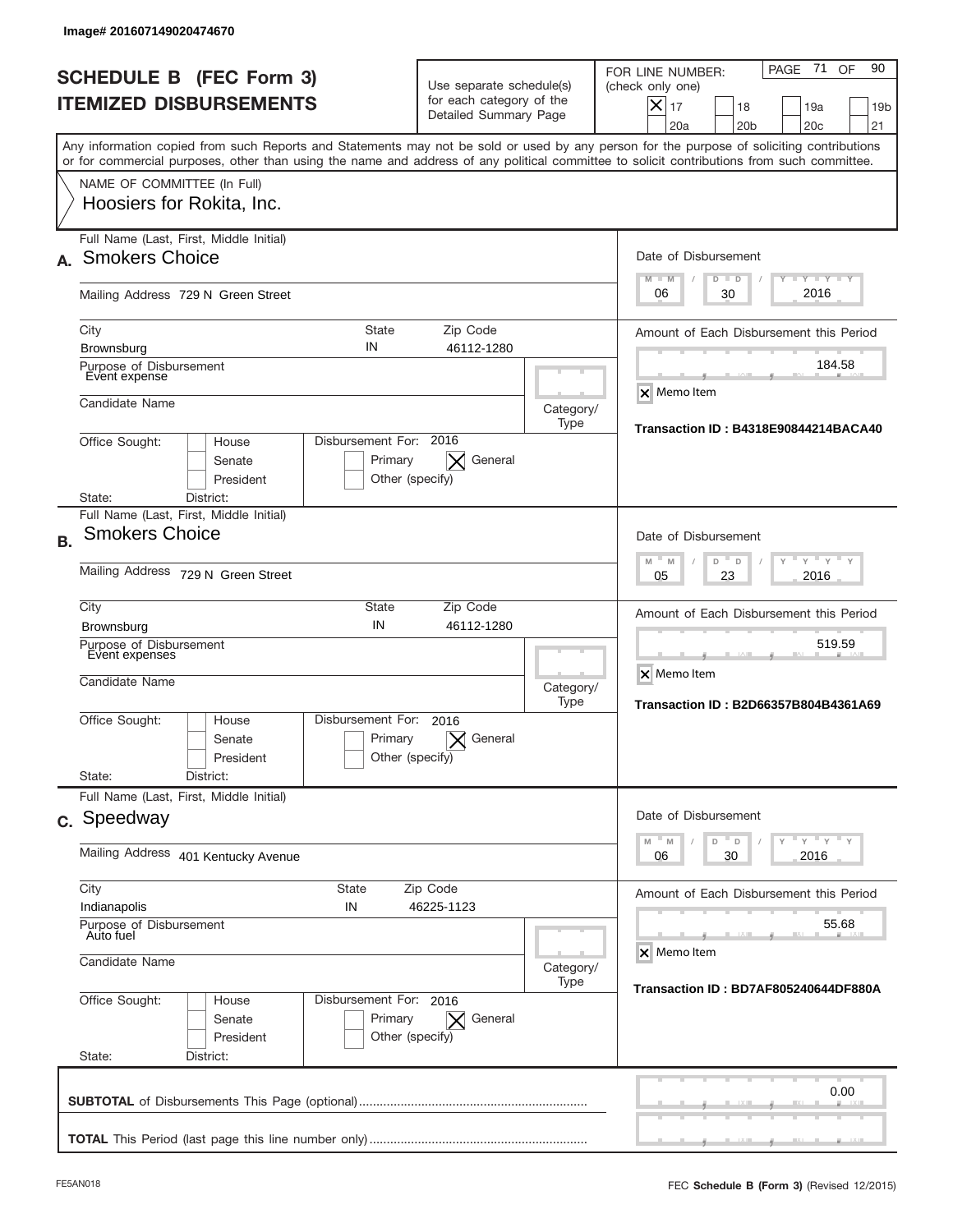|           | <b>SCHEDULE B (FEC Form 3)</b><br><b>ITEMIZED DISBURSEMENTS</b>                                                                                                                                                                                                                         | Use separate schedule(s)<br>for each category of the<br>Detailed Summary Page |                                                  | 72 OF<br>90<br>PAGE<br>FOR LINE NUMBER:<br>(check only one)<br>X<br>17<br>18<br>19a<br>19 <sub>b</sub><br>21<br>20a<br>20 <sub>b</sub><br>20 <sub>c</sub> |
|-----------|-----------------------------------------------------------------------------------------------------------------------------------------------------------------------------------------------------------------------------------------------------------------------------------------|-------------------------------------------------------------------------------|--------------------------------------------------|-----------------------------------------------------------------------------------------------------------------------------------------------------------|
|           | Any information copied from such Reports and Statements may not be sold or used by any person for the purpose of soliciting contributions<br>or for commercial purposes, other than using the name and address of any political committee to solicit contributions from such committee. |                                                                               |                                                  |                                                                                                                                                           |
|           | NAME OF COMMITTEE (In Full)<br>Hoosiers for Rokita, Inc.                                                                                                                                                                                                                                |                                                                               |                                                  |                                                                                                                                                           |
| А.        | Full Name (Last, First, Middle Initial)<br>Speedway                                                                                                                                                                                                                                     |                                                                               |                                                  | Date of Disbursement<br>$\mathbf{I}$ $\mathbf{Y}$ $\mathbf{I}$ $\mathbf{Y}$ $\mathbf{I}$ $\mathbf{Y}$<br>$M - M$<br>$D$ $D$                               |
|           | Mailing Address 401 Kentucky Avenue                                                                                                                                                                                                                                                     |                                                                               |                                                  | 2016<br>26<br>04                                                                                                                                          |
|           | <b>State</b><br>City<br>IN<br>Indianapolis                                                                                                                                                                                                                                              | Zip Code<br>46225-1123                                                        |                                                  | Amount of Each Disbursement this Period                                                                                                                   |
|           | Purpose of Disbursement<br>Auto fuel                                                                                                                                                                                                                                                    |                                                                               |                                                  | 31.05<br><b>X</b> Memo Item                                                                                                                               |
|           | Candidate Name<br>Disbursement For: 2016<br>Office Sought:<br>House                                                                                                                                                                                                                     |                                                                               | Category/<br>Type                                | Transaction ID: B46172C07436F441F829                                                                                                                      |
|           | Primary<br>Senate<br>President<br>Other (specify)<br>State:<br>District:                                                                                                                                                                                                                | General                                                                       |                                                  |                                                                                                                                                           |
| <b>B.</b> | Full Name (Last, First, Middle Initial)<br>Speedway                                                                                                                                                                                                                                     |                                                                               |                                                  | Date of Disbursement                                                                                                                                      |
|           | Mailing Address 401 Kentucky Avenue                                                                                                                                                                                                                                                     |                                                                               | $Y$ $Y$<br>$M - M$<br>D<br>D<br>2016<br>04<br>26 |                                                                                                                                                           |
|           | City<br>State<br>IN<br>Indianapolis                                                                                                                                                                                                                                                     | Zip Code<br>46225-1123                                                        |                                                  | Amount of Each Disbursement this Period                                                                                                                   |
|           | Purpose of Disbursement<br>Auto fuel<br>Candidate Name                                                                                                                                                                                                                                  |                                                                               | Category/<br>Type                                | 130.43<br>X Memo Item<br>Transaction ID: B9E64268FA1B044D6BC6                                                                                             |
|           | Disbursement For:<br>Office Sought:<br>House<br>Primary<br>Senate<br>President<br>Other (specify)                                                                                                                                                                                       | 2016<br>General                                                               |                                                  |                                                                                                                                                           |
|           | State:<br>District:<br>Full Name (Last, First, Middle Initial)                                                                                                                                                                                                                          |                                                                               |                                                  |                                                                                                                                                           |
|           | c. Speedway                                                                                                                                                                                                                                                                             | Date of Disbursement<br>$Y$ $Y$ $Y$ $Y$ $Y$<br>$M$ $M$<br>D<br>D              |                                                  |                                                                                                                                                           |
|           | Mailing Address 401 Kentucky Avenue                                                                                                                                                                                                                                                     | 30<br>2016<br>06                                                              |                                                  |                                                                                                                                                           |
|           | City<br>State<br>Zip Code<br>Indianapolis<br>IN<br>46225-1123<br>Purpose of Disbursement<br>Auto fuel                                                                                                                                                                                   |                                                                               | Amount of Each Disbursement this Period<br>26.40 |                                                                                                                                                           |
|           | Candidate Name                                                                                                                                                                                                                                                                          | Category/                                                                     | X Memo Item                                      |                                                                                                                                                           |
|           | Office Sought:<br>Disbursement For: 2016<br>House<br>Senate<br>Primary<br>President<br>Other (specify)<br>State:<br>District:                                                                                                                                                           | General<br>$\times$                                                           | Type                                             | Transaction ID: B32BFB1F2230645BAAF6                                                                                                                      |
|           |                                                                                                                                                                                                                                                                                         |                                                                               |                                                  | 0.00                                                                                                                                                      |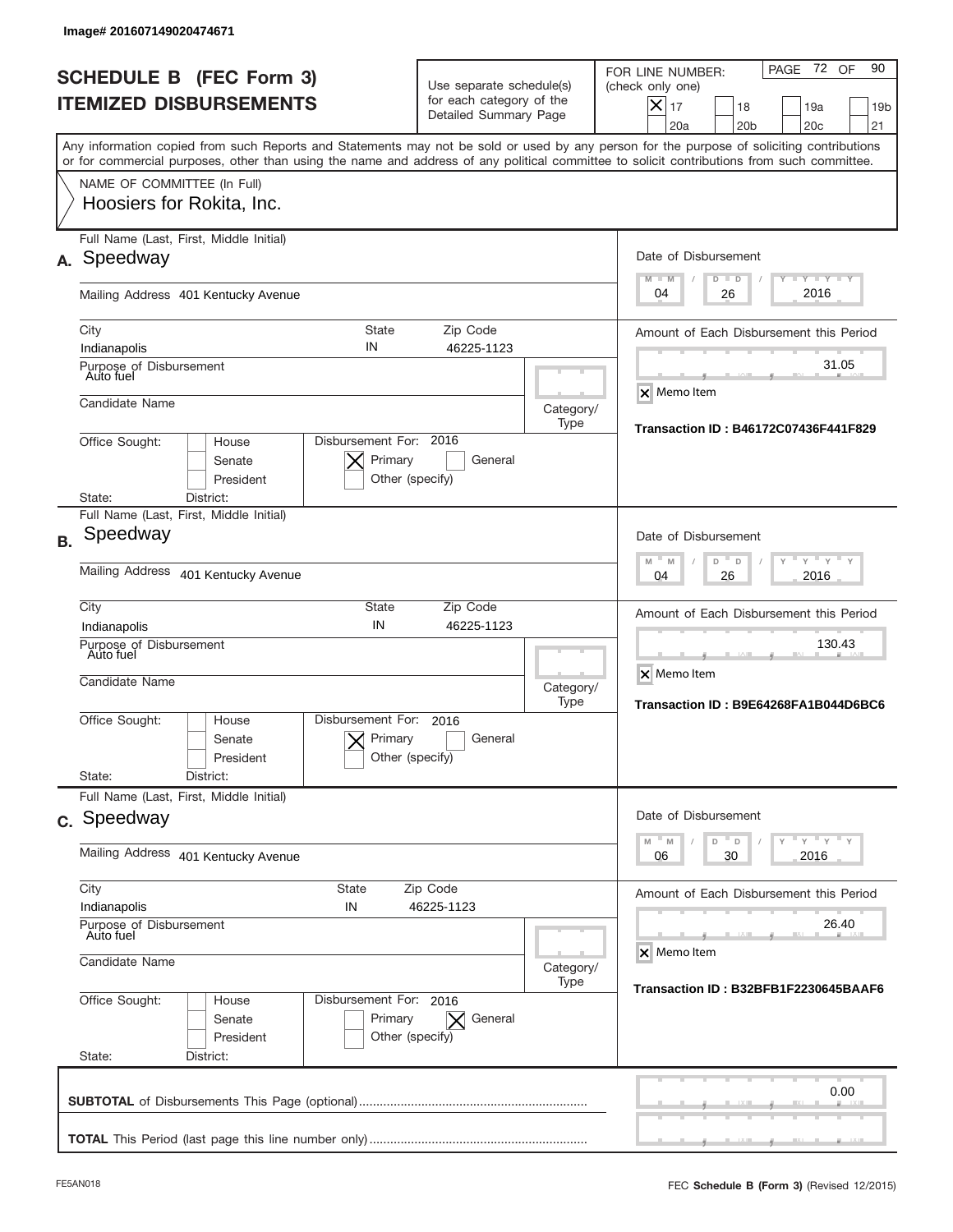|           | Image# 201607149020474672                                                                                                                                                                                                                                                               |                                        |                                                                               |                   |                                                                                                                                                              |
|-----------|-----------------------------------------------------------------------------------------------------------------------------------------------------------------------------------------------------------------------------------------------------------------------------------------|----------------------------------------|-------------------------------------------------------------------------------|-------------------|--------------------------------------------------------------------------------------------------------------------------------------------------------------|
|           | <b>SCHEDULE B (FEC Form 3)</b><br><b>ITEMIZED DISBURSEMENTS</b>                                                                                                                                                                                                                         |                                        | Use separate schedule(s)<br>for each category of the<br>Detailed Summary Page |                   | 73<br>90<br>OF<br>PAGE<br>FOR LINE NUMBER:<br>(check only one)<br>X<br>17<br>19a<br>18<br>19 <sub>b</sub><br>21<br>20a<br>20 <sub>b</sub><br>20 <sub>c</sub> |
|           | Any information copied from such Reports and Statements may not be sold or used by any person for the purpose of soliciting contributions<br>or for commercial purposes, other than using the name and address of any political committee to solicit contributions from such committee. |                                        |                                                                               |                   |                                                                                                                                                              |
|           | NAME OF COMMITTEE (In Full)<br>Hoosiers for Rokita, Inc.                                                                                                                                                                                                                                |                                        |                                                                               |                   |                                                                                                                                                              |
| А.        | Full Name (Last, First, Middle Initial)<br>Speedway                                                                                                                                                                                                                                     |                                        |                                                                               |                   | Date of Disbursement<br>$\mathbf{I}$ $\mathbf{Y}$ $\mathbf{I}$ $\mathbf{Y}$ $\mathbf{I}$ $\mathbf{Y}$<br>$M - M$<br>$D$ $D$                                  |
|           | Mailing Address 401 Kentucky Avenue                                                                                                                                                                                                                                                     |                                        |                                                                               |                   | 2016<br>23<br>05                                                                                                                                             |
|           | <b>State</b><br>City<br>IN<br>Indianapolis<br>Purpose of Disbursement<br>Auto fuel                                                                                                                                                                                                      |                                        | Zip Code<br>46225-1123                                                        |                   | Amount of Each Disbursement this Period<br>37.76                                                                                                             |
|           | Candidate Name                                                                                                                                                                                                                                                                          |                                        |                                                                               | Category/<br>Type | X Memo Item<br>Transaction ID: B1D80ECCFD7664A29B14                                                                                                          |
|           | Disbursement For: 2016<br>Office Sought:<br>House<br>Senate<br>President<br>State:<br>District:                                                                                                                                                                                         | Primary<br>$\times$<br>Other (specify) | General                                                                       |                   |                                                                                                                                                              |
| <b>B.</b> | Full Name (Last, First, Middle Initial)<br>Speedway                                                                                                                                                                                                                                     |                                        |                                                                               |                   | Date of Disbursement<br>$Y$ $Y$                                                                                                                              |
|           | Mailing Address 401 Kentucky Avenue                                                                                                                                                                                                                                                     |                                        |                                                                               |                   | $M - M$<br>D<br>D<br>2016<br>06<br>30                                                                                                                        |
|           | City<br>State<br>IN<br>Indianapolis<br>Purpose of Disbursement<br>Auto fuel                                                                                                                                                                                                             |                                        | Zip Code<br>46225-1123                                                        |                   | Amount of Each Disbursement this Period<br>249.61                                                                                                            |
|           | Candidate Name                                                                                                                                                                                                                                                                          |                                        |                                                                               | Category/<br>Type | X Memo Item<br>Transaction ID: B1E2E5CC9BBED46EEB10                                                                                                          |
|           | Disbursement For:<br>Office Sought:<br>House<br>Senate<br>President                                                                                                                                                                                                                     | 2016<br>Primary<br>Other (specify)     | General                                                                       |                   |                                                                                                                                                              |
|           | State:<br>District:<br>Full Name (Last, First, Middle Initial)                                                                                                                                                                                                                          |                                        |                                                                               |                   |                                                                                                                                                              |
|           | c. Speedway                                                                                                                                                                                                                                                                             |                                        |                                                                               |                   | Date of Disbursement<br>$\gamma$ $\gamma$ $\gamma$ $\gamma$ $\gamma$<br>$M$ $M$<br>D                                                                         |
|           | Mailing Address 401 Kentucky Avenue                                                                                                                                                                                                                                                     |                                        |                                                                               |                   | D<br>23<br>2016<br>05                                                                                                                                        |
|           | City<br>State<br>Indianapolis<br>IN                                                                                                                                                                                                                                                     | Zip Code<br>46225-1123                 |                                                                               |                   | Amount of Each Disbursement this Period                                                                                                                      |
|           | Purpose of Disbursement<br>Auto fuel                                                                                                                                                                                                                                                    |                                        |                                                                               |                   | 121.96<br>X Memo Item                                                                                                                                        |
|           | Candidate Name                                                                                                                                                                                                                                                                          |                                        |                                                                               | Category/<br>Type | Transaction ID: B68D89A73D2D840ABB2B                                                                                                                         |
|           | Office Sought:<br>Disbursement For: 2016<br>House<br>Senate<br>Primary<br>President<br>State:<br>District:                                                                                                                                                                              | $\bm{\times}$<br>Other (specify)       | General                                                                       |                   |                                                                                                                                                              |
|           |                                                                                                                                                                                                                                                                                         |                                        |                                                                               |                   | 0.00                                                                                                                                                         |
|           |                                                                                                                                                                                                                                                                                         |                                        |                                                                               |                   |                                                                                                                                                              |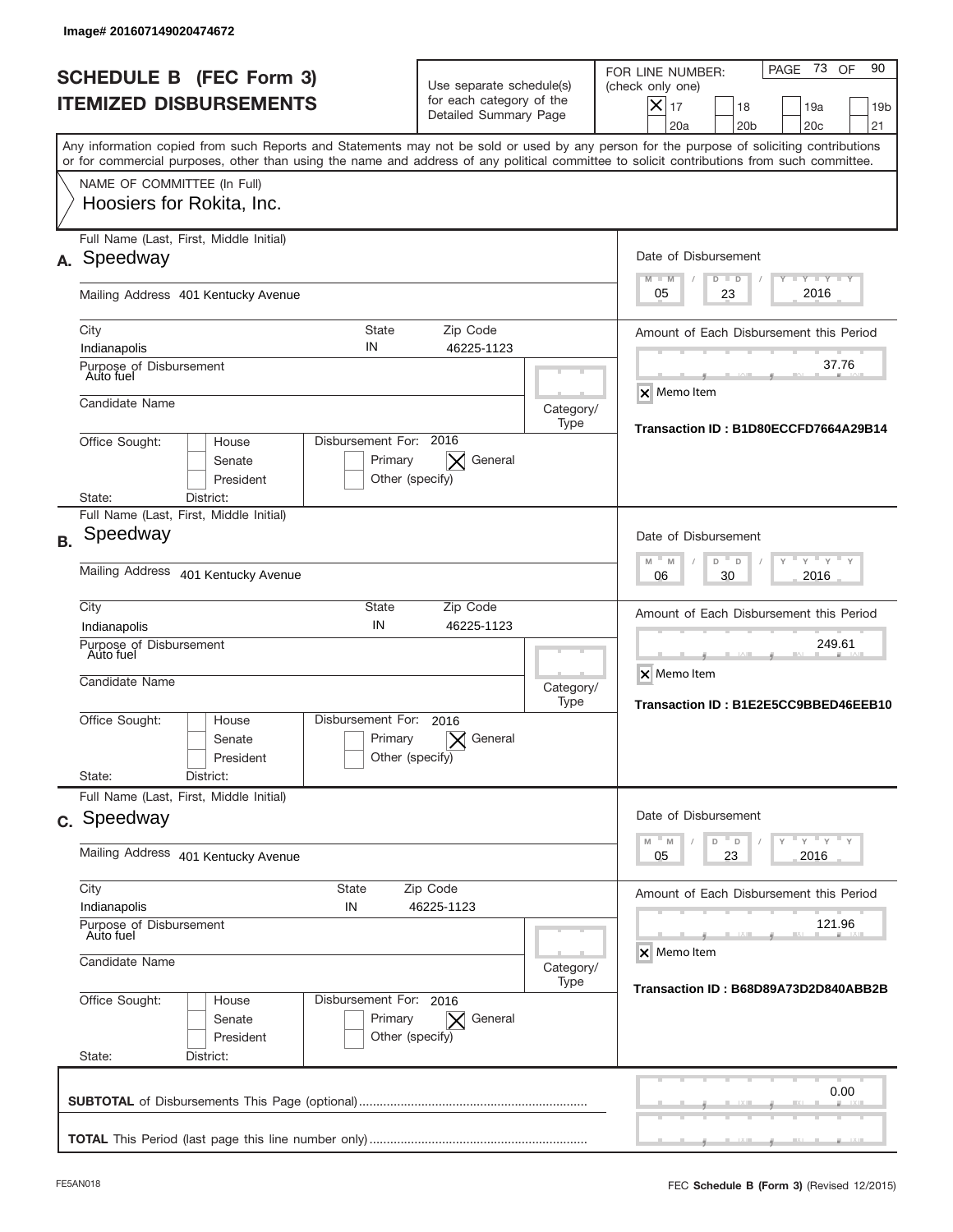|           | Image# 201607149020474673                                                                                                                                                                                                                                                               |                                                                               |                   |                                                                                                                                                                |
|-----------|-----------------------------------------------------------------------------------------------------------------------------------------------------------------------------------------------------------------------------------------------------------------------------------------|-------------------------------------------------------------------------------|-------------------|----------------------------------------------------------------------------------------------------------------------------------------------------------------|
|           | <b>SCHEDULE B (FEC Form 3)</b><br><b>ITEMIZED DISBURSEMENTS</b>                                                                                                                                                                                                                         | Use separate schedule(s)<br>for each category of the<br>Detailed Summary Page |                   | 74<br>90<br>OF<br>PAGE<br>FOR LINE NUMBER:<br>(check only one)<br>$X _{17}$<br>19a<br>19 <sub>b</sub><br>18<br>20a<br>20 <sub>b</sub><br>20 <sub>c</sub><br>21 |
|           | Any information copied from such Reports and Statements may not be sold or used by any person for the purpose of soliciting contributions<br>or for commercial purposes, other than using the name and address of any political committee to solicit contributions from such committee. |                                                                               |                   |                                                                                                                                                                |
|           | NAME OF COMMITTEE (In Full)<br>Hoosiers for Rokita, Inc.                                                                                                                                                                                                                                |                                                                               |                   |                                                                                                                                                                |
| А.        | Full Name (Last, First, Middle Initial)<br>Subway                                                                                                                                                                                                                                       |                                                                               |                   | Date of Disbursement<br>$T - Y$ $T - Y$ $T - Y$<br>$M - M$<br>$D$ $D$                                                                                          |
|           | Mailing Address 7569 E US 36                                                                                                                                                                                                                                                            |                                                                               |                   | 2016<br>04<br>26                                                                                                                                               |
|           | State<br>City<br>IN<br>Avon<br>Purpose of Disbursement<br>Food & beverage                                                                                                                                                                                                               | Zip Code<br>46123                                                             |                   | Amount of Each Disbursement this Period<br>15.52                                                                                                               |
|           | Candidate Name                                                                                                                                                                                                                                                                          |                                                                               | Category/<br>Type | X Memo Item<br>Transaction ID: BF3F99ECBE89049568A0                                                                                                            |
|           | Office Sought:<br>House<br>Senate<br>President<br>District:<br>State:                                                                                                                                                                                                                   | Disbursement For: 2016<br>Primary<br>General<br>Other (specify)               |                   |                                                                                                                                                                |
| <b>B.</b> | Full Name (Last, First, Middle Initial)<br><b>The Catalyst Group</b>                                                                                                                                                                                                                    |                                                                               |                   | Date of Disbursement<br>$-M$<br>$Y = Y$<br>M<br>D<br>D                                                                                                         |
|           | Mailing Address<br>600 Pennsylvania Avenue SE<br>Suite 330                                                                                                                                                                                                                              |                                                                               |                   | 2016<br>05<br>01                                                                                                                                               |
|           | City<br>State<br>DC<br>Washington                                                                                                                                                                                                                                                       | Zip Code<br>20003-6300                                                        |                   | Amount of Each Disbursement this Period                                                                                                                        |
|           | Purpose of Disbursement<br>Fundraising consulting<br>Candidate Name                                                                                                                                                                                                                     |                                                                               | Category/<br>Type | 2250.00<br>Memo Item<br>Transaction ID: BC4C75B6ECDEA4A3587A                                                                                                   |
|           | Disbursement For:<br>Office Sought:<br>House<br>Senate<br>President                                                                                                                                                                                                                     | 2016<br>Primary<br>General<br>Other (specify)                                 |                   |                                                                                                                                                                |
|           | State:<br>District:<br>Full Name (Last, First, Middle Initial)                                                                                                                                                                                                                          |                                                                               |                   |                                                                                                                                                                |
|           | c. The Catalyst Group                                                                                                                                                                                                                                                                   |                                                                               |                   | Date of Disbursement                                                                                                                                           |
|           | <b>Mailing Address</b><br>600 Pennsylvania Avenue SE<br>Suite 330                                                                                                                                                                                                                       |                                                                               |                   | ≡ γ ≡ γ ≡ γ<br>M<br>M<br>D<br>D<br>27<br>2016<br>05                                                                                                            |
|           | City<br><b>State</b><br>Washington<br>DC                                                                                                                                                                                                                                                | Zip Code<br>20003-6300                                                        |                   | Amount of Each Disbursement this Period                                                                                                                        |
|           | Purpose of Disbursement<br>Fundraising consulting<br>Candidate Name                                                                                                                                                                                                                     |                                                                               | Category/         | 2250.00<br>Memo Item                                                                                                                                           |
|           | Office Sought:<br>House<br>Senate<br>President<br>State:<br>District:                                                                                                                                                                                                                   | Disbursement For: 2016<br>Primary<br>General<br>$\times$<br>Other (specify)   | Type              | Transaction ID: BCA7B6A7E05FD4D64BD5                                                                                                                           |
|           |                                                                                                                                                                                                                                                                                         |                                                                               |                   | 4500.00                                                                                                                                                        |
|           |                                                                                                                                                                                                                                                                                         |                                                                               |                   |                                                                                                                                                                |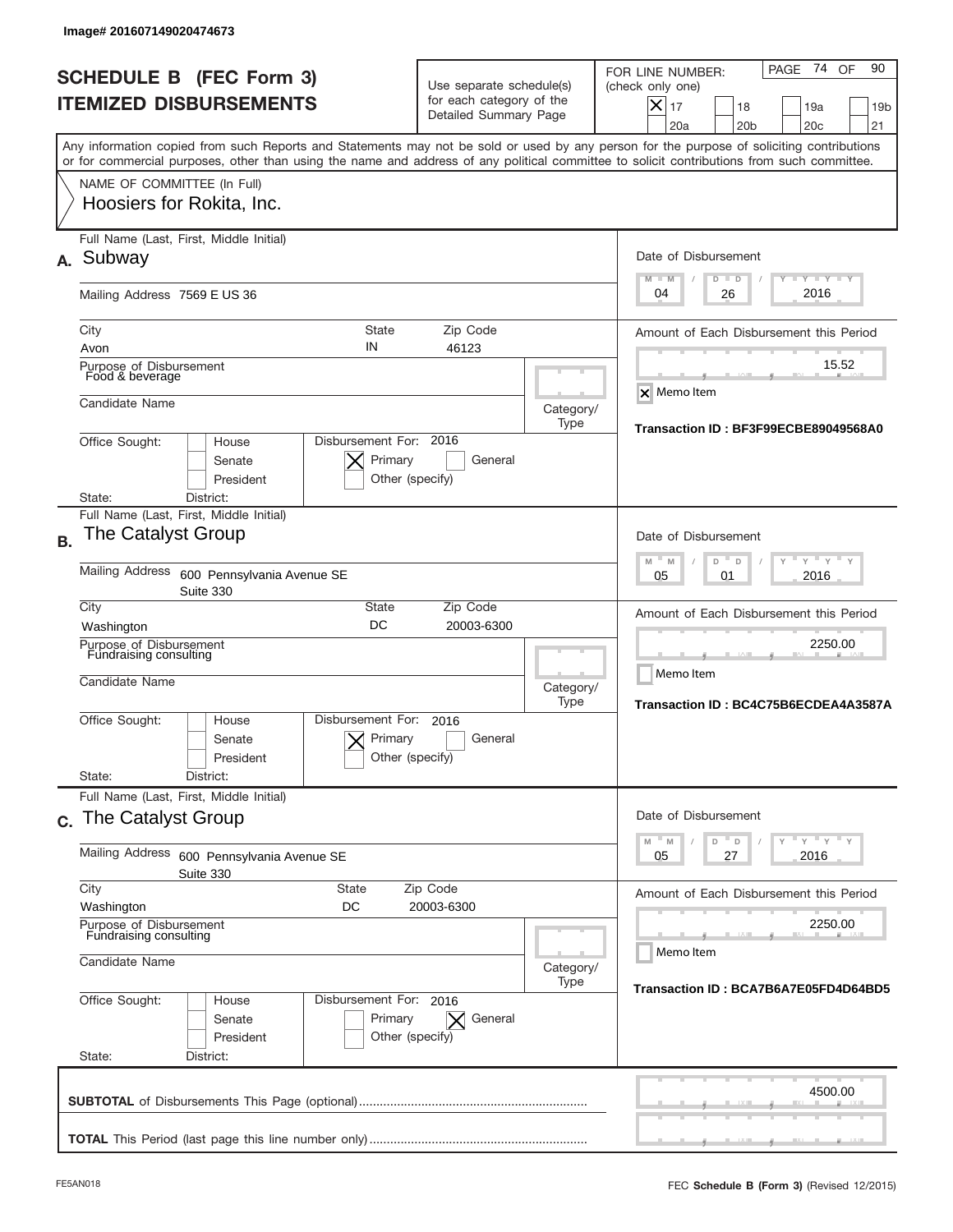|           | Image# 201607149020474674                                             |                                                      |                                                                               |                       |                                                                                                                                                                                                                                                                                         |
|-----------|-----------------------------------------------------------------------|------------------------------------------------------|-------------------------------------------------------------------------------|-----------------------|-----------------------------------------------------------------------------------------------------------------------------------------------------------------------------------------------------------------------------------------------------------------------------------------|
|           | <b>SCHEDULE B (FEC Form 3)</b><br><b>ITEMIZED DISBURSEMENTS</b>       |                                                      | Use separate schedule(s)<br>for each category of the<br>Detailed Summary Page |                       | 75<br>OF<br>90<br>PAGE<br>FOR LINE NUMBER:<br>(check only one)<br>$\times$<br>17<br>19a<br>19 <sub>b</sub><br>18<br>20a<br>20 <sub>b</sub><br>20 <sub>c</sub><br>21                                                                                                                     |
|           |                                                                       |                                                      |                                                                               |                       | Any information copied from such Reports and Statements may not be sold or used by any person for the purpose of soliciting contributions<br>or for commercial purposes, other than using the name and address of any political committee to solicit contributions from such committee. |
|           | NAME OF COMMITTEE (In Full)<br>Hoosiers for Rokita, Inc.              |                                                      |                                                                               |                       |                                                                                                                                                                                                                                                                                         |
| А.        | Full Name (Last, First, Middle Initial)<br>The Catalyst Group         |                                                      |                                                                               |                       | Date of Disbursement<br><b>LEY LEY LEY</b><br>$M - M$<br>$D$ $D$                                                                                                                                                                                                                        |
|           | Mailing Address 600 Pennsylvania Avenue SE<br>Suite 330               |                                                      |                                                                               |                       | 2016<br>06<br>27                                                                                                                                                                                                                                                                        |
|           | City<br>Washington                                                    | <b>State</b><br>DC                                   | Zip Code<br>20003-6300                                                        |                       | Amount of Each Disbursement this Period                                                                                                                                                                                                                                                 |
|           | Purpose of Disbursement<br>Fundraising consulting                     |                                                      |                                                                               |                       | 2250.00<br>Memo Item                                                                                                                                                                                                                                                                    |
|           | Candidate Name                                                        |                                                      |                                                                               | Category/<br>Type     | <b>Transaction ID: B11E0665FD7424B48B27</b>                                                                                                                                                                                                                                             |
|           | Office Sought:<br>House<br>Senate<br>President                        | Disbursement For: 2016<br>Primary<br>Other (specify) | General                                                                       |                       |                                                                                                                                                                                                                                                                                         |
|           | District:<br>State:<br>Full Name (Last, First, Middle Initial)        |                                                      |                                                                               |                       |                                                                                                                                                                                                                                                                                         |
| <b>B.</b> | The Mailing Station                                                   |                                                      |                                                                               |                       | Date of Disbursement<br>$-M$<br>$Y = Y$<br>M<br>D<br>D                                                                                                                                                                                                                                  |
|           | Mailing Address 5868 East 71st Street                                 | 2016<br>06<br>23                                     |                                                                               |                       |                                                                                                                                                                                                                                                                                         |
|           | City<br>Indianapolis                                                  | State<br>IN                                          | Zip Code<br>46220-4075                                                        |                       | Amount of Each Disbursement this Period                                                                                                                                                                                                                                                 |
|           | Purpose of Disbursement<br>Postage<br>Candidate Name                  |                                                      |                                                                               | Category/<br>Type     | 4.71<br>X Memo Item<br><b>Transaction ID: B9600451154A0421DBC3</b>                                                                                                                                                                                                                      |
|           | Office Sought:<br>House<br>Senate<br>President                        | Disbursement For:<br>Primary<br>Other (specify)      | 2016<br>General                                                               |                       |                                                                                                                                                                                                                                                                                         |
|           | State:<br>District:<br>Full Name (Last, First, Middle Initial)        |                                                      |                                                                               |                       |                                                                                                                                                                                                                                                                                         |
|           | c. The Mailing Station                                                |                                                      |                                                                               |                       | Date of Disbursement<br>$-\gamma$ $-\gamma$ $-\gamma$                                                                                                                                                                                                                                   |
|           | Mailing Address 5868 East 71st Street                                 | D<br>M<br>M<br>D<br>23<br>2016<br>05                 |                                                                               |                       |                                                                                                                                                                                                                                                                                         |
|           | City<br>Indianapolis                                                  | State<br>IN                                          | Zip Code<br>46220-4075                                                        |                       | Amount of Each Disbursement this Period                                                                                                                                                                                                                                                 |
|           | Purpose of Disbursement<br>Postage/shipping<br>Candidate Name         |                                                      | Category/                                                                     | 170.34<br>X Memo Item |                                                                                                                                                                                                                                                                                         |
|           | Office Sought:<br>House<br>Senate<br>President<br>State:<br>District: | Disbursement For: 2016<br>Primary<br>Other (specify) | General<br>$\times$                                                           | Type                  | Transaction ID: B9CBB4FB1544D429296F                                                                                                                                                                                                                                                    |
|           |                                                                       |                                                      |                                                                               |                       | 2250.00                                                                                                                                                                                                                                                                                 |
|           |                                                                       |                                                      |                                                                               |                       |                                                                                                                                                                                                                                                                                         |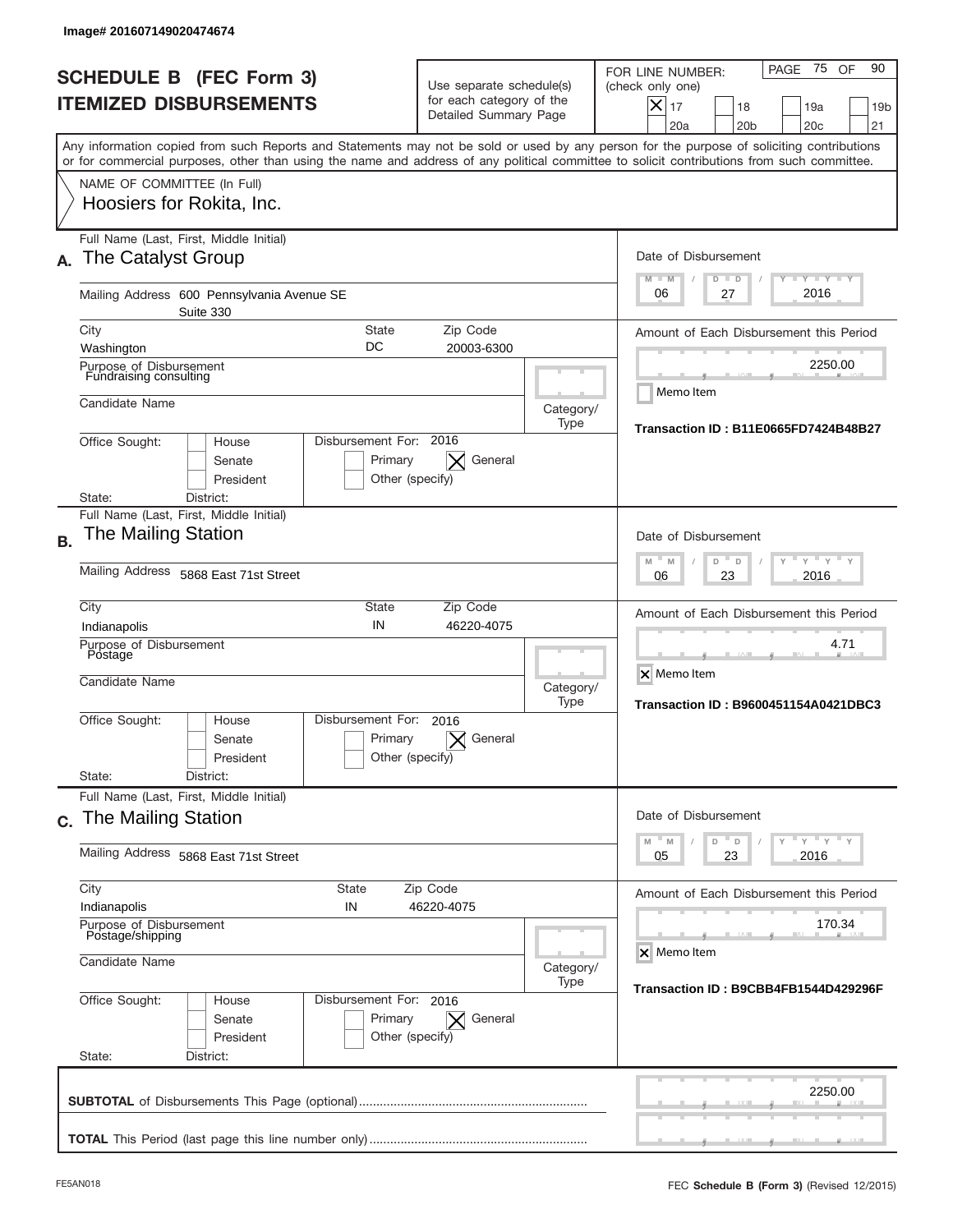|           | Image# 201607149020474675                                                                                                                                                                                                                                                               |                                                                               |                   |                                                                                                                                                                               |
|-----------|-----------------------------------------------------------------------------------------------------------------------------------------------------------------------------------------------------------------------------------------------------------------------------------------|-------------------------------------------------------------------------------|-------------------|-------------------------------------------------------------------------------------------------------------------------------------------------------------------------------|
|           | <b>SCHEDULE B (FEC Form 3)</b><br><b>ITEMIZED DISBURSEMENTS</b>                                                                                                                                                                                                                         | Use separate schedule(s)<br>for each category of the<br>Detailed Summary Page |                   | 76 OF<br>90<br>PAGE<br>FOR LINE NUMBER:<br>(check only one)<br>$\boldsymbol{\times}$<br>17<br>18<br>19a<br>19 <sub>b</sub><br>20a<br>20 <sub>b</sub><br>20 <sub>c</sub><br>21 |
|           | Any information copied from such Reports and Statements may not be sold or used by any person for the purpose of soliciting contributions<br>or for commercial purposes, other than using the name and address of any political committee to solicit contributions from such committee. |                                                                               |                   |                                                                                                                                                                               |
|           | NAME OF COMMITTEE (In Full)<br>Hoosiers for Rokita, Inc.                                                                                                                                                                                                                                |                                                                               |                   |                                                                                                                                                                               |
| А.        | Full Name (Last, First, Middle Initial)<br>The Prosper Group                                                                                                                                                                                                                            |                                                                               |                   | Date of Disbursement<br>$T - Y$ $T - Y$<br>$M - M$<br>$D$ $D$                                                                                                                 |
|           | Mailing Address 1001 Commerce Pkwy E Drive<br>Suite C                                                                                                                                                                                                                                   |                                                                               |                   | 2016<br>04<br>25                                                                                                                                                              |
|           | City<br><b>State</b><br>IN<br>Greenwood                                                                                                                                                                                                                                                 | Zip Code<br>46143-6443                                                        |                   | Amount of Each Disbursement this Period                                                                                                                                       |
|           | Purpose of Disbursement<br>Mailings                                                                                                                                                                                                                                                     |                                                                               |                   | 203.75<br>Memo Item                                                                                                                                                           |
|           | Candidate Name                                                                                                                                                                                                                                                                          |                                                                               | Category/<br>Type | Transaction ID: B5CC2747797154278922                                                                                                                                          |
|           | Disbursement For: 2016<br>Office Sought:<br>House<br>Primary<br>Senate<br>President<br>Other (specify)<br>State:<br>District:                                                                                                                                                           | General                                                                       |                   |                                                                                                                                                                               |
| <b>B.</b> | Full Name (Last, First, Middle Initial)<br>The Prosper Group                                                                                                                                                                                                                            |                                                                               |                   | Date of Disbursement<br>$Y$ $Y$ $Y$<br>$M - M$                                                                                                                                |
|           | <b>Mailing Address</b><br>1001 Commerce Pkwy E Drive<br>Suite C                                                                                                                                                                                                                         |                                                                               |                   | D<br>$\Box$<br>2016<br>05<br>06                                                                                                                                               |
|           | City<br>State<br>IN<br>Greenwood                                                                                                                                                                                                                                                        | Zip Code<br>46143-6443                                                        |                   | Amount of Each Disbursement this Period                                                                                                                                       |
|           | Purpose of Disbursement<br>Mailings<br>Candidate Name                                                                                                                                                                                                                                   |                                                                               | Category/<br>Type | 315.47<br>Memo Item<br>Transaction ID: B45450DC4629C401CBF5                                                                                                                   |
|           | Disbursement For:<br>Office Sought:<br>House<br>Primary<br>Senate<br>Other (specify)<br>President<br>State:<br>District:                                                                                                                                                                | 2016<br>General                                                               |                   |                                                                                                                                                                               |
|           | Full Name (Last, First, Middle Initial)<br>c. The Prosper Group                                                                                                                                                                                                                         |                                                                               |                   | Date of Disbursement                                                                                                                                                          |
|           | Mailing Address<br>1001 Commerce Pkwy E Drive<br>Suite C                                                                                                                                                                                                                                |                                                                               |                   | $Y$ $Y$ $Y$ $Y$ $Y$<br>$-M$<br>M<br>D<br>D<br>2016<br>06<br>05                                                                                                                |
|           | City<br><b>State</b><br>Greenwood<br>IN                                                                                                                                                                                                                                                 | Zip Code<br>46143-6443                                                        |                   | Amount of Each Disbursement this Period                                                                                                                                       |
|           | Purpose of Disbursement<br>Web site design<br>Candidate Name                                                                                                                                                                                                                            |                                                                               |                   | 1240.50<br>Memo Item                                                                                                                                                          |
|           |                                                                                                                                                                                                                                                                                         |                                                                               | Category/<br>Type | Transaction ID: B920804D78D234F0F868                                                                                                                                          |
|           | Office Sought:<br>Disbursement For: 2016<br>House<br>Senate<br>Primary<br>President<br>Other (specify)<br>State:<br>District:                                                                                                                                                           | General<br>$\times$                                                           |                   |                                                                                                                                                                               |
|           |                                                                                                                                                                                                                                                                                         |                                                                               |                   | 1759.72                                                                                                                                                                       |
|           |                                                                                                                                                                                                                                                                                         |                                                                               |                   |                                                                                                                                                                               |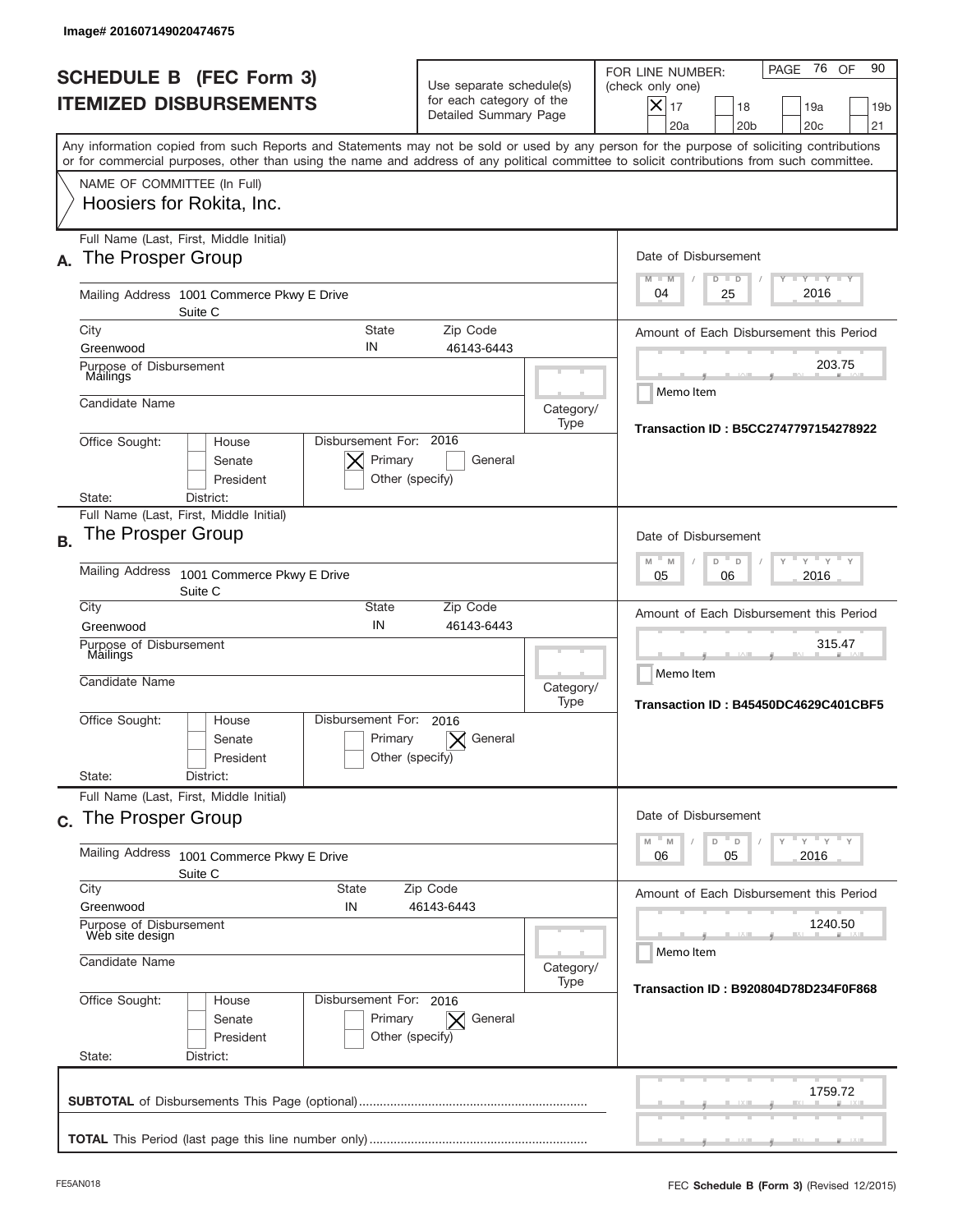|           | Image# 201607149020474676                                             |                                                      |                                                                               |           |                                                                                                                                                                                                                                                                                         |
|-----------|-----------------------------------------------------------------------|------------------------------------------------------|-------------------------------------------------------------------------------|-----------|-----------------------------------------------------------------------------------------------------------------------------------------------------------------------------------------------------------------------------------------------------------------------------------------|
|           | <b>SCHEDULE B (FEC Form 3)</b><br><b>ITEMIZED DISBURSEMENTS</b>       |                                                      | Use separate schedule(s)<br>for each category of the<br>Detailed Summary Page |           | 90<br>PAGE 77<br>OF<br>FOR LINE NUMBER:<br>(check only one)<br>$X _{17}$<br>18<br>19a<br>19 <sub>b</sub><br>20a<br>20 <sub>b</sub><br>20 <sub>c</sub><br>21                                                                                                                             |
|           |                                                                       |                                                      |                                                                               |           | Any information copied from such Reports and Statements may not be sold or used by any person for the purpose of soliciting contributions<br>or for commercial purposes, other than using the name and address of any political committee to solicit contributions from such committee. |
|           | NAME OF COMMITTEE (In Full)<br>Hoosiers for Rokita, Inc.              |                                                      |                                                                               |           |                                                                                                                                                                                                                                                                                         |
| А.        | Full Name (Last, First, Middle Initial)<br><b>USPS</b>                |                                                      |                                                                               |           | Date of Disbursement<br>$T - Y$ $T - Y$ $T - Y$<br>$M - M$<br>$D$ $D$                                                                                                                                                                                                                   |
|           | Mailing Address 456 N Meridian Street                                 |                                                      |                                                                               |           | 2016<br>23<br>05                                                                                                                                                                                                                                                                        |
|           | City<br>Indianapolis                                                  | State<br>IN                                          | Zip Code<br>46204-1795                                                        |           | Amount of Each Disbursement this Period                                                                                                                                                                                                                                                 |
|           | Purpose of Disbursement<br>Postage                                    |                                                      |                                                                               |           | 13.16                                                                                                                                                                                                                                                                                   |
|           | Candidate Name                                                        |                                                      |                                                                               | Category/ | X Memo Item                                                                                                                                                                                                                                                                             |
|           | Office Sought:<br>House<br>Senate<br>President                        | Disbursement For: 2016<br>Primary<br>Other (specify) | General<br>$\times$                                                           | Type      | Transaction ID: BA13C9C4357DD40F1A1A                                                                                                                                                                                                                                                    |
|           | State:<br>District:<br>Full Name (Last, First, Middle Initial)        |                                                      |                                                                               |           |                                                                                                                                                                                                                                                                                         |
| <b>B.</b> | <b>USPS</b>                                                           |                                                      |                                                                               |           | Date of Disbursement                                                                                                                                                                                                                                                                    |
|           | Mailing Address 456 N Meridian Street                                 |                                                      |                                                                               |           | $Y'$ $Y'$<br>$-M$<br>M<br>D<br>D<br>2016<br>05<br>23                                                                                                                                                                                                                                    |
|           | City<br>Indianapolis                                                  | State<br>IN                                          | Zip Code<br>46204-1795                                                        |           | Amount of Each Disbursement this Period                                                                                                                                                                                                                                                 |
|           | Purpose of Disbursement<br>Postage<br>Candidate Name                  |                                                      |                                                                               | Category/ | 28.79<br>X Memo Item                                                                                                                                                                                                                                                                    |
|           | Office Sought:<br>House<br>Senate<br>President<br>State:<br>District: | Disbursement For:<br>Primary<br>Other (specify)      | 2016<br>General                                                               | Type      | Transaction ID: B56C1F7BB7720424B98A                                                                                                                                                                                                                                                    |
|           | Full Name (Last, First, Middle Initial)<br>c. Verizon Wireless        |                                                      |                                                                               |           | Date of Disbursement                                                                                                                                                                                                                                                                    |
|           | Mailing Address 777 Big Timber Road                                   |                                                      |                                                                               |           | $Y$ $Y$ $Y$ $Y$ $Y$<br>$- M$<br>M<br>D<br>D<br>12<br>2016<br>05                                                                                                                                                                                                                         |
|           | City<br>Elgin                                                         | State<br>IL                                          | Zip Code<br>60123-1488                                                        |           | Amount of Each Disbursement this Period                                                                                                                                                                                                                                                 |
|           | Purpose of Disbursement<br>Telephone<br>Candidate Name                |                                                      |                                                                               | Category/ | 196.95<br>Memo Item                                                                                                                                                                                                                                                                     |
|           |                                                                       |                                                      |                                                                               | Type      | Transaction ID: BF015F41461784934BE9                                                                                                                                                                                                                                                    |
|           | Office Sought:<br>House<br>Senate<br>President<br>State:<br>District: | Disbursement For: 2016<br>Primary<br>Other (specify) | $\vert \times \vert$ General                                                  |           |                                                                                                                                                                                                                                                                                         |
|           |                                                                       |                                                      |                                                                               |           | 196.95                                                                                                                                                                                                                                                                                  |
|           |                                                                       |                                                      |                                                                               |           |                                                                                                                                                                                                                                                                                         |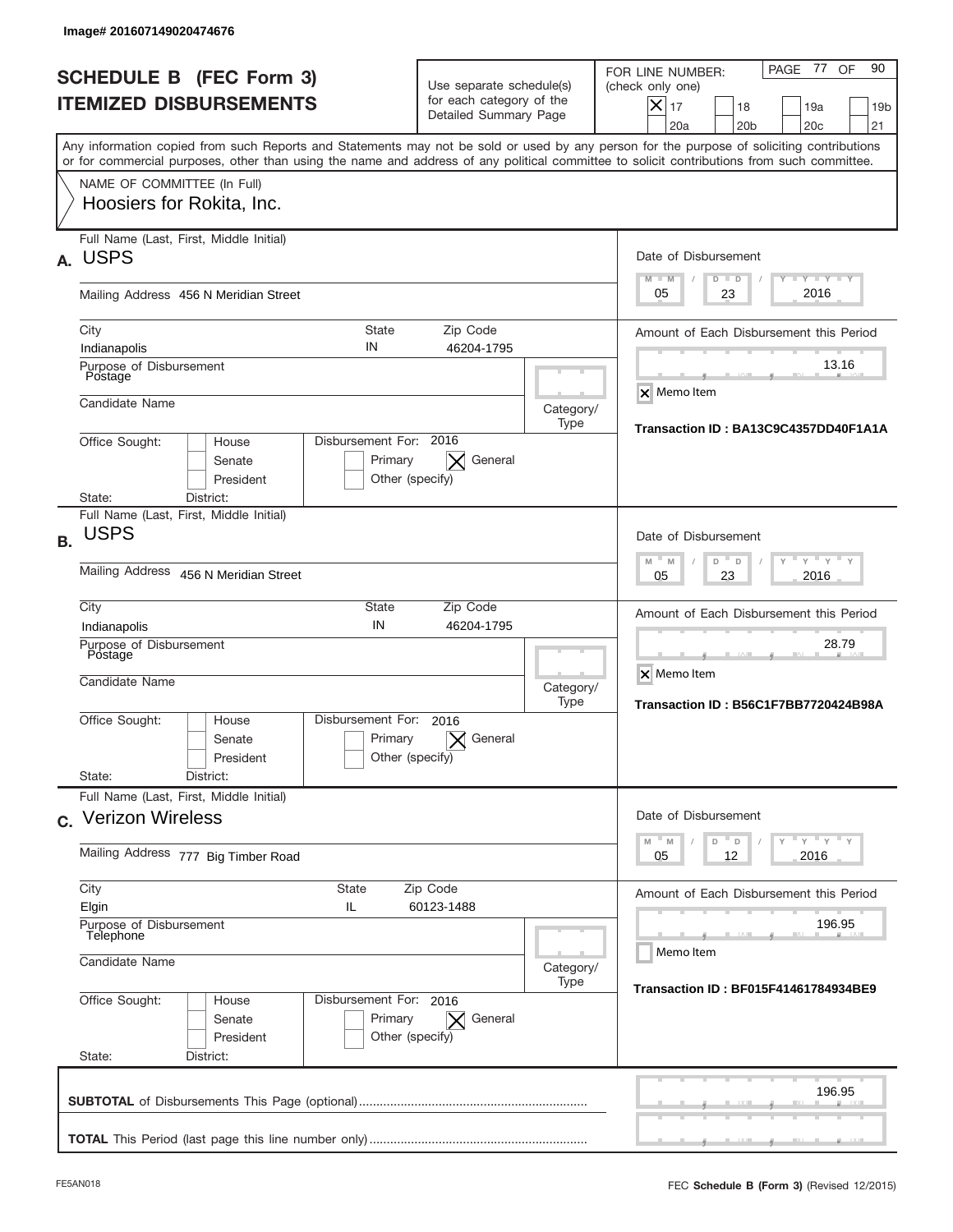|           | Image# 201607149020474677                                             |                                                      |                                                                               |                   |                                                                                                                                                                                                                                                                                         |
|-----------|-----------------------------------------------------------------------|------------------------------------------------------|-------------------------------------------------------------------------------|-------------------|-----------------------------------------------------------------------------------------------------------------------------------------------------------------------------------------------------------------------------------------------------------------------------------------|
|           | <b>SCHEDULE B (FEC Form 3)</b><br><b>ITEMIZED DISBURSEMENTS</b>       |                                                      | Use separate schedule(s)<br>for each category of the<br>Detailed Summary Page |                   | PAGE 78<br>90<br>OF<br>FOR LINE NUMBER:<br>(check only one)<br>X<br>17<br>18<br>19a<br>19 <sub>b</sub><br>21<br>20a<br>20 <sub>b</sub><br>20 <sub>c</sub>                                                                                                                               |
|           |                                                                       |                                                      |                                                                               |                   | Any information copied from such Reports and Statements may not be sold or used by any person for the purpose of soliciting contributions<br>or for commercial purposes, other than using the name and address of any political committee to solicit contributions from such committee. |
|           | NAME OF COMMITTEE (In Full)<br>Hoosiers for Rokita, Inc.              |                                                      |                                                                               |                   |                                                                                                                                                                                                                                                                                         |
| A.        | Full Name (Last, First, Middle Initial)<br><b>Verizon Wireless</b>    |                                                      |                                                                               |                   | Date of Disbursement<br>$\mathbf{I}$ $\mathbf{Y}$ $\mathbf{I}$ $\mathbf{Y}$ $\mathbf{I}$ $\mathbf{Y}$<br>$M - M$<br>$D$ $D$                                                                                                                                                             |
|           | Mailing Address 777 Big Timber Road                                   |                                                      |                                                                               |                   | 2016<br>06<br>15                                                                                                                                                                                                                                                                        |
|           | City<br>Elgin                                                         | State<br>IL                                          | Zip Code<br>60123-1488                                                        |                   | Amount of Each Disbursement this Period                                                                                                                                                                                                                                                 |
|           | Purpose of Disbursement<br>Telephone                                  |                                                      |                                                                               |                   | 188.63<br>Memo Item                                                                                                                                                                                                                                                                     |
|           | Candidate Name<br>Office Sought:<br>House                             | Disbursement For: 2016                               |                                                                               | Category/<br>Type | Transaction ID: B32EA00D0600B44348EE                                                                                                                                                                                                                                                    |
|           | Senate<br>President<br>District:<br>State:                            | Primary<br>Other (specify)                           | General<br>$\times$                                                           |                   |                                                                                                                                                                                                                                                                                         |
| <b>B.</b> | Full Name (Last, First, Middle Initial)<br><b>Verizon Wireless</b>    |                                                      |                                                                               |                   | Date of Disbursement<br>$Y$ $Y$<br>$-M$                                                                                                                                                                                                                                                 |
|           | Mailing Address 777 Big Timber Road                                   |                                                      |                                                                               |                   | M<br>D<br>D<br>2016<br>04<br>26                                                                                                                                                                                                                                                         |
|           | City<br>Elgin<br>Purpose of Disbursement<br>Telephone                 | State<br>IL                                          | Zip Code<br>60123-1488                                                        |                   | Amount of Each Disbursement this Period<br>165.50                                                                                                                                                                                                                                       |
|           | Candidate Name                                                        |                                                      |                                                                               | Category/<br>Type | X Memo Item<br><b>Transaction ID: B606CE60131544958AE9</b>                                                                                                                                                                                                                              |
|           | Office Sought:<br>House<br>Senate<br>President<br>State:<br>District: | Disbursement For:<br>Primary<br>Other (specify)      | 2016<br>General                                                               |                   |                                                                                                                                                                                                                                                                                         |
|           | Full Name (Last, First, Middle Initial)<br>c. Walmart                 |                                                      |                                                                               |                   | Date of Disbursement                                                                                                                                                                                                                                                                    |
|           | Mailing Address 9500 East U.S. 36                                     |                                                      |                                                                               |                   | $Y$ $Y$ $Y$ $Y$ $Y$<br>$M$ $M$<br>D<br>D<br>30<br>2016<br>06                                                                                                                                                                                                                            |
|           | City<br>Avon<br>Purpose of Disbursement                               | <b>State</b><br>IN                                   | Zip Code<br>46123                                                             |                   | Amount of Each Disbursement this Period<br>20.96                                                                                                                                                                                                                                        |
|           | Campaign event materials<br>Candidate Name                            |                                                      |                                                                               | Category/         | X Memo Item                                                                                                                                                                                                                                                                             |
|           | Office Sought:<br>House<br>Senate<br>President<br>State:<br>District: | Disbursement For: 2016<br>Primary<br>Other (specify) | General<br>$\times$                                                           | Type              | Transaction ID: B0A1F71EDEF564D0B99C                                                                                                                                                                                                                                                    |
|           |                                                                       |                                                      |                                                                               |                   | 188.63                                                                                                                                                                                                                                                                                  |
|           |                                                                       |                                                      |                                                                               |                   |                                                                                                                                                                                                                                                                                         |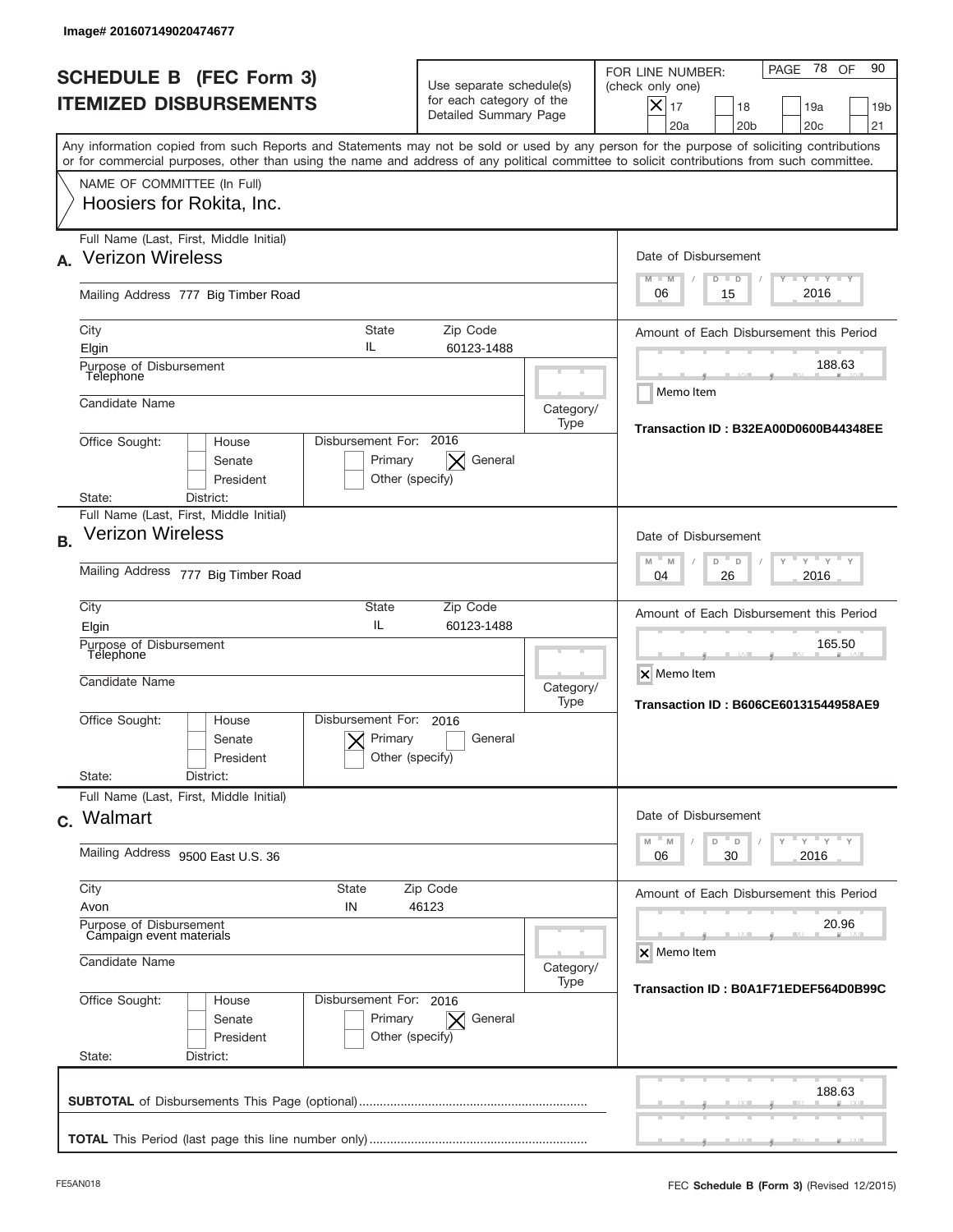|           | Image# 201607149020474678                                                                                                                                                                                                                                                               |                                                                               |                   |                                                                                                                                                             |
|-----------|-----------------------------------------------------------------------------------------------------------------------------------------------------------------------------------------------------------------------------------------------------------------------------------------|-------------------------------------------------------------------------------|-------------------|-------------------------------------------------------------------------------------------------------------------------------------------------------------|
|           | <b>SCHEDULE B (FEC Form 3)</b><br><b>ITEMIZED DISBURSEMENTS</b>                                                                                                                                                                                                                         | Use separate schedule(s)<br>for each category of the<br>Detailed Summary Page |                   | PAGE 79<br>90<br>OF<br>FOR LINE NUMBER:<br>(check only one)<br>$X _{17}$<br>18<br>19a<br>19 <sub>b</sub><br>20a<br>20 <sub>b</sub><br>20 <sub>c</sub><br>21 |
|           | Any information copied from such Reports and Statements may not be sold or used by any person for the purpose of soliciting contributions<br>or for commercial purposes, other than using the name and address of any political committee to solicit contributions from such committee. |                                                                               |                   |                                                                                                                                                             |
|           | NAME OF COMMITTEE (In Full)<br>Hoosiers for Rokita, Inc.                                                                                                                                                                                                                                |                                                                               |                   |                                                                                                                                                             |
| А.        | Full Name (Last, First, Middle Initial)<br>Walmart                                                                                                                                                                                                                                      |                                                                               |                   | Date of Disbursement<br>$T - Y$ $T - Y$ $T - Y$<br>$M - M$<br>$D$ $D$                                                                                       |
|           | Mailing Address 9500 East U.S. 36                                                                                                                                                                                                                                                       |                                                                               |                   | 2016<br>23<br>05                                                                                                                                            |
|           | State<br>City                                                                                                                                                                                                                                                                           | Zip Code                                                                      |                   | Amount of Each Disbursement this Period                                                                                                                     |
|           | IN<br>Avon<br>Purpose of Disbursement<br>Office supplies                                                                                                                                                                                                                                | 46123                                                                         |                   | 57.59                                                                                                                                                       |
|           | Candidate Name                                                                                                                                                                                                                                                                          |                                                                               | Category/<br>Type | <b>X</b> Memo Item                                                                                                                                          |
|           | Disbursement For: 2016<br>Office Sought:<br>House<br>Senate<br>Primary<br>President<br>Other (specify)<br>District:<br>State:                                                                                                                                                           | General<br>$\times$                                                           |                   | Transaction ID: B7A3B3804B83D4FCFBAE                                                                                                                        |
|           | Full Name (Last, First, Middle Initial)                                                                                                                                                                                                                                                 |                                                                               |                   |                                                                                                                                                             |
| <b>B.</b> | Walmart                                                                                                                                                                                                                                                                                 |                                                                               |                   | Date of Disbursement                                                                                                                                        |
|           | Mailing Address 9500 East U.S. 36                                                                                                                                                                                                                                                       |                                                                               |                   | $M - M$<br>$Y = Y$<br>D<br>D<br>2016<br>06<br>30                                                                                                            |
|           | City<br>State<br>IN<br>Avon                                                                                                                                                                                                                                                             | Zip Code<br>46123                                                             |                   | Amount of Each Disbursement this Period                                                                                                                     |
|           | Purpose of Disbursement<br>Campaign expense<br>Candidate Name                                                                                                                                                                                                                           |                                                                               | Category/         | 85.01<br>X Memo Item                                                                                                                                        |
|           | Disbursement For:                                                                                                                                                                                                                                                                       |                                                                               | Type              | Transaction ID: B8960E23B7CE042B0B36                                                                                                                        |
|           | Office Sought:<br>House<br>Primary<br>Senate<br>Other (specify)<br>President                                                                                                                                                                                                            | 2016<br>General                                                               |                   |                                                                                                                                                             |
|           | State:<br>District:<br>Full Name (Last, First, Middle Initial)                                                                                                                                                                                                                          |                                                                               |                   |                                                                                                                                                             |
|           | c. Keith Barnett                                                                                                                                                                                                                                                                        |                                                                               |                   | Date of Disbursement                                                                                                                                        |
|           | Mailing Address 10305 N Meridian St                                                                                                                                                                                                                                                     |                                                                               |                   | $Y$ $Y$ $Y$ $Y$ $Y$<br>$M - M$<br>D<br>D<br>29<br>2016<br>06                                                                                                |
|           | City<br>State<br><b>Brazil</b><br>IN                                                                                                                                                                                                                                                    | Zip Code<br>47834-6917                                                        |                   | Amount of Each Disbursement this Period                                                                                                                     |
|           | Purpose of Disbursement<br>Air travel services                                                                                                                                                                                                                                          |                                                                               |                   | 750.00<br>Memo Item                                                                                                                                         |
|           | Candidate Name                                                                                                                                                                                                                                                                          |                                                                               | Category/<br>Type | Transaction ID: B96DC3462FC3D45AA90E                                                                                                                        |
|           | Office Sought:<br>Disbursement For: 2016<br>House<br>Senate<br>Primary<br>President<br>Other (specify)<br>State:<br>District:                                                                                                                                                           | $\vert \times \vert$ General                                                  |                   |                                                                                                                                                             |
|           |                                                                                                                                                                                                                                                                                         |                                                                               |                   | 750.00                                                                                                                                                      |
|           |                                                                                                                                                                                                                                                                                         |                                                                               |                   |                                                                                                                                                             |
|           |                                                                                                                                                                                                                                                                                         |                                                                               |                   |                                                                                                                                                             |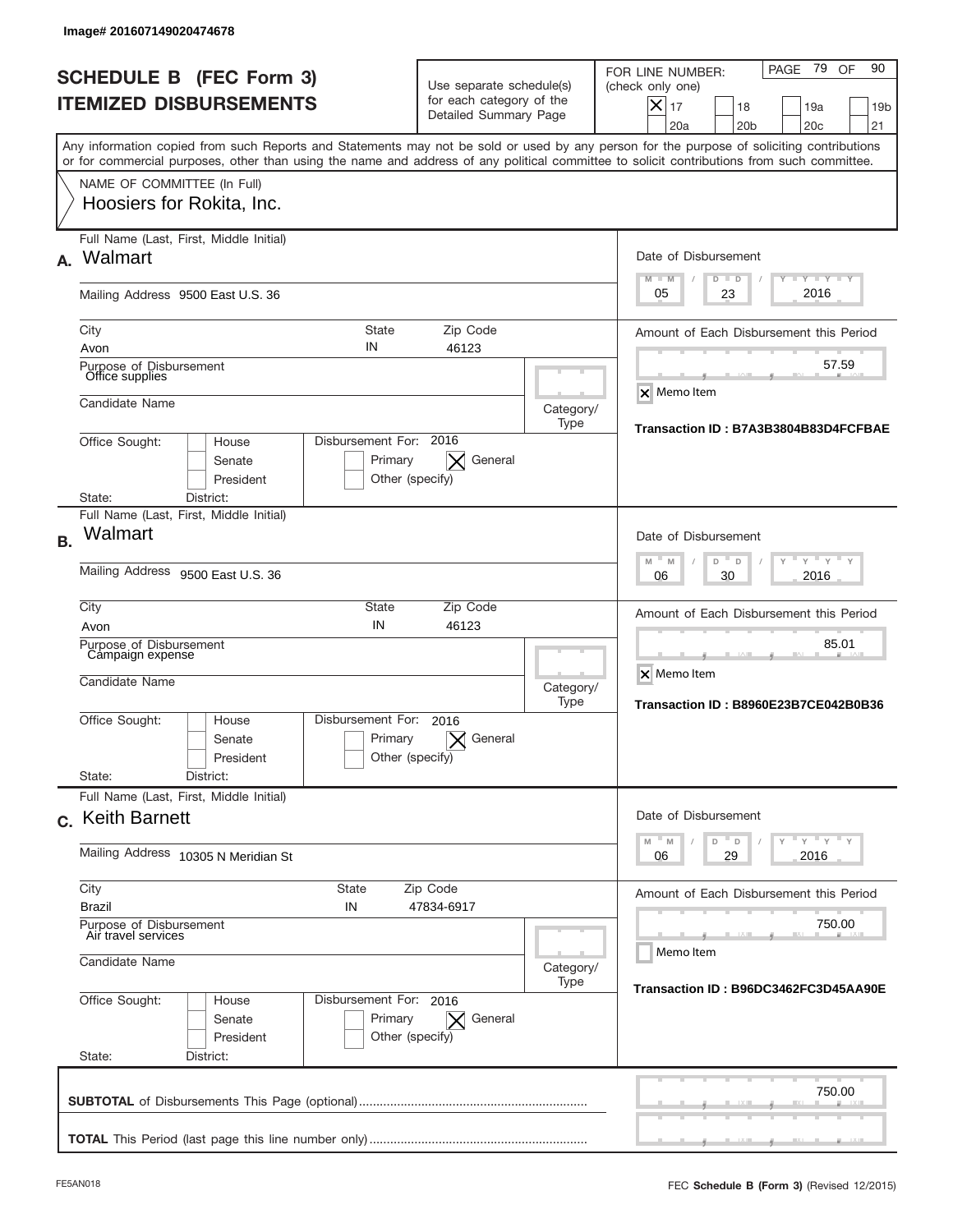|           | Image# 201607149020474679                                                                                                                                                                                                                                                               |                                                      |                                                                               |                   |                                                                                                                                                                               |
|-----------|-----------------------------------------------------------------------------------------------------------------------------------------------------------------------------------------------------------------------------------------------------------------------------------------|------------------------------------------------------|-------------------------------------------------------------------------------|-------------------|-------------------------------------------------------------------------------------------------------------------------------------------------------------------------------|
|           | <b>SCHEDULE B (FEC Form 3)</b><br><b>ITEMIZED DISBURSEMENTS</b>                                                                                                                                                                                                                         |                                                      | Use separate schedule(s)<br>for each category of the<br>Detailed Summary Page |                   | 80 OF<br>90<br>PAGE<br>FOR LINE NUMBER:<br>(check only one)<br>$\boldsymbol{\times}$<br>17<br>18<br>19a<br>19 <sub>b</sub><br>20a<br>20 <sub>b</sub><br>20 <sub>c</sub><br>21 |
|           | Any information copied from such Reports and Statements may not be sold or used by any person for the purpose of soliciting contributions<br>or for commercial purposes, other than using the name and address of any political committee to solicit contributions from such committee. |                                                      |                                                                               |                   |                                                                                                                                                                               |
|           | NAME OF COMMITTEE (In Full)<br>Hoosiers for Rokita, Inc.                                                                                                                                                                                                                                |                                                      |                                                                               |                   |                                                                                                                                                                               |
|           | Full Name (Last, First, Middle Initial)<br>Ms. Regan Marie Bonderman                                                                                                                                                                                                                    |                                                      |                                                                               |                   | Date of Disbursement<br>$T - Y$ $T - Y$                                                                                                                                       |
|           | Mailing Address 7225 Riley Ct                                                                                                                                                                                                                                                           |                                                      |                                                                               |                   | $M - M$<br>$D$ $D$<br>2016<br>04<br>15                                                                                                                                        |
|           | City<br>Indianapolis                                                                                                                                                                                                                                                                    | <b>State</b><br>IN                                   | Zip Code<br>46250-2518                                                        |                   | Amount of Each Disbursement this Period<br>936.88                                                                                                                             |
|           | Purpose of Disbursement<br>Payroll<br>Candidate Name                                                                                                                                                                                                                                    |                                                      |                                                                               | Category/         | Memo Item                                                                                                                                                                     |
|           | Office Sought:<br>House<br>Senate<br>President                                                                                                                                                                                                                                          | Disbursement For: 2016<br>Primary<br>Other (specify) | General                                                                       | Type              | Transaction ID: BEA1D31A2BF234B39821                                                                                                                                          |
| <b>B.</b> | State:<br>District:<br>Full Name (Last, First, Middle Initial)<br>Ms. Regan Marie Bonderman                                                                                                                                                                                             |                                                      |                                                                               |                   | Date of Disbursement                                                                                                                                                          |
|           | Mailing Address 7225 Riley Ct                                                                                                                                                                                                                                                           |                                                      | $Y$ $Y$ $Y$<br>$- M$<br>M<br>D<br>D<br>2016<br>04<br>28                       |                   |                                                                                                                                                                               |
|           | City<br>Indianapolis                                                                                                                                                                                                                                                                    | State<br>IN                                          | Zip Code<br>46250-2518                                                        |                   | Amount of Each Disbursement this Period                                                                                                                                       |
|           | Purpose of Disbursement<br>Payroll<br>Candidate Name                                                                                                                                                                                                                                    |                                                      |                                                                               | Category/<br>Type | 936.88<br>Memo Item<br>Transaction ID: B4AE735A0D30A465B870                                                                                                                   |
|           | Office Sought:<br>House<br>Senate<br>President                                                                                                                                                                                                                                          | Disbursement For:<br>Primary<br>Other (specify)      | 2016<br>General                                                               |                   |                                                                                                                                                                               |
|           | State:<br>District:<br>Full Name (Last, First, Middle Initial)                                                                                                                                                                                                                          |                                                      |                                                                               |                   |                                                                                                                                                                               |
|           | c. Ms. Regan Marie Bonderman                                                                                                                                                                                                                                                            |                                                      |                                                                               |                   | Date of Disbursement<br>$Y$ $Y$ $Y$ $Y$ $Y$<br>$-M$<br>$\mathbb M$<br>D<br>D                                                                                                  |
|           | Mailing Address 7225 Riley Ct                                                                                                                                                                                                                                                           | 2016<br>05<br>13                                     |                                                                               |                   |                                                                                                                                                                               |
|           | City<br><b>State</b><br>Indianapolis<br>IN                                                                                                                                                                                                                                              |                                                      | Zip Code<br>46250-2518                                                        |                   | Amount of Each Disbursement this Period                                                                                                                                       |
|           | Purpose of Disbursement<br>Payroll<br>Candidate Name                                                                                                                                                                                                                                    |                                                      |                                                                               | Category/         | 936.88<br>Memo Item                                                                                                                                                           |
|           | Office Sought:<br>House<br>Senate<br>President<br>State:<br>District:                                                                                                                                                                                                                   | Disbursement For: 2016<br>Primary<br>Other (specify) | General<br>$\times$                                                           | Type              | Transaction ID: B61736A62452C48D692B                                                                                                                                          |
|           |                                                                                                                                                                                                                                                                                         |                                                      |                                                                               |                   | 2810.64                                                                                                                                                                       |
|           |                                                                                                                                                                                                                                                                                         |                                                      |                                                                               |                   |                                                                                                                                                                               |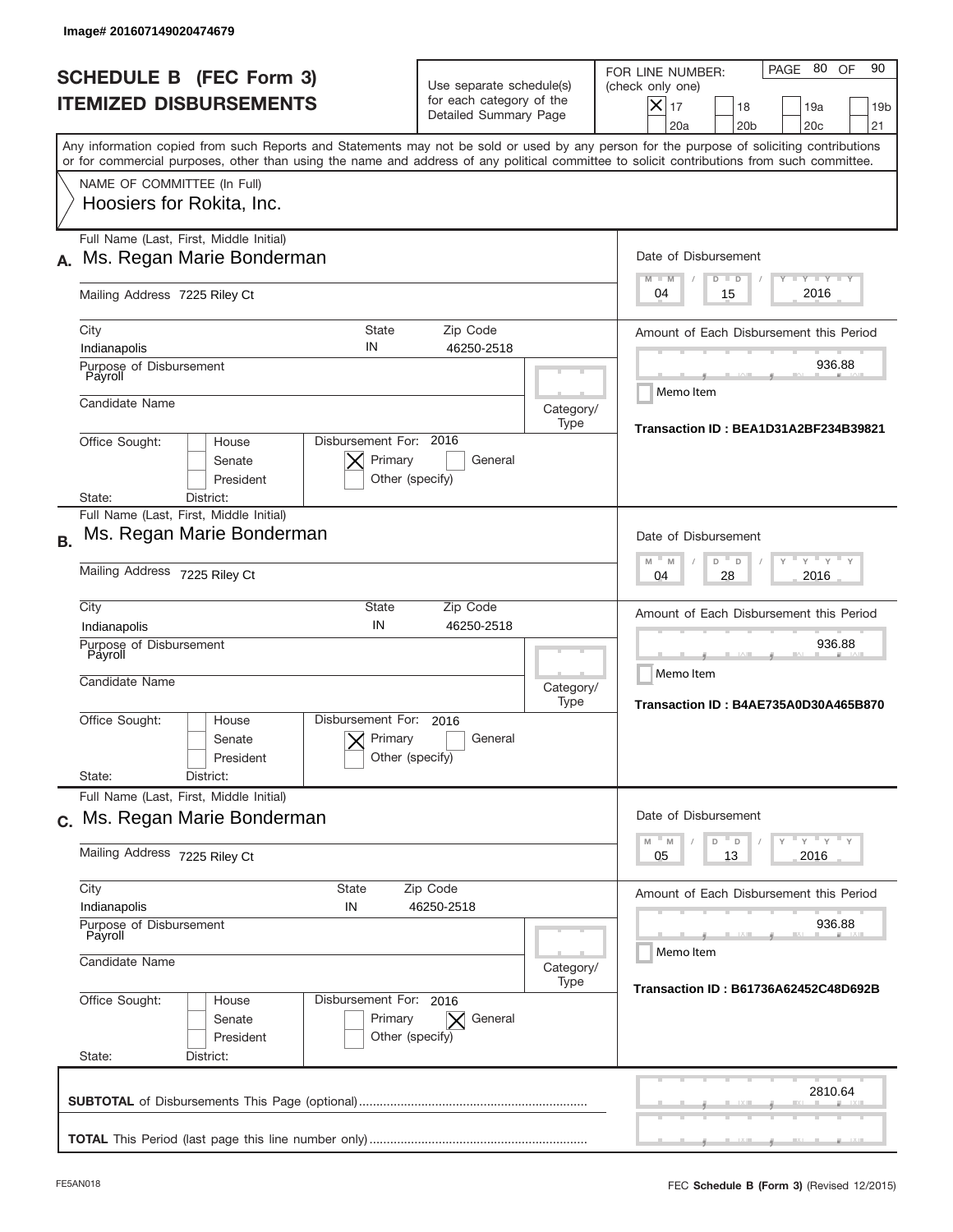| Image# 201607149020474680                                                                                                                                                                                                                                                               |                                                                               |                   |                                                                                                                                                             |  |  |
|-----------------------------------------------------------------------------------------------------------------------------------------------------------------------------------------------------------------------------------------------------------------------------------------|-------------------------------------------------------------------------------|-------------------|-------------------------------------------------------------------------------------------------------------------------------------------------------------|--|--|
| <b>SCHEDULE B (FEC Form 3)</b><br><b>ITEMIZED DISBURSEMENTS</b>                                                                                                                                                                                                                         | Use separate schedule(s)<br>for each category of the<br>Detailed Summary Page |                   | PAGE 81<br>90<br>OF<br>FOR LINE NUMBER:<br>(check only one)<br>$X _{17}$<br>18<br>19a<br>19 <sub>b</sub><br>20a<br>20 <sub>b</sub><br>20 <sub>c</sub><br>21 |  |  |
| Any information copied from such Reports and Statements may not be sold or used by any person for the purpose of soliciting contributions<br>or for commercial purposes, other than using the name and address of any political committee to solicit contributions from such committee. |                                                                               |                   |                                                                                                                                                             |  |  |
| NAME OF COMMITTEE (In Full)<br>Hoosiers for Rokita, Inc.                                                                                                                                                                                                                                |                                                                               |                   |                                                                                                                                                             |  |  |
| Full Name (Last, First, Middle Initial)<br>Ms. Regan Marie Bonderman                                                                                                                                                                                                                    |                                                                               |                   | Date of Disbursement                                                                                                                                        |  |  |
| Mailing Address 7225 Riley Ct                                                                                                                                                                                                                                                           |                                                                               |                   | $T - Y$ $T - Y$<br>$M - M$<br>$D$ $D$<br>2016<br>05<br>31                                                                                                   |  |  |
| City<br>Indianapolis                                                                                                                                                                                                                                                                    | <b>State</b><br>Zip Code<br>IN<br>46250-2518                                  |                   | Amount of Each Disbursement this Period                                                                                                                     |  |  |
| Purpose of Disbursement<br>Payroll<br>Candidate Name                                                                                                                                                                                                                                    |                                                                               |                   | 936.88<br>Memo Item                                                                                                                                         |  |  |
| Office Sought:<br>House                                                                                                                                                                                                                                                                 | Disbursement For: 2016                                                        | Category/<br>Type | Transaction ID: BC5B2F01B30E14F8F91B                                                                                                                        |  |  |
| Senate<br>President<br>District:<br>State:                                                                                                                                                                                                                                              | General<br>Primary<br>Other (specify)                                         |                   |                                                                                                                                                             |  |  |
| Full Name (Last, First, Middle Initial)<br>Ms. Regan Marie Bonderman<br><b>B.</b>                                                                                                                                                                                                       |                                                                               |                   | Date of Disbursement                                                                                                                                        |  |  |
| Mailing Address 7225 Riley Ct                                                                                                                                                                                                                                                           | $\cdots$ $\vdots$ $\vdots$ $\vdots$<br>$M$ M<br>D<br>D<br>2016<br>06<br>15    |                   |                                                                                                                                                             |  |  |
| City<br>Indianapolis                                                                                                                                                                                                                                                                    | State<br>Zip Code<br>IN<br>46250-2518                                         |                   | Amount of Each Disbursement this Period                                                                                                                     |  |  |
| Purpose of Disbursement<br>Payroll<br>Candidate Name                                                                                                                                                                                                                                    |                                                                               | Category/<br>Type | 936.88<br>Memo Item<br>Transaction ID: B6A785743BC4049FF9A5                                                                                                 |  |  |
| Office Sought:<br>House<br>Senate<br>President                                                                                                                                                                                                                                          | Disbursement For:<br>2016<br>Primary<br>General<br>Other (specify)            |                   |                                                                                                                                                             |  |  |
| State:<br>District:<br>Full Name (Last, First, Middle Initial)                                                                                                                                                                                                                          |                                                                               |                   |                                                                                                                                                             |  |  |
| c. Ms. Regan Marie Bonderman                                                                                                                                                                                                                                                            |                                                                               |                   | Date of Disbursement<br>ү "ү "ү "ү<br>$D^{\text{II}}$ D<br>M<br>$\mathbb M$                                                                                 |  |  |
| Mailing Address 7225 Riley Ct                                                                                                                                                                                                                                                           | 2016<br>06<br>30                                                              |                   |                                                                                                                                                             |  |  |
| Indianapolis                                                                                                                                                                                                                                                                            | City<br>State<br>Zip Code<br>IN<br>46250-2518                                 |                   |                                                                                                                                                             |  |  |
| Purpose of Disbursement<br>Payroll<br>Candidate Name                                                                                                                                                                                                                                    |                                                                               |                   | 936.88<br>Memo Item                                                                                                                                         |  |  |
| Office Sought:<br>House<br>Senate<br>President<br>State:<br>District:                                                                                                                                                                                                                   | Disbursement For: 2016<br>Primary<br>General<br>$\times$<br>Other (specify)   | Category/<br>Type | <b>Transaction ID: BCF0190F1A11A4133943</b>                                                                                                                 |  |  |
|                                                                                                                                                                                                                                                                                         |                                                                               |                   | 2810.64                                                                                                                                                     |  |  |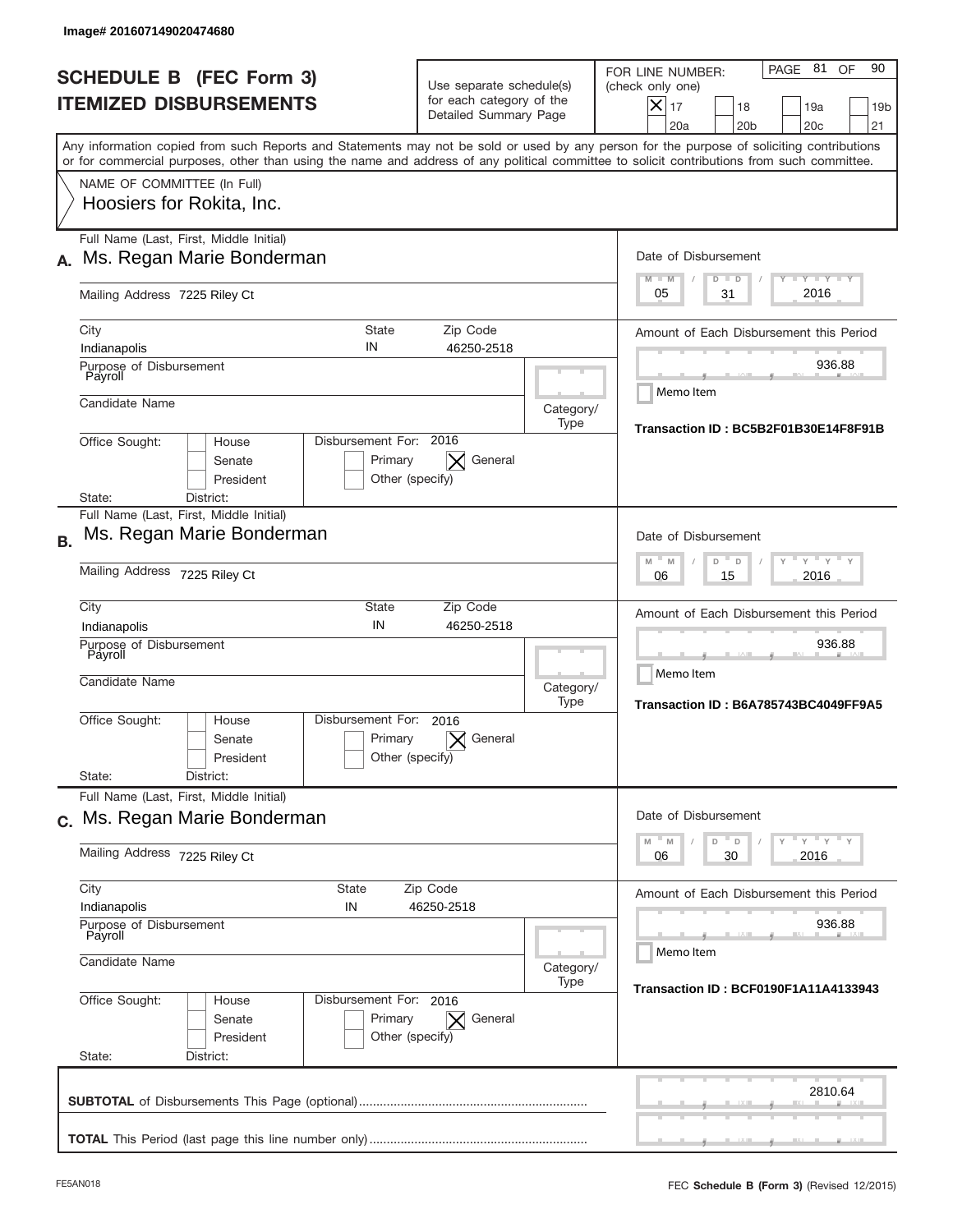|           | lmage# 201607149020474681                                                                                                                                                                                                                                                               |                                                                               |                   |                                                                                                                                                        |
|-----------|-----------------------------------------------------------------------------------------------------------------------------------------------------------------------------------------------------------------------------------------------------------------------------------------|-------------------------------------------------------------------------------|-------------------|--------------------------------------------------------------------------------------------------------------------------------------------------------|
|           | <b>SCHEDULE B (FEC Form 3)</b><br><b>ITEMIZED DISBURSEMENTS</b>                                                                                                                                                                                                                         | Use separate schedule(s)<br>for each category of the<br>Detailed Summary Page |                   | PAGE 82 OF<br>90<br>FOR LINE NUMBER:<br>(check only one)<br>X<br>17<br>19a<br>18<br>19 <sub>b</sub><br>21<br>20a<br>20 <sub>b</sub><br>20 <sub>c</sub> |
|           | Any information copied from such Reports and Statements may not be sold or used by any person for the purpose of soliciting contributions<br>or for commercial purposes, other than using the name and address of any political committee to solicit contributions from such committee. |                                                                               |                   |                                                                                                                                                        |
|           | NAME OF COMMITTEE (In Full)<br>Hoosiers for Rokita, Inc.                                                                                                                                                                                                                                |                                                                               |                   |                                                                                                                                                        |
|           | Full Name (Last, First, Middle Initial)<br>Eric G Elmore                                                                                                                                                                                                                                |                                                                               |                   | Date of Disbursement<br>$I - Y - I - Y - I - Y$<br>$M - M$<br>$D$ $D$                                                                                  |
|           | Mailing Address 468 Southpoint Cir Ste 700                                                                                                                                                                                                                                              |                                                                               |                   | 2016<br>29<br>05                                                                                                                                       |
|           | <b>State</b><br>City<br>IN<br>Brownsburg<br>Purpose of Disbursement<br>In-kind:Donated tickets for Indy 500                                                                                                                                                                             | Zip Code<br>46112-2216                                                        |                   | Amount of Each Disbursement this Period<br>2200.00                                                                                                     |
|           | Candidate Name                                                                                                                                                                                                                                                                          |                                                                               | Category/<br>Type | Memo Item<br>Transaction ID: B0BB02EDD39844FC1BC9                                                                                                      |
|           | Disbursement For: 2016<br>Office Sought:<br>House<br>Senate<br>Primary<br>President<br>District:<br>State:                                                                                                                                                                              | General<br>$\times$<br>Other (specify)                                        |                   |                                                                                                                                                        |
| <b>B.</b> | Full Name (Last, First, Middle Initial)<br>Mr. Michael J Erler Sr.                                                                                                                                                                                                                      |                                                                               |                   | Date of Disbursement<br>$Y$ $Y$<br>$M - M$                                                                                                             |
|           | Mailing Address 1801 N Shutt Hill Rd                                                                                                                                                                                                                                                    |                                                                               |                   | D<br>D<br>2016<br>04<br>14                                                                                                                             |
|           | City<br>State<br>IN<br>Huntington<br>Purpose of Disbursement                                                                                                                                                                                                                            | Zip Code<br>46750-9101                                                        |                   | Amount of Each Disbursement this Period<br>49.00                                                                                                       |
|           | Postage<br>Candidate Name                                                                                                                                                                                                                                                               |                                                                               | Category/<br>Type | Memo Item<br>Transaction ID: BAD01E418EF6542CC841                                                                                                      |
|           | Disbursement For:<br>Office Sought:<br>House<br>Primary<br>Senate<br>President<br>State:<br>District:                                                                                                                                                                                   | 2016<br>General<br>Other (specify)                                            |                   |                                                                                                                                                        |
|           | Full Name (Last, First, Middle Initial)<br>c. Justin Godbey                                                                                                                                                                                                                             |                                                                               |                   | Date of Disbursement                                                                                                                                   |
|           | Mailing Address 3431 Hardwood Forest Drive                                                                                                                                                                                                                                              |                                                                               |                   | $Y + Y + Y + Y$<br>$M$ M<br>D<br>D<br>2016<br>04<br>14                                                                                                 |
|           | City<br>State<br>Louisville<br>KY                                                                                                                                                                                                                                                       | Zip Code<br>40214-6509                                                        |                   | Amount of Each Disbursement this Period                                                                                                                |
|           | Purpose of Disbursement<br>Air travel services<br>Candidate Name                                                                                                                                                                                                                        |                                                                               | Category/         | 622.04<br>Memo Item                                                                                                                                    |
|           | Office Sought:<br>Disbursement For: 2016<br>House<br>Senate<br>Primary<br>President<br>State:<br>District:                                                                                                                                                                              | General<br>Other (specify)                                                    | Type              | Transaction ID: B8A63BDA897374F1082F                                                                                                                   |
|           |                                                                                                                                                                                                                                                                                         |                                                                               |                   | 2871.04                                                                                                                                                |
|           |                                                                                                                                                                                                                                                                                         |                                                                               |                   |                                                                                                                                                        |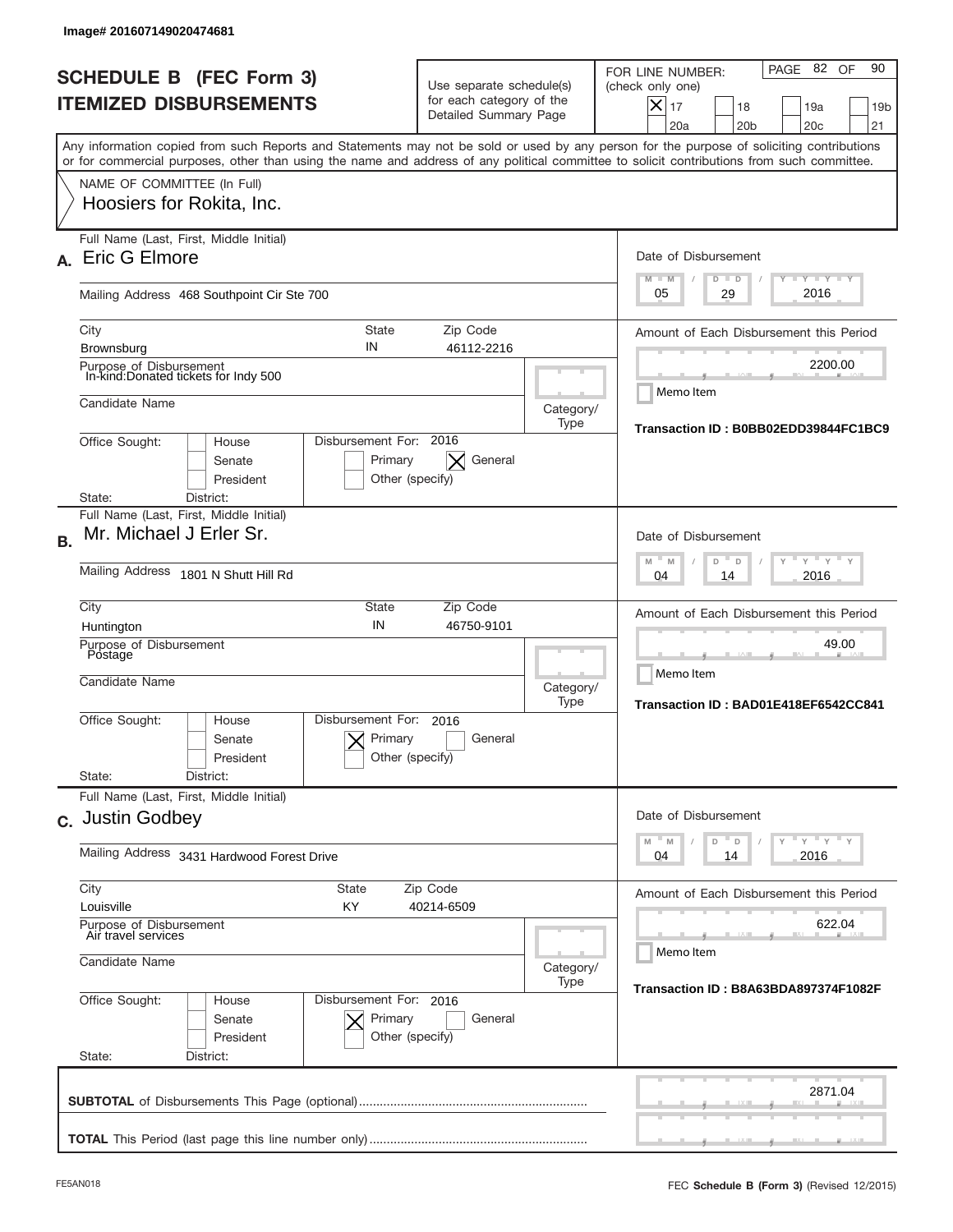|           | Image# 201607149020474682                                                                                                                                                                                                                                                               |                                                                               |                   |                                                                                                                                                                  |
|-----------|-----------------------------------------------------------------------------------------------------------------------------------------------------------------------------------------------------------------------------------------------------------------------------------------|-------------------------------------------------------------------------------|-------------------|------------------------------------------------------------------------------------------------------------------------------------------------------------------|
|           | <b>SCHEDULE B (FEC Form 3)</b><br><b>ITEMIZED DISBURSEMENTS</b>                                                                                                                                                                                                                         | Use separate schedule(s)<br>for each category of the<br>Detailed Summary Page |                   | PAGE 83<br>90<br>OF<br>FOR LINE NUMBER:<br>(check only one)<br>$\times$<br>17<br>18<br>19a<br>19 <sub>b</sub><br>20a<br>20 <sub>b</sub><br>20 <sub>c</sub><br>21 |
|           | Any information copied from such Reports and Statements may not be sold or used by any person for the purpose of soliciting contributions<br>or for commercial purposes, other than using the name and address of any political committee to solicit contributions from such committee. |                                                                               |                   |                                                                                                                                                                  |
|           | NAME OF COMMITTEE (In Full)<br>Hoosiers for Rokita, Inc.                                                                                                                                                                                                                                |                                                                               |                   |                                                                                                                                                                  |
| А.        | Full Name (Last, First, Middle Initial)<br><b>Justin Godbey</b>                                                                                                                                                                                                                         |                                                                               |                   | Date of Disbursement<br><b>LYLYLY</b><br>$M - M$<br>$D$ $D$                                                                                                      |
|           | Mailing Address 3431 Hardwood Forest Drive                                                                                                                                                                                                                                              |                                                                               |                   | 2016<br>04<br>27                                                                                                                                                 |
|           | City<br><b>State</b><br>ΚY<br>Louisville                                                                                                                                                                                                                                                | Zip Code<br>40214-6509                                                        |                   | Amount of Each Disbursement this Period                                                                                                                          |
|           | Purpose of Disbursement<br>Air travel services                                                                                                                                                                                                                                          |                                                                               |                   | 911.53                                                                                                                                                           |
|           | Candidate Name                                                                                                                                                                                                                                                                          |                                                                               | Category/<br>Type | Memo Item                                                                                                                                                        |
|           | Disbursement For: 2016<br>Office Sought:<br>House<br>Senate<br>President<br>State:<br>District:                                                                                                                                                                                         | Primary<br>General<br>Other (specify)                                         |                   | <b>Transaction ID: B3343488B13ED4925B2A</b>                                                                                                                      |
|           | Full Name (Last, First, Middle Initial)                                                                                                                                                                                                                                                 |                                                                               |                   |                                                                                                                                                                  |
| <b>B.</b> | Olivia O'Brien                                                                                                                                                                                                                                                                          |                                                                               |                   | Date of Disbursement<br>$-M$<br>$Y = Y$<br>M<br>D<br>D                                                                                                           |
|           | Mailing Address 485 Prentiss Way                                                                                                                                                                                                                                                        |                                                                               |                   | 2016<br>05<br>27                                                                                                                                                 |
|           | City<br>State<br>IN<br>Avon                                                                                                                                                                                                                                                             | Zip Code<br>46123-6600                                                        |                   | Amount of Each Disbursement this Period                                                                                                                          |
|           | Purpose of Disbursement<br>Staff services<br>Candidate Name                                                                                                                                                                                                                             |                                                                               | Category/         | 500.00<br>Memo Item                                                                                                                                              |
|           | Disbursement For:<br>Office Sought:<br>House<br>Senate<br>President<br>State:<br>District:                                                                                                                                                                                              | 2016<br>Primary<br>General<br>Other (specify)                                 | Type              | <b>Transaction ID: B246EE90173814D81A7C</b>                                                                                                                      |
|           | Full Name (Last, First, Middle Initial)<br>c. Olivia O'Brien                                                                                                                                                                                                                            |                                                                               |                   | Date of Disbursement                                                                                                                                             |
|           | Mailing Address 485 Prentiss Way                                                                                                                                                                                                                                                        |                                                                               |                   | ү "ү "ү "ү<br>$-M$<br>$\mathbb M$<br>D<br>D<br>2016<br>06<br>27                                                                                                  |
|           | City<br>State<br>Avon<br>IN<br>Purpose of Disbursement                                                                                                                                                                                                                                  | Zip Code<br>46123-6600                                                        |                   | Amount of Each Disbursement this Period<br>1000.00                                                                                                               |
|           | Staff services<br>Candidate Name                                                                                                                                                                                                                                                        |                                                                               | Category/         | Memo Item                                                                                                                                                        |
|           | Office Sought:<br>Disbursement For: 2016<br>House<br>Senate<br>President<br>State:<br>District:                                                                                                                                                                                         | Primary<br>General<br>$\times$<br>Other (specify)                             | Type              | Transaction ID: B2A0AFEF5251146CAA0B                                                                                                                             |
|           |                                                                                                                                                                                                                                                                                         |                                                                               |                   | 2411.53                                                                                                                                                          |
|           |                                                                                                                                                                                                                                                                                         |                                                                               |                   |                                                                                                                                                                  |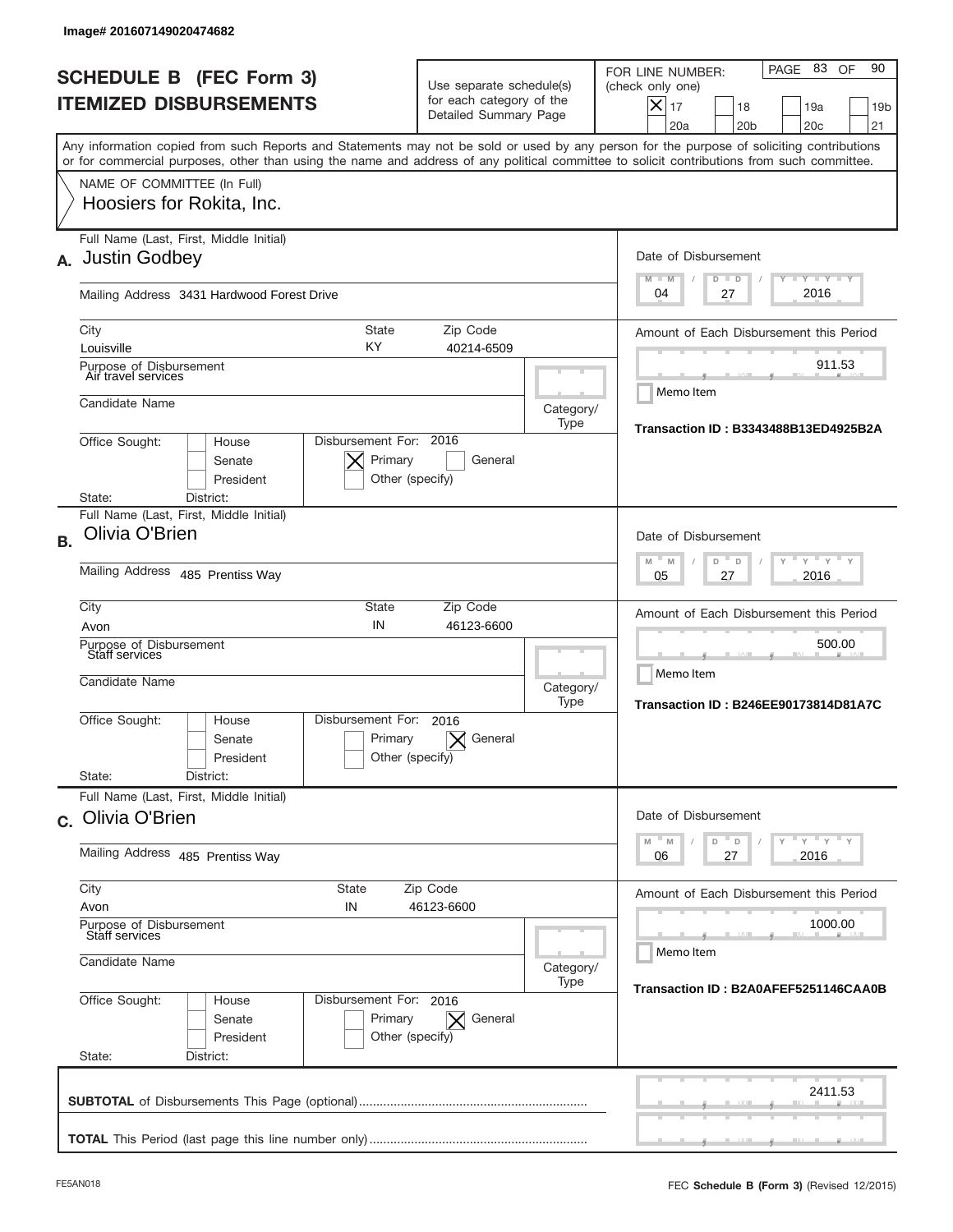| <b>SCHEDULE B (FEC Form 3)</b><br><b>ITEMIZED DISBURSEMENTS</b>                                                                                                                                                                                                                         | Use separate schedule(s)<br>for each category of the<br>Detailed Summary Page |                                      | PAGE 84 OF<br>90<br>FOR LINE NUMBER:<br>(check only one)<br>$X _{17}$<br>18<br>19a<br>19 <sub>b</sub><br>20a<br>20 <sub>b</sub><br>20 <sub>c</sub><br>21 |
|-----------------------------------------------------------------------------------------------------------------------------------------------------------------------------------------------------------------------------------------------------------------------------------------|-------------------------------------------------------------------------------|--------------------------------------|----------------------------------------------------------------------------------------------------------------------------------------------------------|
| Any information copied from such Reports and Statements may not be sold or used by any person for the purpose of soliciting contributions<br>or for commercial purposes, other than using the name and address of any political committee to solicit contributions from such committee. |                                                                               |                                      |                                                                                                                                                          |
| NAME OF COMMITTEE (In Full)<br>Hoosiers for Rokita, Inc.                                                                                                                                                                                                                                |                                                                               |                                      |                                                                                                                                                          |
| Full Name (Last, First, Middle Initial)<br><b>Ms Brittany Daniel Wallace</b><br>А.                                                                                                                                                                                                      |                                                                               |                                      | Date of Disbursement<br>$T - Y$ $T - Y$<br>$M - M$<br>$D$ $D$                                                                                            |
| Mailing Address 800 N Columbia St                                                                                                                                                                                                                                                       | 2016<br>04<br>25                                                              |                                      |                                                                                                                                                          |
| <b>State</b><br>City<br>IN<br><b>Brazil</b>                                                                                                                                                                                                                                             | Zip Code<br>47834-1326                                                        |                                      | Amount of Each Disbursement this Period                                                                                                                  |
| Purpose of Disbursement<br>Staff services                                                                                                                                                                                                                                               |                                                                               |                                      | 1000.00<br>Memo Item                                                                                                                                     |
| Candidate Name                                                                                                                                                                                                                                                                          |                                                                               | Category/<br>Type                    | Transaction ID: BC356CE0F22BA423B9B5                                                                                                                     |
| Disbursement For: 2016<br>Office Sought:<br>House<br>Senate<br>President<br>District:<br>State:                                                                                                                                                                                         | Primary<br>General<br>Other (specify)                                         |                                      |                                                                                                                                                          |
| Full Name (Last, First, Middle Initial)<br><b>Ms Brittany Daniel Wallace</b><br><b>B.</b>                                                                                                                                                                                               |                                                                               |                                      | Date of Disbursement                                                                                                                                     |
| Mailing Address 800 N Columbia St                                                                                                                                                                                                                                                       |                                                                               |                                      | $\cdots$ $\vdots$ $\vdots$ $\vdots$<br>M<br>M<br>D<br>D<br>2016<br>05<br>13                                                                              |
| City<br>State<br>IN<br><b>Brazil</b>                                                                                                                                                                                                                                                    | Zip Code<br>47834-1326                                                        |                                      | Amount of Each Disbursement this Period                                                                                                                  |
| Purpose of Disbursement<br>Payroll<br>Candidate Name                                                                                                                                                                                                                                    |                                                                               | Category/<br>Type                    | 1078.26<br>Memo Item<br>Transaction ID: B9DD7251E8CF64A77BE5                                                                                             |
| Disbursement For:<br>Office Sought:<br>House<br>Senate<br>President                                                                                                                                                                                                                     | 2016<br>General<br>Primary<br>Other (specify)                                 |                                      |                                                                                                                                                          |
| State:<br>District:<br>Full Name (Last, First, Middle Initial)                                                                                                                                                                                                                          |                                                                               |                                      |                                                                                                                                                          |
| c. Ms Brittany Daniel Wallace                                                                                                                                                                                                                                                           |                                                                               |                                      | Date of Disbursement<br>ү "ү "ү "ү<br>$-M$<br>$\overline{a}$<br>D<br>M                                                                                   |
| Mailing Address 800 N Columbia St                                                                                                                                                                                                                                                       |                                                                               |                                      | 2016<br>05<br>31                                                                                                                                         |
| City<br>State<br><b>Brazil</b><br>IN                                                                                                                                                                                                                                                    | Zip Code<br>47834-1326                                                        |                                      | Amount of Each Disbursement this Period                                                                                                                  |
| Purpose of Disbursement<br>Payroll<br>Candidate Name                                                                                                                                                                                                                                    |                                                                               |                                      | 1078.26<br>Memo Item                                                                                                                                     |
|                                                                                                                                                                                                                                                                                         | Category/<br>Type                                                             | Transaction ID: B1356E8E4388E4BE7A6D |                                                                                                                                                          |
| Office Sought:<br>Disbursement For: 2016<br>House<br>Senate<br>President<br>State:<br>District:                                                                                                                                                                                         | Primary<br>General<br>$\times$<br>Other (specify)                             |                                      |                                                                                                                                                          |
|                                                                                                                                                                                                                                                                                         |                                                                               |                                      |                                                                                                                                                          |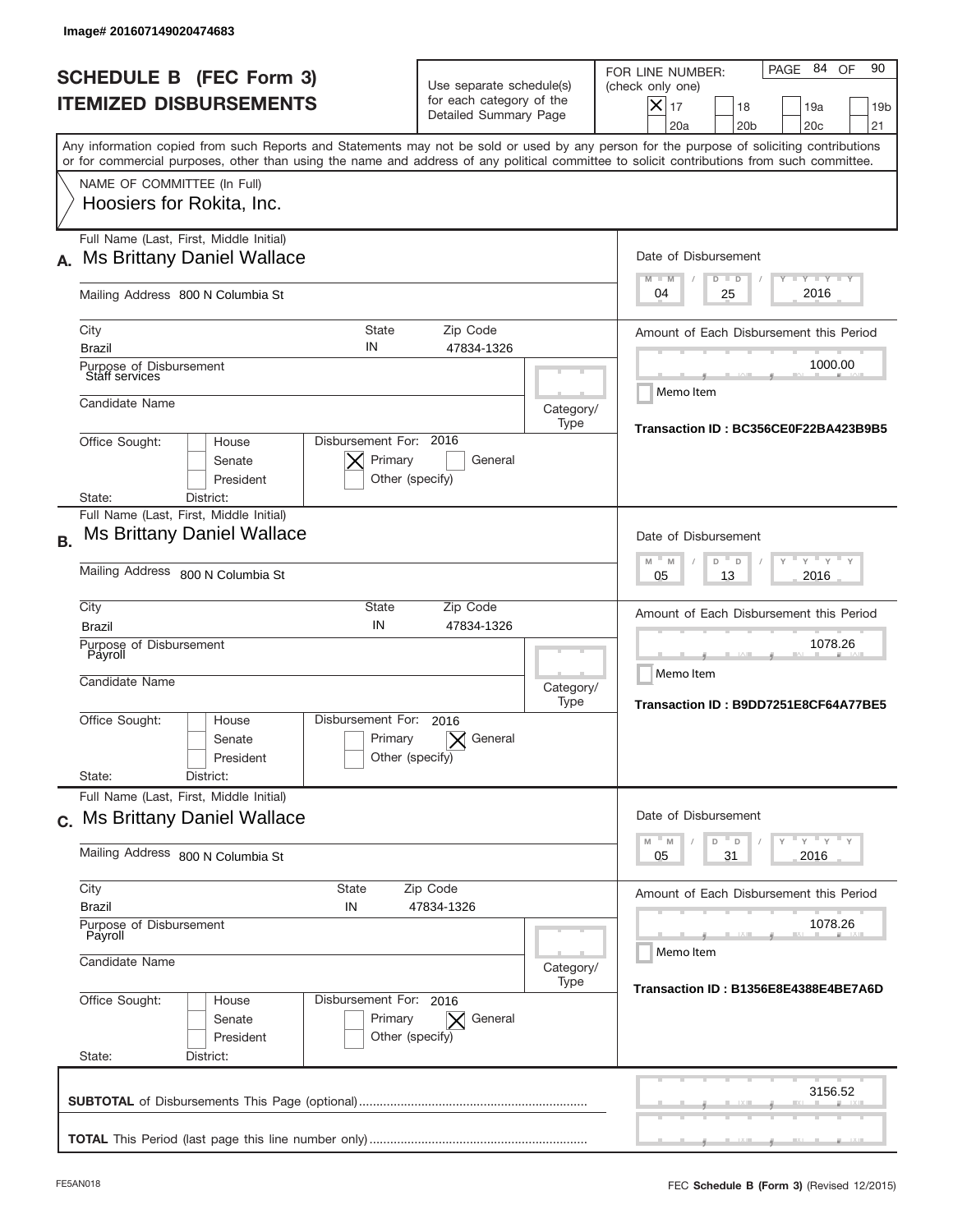| lmage#201607149020474684                                                                                                                                                                                                                                                                |                                                                               |                                                   |                                                                                                                                                                            |  |
|-----------------------------------------------------------------------------------------------------------------------------------------------------------------------------------------------------------------------------------------------------------------------------------------|-------------------------------------------------------------------------------|---------------------------------------------------|----------------------------------------------------------------------------------------------------------------------------------------------------------------------------|--|
| <b>SCHEDULE B (FEC Form 3)</b><br><b>ITEMIZED DISBURSEMENTS</b>                                                                                                                                                                                                                         | Use separate schedule(s)<br>for each category of the<br>Detailed Summary Page |                                                   | PAGE 85 OF<br>90<br>FOR LINE NUMBER:<br>(check only one)<br>$\boldsymbol{\times}$<br>17<br>18<br>19a<br>19 <sub>b</sub><br>20a<br>20 <sub>b</sub><br>20 <sub>c</sub><br>21 |  |
| Any information copied from such Reports and Statements may not be sold or used by any person for the purpose of soliciting contributions<br>or for commercial purposes, other than using the name and address of any political committee to solicit contributions from such committee. |                                                                               |                                                   |                                                                                                                                                                            |  |
| NAME OF COMMITTEE (In Full)<br>Hoosiers for Rokita, Inc.                                                                                                                                                                                                                                |                                                                               |                                                   |                                                                                                                                                                            |  |
| Full Name (Last, First, Middle Initial)<br><b>Ms Brittany Daniel Wallace</b><br>А.                                                                                                                                                                                                      |                                                                               |                                                   | Date of Disbursement<br>$T - Y$ $T - Y$<br>$M - M$<br>$D$ $D$                                                                                                              |  |
| Mailing Address 800 N Columbia St                                                                                                                                                                                                                                                       |                                                                               |                                                   |                                                                                                                                                                            |  |
| City<br>IN<br><b>Brazil</b>                                                                                                                                                                                                                                                             | <b>State</b><br>Zip Code<br>47834-1326                                        |                                                   | Amount of Each Disbursement this Period<br>1078.26                                                                                                                         |  |
| Payroll<br>Candidate Name                                                                                                                                                                                                                                                               | Purpose of Disbursement                                                       |                                                   |                                                                                                                                                                            |  |
| Office Sought:<br>House<br>Senate<br>President                                                                                                                                                                                                                                          | Disbursement For: 2016<br>General<br>Primary<br>Other (specify)               | Category/<br>Type                                 | Transaction ID: B2D762DB945484788897                                                                                                                                       |  |
| District:<br>State:<br>Full Name (Last, First, Middle Initial)<br><b>Ms Brittany Daniel Wallace</b>                                                                                                                                                                                     |                                                                               |                                                   | Date of Disbursement<br>$\cdots$ $\gamma$ $\cdots$ $\gamma$ $\cdots$ $\gamma$<br>$M - M$<br>D<br>$\Box$                                                                    |  |
| Mailing Address 800 N Columbia St                                                                                                                                                                                                                                                       | 2016<br>06<br>30                                                              |                                                   |                                                                                                                                                                            |  |
| City<br><b>Brazil</b><br>Purpose of Disbursement                                                                                                                                                                                                                                        | State<br>Zip Code<br>IN<br>47834-1326                                         |                                                   | Amount of Each Disbursement this Period<br>1078.26                                                                                                                         |  |
| Payroll<br>Candidate Name                                                                                                                                                                                                                                                               | Category/<br>Type                                                             | Memo Item<br>Transaction ID: B59FCA048ECB14B9EB90 |                                                                                                                                                                            |  |
| Disbursement For:<br>Office Sought:<br>House<br>Senate<br>President                                                                                                                                                                                                                     | 2016<br>Primary<br>General<br>Other (specify)                                 |                                                   |                                                                                                                                                                            |  |
| Full Name (Last, First, Middle Initial)                                                                                                                                                                                                                                                 | State:<br>District:                                                           |                                                   |                                                                                                                                                                            |  |
| c. Ms. Jamie M Weber<br>Mailing Address<br>902 N Pennsylvania Street                                                                                                                                                                                                                    |                                                                               |                                                   | Date of Disbursement<br>$Y$ $Y$ $Y$ $Y$ $Y$<br>M<br>M<br>D<br>D<br>2016<br>04<br>14                                                                                        |  |
| Apt 218<br>City<br><b>State</b>                                                                                                                                                                                                                                                         | Amount of Each Disbursement this Period                                       |                                                   |                                                                                                                                                                            |  |
| Indianapolis<br>IN<br>Purpose of Disbursement<br>Reimb: transportation expense                                                                                                                                                                                                          |                                                                               | 257.54<br>Memo Item                               |                                                                                                                                                                            |  |
| Candidate Name                                                                                                                                                                                                                                                                          |                                                                               |                                                   | Category/<br>Transaction ID: B38B05EE6B3604EAC9E2                                                                                                                          |  |
| Office Sought:<br>House<br>Senate<br>President<br>State:<br>District:                                                                                                                                                                                                                   | Disbursement For: 2016<br>Primary<br>General<br>Other (specify)               |                                                   |                                                                                                                                                                            |  |
|                                                                                                                                                                                                                                                                                         |                                                                               |                                                   | 2414.06                                                                                                                                                                    |  |
|                                                                                                                                                                                                                                                                                         |                                                                               |                                                   |                                                                                                                                                                            |  |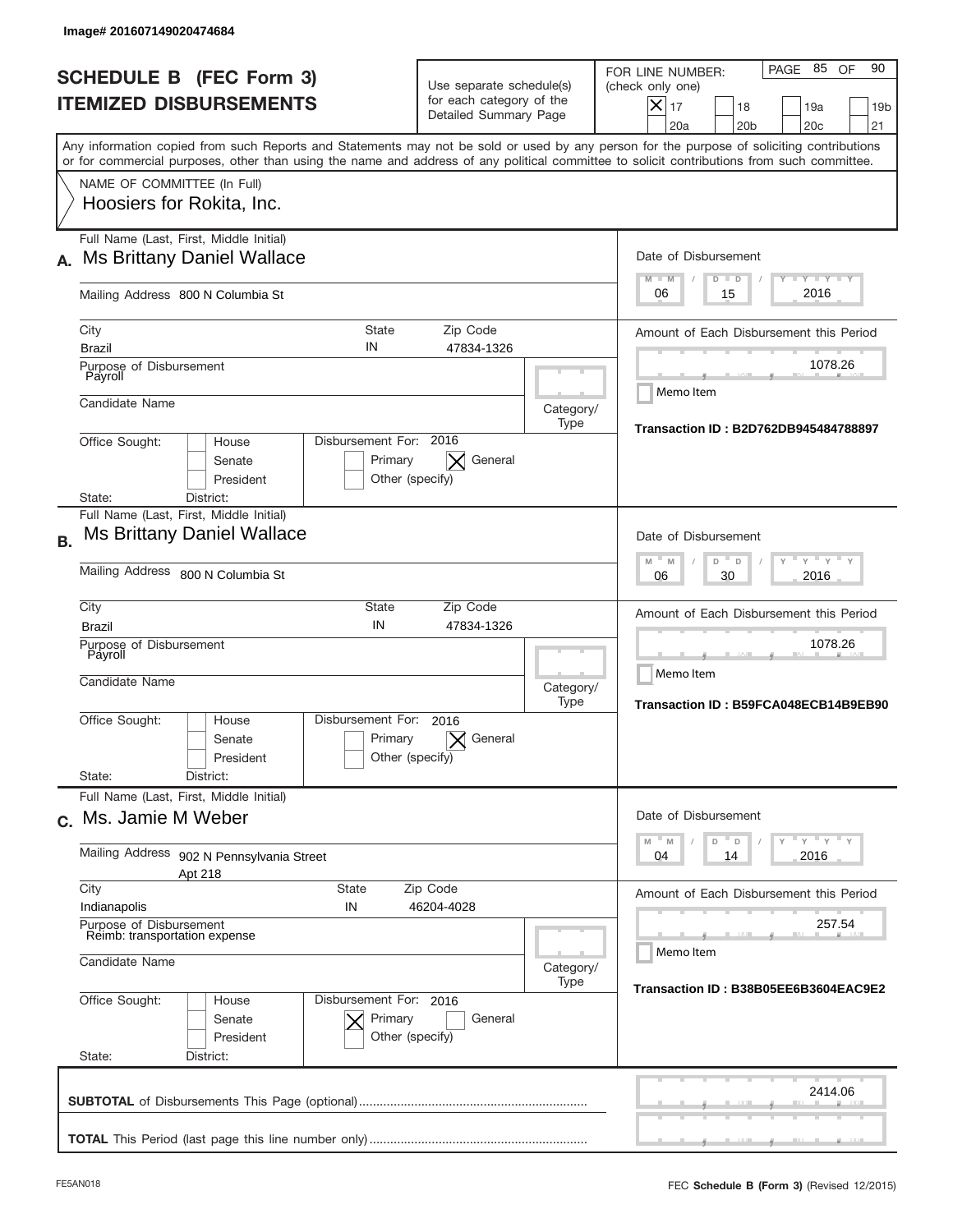|           | Image# 201607149020474685                                       |                                                      |                                                                  |                                                                               |                                                                                        |                                                                                                                                                                                                                                                                                         |
|-----------|-----------------------------------------------------------------|------------------------------------------------------|------------------------------------------------------------------|-------------------------------------------------------------------------------|----------------------------------------------------------------------------------------|-----------------------------------------------------------------------------------------------------------------------------------------------------------------------------------------------------------------------------------------------------------------------------------------|
|           | <b>SCHEDULE B (FEC Form 3)</b><br><b>ITEMIZED DISBURSEMENTS</b> |                                                      |                                                                  | Use separate schedule(s)<br>for each category of the<br>Detailed Summary Page |                                                                                        | 90<br>PAGE 86<br>OF<br>FOR LINE NUMBER:<br>(check only one)<br>$X _{17}$<br>18<br>19a<br>19 <sub>b</sub><br>20 <sub>c</sub><br>20a<br>20 <sub>b</sub><br>21                                                                                                                             |
|           |                                                                 |                                                      |                                                                  |                                                                               |                                                                                        | Any information copied from such Reports and Statements may not be sold or used by any person for the purpose of soliciting contributions<br>or for commercial purposes, other than using the name and address of any political committee to solicit contributions from such committee. |
|           | NAME OF COMMITTEE (In Full)<br>Hoosiers for Rokita, Inc.        |                                                      |                                                                  |                                                                               |                                                                                        |                                                                                                                                                                                                                                                                                         |
| А.        | Full Name (Last, First, Middle Initial)<br>Ms. Jamie M Weber    |                                                      |                                                                  |                                                                               | Date of Disbursement<br>$I - Y - I - Y - I - Y$<br>$M - M$<br>$D$ $D$                  |                                                                                                                                                                                                                                                                                         |
|           |                                                                 | Mailing Address 902 N Pennsylvania Street<br>Apt 218 |                                                                  |                                                                               |                                                                                        | 2016<br>04<br>15                                                                                                                                                                                                                                                                        |
|           | City<br>Indianapolis                                            | IN                                                   | <b>State</b>                                                     | Zip Code<br>46204-4028                                                        |                                                                                        | Amount of Each Disbursement this Period                                                                                                                                                                                                                                                 |
|           | Purpose of Disbursement<br>Payroll                              |                                                      |                                                                  |                                                                               |                                                                                        | 1422.58                                                                                                                                                                                                                                                                                 |
|           | Candidate Name                                                  |                                                      |                                                                  |                                                                               | Category/<br>Type                                                                      | Memo Item<br>Transaction ID: B4CA2816B704D42E5968                                                                                                                                                                                                                                       |
|           | Office Sought:<br>State:                                        | House<br>Senate<br>President<br>District:            | Disbursement For: 2016<br>Primary<br>Other (specify)             | General                                                                       |                                                                                        |                                                                                                                                                                                                                                                                                         |
| <b>B.</b> | Full Name (Last, First, Middle Initial)<br>Ms. Jamie M Weber    |                                                      |                                                                  |                                                                               | Date of Disbursement                                                                   |                                                                                                                                                                                                                                                                                         |
|           | Mailing Address 902 N Pennsylvania Street<br>Apt 218            |                                                      |                                                                  |                                                                               | $-M$<br>$Y = Y$<br>M<br>D<br>D<br>2016<br>04<br>29                                     |                                                                                                                                                                                                                                                                                         |
|           | City<br>Indianapolis                                            | IN                                                   | <b>State</b>                                                     | Zip Code<br>46204-4028                                                        |                                                                                        | Amount of Each Disbursement this Period                                                                                                                                                                                                                                                 |
|           | Purpose of Disbursement<br>Payroll<br>Candidate Name            |                                                      |                                                                  | Category/<br>Type                                                             | 1422.58<br>Memo Item<br>Transaction ID: B710335B70484411BB26                           |                                                                                                                                                                                                                                                                                         |
|           | Office Sought:                                                  | Disbursement For:<br>House<br>Senate<br>President    | 2016<br>Primary<br>Other (specify)                               | General                                                                       |                                                                                        |                                                                                                                                                                                                                                                                                         |
|           | State:<br>Full Name (Last, First, Middle Initial)               | District:                                            |                                                                  |                                                                               |                                                                                        |                                                                                                                                                                                                                                                                                         |
|           | c. Ms. Jamie M Weber                                            |                                                      |                                                                  |                                                                               | Date of Disbursement<br>$-\gamma$ $-\gamma$ $-\gamma$<br>$-M$<br>$\mathbb M$<br>D<br>D |                                                                                                                                                                                                                                                                                         |
|           | <b>Mailing Address</b><br>902 N Pennsylvania Street<br>Apt 218  |                                                      |                                                                  |                                                                               |                                                                                        | 13<br>2016<br>05                                                                                                                                                                                                                                                                        |
|           | City<br>State<br>Zip Code<br>Indianapolis<br>IN<br>46204-4028   |                                                      |                                                                  |                                                                               | Amount of Each Disbursement this Period                                                |                                                                                                                                                                                                                                                                                         |
|           | Purpose of Disbursement<br>Payroll<br>Candidate Name            |                                                      |                                                                  |                                                                               | 1422.58<br>Memo Item                                                                   |                                                                                                                                                                                                                                                                                         |
|           | Category/<br>Type                                               |                                                      |                                                                  | Transaction ID: BAAB8311A58E04CA784E                                          |                                                                                        |                                                                                                                                                                                                                                                                                         |
|           | Office Sought:<br>State:                                        | House<br>Senate<br>President<br>District:            | Disbursement For: 2016<br>Primary<br>$\times$<br>Other (specify) | General                                                                       |                                                                                        |                                                                                                                                                                                                                                                                                         |
|           |                                                                 |                                                      |                                                                  |                                                                               |                                                                                        | 4267.74                                                                                                                                                                                                                                                                                 |
|           |                                                                 |                                                      |                                                                  |                                                                               |                                                                                        |                                                                                                                                                                                                                                                                                         |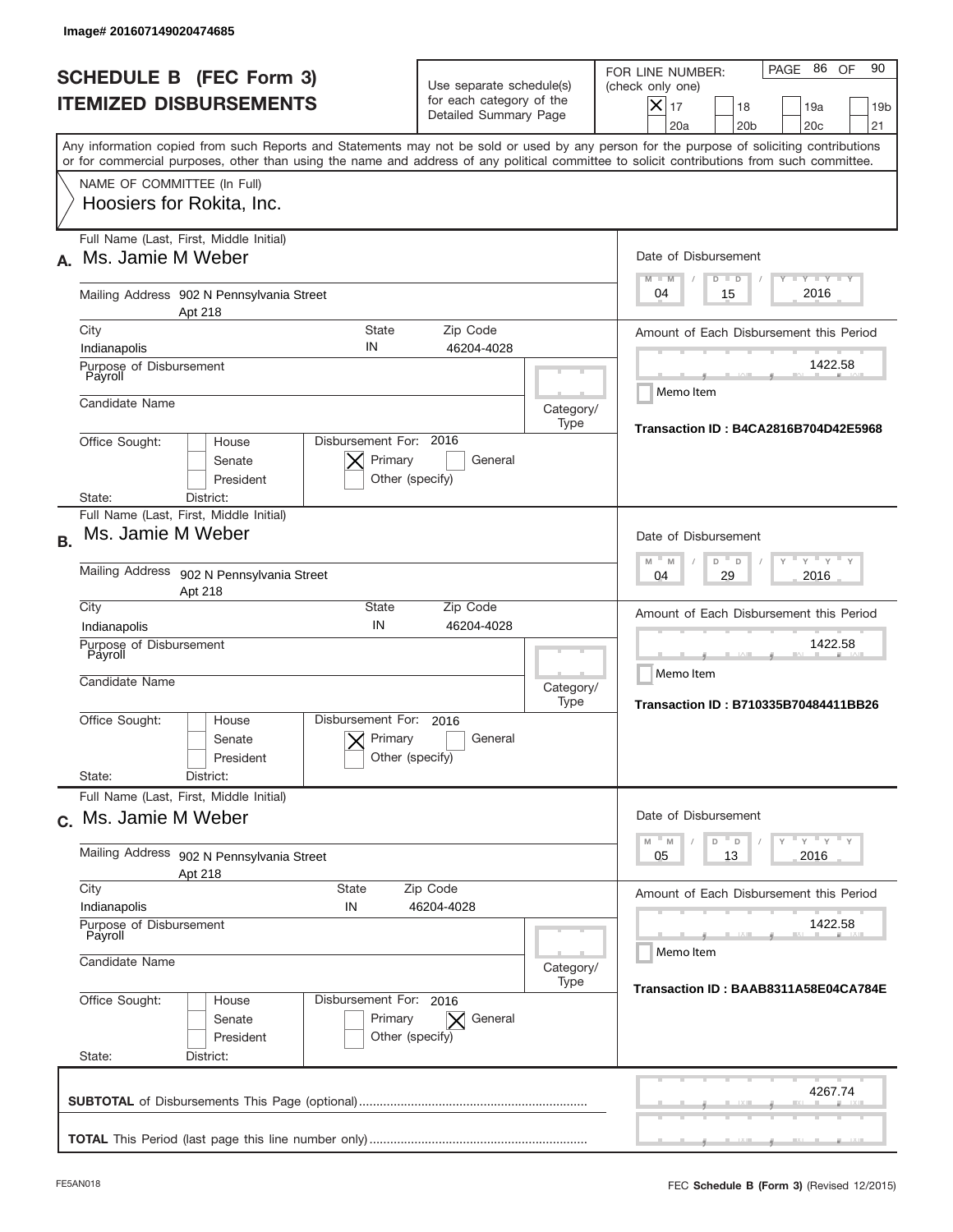| lmage#201607149020474686                                                                                                                                                                                                                                                                                               |                                                                                                         |                   |                                                                                                                                                          |  |  |
|------------------------------------------------------------------------------------------------------------------------------------------------------------------------------------------------------------------------------------------------------------------------------------------------------------------------|---------------------------------------------------------------------------------------------------------|-------------------|----------------------------------------------------------------------------------------------------------------------------------------------------------|--|--|
| <b>SCHEDULE B (FEC Form 3)</b><br><b>ITEMIZED DISBURSEMENTS</b>                                                                                                                                                                                                                                                        | Use separate schedule(s)<br>for each category of the<br>Detailed Summary Page                           |                   | PAGE 87 OF<br>90<br>FOR LINE NUMBER:<br>(check only one)<br>$X _{17}$<br>18<br>19a<br>19 <sub>b</sub><br>20a<br>20 <sub>b</sub><br>20 <sub>c</sub><br>21 |  |  |
| Any information copied from such Reports and Statements may not be sold or used by any person for the purpose of soliciting contributions<br>or for commercial purposes, other than using the name and address of any political committee to solicit contributions from such committee.<br>NAME OF COMMITTEE (In Full) |                                                                                                         |                   |                                                                                                                                                          |  |  |
| Hoosiers for Rokita, Inc.                                                                                                                                                                                                                                                                                              |                                                                                                         |                   |                                                                                                                                                          |  |  |
| Full Name (Last, First, Middle Initial)<br>Ms. Jamie M Weber<br>А.                                                                                                                                                                                                                                                     |                                                                                                         |                   | Date of Disbursement<br>$T - Y$ $T - Y$<br>$M - M$<br>$D$ $D$                                                                                            |  |  |
| Mailing Address 902 N Pennsylvania Street<br>Apt 218                                                                                                                                                                                                                                                                   |                                                                                                         |                   |                                                                                                                                                          |  |  |
| City<br>Indianapolis                                                                                                                                                                                                                                                                                                   | <b>State</b><br>Zip Code<br>IN<br>46204-4028                                                            |                   | Amount of Each Disbursement this Period                                                                                                                  |  |  |
| Purpose of Disbursement<br>Payroll                                                                                                                                                                                                                                                                                     |                                                                                                         |                   | 1422.58<br>Memo Item                                                                                                                                     |  |  |
| Candidate Name                                                                                                                                                                                                                                                                                                         |                                                                                                         | Category/<br>Type | Transaction ID: B5C538BA6F0CA4D21A61                                                                                                                     |  |  |
| Office Sought:<br>House<br>Senate<br>President<br>District:<br>State:                                                                                                                                                                                                                                                  | Disbursement For: 2016<br>General<br>Primary<br>Other (specify)                                         |                   |                                                                                                                                                          |  |  |
| Full Name (Last, First, Middle Initial)<br>Ms. Jamie M Weber<br><b>B.</b>                                                                                                                                                                                                                                              | Date of Disbursement                                                                                    |                   |                                                                                                                                                          |  |  |
| Mailing Address 902 N Pennsylvania Street<br>Apt 218                                                                                                                                                                                                                                                                   | $\cdots$ $\vdots$ $\vdots$ $\vdots$<br>$M$ <sup><math>-</math></sup><br>M<br>D<br>D<br>2016<br>06<br>15 |                   |                                                                                                                                                          |  |  |
| City<br>Indianapolis                                                                                                                                                                                                                                                                                                   | State<br>Zip Code<br>IN<br>46204-4028                                                                   |                   | Amount of Each Disbursement this Period                                                                                                                  |  |  |
| Purpose of Disbursement<br>Payroll<br>Candidate Name                                                                                                                                                                                                                                                                   |                                                                                                         | Category/<br>Type | 2356.78<br>Memo Item<br>Transaction ID: BD407995F10CE4BB4BA7                                                                                             |  |  |
| Office Sought:<br>House<br>Senate<br>President                                                                                                                                                                                                                                                                         | Disbursement For:<br>2016<br>Primary<br>General<br>Other (specify)                                      |                   |                                                                                                                                                          |  |  |
| State:<br>District:<br>Full Name (Last, First, Middle Initial)                                                                                                                                                                                                                                                         |                                                                                                         |                   |                                                                                                                                                          |  |  |
| c. Ms. Jamie M Weber                                                                                                                                                                                                                                                                                                   | Date of Disbursement<br>ү" ү" ү" ү<br>D<br>M<br>$\mathbb M$<br>D                                        |                   |                                                                                                                                                          |  |  |
| Mailing Address 902 N Pennsylvania Street<br>Apt 218<br>City                                                                                                                                                                                                                                                           | 2016<br>06<br>30                                                                                        |                   |                                                                                                                                                          |  |  |
| Indianapolis<br>IN                                                                                                                                                                                                                                                                                                     | State<br>Zip Code<br>46204-4028                                                                         |                   |                                                                                                                                                          |  |  |
| Purpose of Disbursement<br>Payroll<br>Candidate Name                                                                                                                                                                                                                                                                   | 1422.58<br>Memo Item                                                                                    |                   |                                                                                                                                                          |  |  |
| Category/<br>Type                                                                                                                                                                                                                                                                                                      |                                                                                                         |                   | Transaction ID: BDAAC4460D9B24741A29                                                                                                                     |  |  |
| Office Sought:<br>House<br>Senate<br>President<br>State:<br>District:                                                                                                                                                                                                                                                  | Disbursement For: 2016<br>Primary<br>General<br>Other (specify)                                         |                   |                                                                                                                                                          |  |  |
|                                                                                                                                                                                                                                                                                                                        |                                                                                                         |                   | 5201.94                                                                                                                                                  |  |  |
|                                                                                                                                                                                                                                                                                                                        |                                                                                                         |                   | 81520.61                                                                                                                                                 |  |  |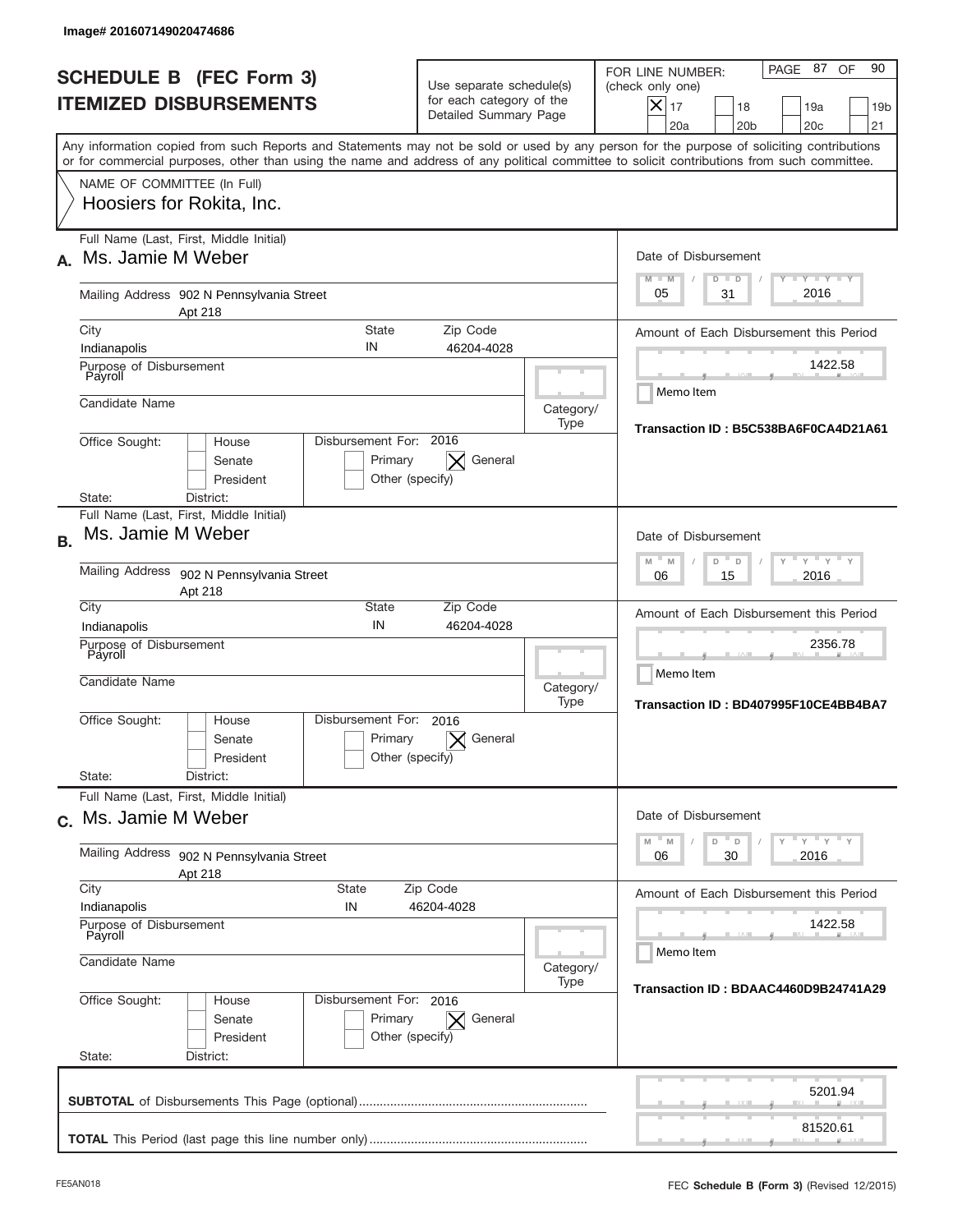| <b>SCHEDULE B (FEC Form 3)</b><br><b>ITEMIZED DISBURSEMENTS</b>                                                                                                                                                                                                                         | Use separate schedule(s)<br>for each category of the<br>Detailed Summary Page |                      | 88<br>90<br><b>PAGE</b><br>OF<br>FOR LINE NUMBER:<br>(check only one)<br>17<br>18<br>19a<br>19 <sub>b</sub><br>$\times$<br>21<br>20 <sub>b</sub><br>20c<br>20a |  |
|-----------------------------------------------------------------------------------------------------------------------------------------------------------------------------------------------------------------------------------------------------------------------------------------|-------------------------------------------------------------------------------|----------------------|----------------------------------------------------------------------------------------------------------------------------------------------------------------|--|
| Any information copied from such Reports and Statements may not be sold or used by any person for the purpose of soliciting contributions<br>or for commercial purposes, other than using the name and address of any political committee to solicit contributions from such committee. |                                                                               |                      |                                                                                                                                                                |  |
| NAME OF COMMITTEE (In Full)<br>Hoosiers for Rokita, Inc.                                                                                                                                                                                                                                |                                                                               |                      |                                                                                                                                                                |  |
| Full Name (Last, First, Middle Initial)<br>Committee to Elect Randy Head Attorney General                                                                                                                                                                                               |                                                                               |                      | Date of Disbursement                                                                                                                                           |  |
| Mailing Address 5003 Waterbury Court                                                                                                                                                                                                                                                    | $T - Y$ $T - Y$<br>$M - M$<br>$D$ $D$<br>2016<br>06<br>05                     |                      |                                                                                                                                                                |  |
| City<br>Logansport                                                                                                                                                                                                                                                                      | <b>State</b><br>Zip Code<br>IN<br>46947-2449                                  |                      | Amount of Each Disbursement this Period                                                                                                                        |  |
| Purpose of Disbursement<br>Contribution to state/local candidate                                                                                                                                                                                                                        |                                                                               |                      | 3000.00<br>Memo Item                                                                                                                                           |  |
| Candidate Name                                                                                                                                                                                                                                                                          | Category/<br>Type                                                             |                      |                                                                                                                                                                |  |
| Office Sought:<br>House<br>Senate<br>President<br>District:<br>State:                                                                                                                                                                                                                   | Disbursement For: 2016<br>Primary<br>General<br>Other (specify)               |                      | Transaction ID: B9EFCDCAE0B7F4553B63                                                                                                                           |  |
| Full Name (Last, First, Middle Initial)<br><b>Friends Of Frank Guinta</b><br><b>B.</b>                                                                                                                                                                                                  | Date of Disbursement<br>" γ " γ "                                             |                      |                                                                                                                                                                |  |
| Mailing Address PO Box 877                                                                                                                                                                                                                                                              |                                                                               |                      |                                                                                                                                                                |  |
| City<br>Manchester                                                                                                                                                                                                                                                                      | <b>State</b><br>Zip Code<br><b>NH</b><br>03105-0877                           |                      | Amount of Each Disbursement this Period                                                                                                                        |  |
| Purpose of Disbursement<br>Contribution<br>Candidate Name                                                                                                                                                                                                                               | Category/                                                                     | 2000.00<br>Memo Item |                                                                                                                                                                |  |
| <b>Friends Of Frank Guinta</b>                                                                                                                                                                                                                                                          | Disbursement For:                                                             |                      |                                                                                                                                                                |  |
| Office Sought:<br>House<br>Senate<br>President<br>State:<br>District:                                                                                                                                                                                                                   | 2016<br>Primary<br>General<br>Other (specify)                                 |                      |                                                                                                                                                                |  |
| Full Name (Last, First, Middle Initial)                                                                                                                                                                                                                                                 |                                                                               |                      | Date of Disbursement                                                                                                                                           |  |
| c. Friends of Ryan Goodwin<br><b>Mailing Address</b>                                                                                                                                                                                                                                    |                                                                               |                      | $-\gamma + \gamma - \gamma$<br>$- M$<br>$\overline{a}$<br>D<br>M<br>2016<br>06<br>05                                                                           |  |
| 480 Town Center Road N<br>Suite 118<br>City                                                                                                                                                                                                                                             | <b>State</b><br>Zip Code                                                      |                      |                                                                                                                                                                |  |
| Mooresville<br>Purpose of Disbursement                                                                                                                                                                                                                                                  | IN<br>46158-1379                                                              |                      |                                                                                                                                                                |  |
| Contribution to state/local candidate<br>Candidate Name                                                                                                                                                                                                                                 | 500.00<br>Memo Item<br>Category/                                              |                      |                                                                                                                                                                |  |
| Office Sought:<br>House<br>Senate<br>President<br>State:<br>District:                                                                                                                                                                                                                   | Disbursement For: 2016<br>Primary<br>General<br>$\times$<br>Other (specify)   | Type                 | Transaction ID: B7E9BD05892104DE38FE                                                                                                                           |  |
|                                                                                                                                                                                                                                                                                         |                                                                               |                      |                                                                                                                                                                |  |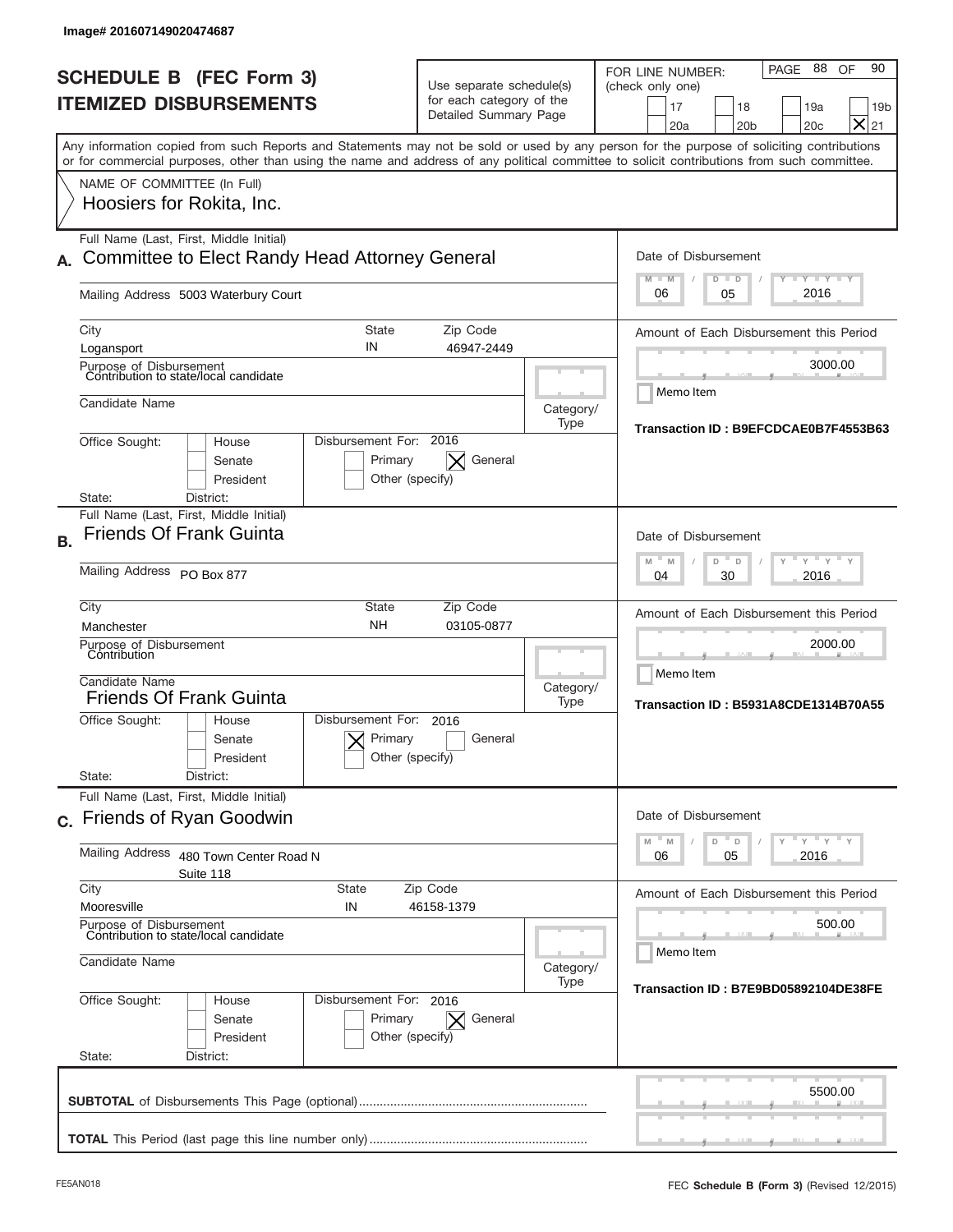|           | Image# 201607149020474688                                                                                                                             |                                                              |                                                                               |                   |                                                                                                                                                                                                                                                                                         |  |
|-----------|-------------------------------------------------------------------------------------------------------------------------------------------------------|--------------------------------------------------------------|-------------------------------------------------------------------------------|-------------------|-----------------------------------------------------------------------------------------------------------------------------------------------------------------------------------------------------------------------------------------------------------------------------------------|--|
|           | <b>SCHEDULE B (FEC Form 3)</b><br><b>ITEMIZED DISBURSEMENTS</b>                                                                                       |                                                              | Use separate schedule(s)<br>for each category of the<br>Detailed Summary Page |                   | PAGE 89<br>90<br>OF<br>FOR LINE NUMBER:<br>(check only one)<br>17<br>18<br>19a<br>19 <sub>b</sub><br>$\times$<br>20a<br>20 <sub>b</sub><br>20c<br>21                                                                                                                                    |  |
|           |                                                                                                                                                       |                                                              |                                                                               |                   | Any information copied from such Reports and Statements may not be sold or used by any person for the purpose of soliciting contributions<br>or for commercial purposes, other than using the name and address of any political committee to solicit contributions from such committee. |  |
|           | NAME OF COMMITTEE (In Full)<br>Hoosiers for Rokita, Inc.                                                                                              |                                                              |                                                                               |                   |                                                                                                                                                                                                                                                                                         |  |
| А.        | Full Name (Last, First, Middle Initial)<br>Indiana Republican Party                                                                                   |                                                              |                                                                               |                   | Date of Disbursement<br><b>LYLYLY</b><br>$M - M$<br>$D$ $D$                                                                                                                                                                                                                             |  |
|           | Mailing Address 47 S Meridian Street<br>Suite 200                                                                                                     |                                                              |                                                                               |                   | 2016<br>06<br>30                                                                                                                                                                                                                                                                        |  |
|           | City<br>Indianapolis                                                                                                                                  | State<br>IN                                                  | Zip Code<br>46204-3557                                                        |                   | Amount of Each Disbursement this Period                                                                                                                                                                                                                                                 |  |
|           | Purpose of Disbursement<br>Contribution to state party committee                                                                                      |                                                              | 2000.00                                                                       |                   |                                                                                                                                                                                                                                                                                         |  |
|           | Candidate Name                                                                                                                                        |                                                              |                                                                               |                   | Memo Item<br>Category/<br>Transaction ID: BD2AA2E9DE8134F21B9E                                                                                                                                                                                                                          |  |
|           | Type<br>Disbursement For: 2016<br>Office Sought:<br>House<br>Senate<br>Primary<br>General<br>X<br>President<br>Other (specify)<br>District:<br>State: |                                                              |                                                                               |                   |                                                                                                                                                                                                                                                                                         |  |
| <b>B.</b> | Full Name (Last, First, Middle Initial)<br>Indiana Republican Party                                                                                   |                                                              |                                                                               |                   | Date of Disbursement                                                                                                                                                                                                                                                                    |  |
|           | <b>Mailing Address</b>                                                                                                                                | 47 S Meridian Street<br>Suite 200                            | $-M$<br>$Y = Y$<br>M<br>D<br>D<br>2016<br>05<br>11                            |                   |                                                                                                                                                                                                                                                                                         |  |
|           | City<br>Indianapolis                                                                                                                                  | <b>State</b><br>IN                                           | Zip Code<br>46204-3557                                                        |                   | Amount of Each Disbursement this Period                                                                                                                                                                                                                                                 |  |
|           | Purpose of Disbursement<br>Contribution to state party committee<br>Candidate Name                                                                    |                                                              |                                                                               |                   | 5000.00<br>Memo Item<br>Category/<br>Transaction ID: B6FB3A18CC5084AD287C                                                                                                                                                                                                               |  |
|           | Office Sought:                                                                                                                                        | Disbursement For:<br>House<br>Primary<br>Senate<br>President | 2016<br>General<br>Other (specify)                                            | Type              |                                                                                                                                                                                                                                                                                         |  |
|           | State:<br>Full Name (Last, First, Middle Initial)                                                                                                     | District:                                                    |                                                                               |                   |                                                                                                                                                                                                                                                                                         |  |
|           | c. McSally For Congress                                                                                                                               |                                                              |                                                                               |                   | Date of Disbursement<br>$-\gamma$ $-\gamma$ $-\gamma$                                                                                                                                                                                                                                   |  |
|           | Mailing Address PO Box 18612                                                                                                                          |                                                              |                                                                               |                   | $-M$<br>M<br>D<br>D<br>Y.<br>18<br>2016<br>04                                                                                                                                                                                                                                           |  |
|           | City<br><b>State</b><br>Zip Code<br>Tucson<br>AZ<br>85731-8612                                                                                        |                                                              |                                                                               |                   | Amount of Each Disbursement this Period                                                                                                                                                                                                                                                 |  |
|           | Purpose of Disbursement<br>Contribution                                                                                                               |                                                              |                                                                               |                   | 1000.00<br>Memo Item                                                                                                                                                                                                                                                                    |  |
|           | Candidate Name<br><b>McSally For Congress</b><br>Disbursement For: 2016                                                                               |                                                              |                                                                               | Category/<br>Type | Transaction ID: B3B0A65534F254C9B87B                                                                                                                                                                                                                                                    |  |
|           | Office Sought:<br>State:                                                                                                                              | House<br>Senate<br>Primary<br>President<br>District:         | General<br>Other (specify)                                                    |                   |                                                                                                                                                                                                                                                                                         |  |
|           |                                                                                                                                                       |                                                              |                                                                               |                   | 8000.00                                                                                                                                                                                                                                                                                 |  |
|           |                                                                                                                                                       |                                                              |                                                                               |                   |                                                                                                                                                                                                                                                                                         |  |